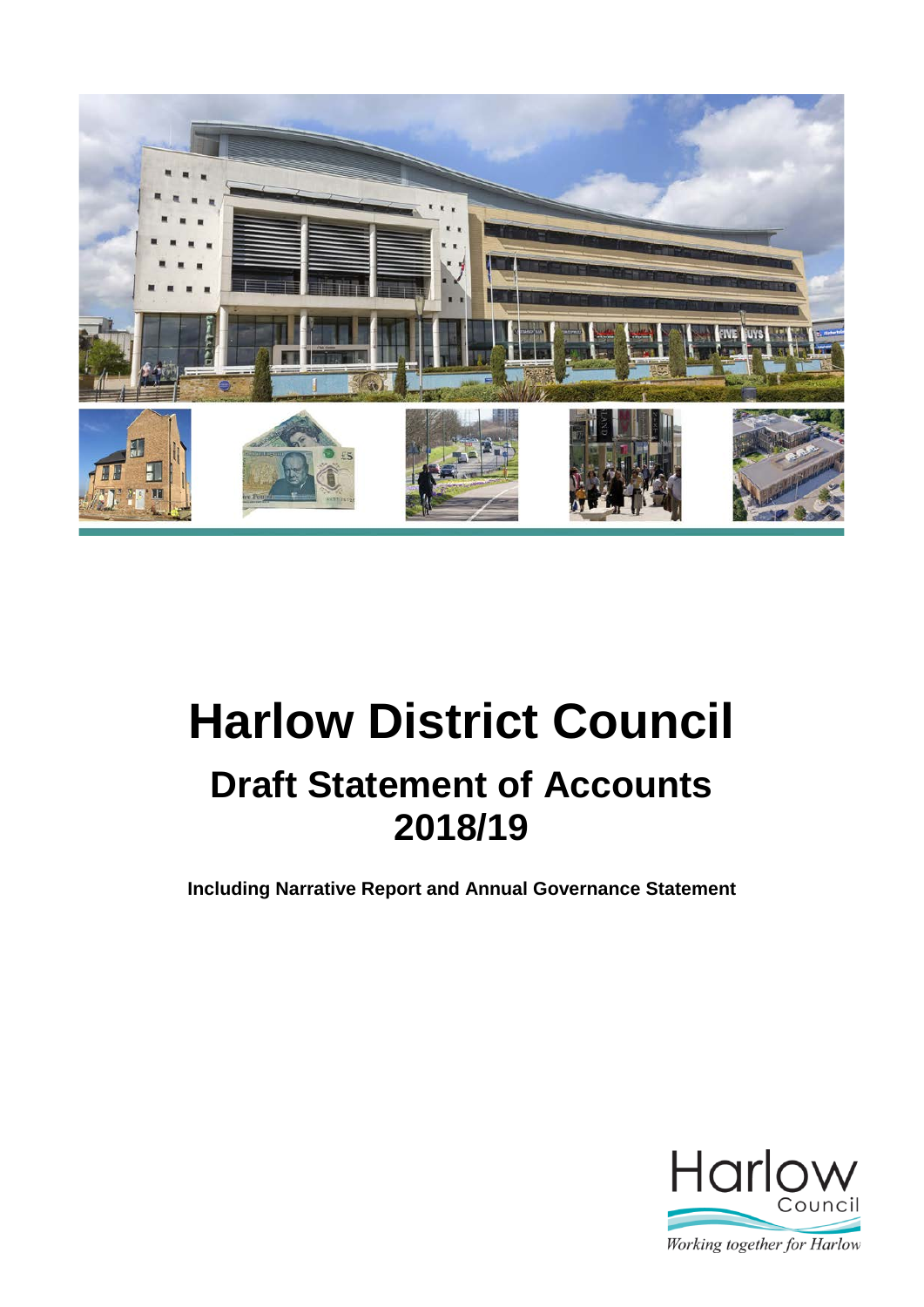*Page left intentionally blank*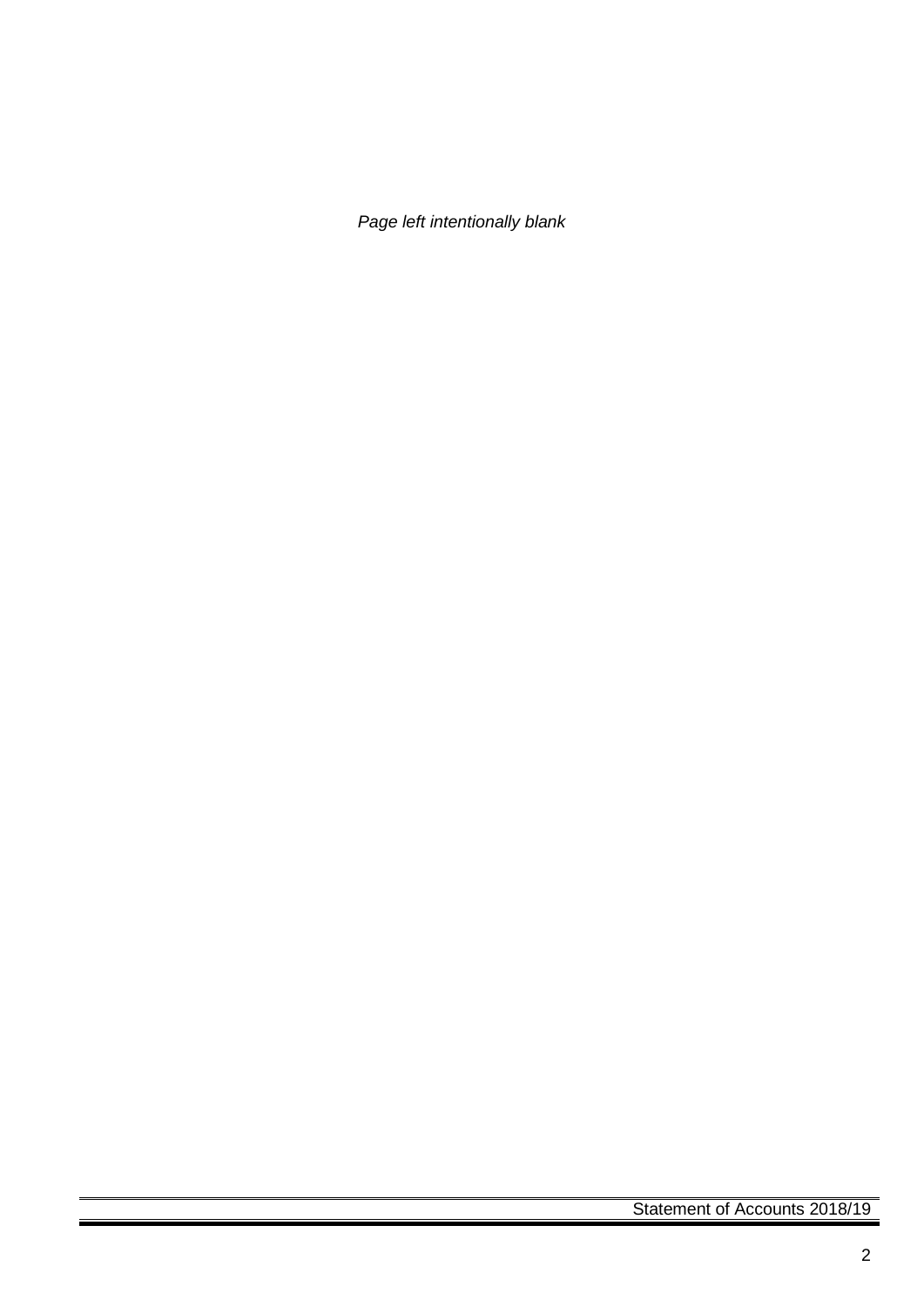## **Contents**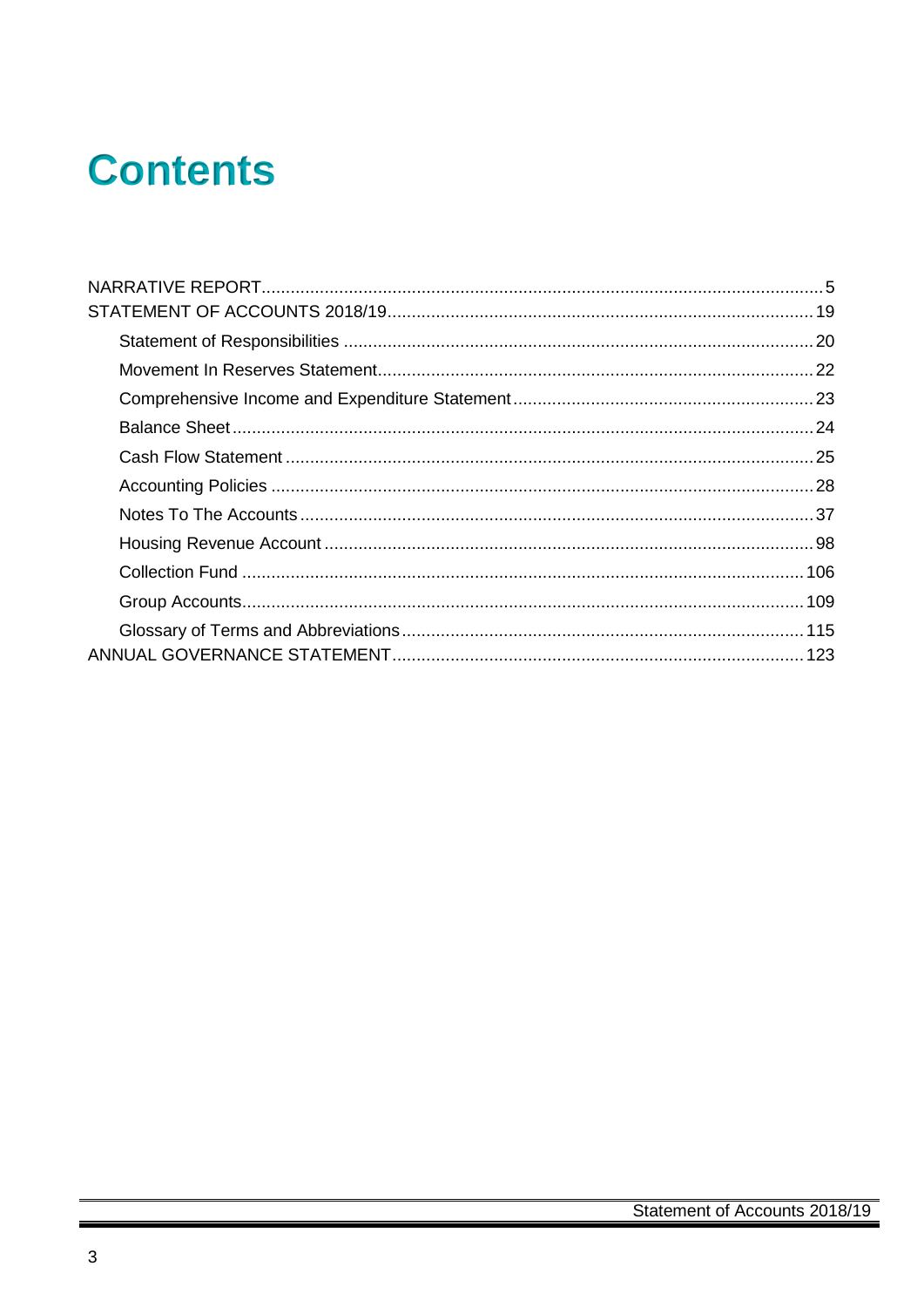*Page left intentionally blank*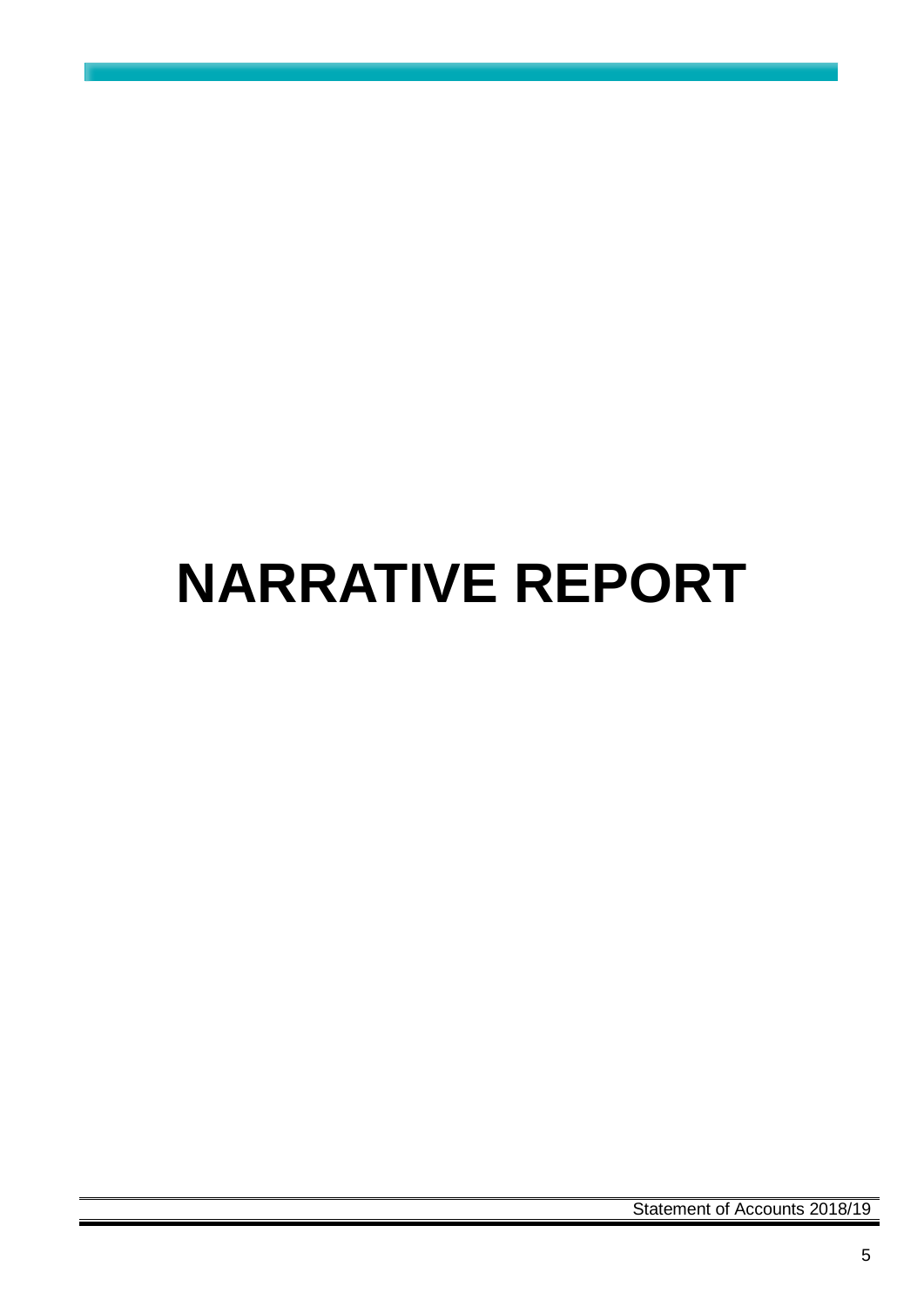## Introduction

Welcome to Harlow District Council's Statement of Accounts for the year ending 31 March 2019.

The Statement of Accounts is a statutory document and provides information on the transactions relating to the provision of services by the Council. Many of the accounting principles used in preparing the Statement of Accounts are complex. This Narrative Report is intended to aid the readers' understanding, it provides commentary on issues relating to Harlow as a town and place to live, the most significant aspects of the Council's financial performance, its year-end financial position and its cash flows.

Harlow is an enterprising and compact New Town in West-Essex at the centre of the London-Stansted-Cambridge-Corridor. Designed by Sir Frederick Gibberd the town is made up of selfcontained local neighbourhoods with a variety of shopping hatches and employment areas

Harlow is home to Harlow College, The University Centre Harlow and the Sir Charles Kao University Technical College. The town also has a 51 hectare Enterprise Zone (EZ), which is one of the 48 sites across the U.K selected by Government to provide a platform for economic growth and deliver benefits for business.

The Enterprise Zone investment will be used to develop a new Life Science Park; building on the town's pioneering traditions and bringing jobs to the area. Construction of the site infrastructure completed in June 2018. Construction of the first two buildings on the Science Park site began in September 2018 one of which will be owned by Harlow Council and the other by Anglia Ruskin University. The development of a further plot on the site is expected to commence in autumn 2019. New tenants have been secured at Kao Park (former Nortel site) with the office space now at 85% occupancy. Construction on the first data centre building completed in January 2018 and it is expected that work will start on a second data centre building before the end of 2019. Further details of the Enterprise Zone, together with associated web links, are available to view on-line at: [http://www.harlowez.gov.uk.](http://www.harlowez.gov.uk/)

A Council funded capital scheme to refurbish the retail, commercial and residential properties at Prentice Place is expected to complete in 2019/20.

Further developments in the town include the development of Public Health England's (PHE) new public health science campus and headquarters on the former GlaxoSmithKline site. The campus is expected to employ up to 2,750 people when it is fully operational in 2024 and will deliver solutions for issues such as smoking, alcohol, diabetes, dementia and environmental hazards.

Harlow retains many of the features, art, cultural and leisure facilities which made it so popular in the post-war years. It has also retained a large proportion of social housing and has the second highest level of council housing in Essex. The Council has prioritised investment in this area to ensure decent homes for all.

## Financial Context

The Council has an annual net General Fund expenditure of £10.9 million and through it Housing Revenue Account (HRA) is the landlord for over 9,100 properties and over 2,500 leasehold properties at a gross cost of over £50 million. The Council currently delivers an annual capital investment programme of £27.6 million.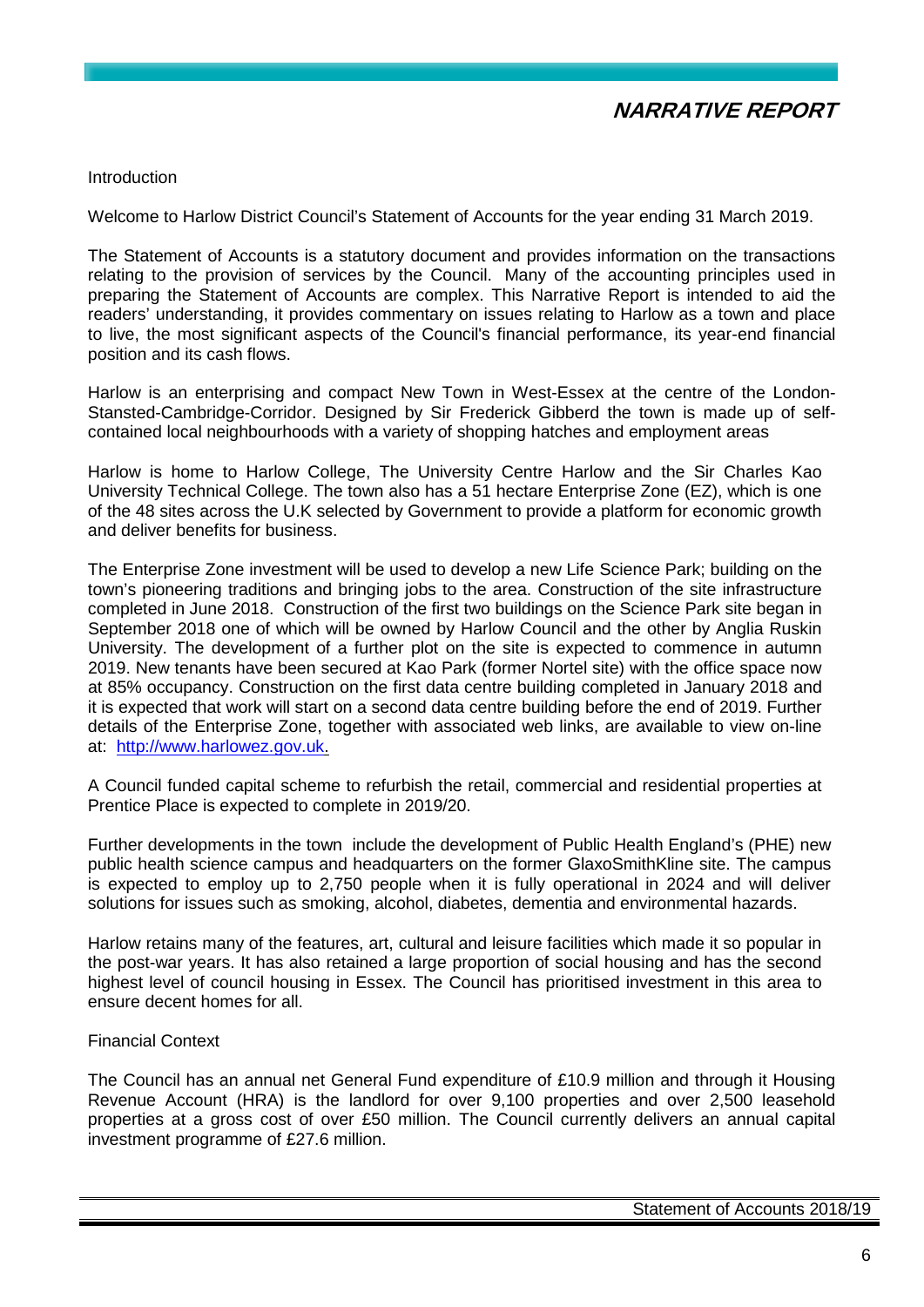The services it provides affect the lives of everybody who lives in, works in or visits Harlow. Over the last eleven years, in response to the financial challenges it has faced, the Council has achieved significant financial savings totalling £19 million in its General Fund over that period.

The Council has achieved all of this whilst managing to protect front line services with partnership working and with the voluntary and private sectors being used wherever possible to maintain access to services.

This financial achievement is illustrated in the chart below, with annual budget values contained in the table that follows:



|                                                                | 2008/09 | 2009/10 | 2010/11 | 2011/12 | 2012/13 | 2013/14 | 2014/15 | 2015/16 | 2016/17 | 2017/18 | 2018/19 |
|----------------------------------------------------------------|---------|---------|---------|---------|---------|---------|---------|---------|---------|---------|---------|
|                                                                | £000s   | £000s   | £000s   | £000s   | £000s   | £000s   | £000s   | £000s   | £000s   | £000s   | £000s   |
| Total in year<br>savings                                       | 3,260   | 2,183   | 1,479   | 2,107   | 1,906   | 1,502   | 1,534   | 1,264   | 1,527   | 1,286   | 1,000   |
| <b>Cumulative</b><br>savings                                   | 3,260   | 5,443   | 6,922   | 9,029   | 10,935  | 12,437  | 13.971  | 15.235  | 16,762  | 18,048  | 19,048  |
| <b>Annual Budget</b><br>(NET)                                  | 15,557  | 15,969  | 16,042  | 13,532  | 12.744  | 12.444  | 11,801  | 10,804  | 10,599  | 10,256  | 10,899  |
| <b>Annual savings</b><br>as % of Annual<br><b>Budget (NET)</b> | 21.0%   | 13.7%   | 9.2%    | 15.6%   | 15.0%   | 12.1%   | 13.0%   | 11.7%   | 14.4%   | 12.5%   | 9.2%    |

Over the same period the Council's main Government grant funding to support General Fund services has reduced by over 66 percent. There remains uncertainty over the likely levels of funding available to the Council in future years as a result of the Government's proposals to change the whole funding arrangements from 2020/21 The Council has a three-year financial strategy setting out how it will balance the books based upon the best information it currently has available to it..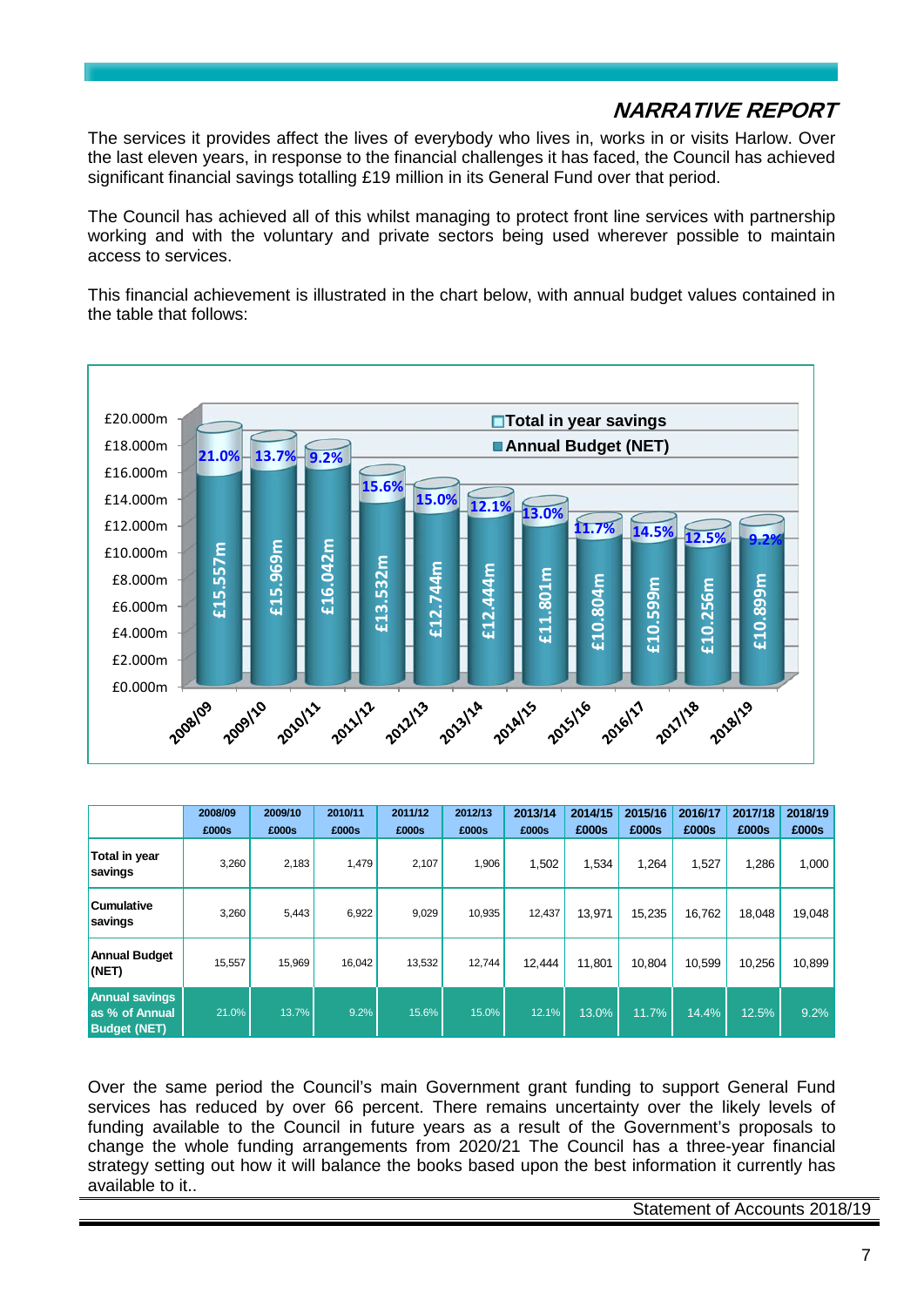The Council has also made significant savings over the same period in its Housing Revenue Account. Again, this has been achieved whilst improving the standard of housing to meet Government Decency standards, maintaining access to services and improving performance and against a backdrop of a four year centrally enforced housing rent reductions policy imposed by the Government.

Financial information, including the Council's budgets, sources of income, and the budget gaps projected by the Council is contained within the Council's Medium Term Financial Strategy. This can be found on the Council's website at: [\(https://www.harlow.gov.uk/finances\)](https://www.harlow.gov.uk/finances).

## **Results for 2018/19**

#### Revenue spending - General Fund

Each year the Council approves its annual revenue budget against which the costs of providing services are monitored. This is also used to determine the Council's budget requirement for Council Tax setting purposes. Throughout the year the budget is reviewed to take account of changing circumstances such as policy changes and the impact of internal and external factors affecting operating cost and income levels.

The Council set a budget for spending on General Fund services of £10.142 million to be financed from grant funding (£3.174 million), a share of the Collection Fund surplus (£0.757 million) and from Council Tax (£6.968 million).

The Council's share of the total council tax for a Band D property was set at £272.28, unchanged on the previous year.

The following table summarises the outturn position for the Council's General Fund: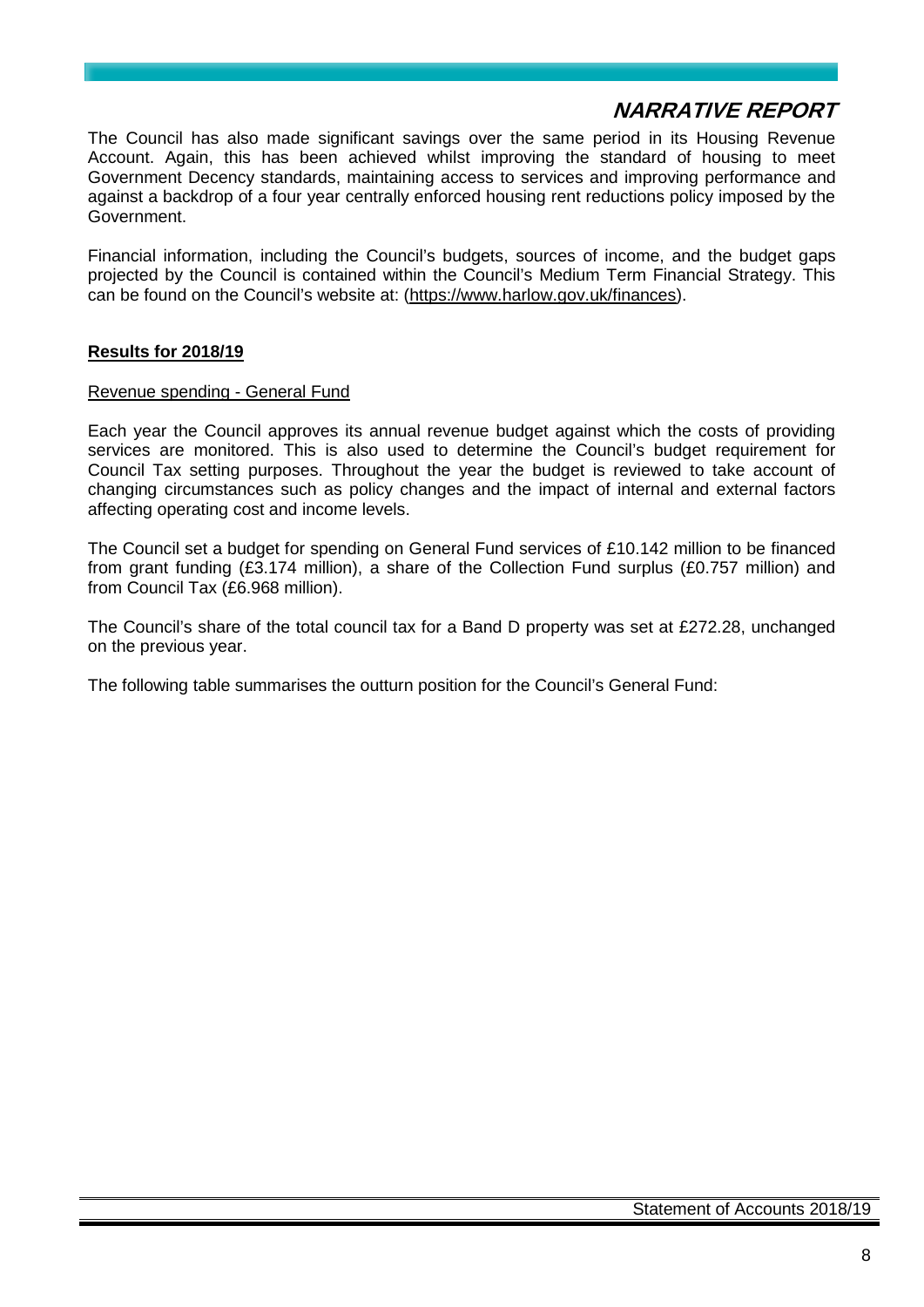| <b>General Fund Outturn</b>            | Original<br><b>Estimate</b> | <b>Revised</b><br><b>Estimate</b> | <b>Actual</b> | <b>Variance</b><br><b>To Original</b> |  |
|----------------------------------------|-----------------------------|-----------------------------------|---------------|---------------------------------------|--|
|                                        | £000s                       | £000s                             | £000s         | £000s                                 |  |
| <b>Council Services</b>                |                             |                                   |               |                                       |  |
| <b>Managing Director</b>               | 18                          | 27                                |               | (18)                                  |  |
| Finance                                | 3,337                       | 3,337                             | 3,581         | 244                                   |  |
| <b>Community Wellbeing</b>             | 4,120                       | 4,212                             | 4,175         | 55                                    |  |
| Housing (GF)                           | 1,108                       | 1,104                             | 936           | (172)                                 |  |
| Governance                             | 763                         | 768                               | 509           | (254)                                 |  |
| Place                                  | 3,888                       | 3,923                             | 3,864         | (24)                                  |  |
| Net Service Expenditure                | 13,234                      | 13,371                            | 13,065        | (169)                                 |  |
| Reversal of capital charges            | (2,510)                     | (2,510)                           | (1, 574)      | 936                                   |  |
| Net Interest Payable                   | 56                          | 56                                | (183)         | (239)                                 |  |
| <b>MRP</b>                             | 285                         | 285                               | 250           | (35)                                  |  |
| <b>Other Operating costs</b>           |                             |                                   | (373)         | (373)                                 |  |
| Other Operating income                 | (2,057)                     | (2,057)                           | (7, 242)      | (5, 185)                              |  |
|                                        | 9,008                       | 9,145                             | 3,943         | (5,065)                               |  |
| Transfers to / (from) reserves         | 1,134                       | 1,134                             | 6,750         | 5,616                                 |  |
| <b>Total Net Spending for the Year</b> | 10,142                      | 10,279                            | 10,693        | 551                                   |  |
|                                        |                             |                                   |               |                                       |  |
| Met by:                                |                             |                                   |               |                                       |  |
| <b>Council Tax</b>                     | (6,968)                     | (6,968)                           | (6,968)       |                                       |  |
| <b>Government Grants</b>               | (3, 174)                    | (3, 174)                          | (3, 178)      | (4)                                   |  |
| Contribution To / (From) Balances      |                             | (137)                             | (547)         | (547)                                 |  |
|                                        | (10, 142)                   | (10, 279)                         | (10, 693)     | (551)                                 |  |

## General Fund Budget Variations (Actual Against Original Estimate)

During 2018/19 the Council's total net expenditure on its General Fund was £10.7 million (£9.1 million 2017/18), which was offset by income from Council Tax and Government Grants. Net service expenditure, at £13.1 million, was slightly lower (£0.169 million) than the original estimate. Income was considerably higher as a result of windfall business rates retained and the winding up of the joint venture company and has allowed for a transfer into the Council's business rates equalisation reserve to be made to protect against future volatility in business rates income.

The Council's funding from Central Government in 2017/18 reduced by 9.6% compared to the previous year. Despite this, however, the Council has succeeded in continuing to deliver key services to the residents within Harlow.

The General Fund Balance as at 31 March 2019 stands at £6.188 million; a reduction of £0.547 million compared to the previous year. This continues to compare favourably with the Council's recommended minimum working balance of £2.5 million. Subject to formal Member approval in July a proportion of this balance (£0.138 million) will be used to support spending plans that will be carried forward into 2019/20. The purpose of the General Fund is to enable the Council to hold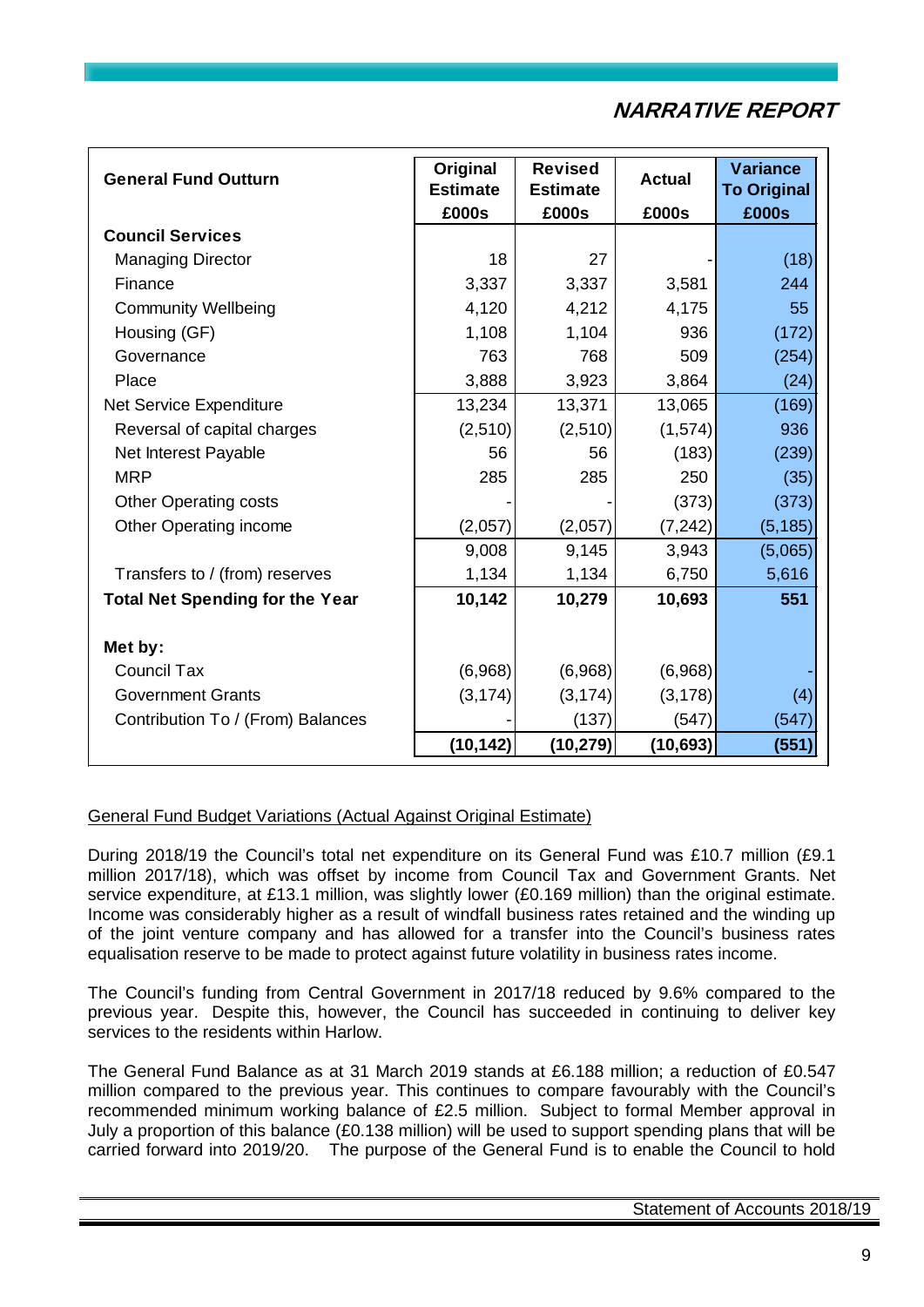sufficient resources to help both protect itself financially into the future and to protect the services it delivers to Harlow.

## Revenue spending - Housing Revenue Account

The following table summarises the outturn position:

|                                                    | <b>Current</b>  |               |                 |
|----------------------------------------------------|-----------------|---------------|-----------------|
|                                                    | <b>Estimate</b> | <b>Actual</b> | <b>Variance</b> |
|                                                    | £000            | £000          | £000            |
| <b>Expenditure</b>                                 |                 |               |                 |
| <b>General Management</b>                          | 11,337          | 11,419        | 82              |
| Supervision and Management                         | 7,353           | 7,227         | (126)           |
| Repairs                                            | 10,009          | 10,108        | 99              |
| Rents, Rates, Taxes and Other Charges              | 35              | 50            | 15              |
| Provision for Bad and Doubtful Debts               | 300             | 205           | (95)            |
| <b>Supporting People Transitional Arrangements</b> | 5               | 5             | 0               |
| Major Repairs Allowance (Net Depreciation)         | 11,439          | 10,362        | (1,077)         |
| <b>Interest Charges</b>                            | 17              | 8             | (9)             |
| Debt Management Expenses                           | 6,669           | 6,696         | 27              |
| Revenue Contribution to Capital Expenditure        | 5,914           | 3,950         | (1, 964)        |
| Transfers to/from Insurance Fund                   | 112             | 196           | 84              |
| <b>Total Spending for the year</b>                 | 53,190          | 50,226        | (2,964)         |
| <b>Income</b>                                      |                 |               |                 |
| <b>Dwelling Rents</b>                              | (43, 175)       | (42,908)      | 267             |
| <b>Non-Dwelling Rents</b>                          | (1, 142)        | (965)         | 177             |
| <b>Other Rents</b>                                 | (65)            | (63)          | $\overline{2}$  |
| <b>Charges for Services and Facilities</b>         | (5,006)         | (5,779)       | (773)           |
| <b>Interest Receivable</b>                         | (62)            | (138)         | (76)            |
| Total Income for the year                          | (49, 450)       | (49, 853)     | (403)           |
| <b>Net HRA (Surplus)/Deficit</b>                   | 3,740           | 373           | (3, 367)        |

The Council set a budget for spending on Housing Revenue Account services of £52.968m which was increased after year end by approved revenue carryovers of £0.222m. Capital carryovers of £5.187m also increased the revenue contribution to capital.

Housing Revenue Account Budget Variations (Actual Against Original Estimate)

The net of expenditure and income in the Housing Revenue Account for 2018/19 varied by a favourable £3.367m.

The principal reasons for the overall variance on the HRA include:

• General Management: Staffing vacancies and programme and project management fees contributed to a favourable variance of £546,000. Home loss payments and moving incentives arising from Priority Estates were £159,000 less than originally estimated due to the difficulty of forecasting demand and uncertainty around tenant removal and home loss claims.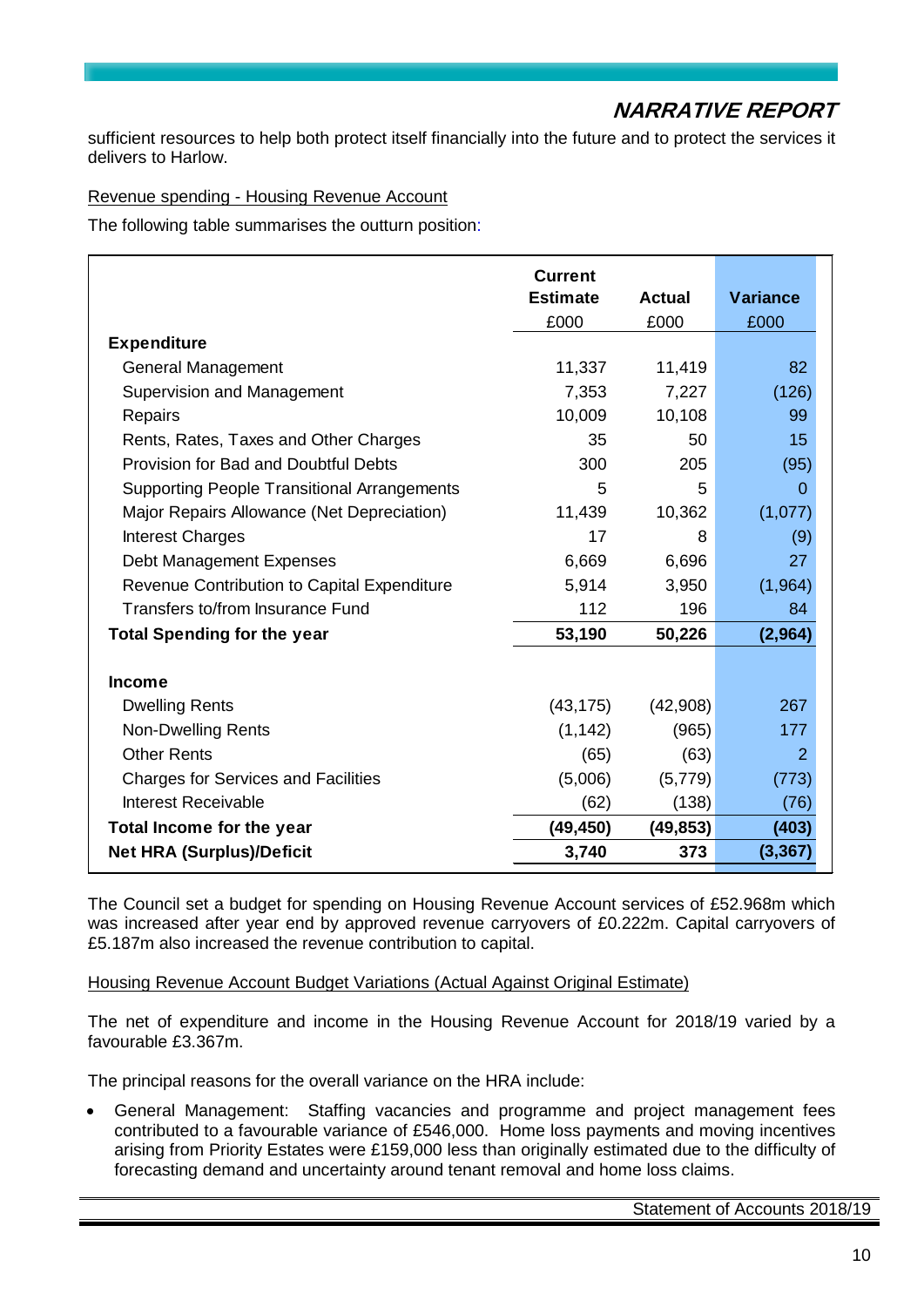- Changes to HTS (Property & Environment) Ltd. pension contributions, a wholly owned subsidiary of Harlow Council, resulted in an adverse variance of £61,000.
- The cost of homeless prevention, as anticipated increased in line with the national trend, with expenditure in year of £871,000 representing a favourable variance of (-)£14,000. The Council received a Rough Sleepers Grant from the Government, £179,000 of which was allocated to the HRA to support homelessness prevention.
- The Provision for Bad and Doubtful Debts was set at £300,000 in anticipation of possible arrears following the implementation of Universal Credit in Harlow. The provision required for 2018/19 was £205,000, a reduction of £95,000.
- Non-operational variances totalling a favourable £3.488m relates to a decrease in depreciation charge in the Major Repairs Reserve of (-)£1.077 million and increased income from major capital works of £0.448 million together with a decrease in the Direct Revenue Contribution to Capital of £1.964 million. The reduced contribution follows a lower than estimated outturn in the Housing Capital Programme, and is attributable also to a carry-over of work totalling £3.608 million to 2019/20.
- Income: Dwelling Rents were £267,000 lower than estimated due to an increase in the number of void properties received, and an increase in the number requiring major works which has resulted in longer void periods*.* An increase in voids also affected garage rents which were £177,000 less than budgeted.

## **Capital spending**

In its capital investment programme aligned with both General Fund and Housing services, the Council incurred capital expenditure totalling £27.6 million in 2018/19 against an approved programme of £34.4 million Schemes to the value of £5.1 million are to be carried forward for works due to be undertaken during 2019/20.

Major housing schemes included

- General improvements to homes (including internal and external works, windows and doors, electrical works) £8.8 million
- Lift refurbishments £0.9 million
- Disabled facilities to dwellings; £1.04 million
- Energy Efficiency work (includes upgrades to District Heating and communal boilers); £3.6 million.
- Fire safety and work to Tower Blocks £1.87 million
- New build schemes £0.33 million

## Other schemes included

• Restoration of Oakwood Pond, Nettewell Pond and other flood prevention; £0.181 million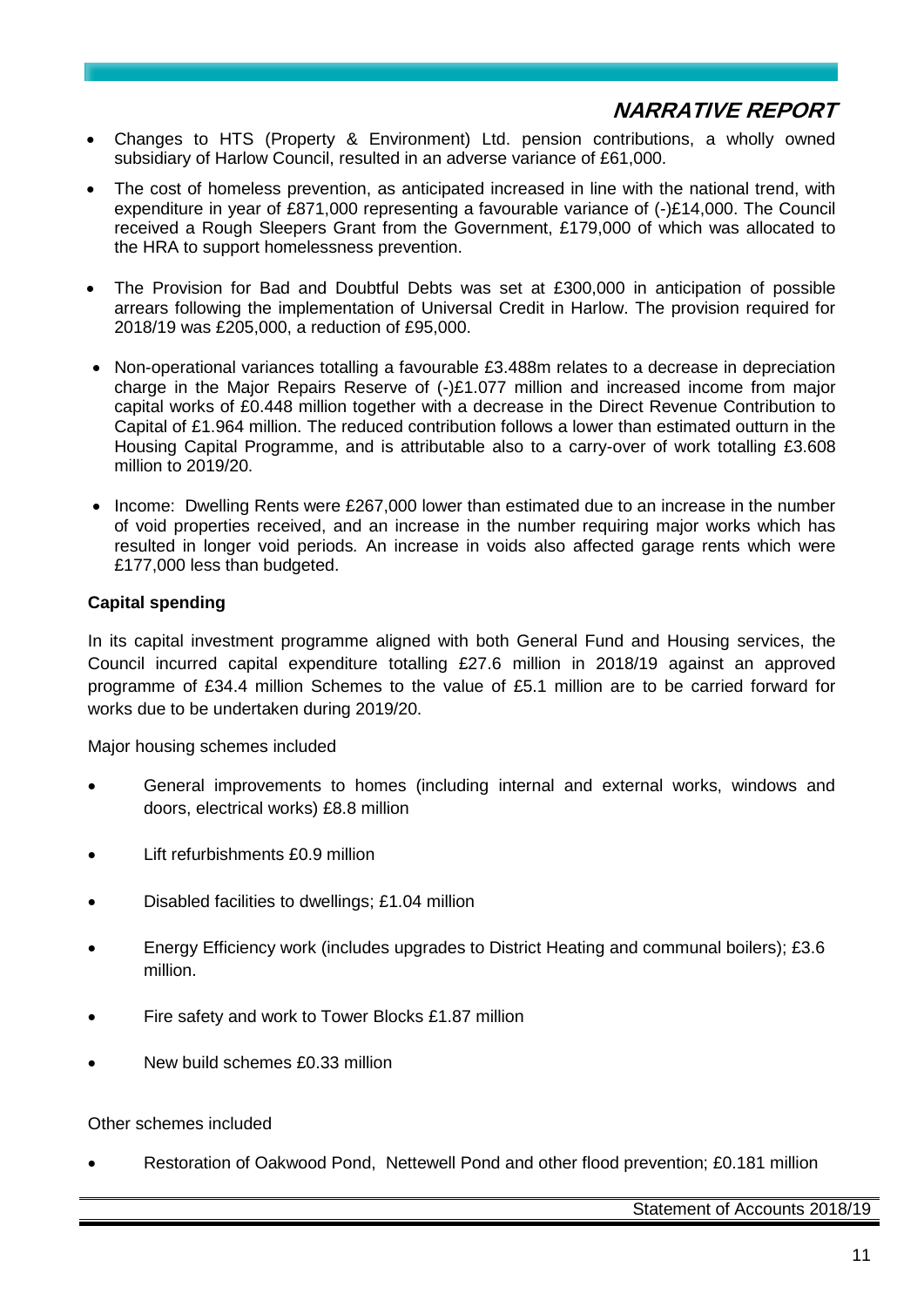- Refurbishment of commercial properties including the Latton Bush Centre; £0.67 million
- Improvements to the Town Centre Public Realm £0.317 million
- Improvements to The Stow Public Realm £0.105 million
- Renovation of Harlow Playhouse as part of a 4 year project; £0.44 million
- Prentice Place Development; £1.2 million
- Improvements within Harlow Town Park (Inclusive Play Area including equipment, the Walled Garden and signage and bins); £0.307 million.

## Programme of Development

In 2018/19 the Council held £2.3 million as the Accountable Body for Programme of Development regeneration schemes. The grant monies included £1.95m for capital work which were made available by the MHCLG to the Council and its partner local authorities for approved regeneration schemes.

During 2018/19 the Council drew down a total £0.699 million of which £0.385 million funded capital expenditure for work towards the regeneration of specific areas of Harlow. Claims from partner authorities drew down a total of £0.314 million to fund capital works.

## **Internal Capital Financing**

The Council can borrow to fund capital expenditure where prudent and affordable to do so, either from external sources such as the Public Works Loan Board or from internal resources.

In 2018/19 capital investment was financed by £7.07 million from internal resources. The Council has not borrowed to finance the housing capital programme but has used surplus resources.

#### Revaluation of Land and Property Assets

The Council has its land and property assets revalued on a rolling basis which ensures the assets are revalued at least once every five years in accordance with statutory guidance. The Council has appointed new valuers to carry out its non-housing valuations from 2015/16. The valuation for 1 April 2018 represents the fourth year of a five year cycle.

#### Funding the Capital Programme

General Fund Capital Programme expenditure totalled £3.003 million and was funded through a combination of Direct Revenue Financing (£0.268 million), Grants and other Contributions (£0.501million), Capital Receipts (£0.289 million) and Internal Borrowing (£1.945 million).

Housing Capital Programme expenditure totalled £17.205 million and was financed from Revenue Reserves (£3.950 million), Major Repairs Reserve (£10.362 million), Capital Receipts (£2.663 million) and Other Contributions (£0.230 million).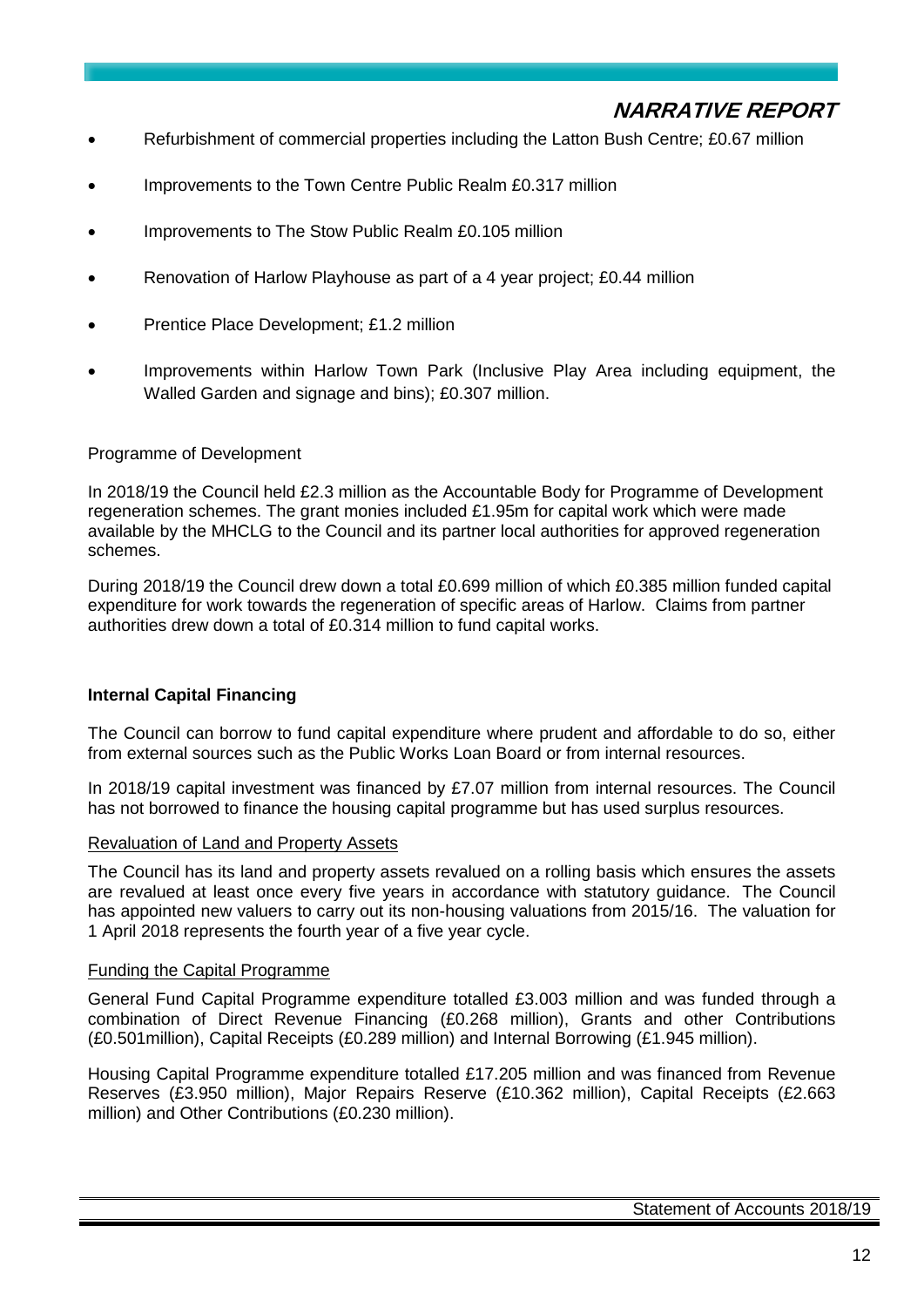## Borrowing Facilities

The Council's normal source of external borrowing is the Public Works Loans Board (PWLB), a division of HM Treasury and a facility unique to the public sector. Whilst the projections for the non-housing capital programme are for an underlying need to borrow, the Council's policy is to use the proceeds from the sale of assets as its first funding source to fund the programme. Proceeds from sales remain limited due to present economic conditions and their impact on the property market. The Council has again decided to borrow internally while it has a strong cash flow position, removing the need to borrow externally in 2018/19 and avoiding financing costs. Future receipts will be utilised to offset this internal borrowing. In the medium term the financial strategy assumes there will be a need to borrow externally as the disposal of assets and associated receipts become fewer and less predictable.

#### Current Assets and Current Liabilities

The level of current assets reported in the balance sheet has reduced from £54.741 million at 31 March 2018 to £46.570 million as at 31 March 2019, a decrease of £8.171 million. The most significant movements were:

- a decrease of £3.797 million in short-term investments placed for periods exceeding three months in duration;
- a decrease of £4.102 million in the level of cash and cash equivalents held, due to a decrease in investments placed for periods shorter than three months;
- a decrease in the level of short-term debtor balances of £0.305 million.

Current liabilities have increased from £20.672 million at 31 March 2018 to £24.353 million as at 31 March 2019, an increase of £3.681 million. This increase is largely represented by a £3.665 million increase in sundry creditors, as shown in note 19 which accompanies the financial statements.

## Other Long Term Liabilities - Pension Fund

Pension Fund liabilities have reduced from £91.696 million as at 31 March 2018 to £77.626 million as at 31 March 2019. This reduction is based on the Council's Actuarial assessment of pension assets compared to liabilities.

## **Financial Prospects Looking Forward**

## General Fund

The 2018/19 outturn position was strong notwithstanding a reduction in the General Fund Balance of £0.547 million in the year. This provides a firm foundation for maintaining service delivery to the local community including discretionary services. Notwithstanding future expenditure commitments and Government fiscal tightening, there is also scope for further investment in the future whilst continuing to protect council tax bills. General Fund Earmarked Reserves now stand at £23.981 million with a further £6.188 million held in the General Fund working balance.

The Council's Medium Term Financial Plan for 2019/20 to 2021/22, agreed at Council in February 2019, shows that there remain challenges to enable a balanced budget proposal to be delivered,, albeit significantly lower than has been the case in previous years. Whilst Government funding announcements, business rates retention proposals and economic conditions may impact upon this position, the Council is in a much stronger financial position now than it has been in previous financial years.

Despite the strong financial position in which the Council finds itself the significant changes planned by the Government in terms of local authority funding and how these changes may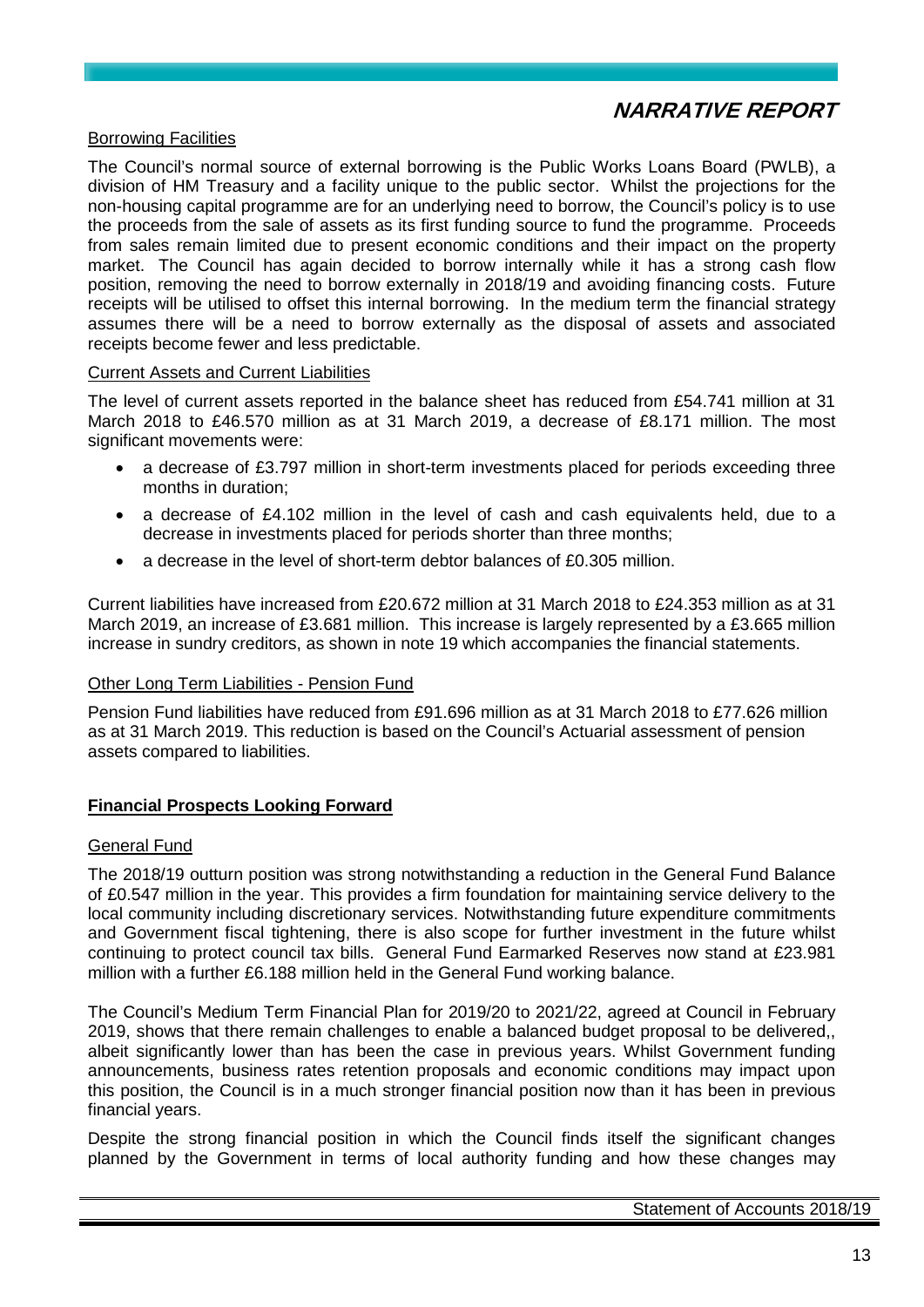manifest themselves locally means that the protection of services cannot be guaranteed in future years.

Going forward there will remain uncertainties and risks which the Council needs to monitor which include:

- any significant, unexpected variations in actual income and expenditure against budget;
- the continuing impact of the proposals to overhaul local authority funding through the current business rates retention reforms and proposed fairer funding regime;
- the local impacts of the Government's welfare reform programme;
- the continuing uncertainty surrounding and effect of Brexit:
- movements in interest rates with bank base rates at an all-time low, investment income earned is supressed despite diversification in the investment portfolio, whilst any increases in the longer-term could adversely impact on the cost of borrowing by the Council in delivering its capital programmes;
- additional pressures arising or non-delivery of savings that have an on-going financial impact on the Council;
- the knock-on implications of funding cuts being experienced by partner organisations.
- continued pressure on the Council's income streams such as off-street parking facilities, planning, licensing and rental income from businesses;
- increased demand for council services, such as for the housing of homeless families especially in light of the new responsibilities placed on local authorities in this regard.

## Housing Revenue Account

To ensure the sustainability of the housing service, the Council publishes a 30-year Business Plan annually. The HRA Business Plan 2018-2048 produced a balanced account, maintaining sufficient minimum working balances over the medium term, and aiming to:

- maintain compliance of the Council's housing stock to housing regulatory requirements by continuing with the replacement regime (based on stock condition survey) for internal and external property components (e.g. kitchens, bathrooms, central heating systems, roofs and external structure of homes);
- prioritise resources to safeguard the well-being and safety of the Council's tenants in their homes with regard to increased statutory and legislative landlord requirements for fire safety, electrical (communal) safety, asbestos management and lift maintenance;
- prioritise energy efficiency initiatives that alleviate fuel poverty;
- prioritise resources for disabled adaptations to meet statutory requirements and keep under review annually;
- reduce resources to garage-related works and re-prioritise the approved Garage and Hardstand Strategy;
- realise further efficiencies from responsive repairs programmes and scope of works; and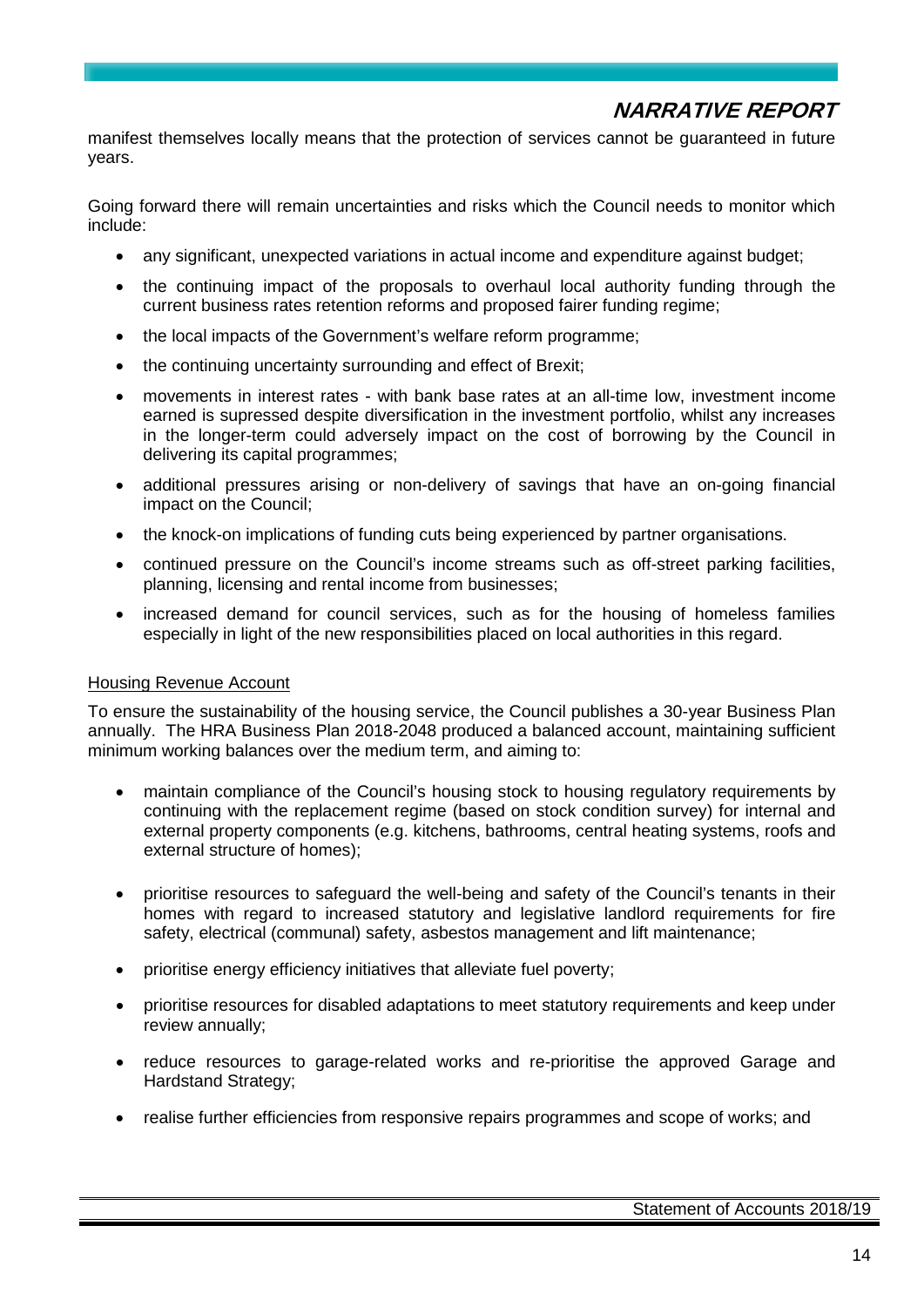• develop a programme for the delivery of affordable housing, social rented, and the building of new council housing in accordance with local plan priorities, regeneration priorities, and affordability/viability.

The Housing Revenue Account faces a variety of major challenges, set out as follows.

- The outcome of the Grenfell Tower Inquiry will have inevitable implications for landlords across the country. Fire Risk Assessments for the Council's tower blocks confirm that all are inherently safe from fire. The outcome of the Inquiry may place additional or higher specification of work to mitigate fire risk and ensure containment.
- In July 2015, the Government announced a legislative requirement for social landlords to decrease rents annually by one percent over four financial years (2016/17 – 2019/20). This challenges councils to make efficiencies in order to deliver sustainable services. It has now been announced that from April 2020 rents may increase by no more than CPI +1 percent.
- Welfare Reform the Government's reduction in benefits to non-working families may have an adverse impact on tenants' ability to pay rent. Additionally, Essex County Council has reduced Housing Related Support to the Council.
- Continuing development of a Capital Programme to deliver decent homes in partnership with contractors, and the need to deal with unexpected outcomes, such as fire safety and regulation, especially in light of constraints arising from the reduction in rental income from 2016/17.
- The Homeless Reduction Act 2017, implemented from April 2018, placed a legal duty on councils to take steps to intervene to prevent homelessness happening in the first place, rather than focusing on accommodating people who are already homeless. This has already and will continue to have financial implications for the Council in terms of the increased new duties that apply.
- The ongoing uncertainties of the effect of Brexit on the country's economic outlook.

## **Performance Management**

Central Government requires all Councils to collect and report data relating to their function as a Local Authority in areas such as waste, planning, benefits and housing.

The Council monitors its performance against its Corporate Priorities, Principles and Goals through its Performance Management Framework. The Framework sets out the mechanisms for performance management within the Council, which utilises a range of tools to assist staff and Councillors in gathering and reporting on its performance data. Outcomes are formally reported to Councillors in structured Joint Finance and Performance Reports (JFPR), which are presented quarterly to Cabinet.

For example, the JFPR brings together the Council's performance on Key Performance Indicators (KPIs), risk, finance and service milestones. The report illustrates what the Council has achieved in providing its services, the delivery of its Corporate Priorities and Principles; and the management of its finances against its budgets.

The Council's Priorities, Principles, Goals and achievements in 2018/19 are set out in its Corporate Plan 2019 – 2022, available on the Council's website at: [\(http://www.harlow.gov.uk/corporate-plan-](http://www.harlow.gov.uk/corporate-plan-2019-22pdf)[2019-22pdf\)](http://www.harlow.gov.uk/corporate-plan-2019-22pdf).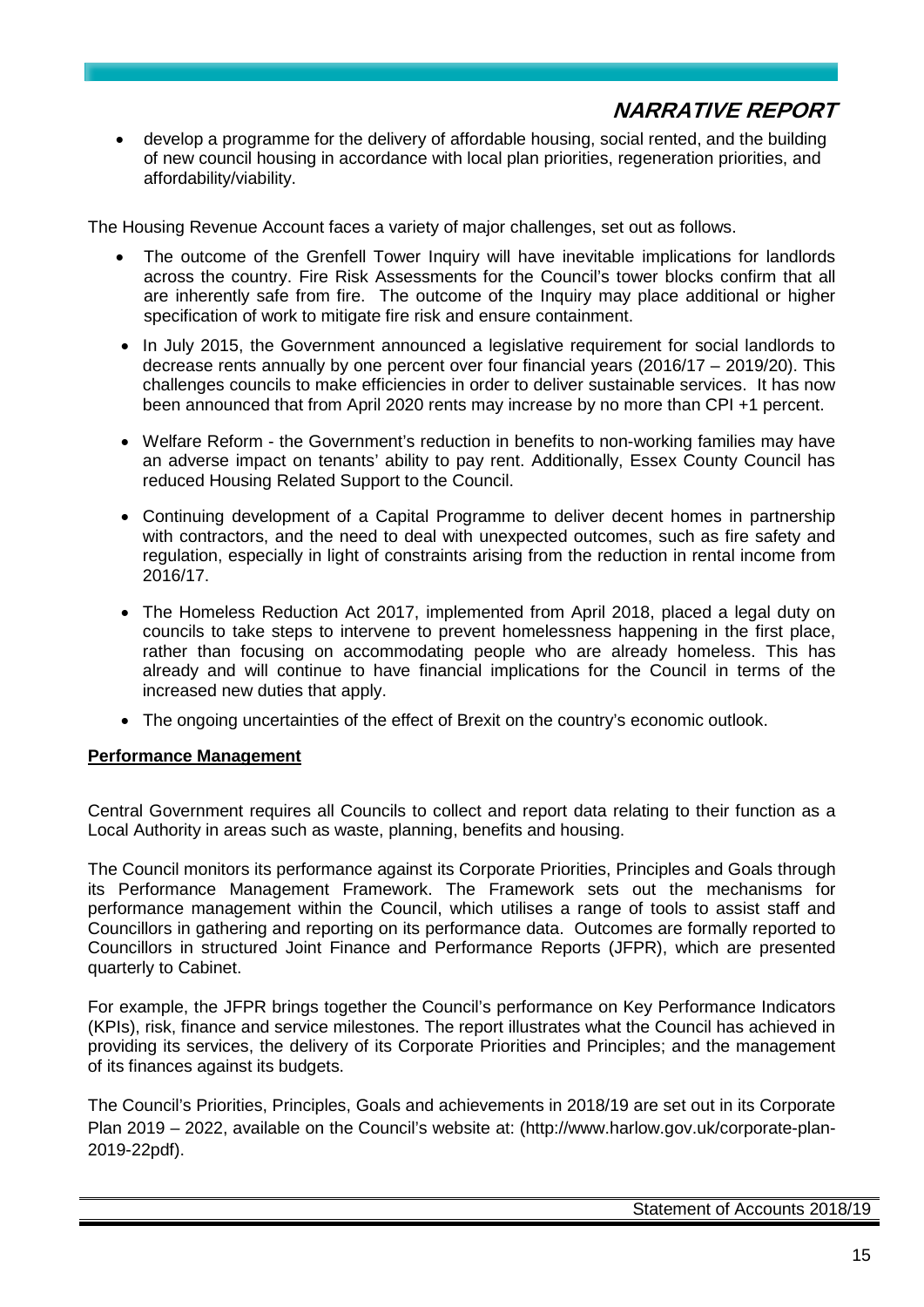The Council achieved an overall performance of 100% for its KPIs (on or above target), 94% of the Service milestones completed in the financial year 2018/19; and 6% of the Service milestones were deferred due to changing priorities.

To view the Council performance data and reports, please visit our website at: [www.harlow.gov.uk/performance-reports](http://www.harlow.gov.uk/performance-reports)

## **Explanation of the contents of the Statement of Accounts**

Set out below are more detailed explanations relating to each of the main core elements of the Statement of Accounts, to aid further your understanding of what each key statement represents and what it can tell you regarding the Council's financial position.

Councils' accounts are prepared in accordance with proper accounting practices defined by the CIPFA Code of Practice on Local Authority Accounting in the United Kingdom 2018/19 ("The Code"). The Code specifies the accounting principles and practices required to present a 'true and fair' view of a council's financial position, financial performance and cash flows. It requires councils to prepare their financial statements in the manner prescribed by the International Accounting Standards Board (IASB). The IASB sets out the concepts underlying the preparation and presentation of the statements for the benefit of external users of the accounts. However, if an accounting treatment is prescribed by law, it overrides accounting concepts set by the IASB, if different.

#### Statement of Responsibilities (page 20)

Councils are required to set out the respective responsibilities of the Council and of the Head of Finance / Deputy to the Managing Director in relation to the accounts.

#### Movement in Reserves Statement (page 22)

This shows the movement from the start of the year to the end on the different reserves held by the Council, analysed into 'usable reserves' (i.e. those that can be applied to fund expenditure or reduce local taxation) and other 'unusable reserves'. It shows how the movements in year of the Council's reserves are broken down between gains and losses incurred in accordance with generally accepted accounting practices and the statutory adjustments required to return to the amounts chargeable to Council Tax (or rents) for the year. The Net Increase/ Decrease line shows the statutory General Fund and Housing Revenue Account Balance movements in the year following those adjustments.

#### Comprehensive Income and Expenditure Statement (page 23)

This statement shows the accounting cost in the year of providing services in accordance with generally accepted accounting practices, rather than the amount to be funded from taxation and rents. The Council raises taxation and rents to cover expenditure in accordance with statutory requirements; this may differ from the accounting cost. The taxation position is shown in both the Movement in Reserves Statement and the Expenditure and Funding Analysis.

#### Balance Sheet (page 24)

The Balance Sheet shows the value of assets and liabilities recognised by the Council. The net assets (assets less liabilities) are matched by the reserves held by the Council. Reserves are reported in two categories. The first category is usable reserves - those reserves that the Council may use to provide services, subject to the need to maintain a prudent level of reserves and any statutory limitations on their use (for example the Capital Receipts Reserve which can only be used to fund capital expenditure or repay debt). The second category is unusable reserves - those that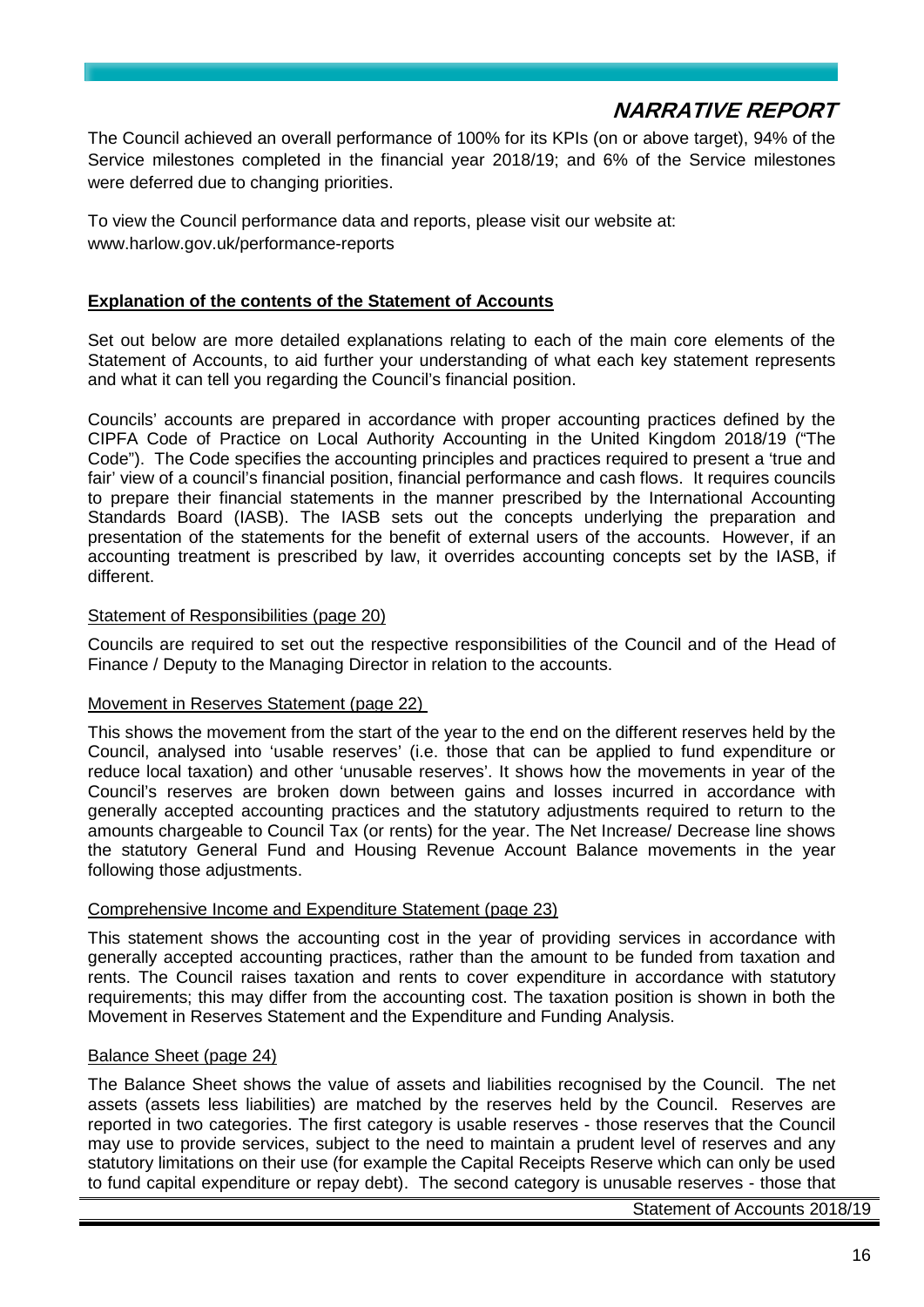the Council is not able to use to provide services. It includes reserves that hold unrealised gains and losses (such as the Revaluation Reserve), where amounts would only become available to provide services if the assets were sold; and reserves that hold timing differences shown in the Movement in Reserves Statement line 'Adjustments between accounting basis and funding under regulations'.

## Cash Flow Statement (page 25)

This statement shows the changes in cash and cash equivalents of the Council during the reporting period. The statement shows how the Council generates and uses cash and cash equivalents by classifying cash flows as operating, investing and financing activities. The amount of net cash flows arising from operating activities indicates the extent to which the operations of the Council are funded by way of taxation and grant income or from the recipients of services provided by the Council. Investing activities represent the extent to which cash outflows have been made for resources which are intended to contribute to the Council's future service delivery. Cash flows arising from financing activities are useful in predicting claims on future cash flows by providers of capital to the Council (i.e. borrowing).

## Expenditure and Funding Analysis (page 38)

The analysis shows how funding available to the Council for the year (from Government grants, rents, Council Tax and Business Rates) has been used in providing services compared to those resources consumed or earned by the Council in accordance with generally accepted accounting practices. It also shows how this expenditure is allocated for decision making purposes between the Council's services. Income and expenditure accounted for under generally accepted accounting practices is presented more fully in the Comprehensive Income and Expenditure Statement.

## Housing Revenue Account (HRA) (page 98)

The HRA Income and Expenditure Statement shows the economic cost in the year of providing housing services in accordance with generally accepted accounting practices, rather than the amount to be funded from rents and Government grants. Authorities charge rents to cover expenditure in accordance with the legislative framework; this may be different from the accounting cost. The increase or decrease in the year, on the basis upon which rents are raised, is shown in the Movement on the Housing Revenue Account Statement.

## Collection Fund Accounts (page 106)

The Collection Fund is an "agent's" statement reflecting the Council's statutory obligation as a billing authority to maintain a separate Collection Fund. The statement shows the transactions of the billing authority in relation to the collection from taxpayers and distribution to local authorities and the Government of Council Tax and Non-Domestic Rates (NDR, also known as Business Rates).

## Group Accounts (page 109)

The Code requires local authorities to consider all their interests and to prepare a full set of group financial statements where they have material interests in subsidiaries, associates or joint ventures. Harlow Council is the sole shareholder in the HTS (P&E) Ltd. Company and group financial statements have therefore been included within the Statement of Accounts in accordance with IFRS 10 and are shown in pages 110 to 114. The Group Accounts comprise the Movement in Reserves Statement; the Comprehensive and Income Expenditure Statement; the Balance Sheet; the Cash Flow Statement and associated notes.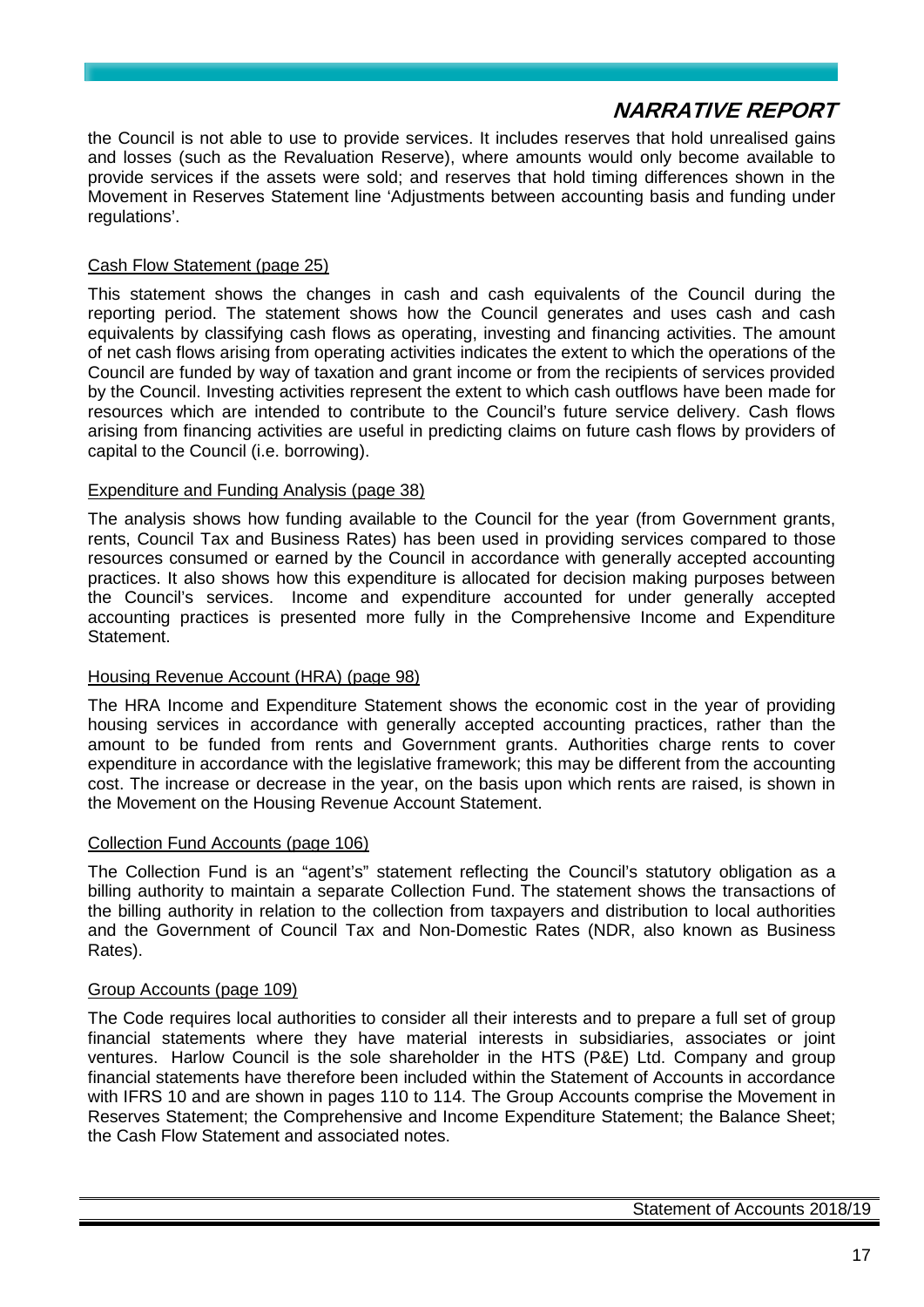## **In Conclusion**

I would like to thank finance staff and the staff in other service areas for their work in preparing these Statements. I hope the information is helpful in allowing you to have a clear understanding of how the Council's money has been spent in 2018/19.

If you would like to find out more about the council's finances, including its budgets and earlier years' accounts, you can:

- visit our website at [www.harlow.gov.uk/finances](http://www.harlow.gov.uk/finances)
- contact me by e-mail at [simon.freeman@harlow.gov.uk](mailto:simon.freeman@harlow.gov.uk)
- write to us at:

| <b>Harlow District Council</b> |
|--------------------------------|
| Civic Centre                   |
| The Water Gardens              |
| Harlow                         |
| Essex                          |
| <b>CM20 1WG</b>                |

• or, contact our auditors BDO LLP via the Audit Manager, Francesca Palmer at [Francesca.Palmer@bdo.co.uk](mailto:Francesca.Palmer@bdo.co.uk)

### **Simon Freeman Head of Finance / Deputy to the Managing Director 31 July 2019**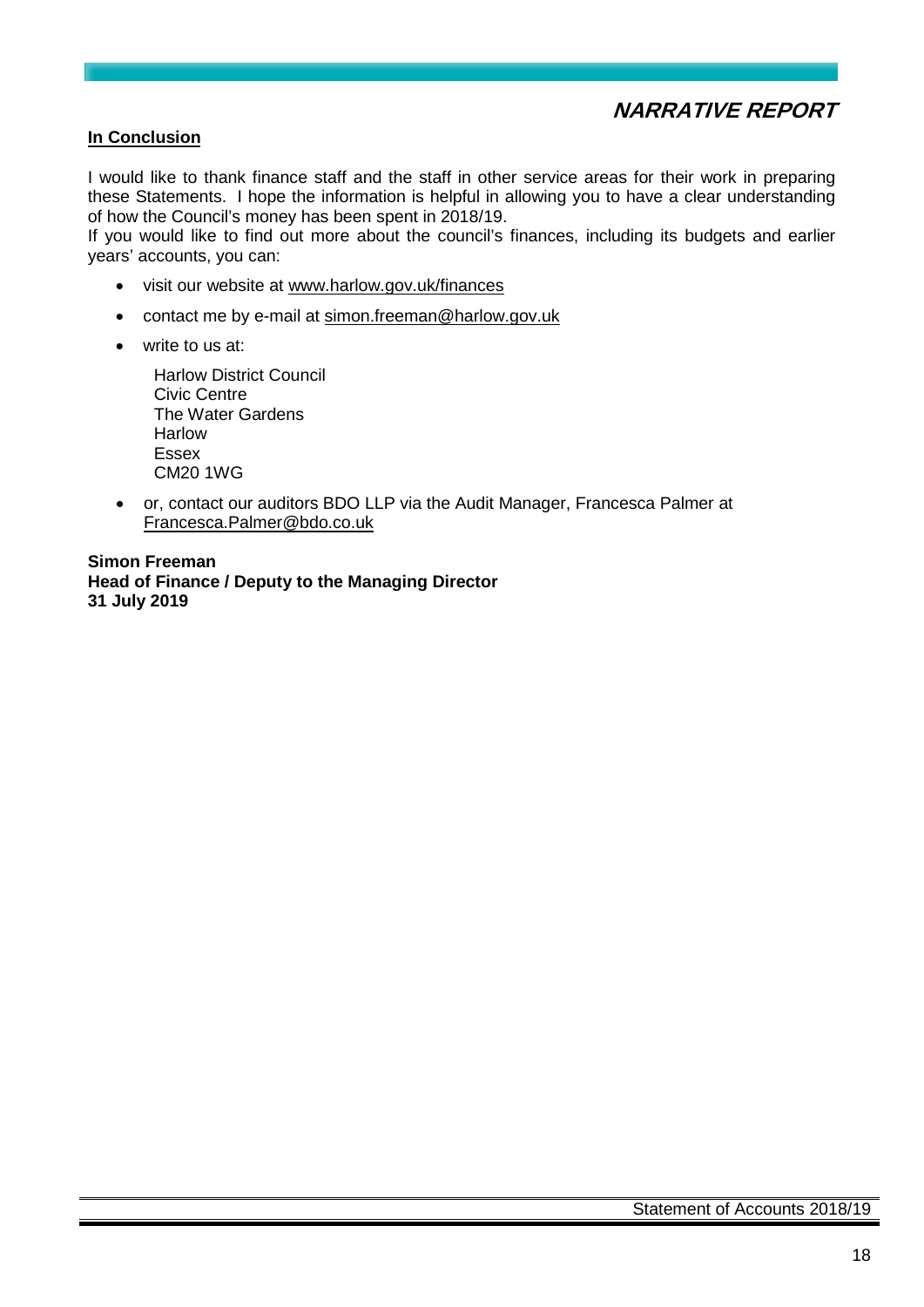## <span id="page-18-0"></span>**STATEMENT OF ACCOUNTS 2018/19**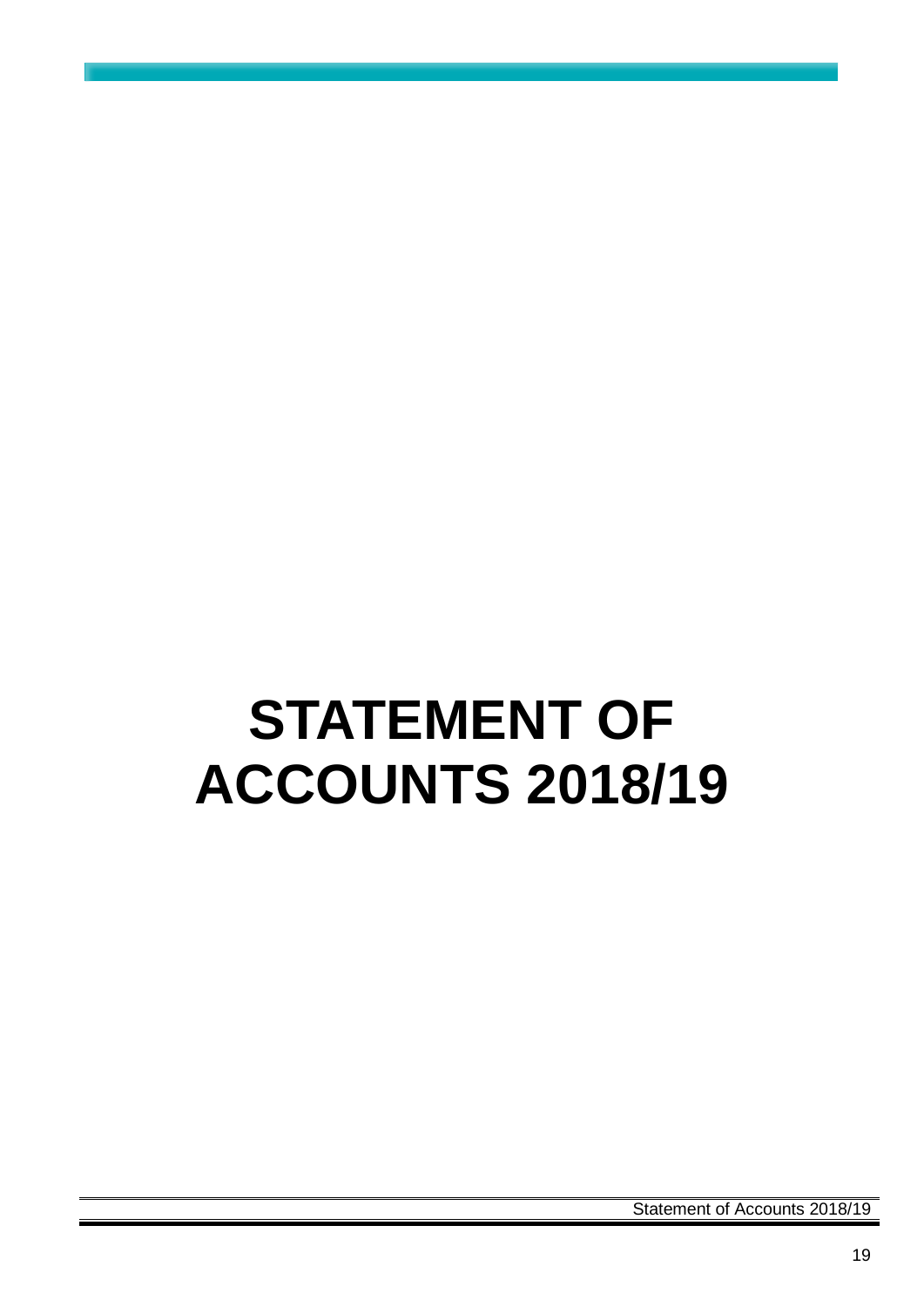## <span id="page-19-0"></span>**STATEMENT OF RESPONSIBILITIES**

## **The Council's Responsibilities**

The Council is required to:

- make arrangements for the proper administration of its financial affairs and to secure that one of its officers has the responsibility for the administration of those affairs - in this Council, that officer is the Head of Finance and Deputy to the Managing Director;
- manage its affairs to secure economic, efficient and effective use of resources and safeguard its assets; and
- approve the Statement of Accounts.

## **The Responsibilities of the Head of Finance / Deputy to the Managing Director**

The Head of Finance and Deputy to the Managing Director is responsible for the preparation of the Council's Statement of Accounts in accordance with proper practices as set out in the CIPFA/ LASAAC Code of Practice on Local Authority Accounting in the United Kingdom (the CODE).

In preparing this Statement of Accounts, the Head of Finance / Deputy to the Managing Director has:

- selected suitable accounting policies and applied them consistently
- made judgements and estimates that were reasonable and prudent, and
- complied with the CIPFA Code of Practice on Local Authority Accounting.

The Head of Finance and Deputy to the Managing Director has also

- kept proper accounting records which were up to date, and
- taken reasonable steps for the prevention and detection of fraud and other irregularities.

The draft Statement of Accounts as set out on pages 19 to 120 presents a true and fair view of the financial position of Harlow District Council as at 31 March 2019 and its income and expenditure for the year ended 31 March 2019.

The unaudited accounts were issued on 31 May 2019 and, when completed, the audited accounts are due to be presented to the Council's Audit and Standards Committee on 31 July 2019 for review, immediately prior to being authorised and issued for publication.

Signed ……………………………………… Date Simon Freeman CPFA Head of Finance and Deputy to the Managing Director Signed Euclide Signed Strom European Date Councillor Stefan Mullard Chair of Audit and Standards Committee *Due to be signed 31 July 2019 Due to be signed 31 July 2019*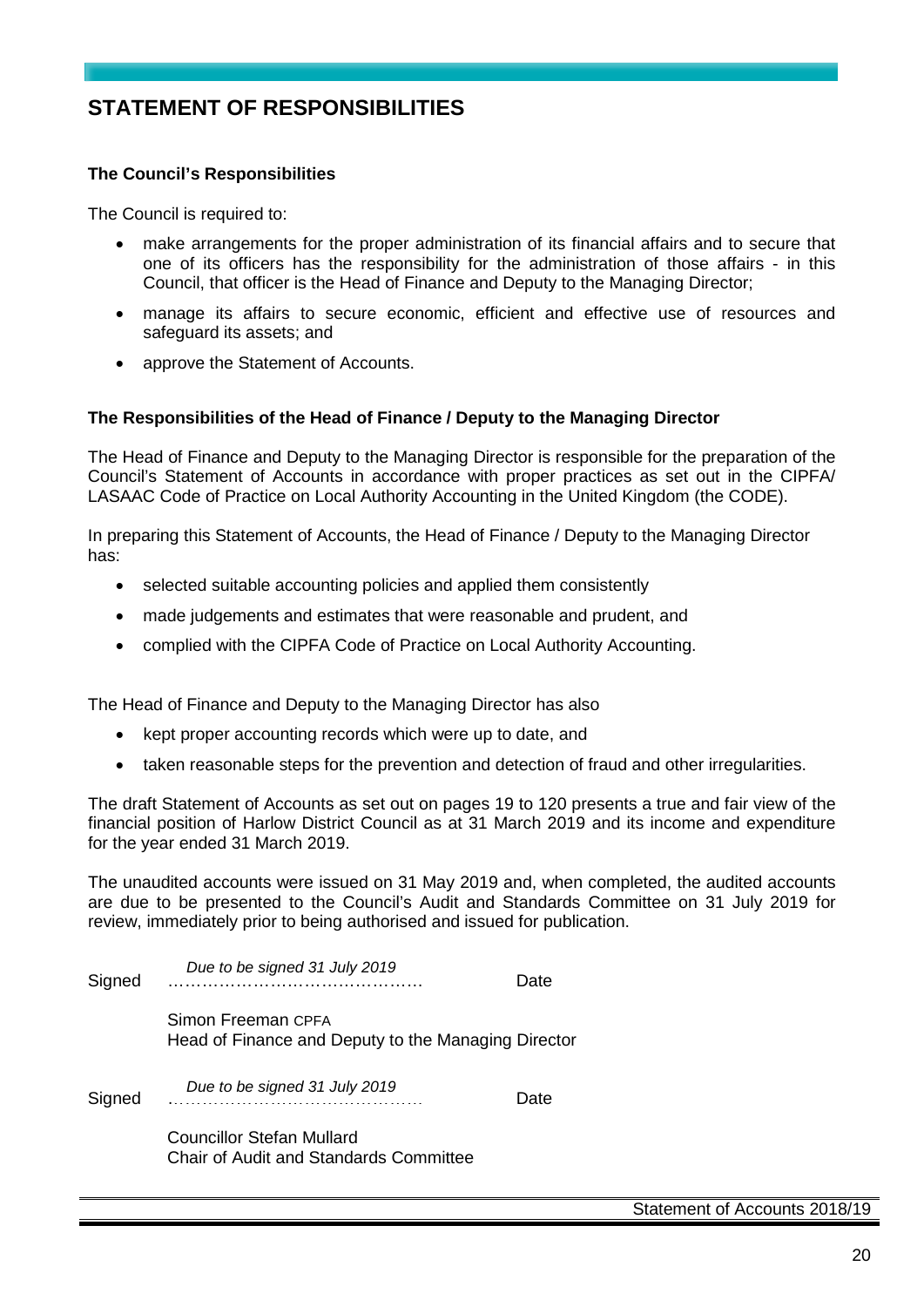# **CORE FINANCIAL STATEMENTS**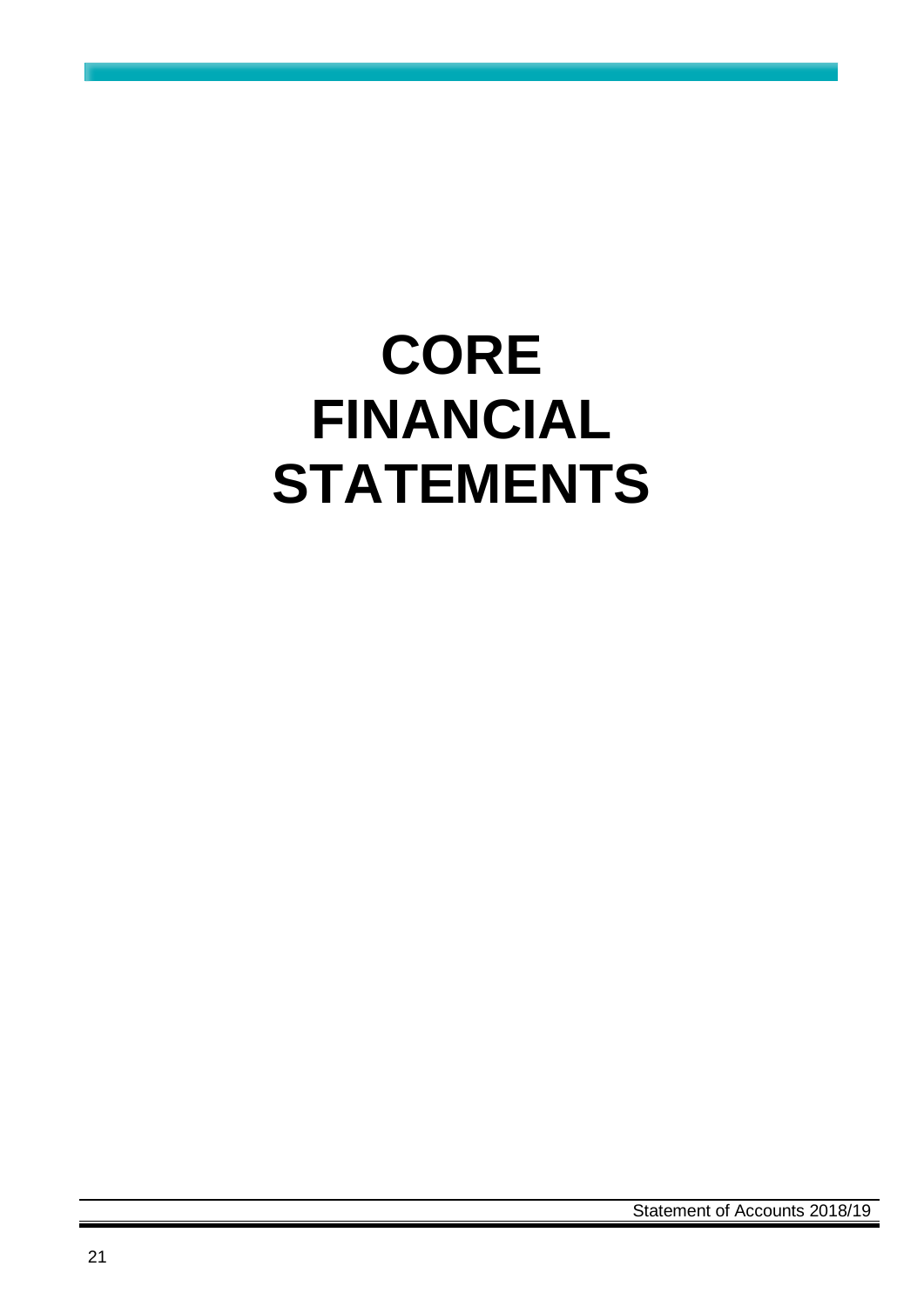## <span id="page-21-0"></span>**MOVEMENT IN RESERVES STATEMENT**

|                                                                                       | General Fund<br><b>Balance</b><br>£000s | General Fund<br>Earmarked<br>Reserves<br>£000s | Housing Revenue<br>Account<br>£000s | Earmarked HRA<br>Reserves<br>£000s | Capital Receipts<br>Reserve<br>£000s | Capital Grants<br>Unapplied<br>Account<br>£000s | <b>Total Usable</b><br>Reserves<br>£000s | Unusable<br>Reserves<br>£000s | <b>Total Authority</b><br>Reserves<br>£000s |
|---------------------------------------------------------------------------------------|-----------------------------------------|------------------------------------------------|-------------------------------------|------------------------------------|--------------------------------------|-------------------------------------------------|------------------------------------------|-------------------------------|---------------------------------------------|
| Balance at 31 March 2017 carried<br>forward                                           | 5,459                                   | 16,460                                         | 12,975                              | 4,434                              | 1,893                                | 3,583                                           | 44,804                                   | 500,977                       | 545,781                                     |
| Movement in reserves during<br>2017/18                                                |                                         |                                                |                                     |                                    |                                      |                                                 |                                          |                               |                                             |
| Surplus / (Deficit) on the provision of<br>services                                   | (2,767)                                 |                                                | (34, 131)                           |                                    |                                      |                                                 | (36, 898)                                |                               | (36, 898)                                   |
| Other Comprehensive Income and<br>Expenditure                                         |                                         |                                                |                                     |                                    |                                      |                                                 |                                          | 87,974                        | 87,974                                      |
| <b>Total Comprehensive Income and</b><br><b>Expenditure</b>                           | (2,767)                                 |                                                | (34, 131)                           |                                    |                                      |                                                 | (36, 898)                                | 87,974                        | 51,076                                      |
| Adjustments between accounting<br>basis & funding basis under<br>regulations (Note 6) | 4,814                                   |                                                | 35,331                              |                                    | 5,165                                | (1,637)                                         | 43,673                                   | (43, 673)                     |                                             |
| Net Increase / (Decrease) before<br><b>Transfers to Earmarked Reserves</b>            | 2,047                                   |                                                | 1,200                               |                                    | 5,165                                | (1,637)                                         | 6,775                                    | 44,301                        | 51,076                                      |
| Transfers to/ (from) Earmarked<br>Reserves (Note 21)                                  | (771)                                   | 771                                            | (71)                                | 71                                 |                                      |                                                 |                                          |                               |                                             |
| Increase / (Decrease) in 2017/18                                                      | 1,276                                   | 771                                            | 1,129                               | 71                                 | 5,165                                | (1,637)                                         | 6,775                                    | 44,301                        | 51,076                                      |
| Balance at 31 March 2018 carried<br>forward                                           | 6,735                                   | 17,231                                         | 14,104                              | 4,505                              | 7,058                                | 1,946                                           | 51,579                                   | 545,278                       | 596,857                                     |
| <b>Movement in reserves during</b><br>2018/19                                         |                                         |                                                |                                     |                                    |                                      |                                                 |                                          |                               |                                             |
| Surplus / (Deficit) on the provision of<br>services                                   | (7,252)                                 |                                                | (16, 973)                           |                                    |                                      |                                                 | (24, 225)                                |                               | (24, 225)                                   |
| Other Comprehensive Income and<br>Expenditure                                         |                                         |                                                |                                     |                                    |                                      |                                                 |                                          | 43,177                        | 43,177                                      |
| <b>Total Comprehensive Income and</b><br><b>Expenditure</b>                           | (7, 252)                                |                                                | (16, 973)                           |                                    |                                      |                                                 | (24, 225)                                | 43,177                        | 18,952                                      |
| Adjustments between accounting<br>basis & funding basis under<br>regulations (Note 6) | 13,455                                  |                                                | 16,597                              |                                    | (2,584)                              | (648)                                           | 26,820                                   | (26, 820)                     |                                             |
| Net Increase / (Decrease) before<br><b>Transfers to Earmarked Reserves</b>            | 6,203                                   |                                                | (376)                               |                                    | (2, 584)                             | (648)                                           | 2,595                                    | 16,357                        | 18,952                                      |
| Transfers to/ (from) Earmarked<br>Reserves (Note 21)                                  | (6,750)                                 | 6,750                                          | 3                                   | (3)                                |                                      |                                                 |                                          |                               |                                             |
| Increase / (Decrease) in 2018/19                                                      | (547)                                   | 6,750                                          | (373)                               | (3)                                | (2, 584)                             | (648)                                           | 2,595                                    | 16,357                        | 18,952                                      |
| Balance at 31 March 2019 carried<br>forward                                           | 6,188                                   | 23,981                                         | 13,731                              | 4,502                              | 4,474                                | 1,298                                           | 54,174                                   | 561,627                       | 615,801                                     |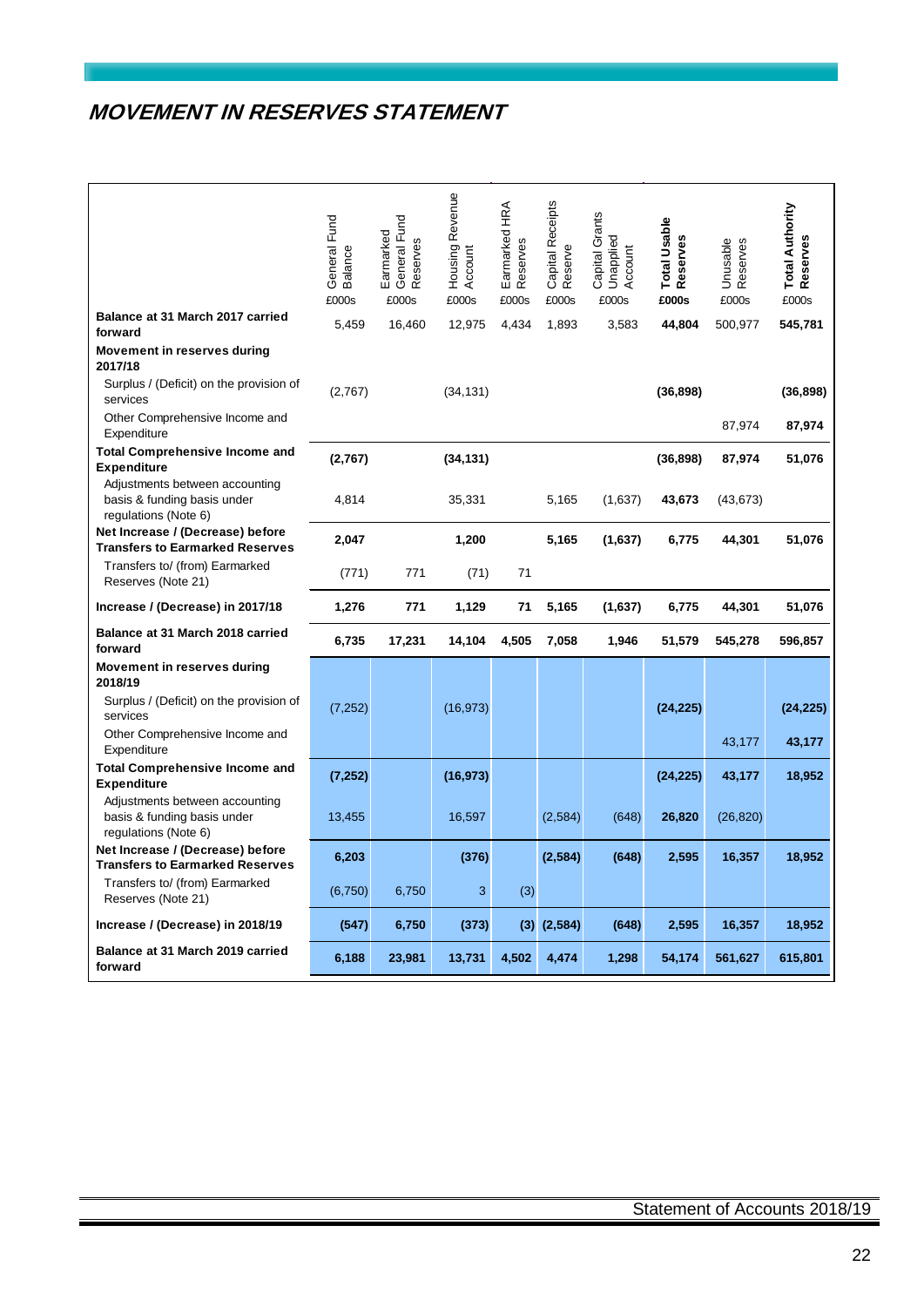## <span id="page-22-0"></span>**COMPREHENSIVE INCOME AND EXPENDITURE STATEMENT**

|   |                    | 2018/19       |                                       | 2017/18                                                                        |
|---|--------------------|---------------|---------------------------------------|--------------------------------------------------------------------------------|
|   | <b>Gross</b>       | <b>Gross</b>  | <b>Net</b>                            | <b>Net</b>                                                                     |
|   | <b>Expenditure</b> | <b>Income</b> | <b>Expenditure</b>                    | Expenditure                                                                    |
|   | £000s              | £000s         | £000s                                 | £000s                                                                          |
|   | 185                |               | 185                                   | 240                                                                            |
|   | 8,057              |               | 5,781                                 | 4,796                                                                          |
|   | 33,083             | (29, 577)     | 3,506                                 | 3,998                                                                          |
|   | 16,510             |               | 4,751                                 | 3,166                                                                          |
|   | 2,402              |               | 1,465                                 | 978                                                                            |
|   | 2,229              |               | 1,892                                 | 1,620                                                                          |
|   | 54,047             |               | 5,024                                 | 12,038                                                                         |
|   | 116,514            |               | 22,604                                | 26,836                                                                         |
|   |                    |               |                                       |                                                                                |
| 7 |                    |               | 6,356                                 | 15,057                                                                         |
| 8 |                    |               | 8,681                                 | 9,398                                                                          |
|   |                    |               |                                       |                                                                                |
| 9 |                    |               | (13, 415)                             | (14, 394)                                                                      |
|   |                    |               |                                       |                                                                                |
|   |                    |               |                                       | 36,897                                                                         |
|   |                    |               |                                       |                                                                                |
|   |                    |               |                                       | (74, 412)                                                                      |
|   |                    |               |                                       |                                                                                |
|   |                    |               |                                       | (77)                                                                           |
|   |                    |               |                                       |                                                                                |
|   |                    |               |                                       | (13, 485)                                                                      |
|   |                    |               |                                       |                                                                                |
|   |                    |               | (43, 177)                             | (87, 974)                                                                      |
|   |                    |               |                                       |                                                                                |
|   |                    |               |                                       | (51, 077)                                                                      |
|   | <b>Notes</b>       |               | (2,277)<br>(11,760)<br>(937)<br>(337) | (49, 023)<br>(93, 910)<br>24,225<br>(26, 981)<br>(7)<br>(16, 190)<br>(18, 952) |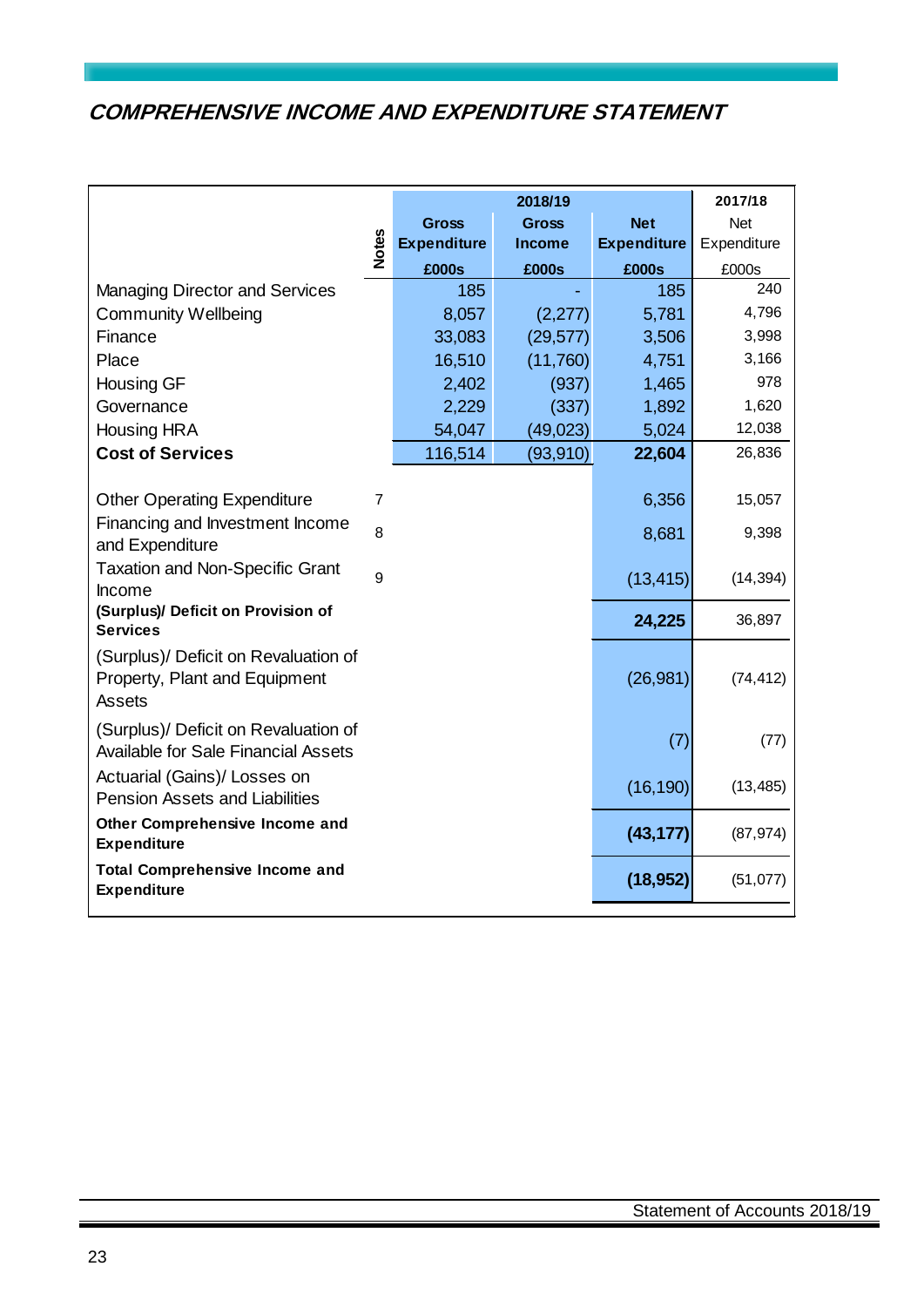## <span id="page-23-0"></span>**BALANCE SHEET**

|                                      |             |            | 2017/18     |            |
|--------------------------------------|-------------|------------|-------------|------------|
|                                      |             | 2018/19    | Restated ** | 2017/18    |
|                                      | <b>Note</b> | £000       | £000        | £000       |
| Property, Plant and Equipment        | 10          | 871,066    | 859,134     | 859,134    |
| Heritage Assets                      | 11          | 1,738      | 1,622       | 1,622      |
| <b>Investment Property</b>           | 12          | 1,916      | 1,906       | 1,906      |
| Intangible Assets                    | 13          | 623        | 766         | 766        |
| Long-Term Investments                | 14          | 3,961      | 1,955       | 1,955      |
| Long-Term Debtors                    | 42          | 4,136      | 1,417       | 1,417      |
| <b>Long-Term Assets</b>              |             | 883,440    | 866,800     | 866,800    |
| Short-Term Investments               | 14          | 7,524      | 11,321      | 11,321     |
| Assets Held for Sale                 | 18          | 1,554      | 1,528       | 1,528      |
| Inventories                          | 15          | 40         | 33          | 33         |
| Short-Term Debtors                   | 16          | 15,951     | 16,256      | 13,067     |
| Cash and Cash Equivalents            | 17          | 21,501     | 25,603      | 25,603     |
| <b>Current Assets</b>                |             | 46,570     | 54,741      | 51,552     |
| Short-Term Borrowing                 | 14          | (81)       | (81)        | (81)       |
| <b>Short-Term Creditors</b>          | 19          | (23, 139)  | (19, 474)   | (16, 285)  |
| <b>Short-Term Provisions</b>         | 20          | (1, 133)   | (1, 117)    | (1, 117)   |
| <b>Current Liabilities</b>           |             | (24, 353)  | (20, 672)   | (17, 483)  |
|                                      |             |            |             |            |
| Long-Term Creditors                  | 14          | (224)      | (383)       | (383)      |
| Long-Term Borrowing                  | 40          | (211, 837) | (211, 837)  | (211, 837) |
| Other Long-Term Liabilities          | 41          | (77, 626)  | (91, 696)   | (91, 696)  |
| Grants Receipts in Advance - Capital | 32          | (169)      | (96)        | (96)       |
| <b>Long-Term Liabilities</b>         |             | (289, 856) | (304, 012)  | (304, 012) |
| <b>Net Assets</b>                    |             | 615,801    | 596,857     | 596,857    |
| <b>Usable Reserves</b>               | 21          | (54, 174)  | (51, 579)   | (51, 579)  |
| Unusable Reserves                    | 22          | (561, 627) | (545, 278)  | (545, 278) |
| <b>Total Reserves</b>                |             | (615, 801) | (596, 857)  | (596, 857) |

\*\* See Notes 16 and 19.

The unaudited accounts were issued on 31 May 2019. The draft Statement of Accounts as set out on pages 19 to 120 presents a true and fair view of the financial position of Harlow District Council as at 31 March 2019 and its income and expenditure for the year ended 31 March 2019. Signed:

Simon Freeman CPFA Head of Finance and Deputy to the Managing Director 31 May 2019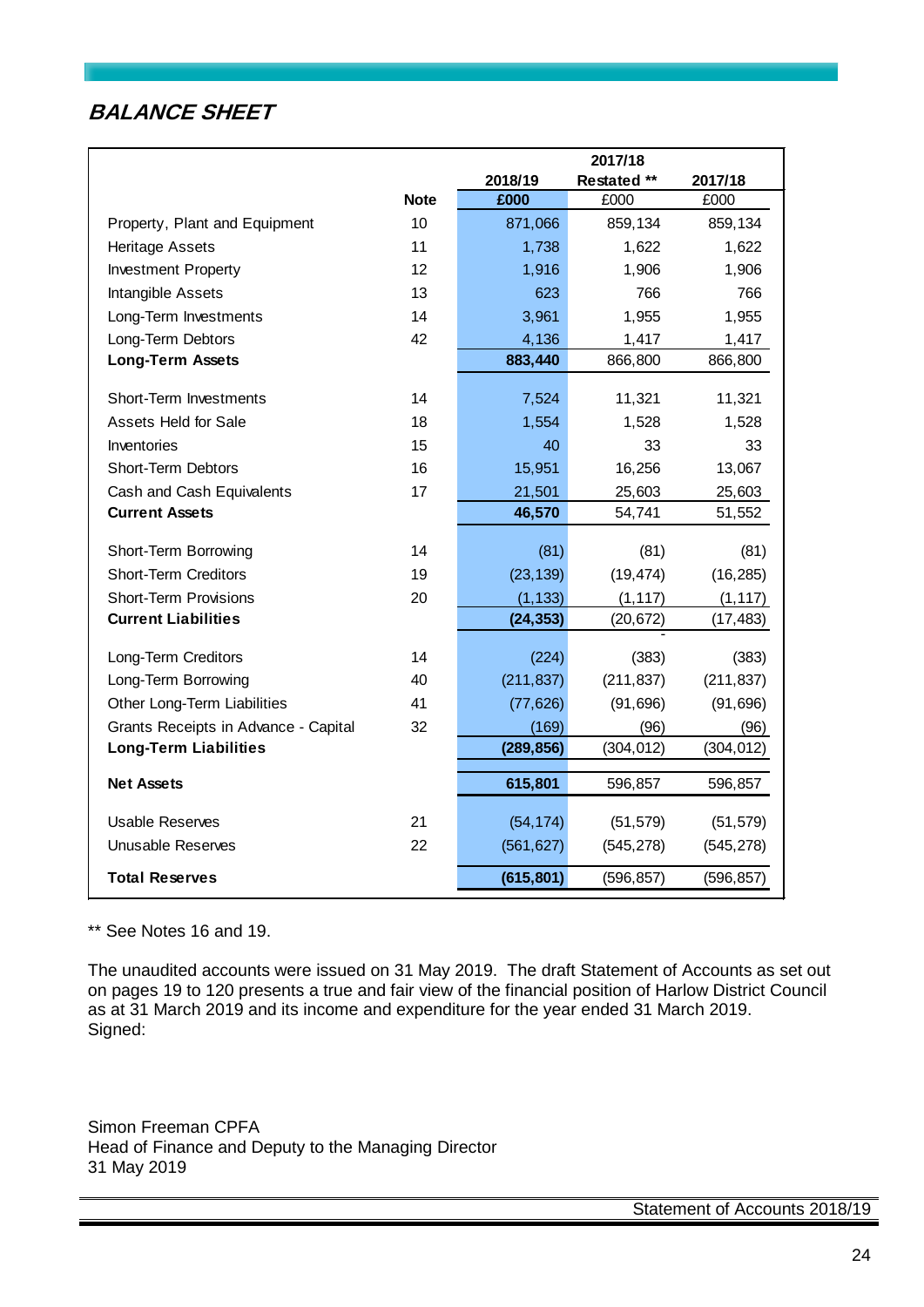|                                                                                                                                            | <b>Note</b> | 2018/19<br>£000s | 2017/18<br>£000s |
|--------------------------------------------------------------------------------------------------------------------------------------------|-------------|------------------|------------------|
| Net Surplus/(Deficit) on the Provision of Services                                                                                         |             | (24, 225)        | (36, 897)        |
| Adjustments to Net Surplus/(Deficit) on the Provision<br>of Services for Non-Cash Movements                                                |             | 46,489           | 60,484           |
| Adjustments for Items Included in the Net<br>Surplus/(Deficit) on the Provision of Services that are<br>Investing and Financing Activities |             | (5, 221)         | (6, 577)         |
| <b>Net Cash Flows from Operating Activities</b>                                                                                            | 23          | 17,043           | 17,010           |
| <b>Investing Activities</b>                                                                                                                | 24          | (19, 826)        | (10, 435)        |
| <b>Financing Activities</b>                                                                                                                | 25          | (1, 318)         | (1,502)          |
| Net (Increase)/Decrease in Cash and Cash<br><b>Equivalents</b>                                                                             |             | (4, 102)         | 5,073            |
| Cash and Cash Equivalents at the Beginning of the<br><b>Reporting Period</b>                                                               |             | 25,603           | 20,530           |
| Cash and Cash Equivalents at the End of the<br><b>Reporting Period</b>                                                                     | 17          | 21,501           | 25,603           |
|                                                                                                                                            |             |                  |                  |

## <span id="page-24-0"></span>**CASH FLOW STATEMENT**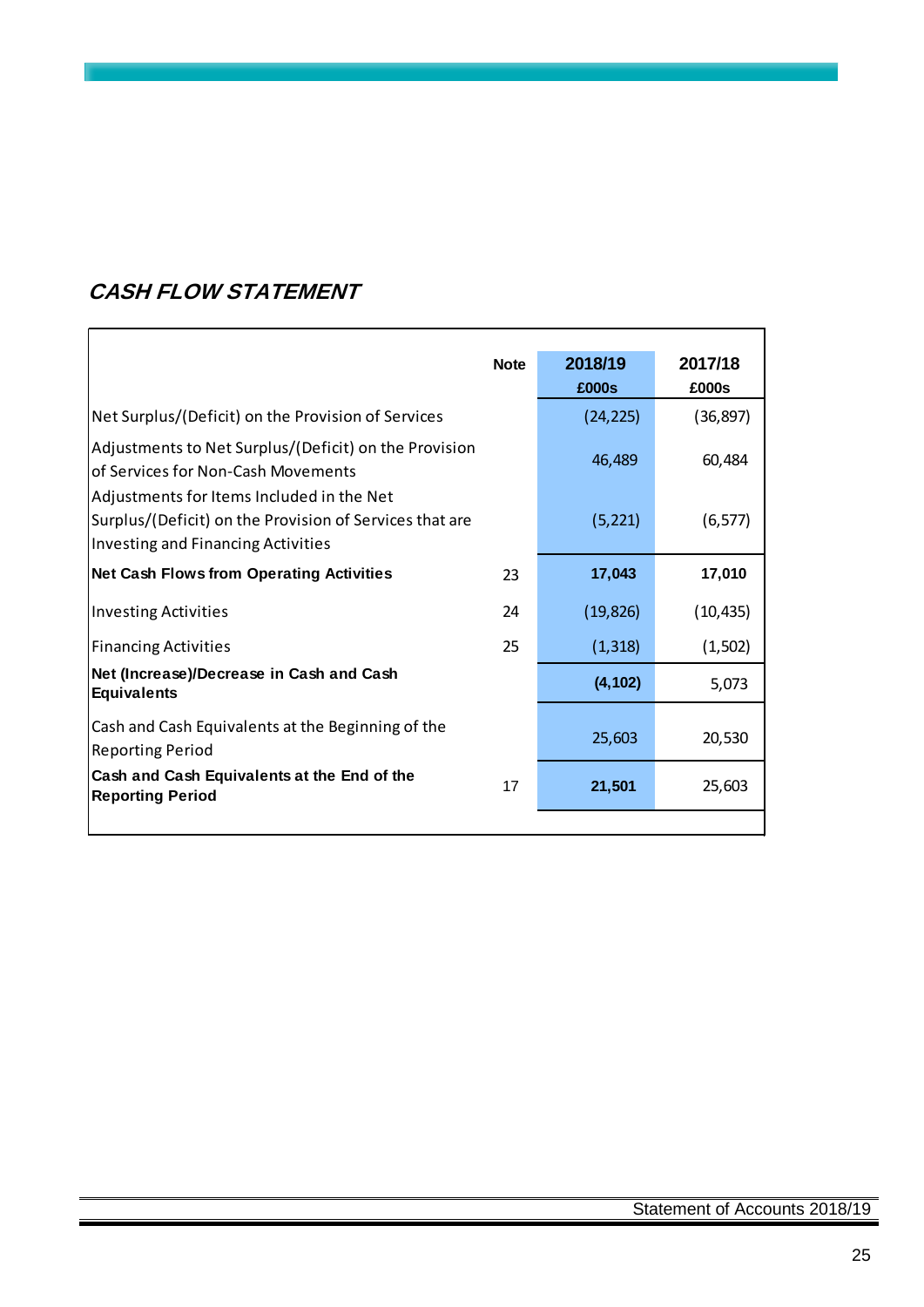*Page left intentionally blank*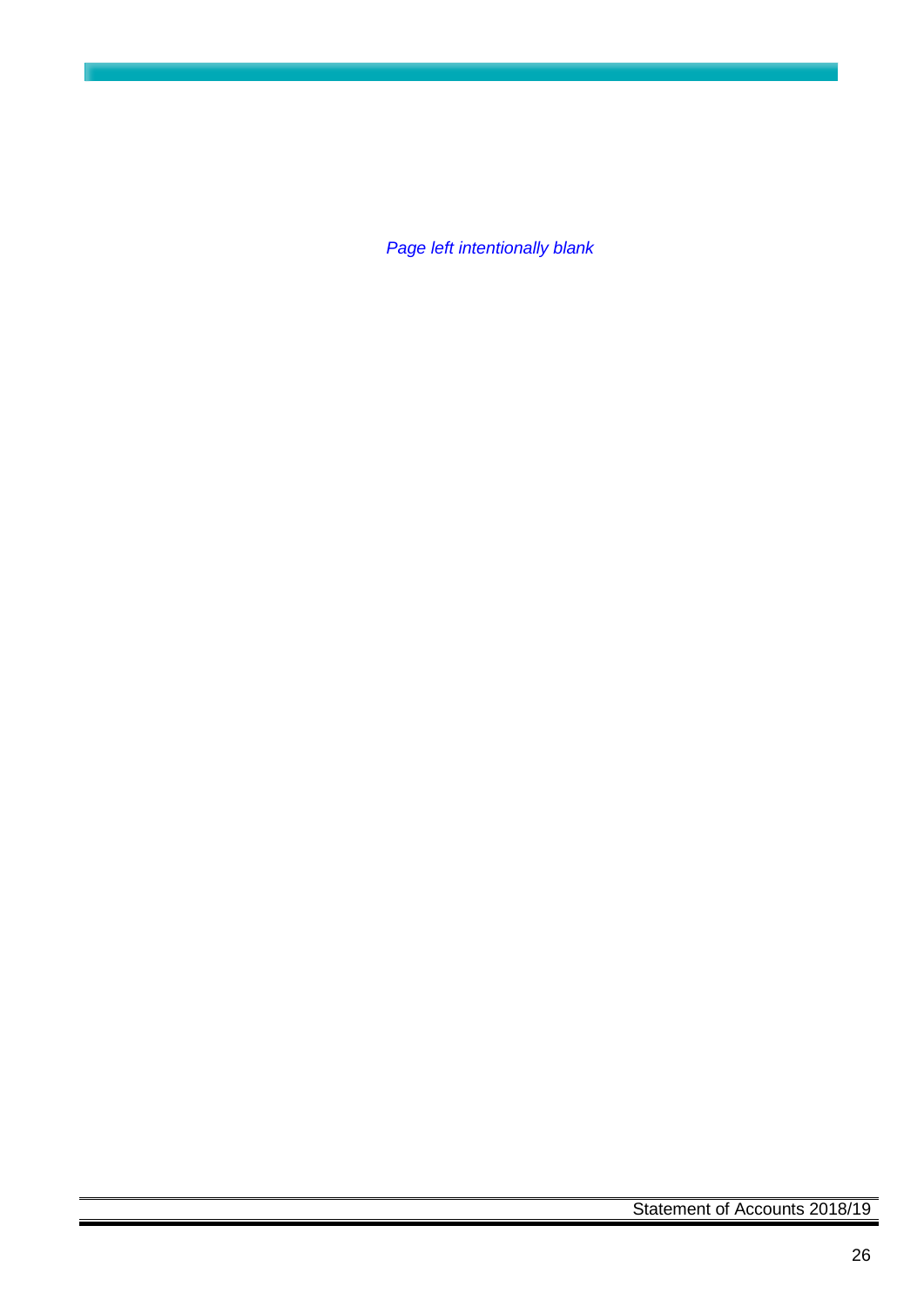# ACCOUNTING POLICIES and NOTES TO THE ACCOUNTS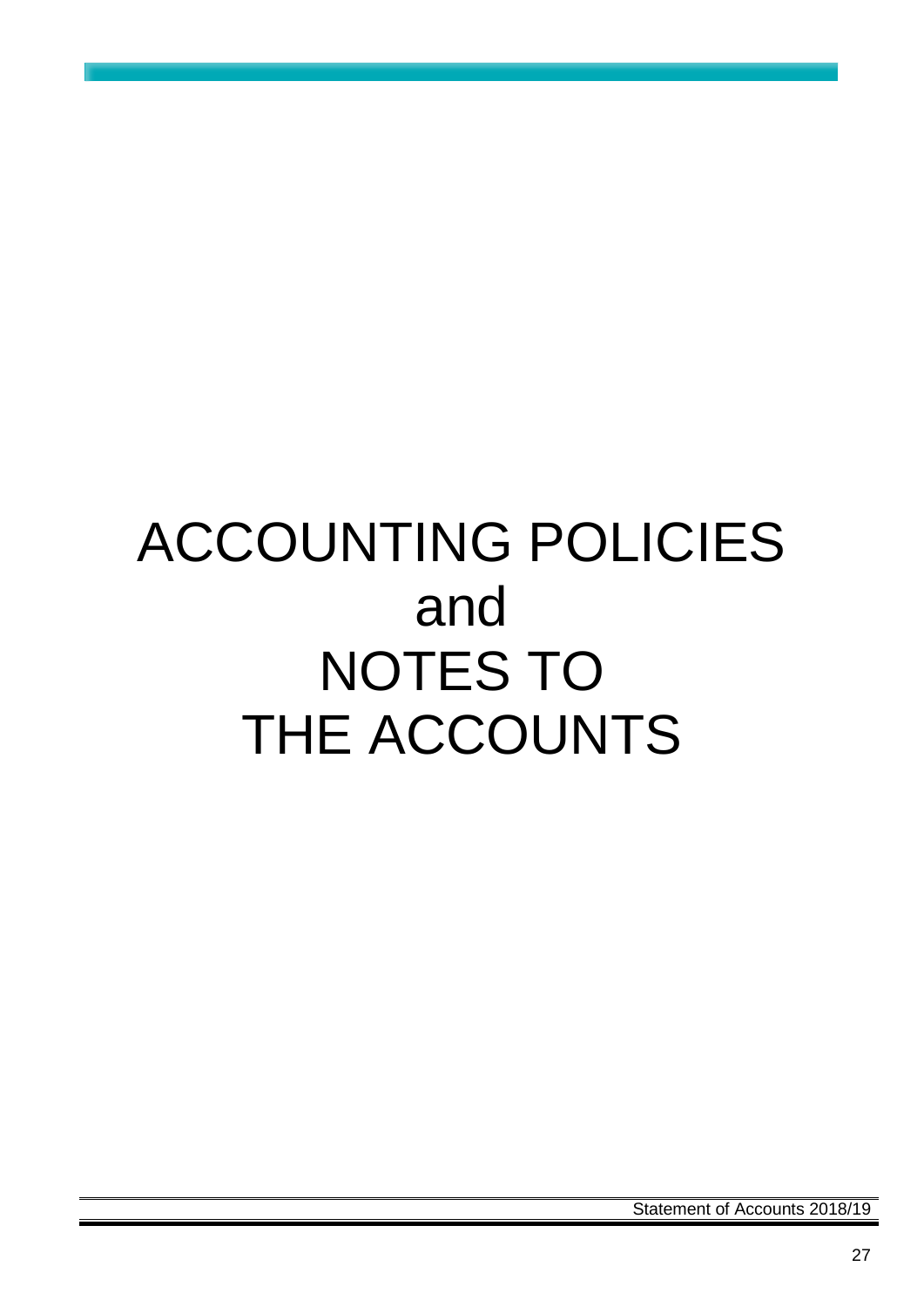## <span id="page-27-0"></span>**ACCOUNTING POLICIES**

### **i. General Principles**

The Statement of Accounts summarises the Council's financial transactions for 2018/19 and its position at 31 March 2019. The Accounts and Audit Regulations 2015 require the Council's accounts to be prepared in accordance with proper accounting practices, namely the Code of Practice on Local Authority Accounting in the United Kingdom 2018/19 (the Code), supported by International Financial Reporting Standards (IFRS).

The accounting convention adopted in the Statement of Accounts is principally historic cost, modified by the revaluation of certain categories of non-current assets and financial instruments. The Statement of Accounts has been prepared on a 'going concern' basis.

#### **ii. Recognition of Income and Expenditure**

Activity is accounted for in the year that it takes place, not simply when cash payments are made or received.

Revenue from contracts with service recipients, whether for services or the provision of goods, is recognised when (or as) the goods or services are transferred to the service recipient in accordance with the performance obligations in the contract.

Government grants and third party contributions are recognised when there is reasonable assurance that the Council will comply with any conditions attached to the payments, and that the grants or contributions will be received. Where conditions attached to grants or contributions have not been satisfied, monies received to date are carried in the Balance Sheet as creditors and credited to the Comprehensive Income and Expenditure Statement (CIES) when the conditions are satisfied. Where capital grants are credited to the CIES they are reversed out of the General Fund Balance in the Movement in Reserves Statement. Where the grant has yet to be used to finance capital expenditure, it is posted to the Capital Grants Unapplied reserve. Where it has been applied, it is posted to the Capital Adjustment Account. Amounts in the Capital Grants Unapplied reserve are transferred to the Capital Adjustment Account once they have been applied to fund capital expenditure.

Supplies are recorded as expenditure when they are consumed. If there is a gap between the date supplies are received and their consumption, they are carried as inventories in the Balance Sheet. Expenses in relation to services received (including services provided by employees) are recorded as expenditure when the services are received rather than when payments are made.

Interest receivable on investments and payable on borrowings is accounted for respectively as income and expenditure on the basis of the effective interest rate for the relevant financial instrument rather than the cash flows fixed or determined by the contract.

Where revenue and expenditure have been recognised but cash has not been received or paid, a debtor or creditor for the relevant amount is recorded in the Balance Sheet. Where debts may not be settled, the balance of debtors is written down and a charge made to revenue for the income that might not be collected.

## **iii. Cash and Cash Equivalents**

Cash is represented by cash in hand and deposits with financial institutions repayable on notice of not more than 24 hours demand without material penalty. Cash equivalents are highly liquid investments that mature in three months or less and that are readily convertible to known amounts of cash with low risk of change in value.

In the Cash Flow Statement, cash and cash equivalents are shown net of bank overdrafts that are repayable on demand and form an integral part of the Council's cash management strategy.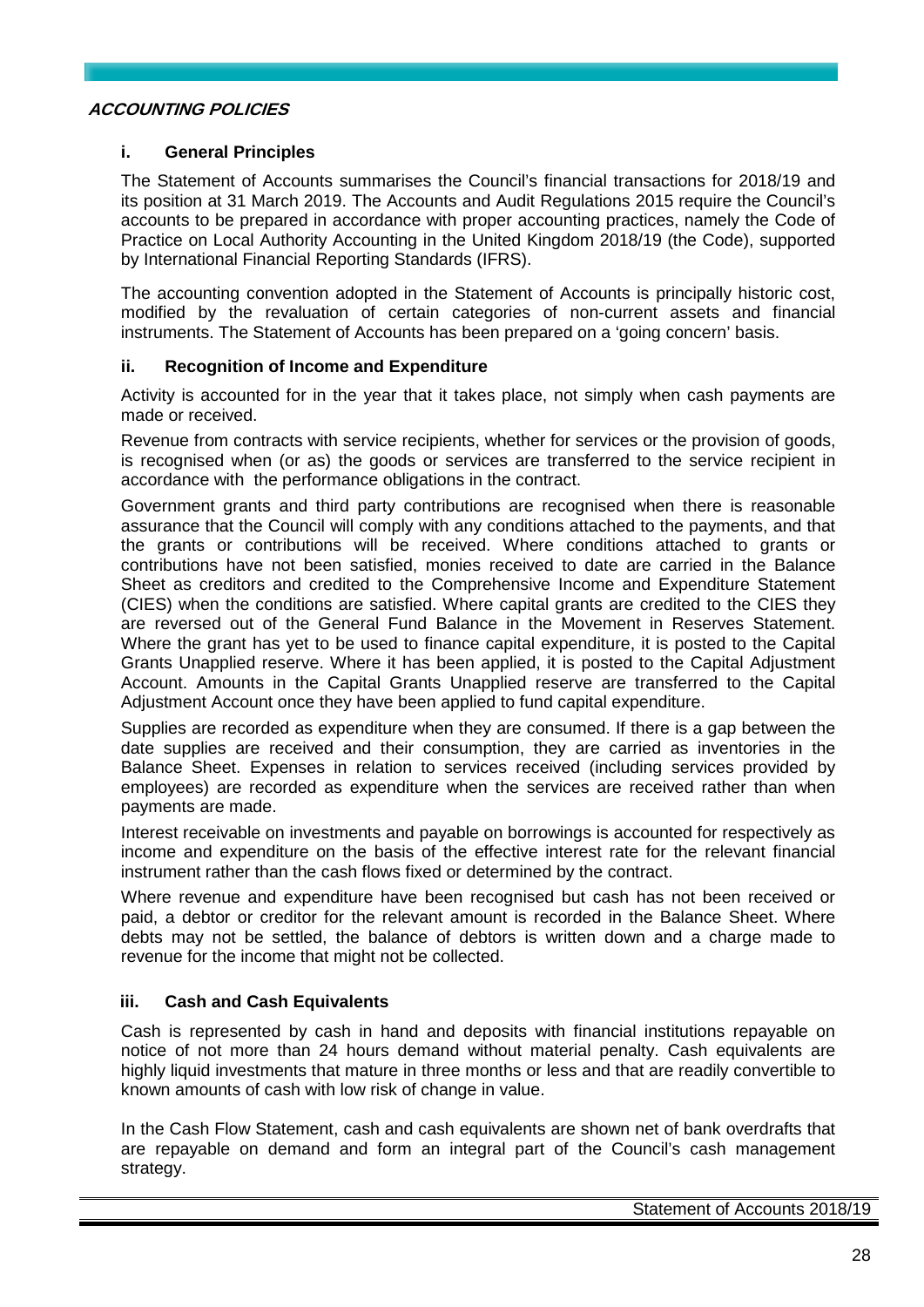## **iv. Collection Fund**

The Collection Fund shows the transactions of the billing authority in relation to the collection from taxpayers and the distribution to local authorities, central government and precepting bodies of council tax and non-domestic rates (NDR). There is no requirement for a separate Collection Fund Balance Sheet since the assets and liabilities arising from collecting nondomestic rates and council tax belong to the bodies (i.e. major preceptors, the billing authority and the Government).

The Collection Fund is effectively an agency account from which income, expenditure and balance sheet transactions are apportioned between the Council, central government and precepting bodies.

The council tax and NDR income included in the CIES is the Council's share of accrued income for the year. However, regulations determine the amount of council tax and NDR which must be included in the Council's General Fund. As a result, the difference between the income included in the CIES and the amount required by regulation to be credited to the General Fund is taken to the Collection Fund Adjustment Account and included as a reconciling item in the Movement in Reserves Statement. The Balance Sheet includes the Council's share of the end of year balances in respect of council tax and NDR relating to arrears, impairment allowances for doubtful debts, overpayments and prepayments and appeals.

## **v. Employee Benefits**

Short-term employee benefits such as wages and salaries, paid annual leave, sick leave and expenses are paid on a monthly basis and reflected as expenditure in the relevant service line in the CIES.

## **Termination Benefits**

When the Council is demonstrably committed to the termination of the employment of an officer or group of officers or making an offer to encourage voluntary redundancy, these costs are charged on an accruals basis to the respective service line in the CIES.

## **Post-Employment Benefits**

Council employees are members of the Local Government Pensions Scheme (LGPS), administered by Essex County Council. The scheme provides defined benefits (retirement lump sums and pensions) to members, earned whilst employees are working for Council.

The LGPS is accounted for as a defined benefits scheme

- The liabilities of the Essex County Council Pension Fund attributable to the Council are included in the Balance Sheet on an actuarial basis using the projected unit method – i.e. an assessment of the future payments that will be made in relation to retirement benefits earned to date by employees, based on assumptions about mortality rates, employee turnover rates, etc. and projections of future earnings for current employees.
- The assets of Essex County Council Pension Fund attributable to the Council are included in the Balance Sheet at their fair value.

The change in the net pension liability is analysed into its components:

• Service Cost: the increase in liabilities as a result of years of service earned this year (current service cost) is allocated in the CIES to the services for which the employees worked. Past service cost is a change to the defined benefit obligation resulting from a scheme amendment or curtailment. The Council's accounts also recognise a gain or loss on settlement when the settlement occurs. The settlement is deemed to occur when the Council enters into a transaction which eliminates all further obligations for part or all of the benefits provided under the scheme.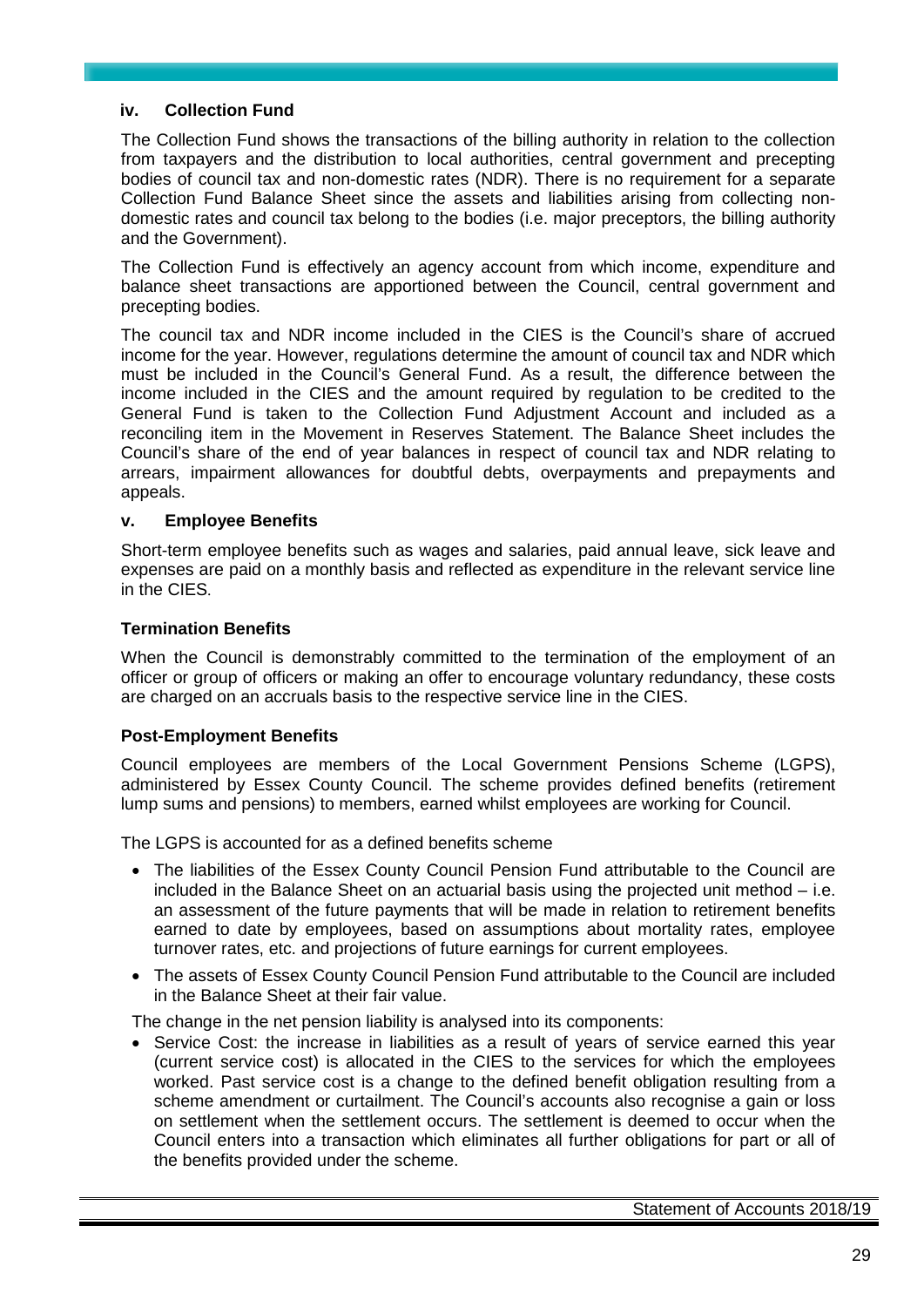- Net interest on the net defined benefit liability: the expected increase in the present value of liabilities during the year as they move one year closer to being paid offset by the interest on assets which is the interest on assets held at the start of the year and cash flows occurring during the period. The result is debited to the Financing and Investment Income and Expenditure line in the CIES.
- Remeasurements: these comprise the return on plan assets excluding amounts included in net interest and actuarial gains and losses (changes in the net pension liability which arise because actuaries have updated their assumptions). These are charged to the CIES as Other Comprehensive Income and Expenditure.
- Contributions paid to the Essex County Council Pension Fund cash paid as employer's contributions to the pension fund in settlement of liabilities; not accounted for as an expense.

In relation to retirement benefits, statutory provisions require the General Fund balance to be charged with the amount payable by the Council to the Pension Fund or directly to pensioners in the year, not the amount calculated according to the relevant accounting standards. In the Movement in Reserves Statement, this means that there are appropriations to and from the Pensions Reserve to remove the notional debits and credits for retirement benefits and replace them with debits for the cash paid to the Pension Fund and pensioners and any such amounts payable but unpaid at the year-end. The negative balance that arises on the Pensions Reserve thereby measures the beneficial impact to the General Fund of being required to account for retirement benefits on the basis of cash flows rather than as benefits earned by employees.

## **Discretionary Benefits**

The Council has restricted powers to make discretionary awards of retirement benefits in the event of early retirements. Any liabilities estimated to arise as a result of an award to any member of staff are accrued in the year of the decision to make the award and accounted for using the same policies applied to the Local Government Pension Scheme.

## **vi. Harlow Trading Services (Property and Environment) Ltd. (HTS)**

HTS is a wholly owned company of the Council providing a range of environmental and property maintenance services in the district. Its accounting policies are not materially different to those of the Council and the appropriate elements of its accounts are included in the group accounts. HTS is an admitted body to the Local Government Pension Scheme referred to in paragraph v. As such, HTS makes fixed contributions to the pension fund and its employees in the scheme are entitled to the post-employment benefits from the scheme. The Council makes further contributions to the fund in respect of HTS employees to ensure that the pension liability attributable to HTS is fully funded. As such, that pension fund liability is included in the pension disclosures in the single entity accounts of the Council.

## **vii. Financial Instruments**

Financial instruments are recognised on the Balance Sheet when the Council becomes a party to the contractual provisions of the instrument.

## **Financial Liabilities**

Financial liabilities are initially measured at fair value and are carried at amortised cost. For the Council's borrowings this means that the amount presented in the Balance Sheet is the outstanding principal repayable plus accrued interest. Interest charged to the CIES is the amount payable for the year according to the loan agreement.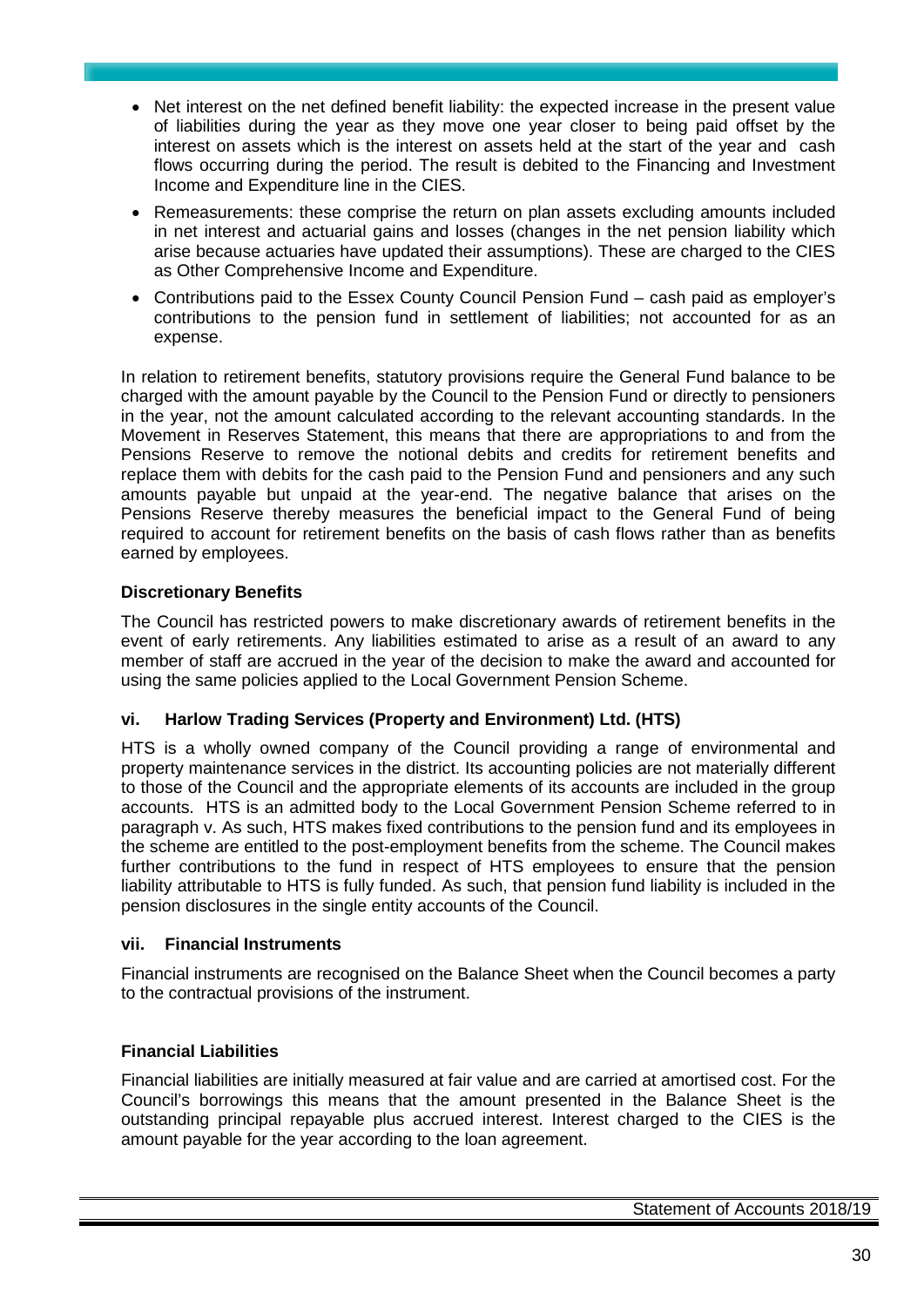## **Financial Assets**

Financial assets classed as loans and receivables are initially measured at fair value (except for trade receivables which are measured at transaction price) and are carried at amortised cost. For the Council this means that the amount presented in the Balance Sheet is the outstanding principal receivable plus accrued interest. Interest credited to the CIES is the amount receivable for the year in the loan agreement. Financial assets classed as available for sale have been valued at fair value. Changes in fair value are balanced by an entry in the Available for Sale Reserve. Dividends are credited to the CIES when they become receivable by the Council. Financial assets at Fair Value through Profit and Loss are carried at fair value. Changes in fair value are credited to the CIES. Financial assets are subsequently measured to reflect any impairment loss, if material, based on the probability of loan or receivable defaults.

## **viii. Leases**

Leases are classified as finance leases where their terms transfer substantially all the risks and rewards of ownership of the asset from the lessor to the lessee. All other leases are classified as operating leases. Where a lease covers both land and buildings, the land and buildings elements are considered separately.

## **The Council as Lessee**

#### **Finance Leases**

Property, Plant and Equipment held under finance leases is recognised on the Balance Sheet at the commencement of the lease at its fair value measured at the lease's inception (or the present value of the minimum lease payments, if lower). The asset recognised is matched by a liability for the obligation to pay the lessor. Initial direct costs of the Council are added to the carrying amount of the asset. Premiums paid on entry into a lease are applied to writing down the lease liability. Contingent rents are charged as expenses in the periods in which they are incurred.

Property, Plant and Equipment held under finance leases is accounted for using the policies applied generally to such assets, subject to depreciation being charged over the lease term if this is shorter than the asset's estimated useful life (where ownership of the asset does not transfer to the Council at the end of the lease period).

## **Operating Leases**

Rentals paid under operating leases are charged to the CIES as an expense of the services benefitting from use of the leased property, plant or equipment. Charges are made on a straight-line basis over the life of the lease; even if this does not match the pattern of payments (e.g. there is a rent-free period at the commencement of the lease).

## **The Council as Lessor**

#### **Finance Leases**

Where the Council grants a finance lease over a property or an item of plant or equipment, the relevant asset is written out of the Balance Sheet as a disposal and replaced by a long-term debtor in the Balance Sheet valued on the future income due under the finance lease.

## **Operating Leases**

Where the Council grants an operating lease over an asset, this is retained on the Balance Sheet. Rental income is recognised in the CIES on a straight-line basis over the life of the lease, even if this does not match the pattern of payments (e.g. if there is a premium paid at the commencement of the lease).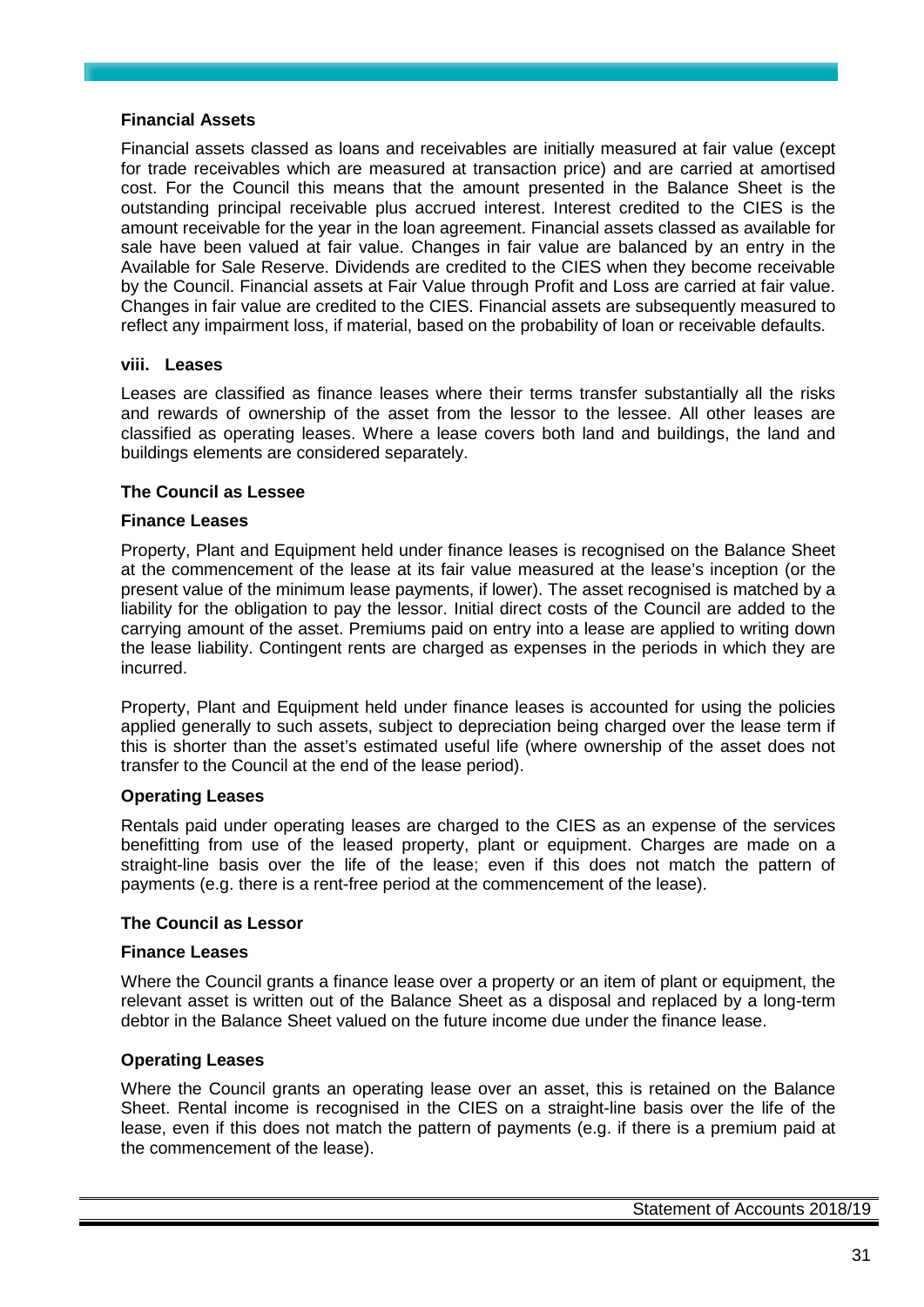## **ix. Overheads and Support Services**

The costs of overheads and support services are charged to service segments in accordance with the Council's arrangements for accountability and financial performance.

## **x. Property, Plant and Equipment**

## **Recognition**

Expenditure of £5,000 or more on the acquisition, creation or enhancement of Property, Plant and Equipment is capitalised on an accruals basis, provided that it is probable that the future economic benefits or service potential associated with the item will flow to the Council. Expenditure that maintains but does not add to an asset's potential to deliver future economic benefits or service potential is charged as an expense when it is incurred.

## **Measurement**

Assets are initially measured at cost. This comprises the purchase price and any costs attributable to bringing the asset to an operational condition. The Council does not capitalise borrowing costs incurred whilst assets are under construction.

The cost of assets acquired other than by purchase is deemed to be its fair value, unless the acquisition does not have commercial substance (i.e. it will not lead to a cash inflow or improved service potential for the Council). Where an asset is acquired via an exchange, the cost of the acquisition is the carrying amount of the asset given up by the Council.

Assets are then carried in the Balance Sheet using the following measurement bases:

- infrastructure, community assets and assets under construction historical cost
- council housing fair value based existing use value for social housing (EUV-SH)
- surplus assets current value estimated at highest and best price reasonably achievable in the current market less estimated costs to sell;
- all other assets fair value, determined as the amount that would be paid for the asset in its existing use

Where there is no market-based evidence of fair value because of the specialist nature of an asset, depreciated replacement cost (DRC) is used as an estimate of fair value. For nonproperty assets that have short useful lives, or low values (or both), depreciated historical cost is used as an estimate of fair value.

Assets included in the Balance Sheet at current value are re-valued where there have been material changes in the value and, as a minimum, every five years. Increases in valuations are matched by credits to the Revaluation Reserve to recognise unrealised gains.

Exceptionally, gains might be credited to the CIES where they arise from the reversal of a loss previously charged to a service. Where decreases in value are identified, they are accounted for as follows:

- where there is a balance of revaluation gains for the asset in the Revaluation Reserve, the carrying amount of the asset is written down against that balance (up to the amount of the accumulated gains),
- where there is no balance in the Revaluation Reserve or an insufficient balance, the carrying amount of the asset is written down against the relevant service line(s) in the CIES.

The Revaluation Reserve contains revaluation gains recognised since 1 April 2007 only, the date of its formal implementation. Gains arising before that date have been consolidated into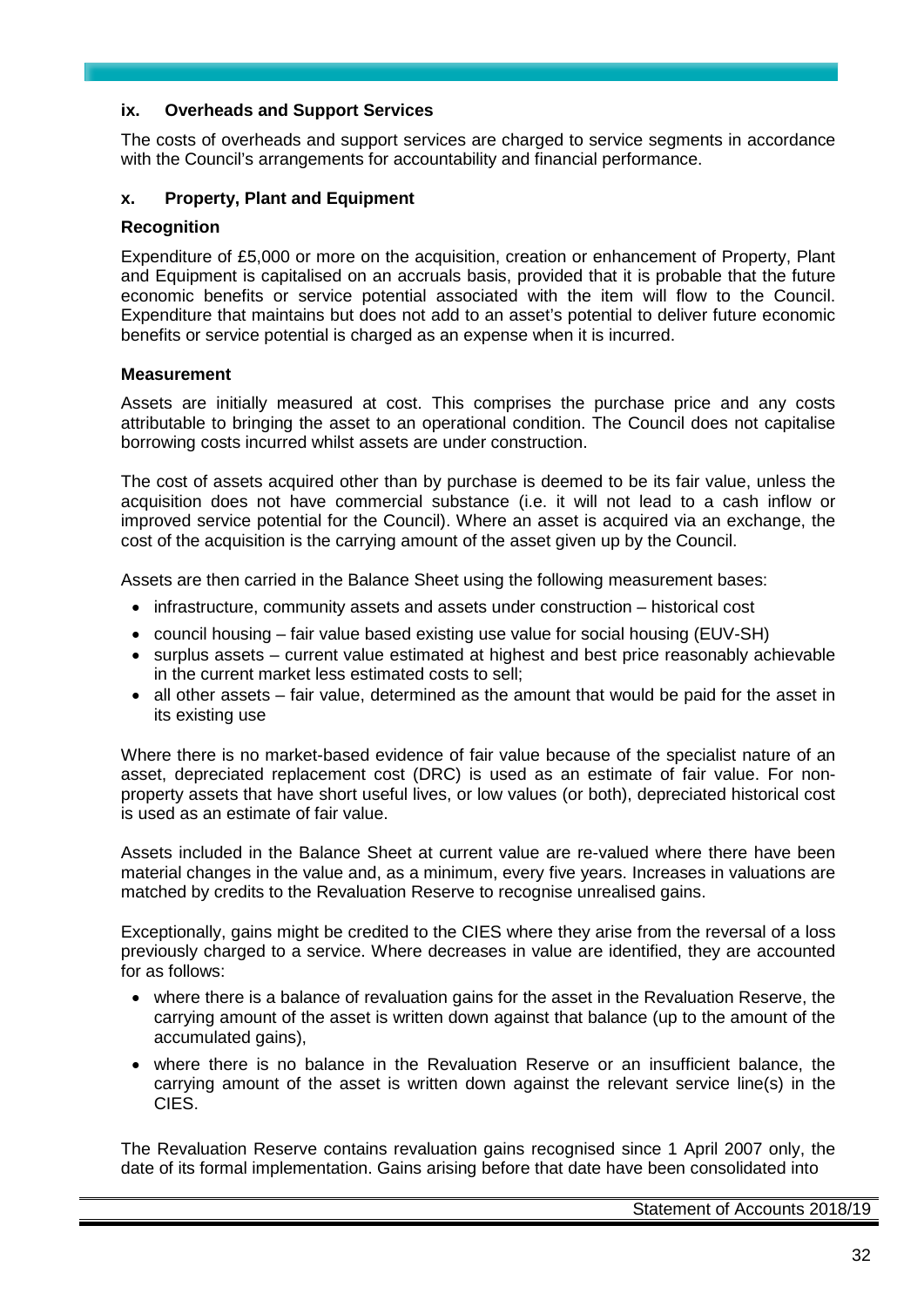the Capital Adjustment Account.

## **Impairment**

Assets are assessed at each year-end as to whether there is any indication that an asset may be impaired. Where indications exist and any possible differences are estimated to be material, the recoverable amount of the asset is estimated and, where this is less than the carrying amount of the asset, an impairment loss is recognised for the shortfall.

## **Disposals**

When an asset is disposed of or is decommissioned the carrying amount of the asset on the Balance Sheet is written off to the CIES, alongside any receipts from the disposal. Any revaluation gains accumulated for the asset in the Revaluation Reserve are transferred to the Capital Adjustment Account. All sale proceeds in excess of £10,000 are classed as capital receipts.

## **Depreciation**

Depreciation is provided for on all Property, Plant and Equipment over their useful lives. An exception is made for assets without a determinable finite useful life (i.e. freehold land and certain community assets) and assets which are under construction and not yet available for use (i.e. assets under construction). Depreciation is calculated on the following bases:

- council houses and other buildings straight-line allocation over the useful life of the property as estimated by a qualified valuer
- vehicles, plant, furniture and equipment straight-line allocation over the life of the asset, as advised by a suitably qualified officer
- infrastructure straight-line allocation over 40 years.

Revaluation gains are also depreciated, with an amount equal to the difference between current value depreciation charged on assets and the depreciation that would have been chargeable based on their historical cost being transferred each year from the Revaluation Reserve to the Capital Adjustment Account.

## **Componentisation**

Componentisation is the separate recognition of different parts of an asset, with different remaining useful lives and calculations of depreciation. The Council's external valuers, Wilks Head and Eve, give a single valuation for each asset by applying a weighted average remaining useful life. This gives a single asset register entry and one depreciation amount for all components.

#### **xi. Intangible Assets**

#### **Recognition**

Expenditure on the acquisition, creation or enhancement of intangible assets (computer software and software licenses) is capitalised on an accruals basis, provided that the future economic benefits or service potential associated with the item will flow to the Council and, in the case of internally generated software, where it can be demonstrated that the project is technically feasible and that management is committed to its completion.

#### **Measurement**

Intangible assets are measured initially at cost and are revalued if a fair value can be determined by reference to an active market. Otherwise assets are carried at amortised cost. Amortisation is on a straight-line basis over the asset's useful life. Where an asset is impaired, losses recognised are posted to the relevant service line(s) in the CIES. Any gain or loss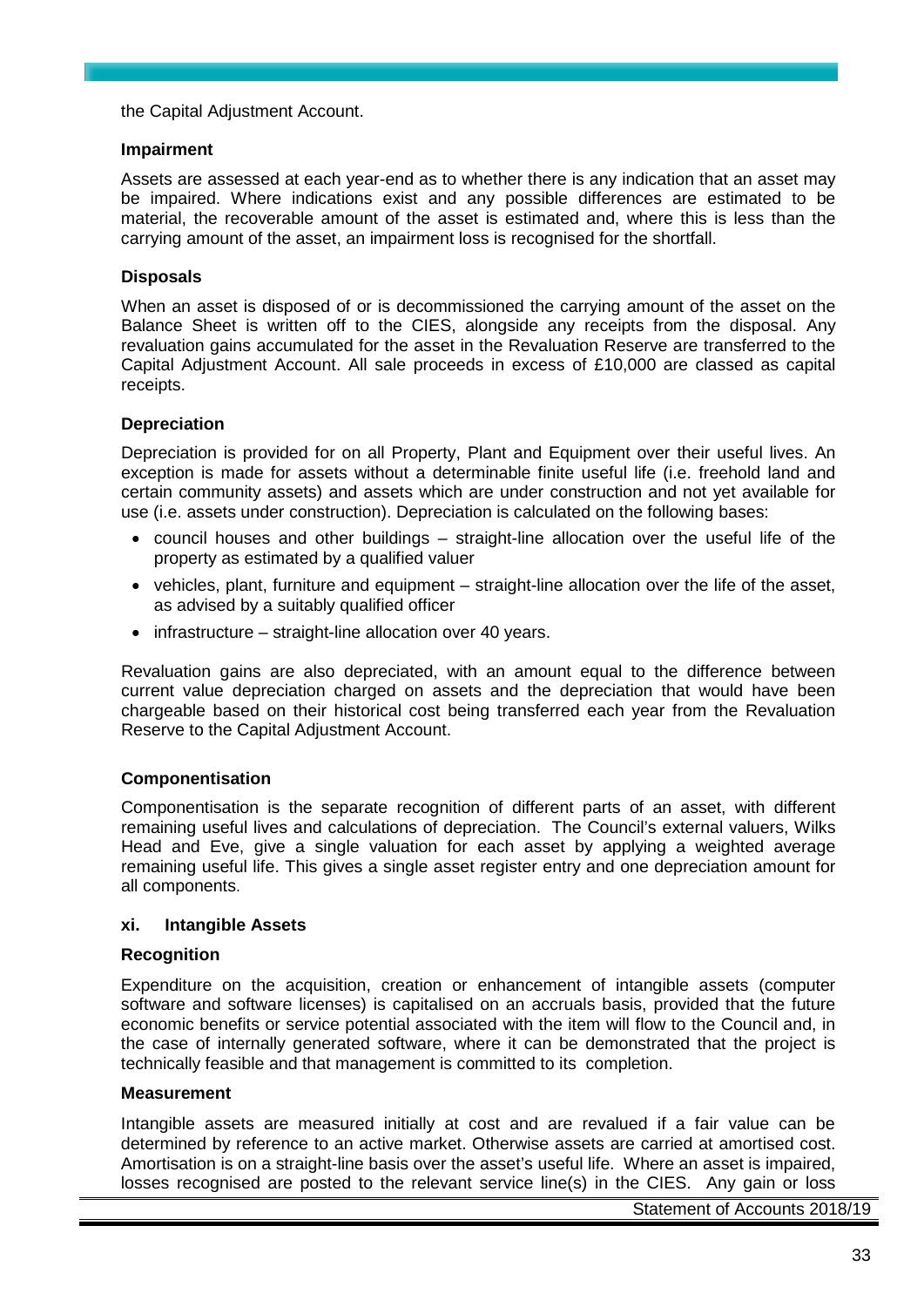arising from the disposal or removal of an intangible asset is posted to the Other Operating Expenditure line in the CIES.

## **xii. Non-current Assets Held for Sale**

Property assets where a disposal is highly probable within the next 12 months and the asset is available for sale in its present condition are classified as assets held for sale. Management must be committed to the sale within one year from the date of classification. Depreciation is not charged on assets held for sale.

When an asset is disposed of, the carrying amount in the Balance Sheet is written off to the CIES as part of the gain or loss on disposal. Receipts from disposals are also credited to the same line in the CIES. Any revaluation gains accumulated for the asset in the Revaluation Reserve are transferred to the Capital Adjustment Account.

Receipts from disposals in excess of £10,000 are categorised as capital receipts. The net loss or gain on disposal is not a charge against council tax, as the cost of non-current assets is fully provided for under separate arrangements for capital financing.

## **xiii. Provisions and Contingent Liabilities**

Provisions are made where an event has taken place that gives the Council a legal or constructive obligation likely to require settlement by a transfer of economic benefits or service potential and a reliable estimate can be made of the amount of the obligation.

Provisions are charged as an expense to the appropriate service line in the CIES in the year that the Council becomes aware of the obligation, and are measured at the best estimate at the balance sheet date of the expenditure required to settle the obligation, taking into account relevant risks and uncertainties.

A contingent liability arises where an event has taken place that gives the Council a possible obligation whose existence will only be confirmed by the occurrence or otherwise of uncertain future events not wholly within the control of the Council. Contingent liabilities are not recognized in the balance sheet but disclosed in a note to the accounts.

## **xiv. Reserves**

The Council sets aside specific amounts as earmarked reserves for future policy purposes and to cover contingencies (such as self-financing insurance cover). The Council also has a range of perpetuity reserves, which were established using historical funds paid to the Council as part of property transactions. The funds are used for the ongoing maintenance of specific land, common buildings and estates. Reserves are created by appropriating amounts out of the General Fund Balance in the Movement in Reserves Statement. When expenditure to be financed from a reserve is incurred, it is charged to the appropriate service in that year to score against the Surplus or Deficit on the Provision of Services in the CIES. The reserve is then appropriated back into the General Fund Balance in the Movement in Reserves Statement so that there is no net charge against Council Tax for the expenditure.

Where grants have been received by the Council for specific expenditure in future years, the sums are held in earmarked grants reserves and carried over to subsequent accounting periods. Where the Council has accrued for the receipt of non-domestic rates safety net payments from Central Government the amounts are set aside in an earmarked reserve to finance related expenditure in the following accounting period.

Certain reserves (Unusable Reserves) are kept to manage the accounting processes for noncurrent assets, financial instruments, local taxation, retirement and employee benefits and do not represent usable resources for the Council – where appropriate these reserves are explained in the relevant policies.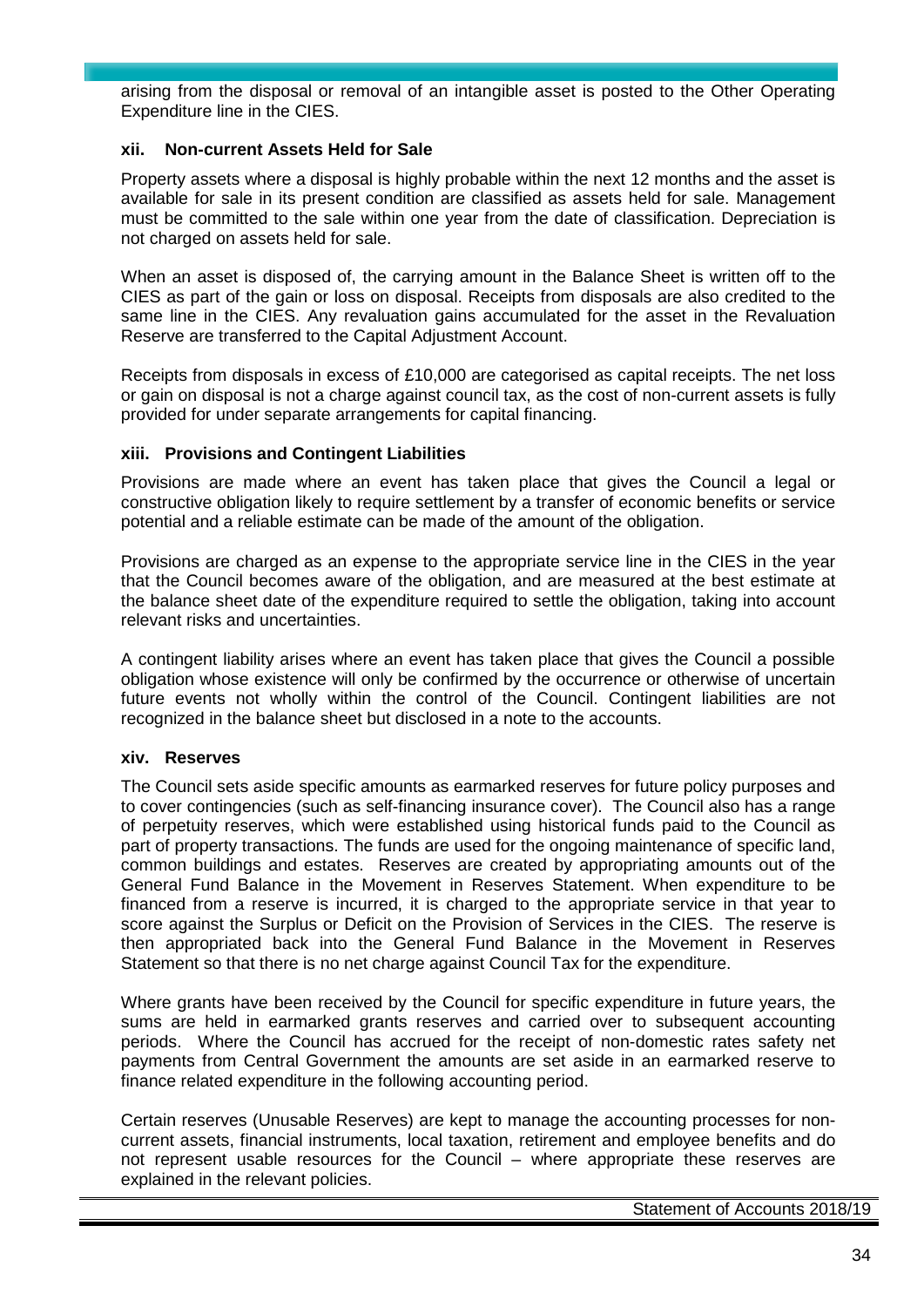## **xv. Revenue Expenditure Funded from Capital under Statute**

Expenditure incurred during the year that may be capitalised under statutory provisions but that does not result in the creation of a non-current asset has been charged as expenditure to the relevant service in the CIES in the year. Where the Council has determined to meet the cost of this expenditure from existing capital resources or by borrowing, a transfer in the Movement in Reserves Statement from the General Fund Balance to the Capital Adjustment Account then reverses out the amounts charged so that there is no impact on the level of council tax.

## **xvi. Value Added Tax (VAT)**

VAT payable is included in the accounts, whether of a revenue or capital nature, only to the extent that it is not recoverable.

## **xvii. Value Measurement**

The Council measures some of its non-financial assets such as surplus assets and investment properties and some of its financial instruments, such as property investment fund holdings, at fair value at each reporting date. Fair value is the price that would be received to sell an asset or paid to transfer a liability in an orderly transaction between market participants at the measurement date. The fair value measurement assumes that the transaction to sell the asset or transfer the liability takes place either in the principal market for the asset or liability, or, in the absence of a principal market, in the most advantageous market for the asset or liability.

The Council measures the fair value of an asset or liability using the assumptions that market participants would use when pricing the asset or liability, assuming that market participants act in their economic best interest.

When measuring the fair value of a non-financial asset, the Council takes into account a market participant's ability to generate economic benefits by using the asset in its highest and best use or by selling it to another market participant that would use the asset in its highest and best use.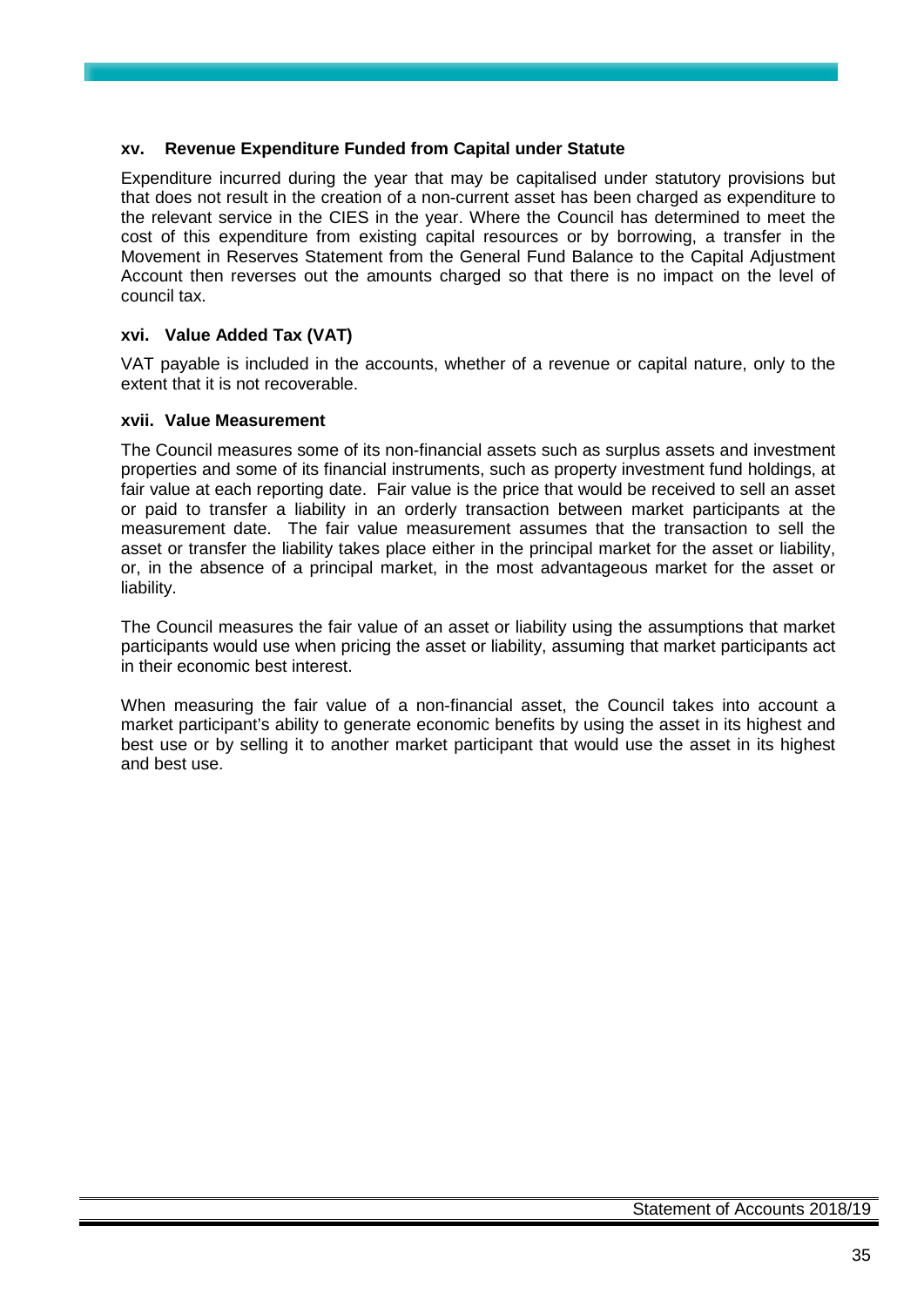*Page left intentionally blank*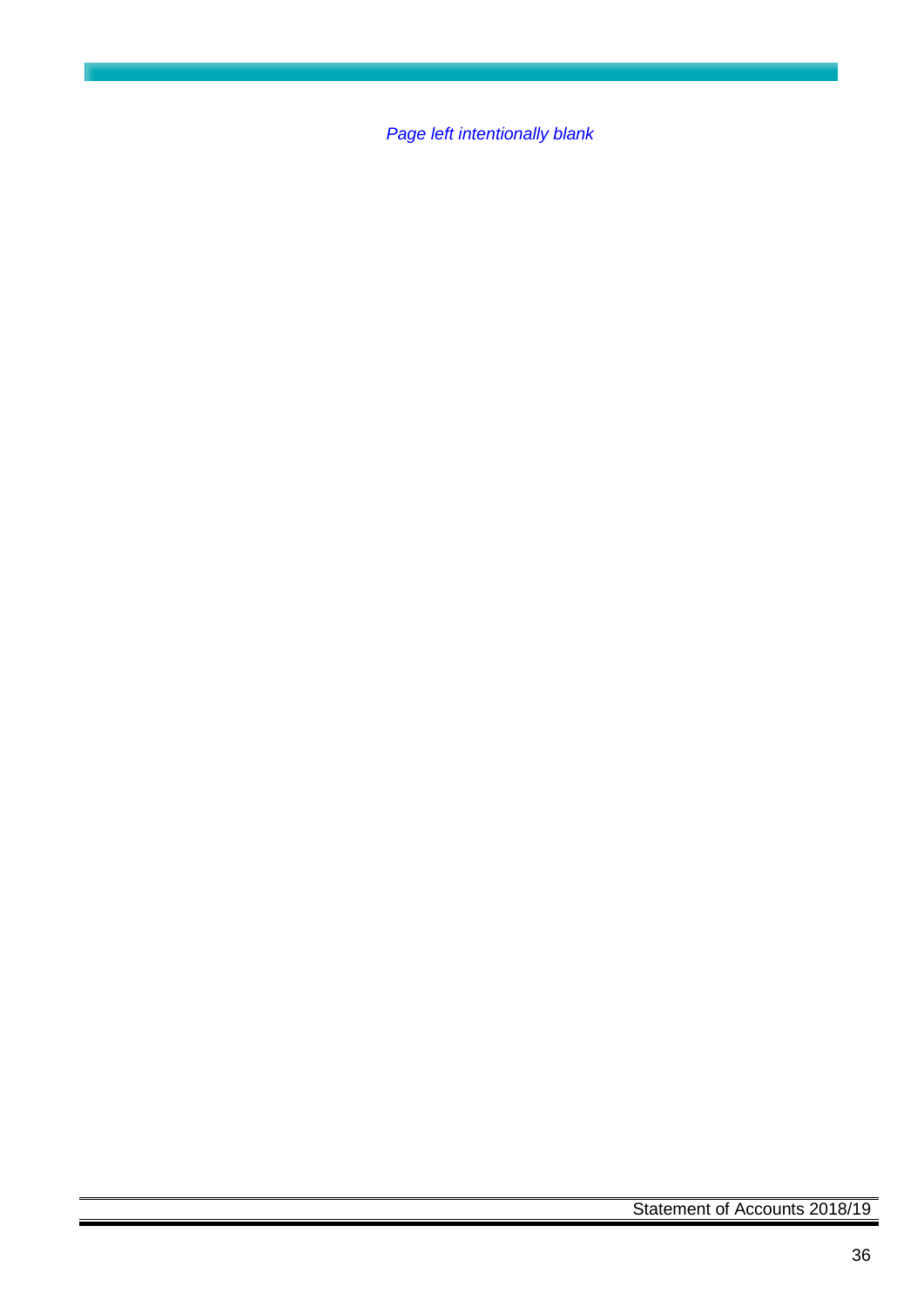# **NOTES TO THE ACCOUNTS**

# **Contents**

| 1.  |                                                                                          |  |
|-----|------------------------------------------------------------------------------------------|--|
| 2.  |                                                                                          |  |
| 3.  | Assumptions Made about the Future and Other Major Sources of Estimation Uncertainty . 41 |  |
| 4.  |                                                                                          |  |
| 5.  |                                                                                          |  |
| 6.  | Adjustments between Accounting Basis and Funding Basis under Regulations  43             |  |
| 7.  |                                                                                          |  |
| 8.  |                                                                                          |  |
| 9.  |                                                                                          |  |
| 10. |                                                                                          |  |
| 11. |                                                                                          |  |
| 12. |                                                                                          |  |
| 13. |                                                                                          |  |
| 14. |                                                                                          |  |
| 15. |                                                                                          |  |
| 16. |                                                                                          |  |
| 17. |                                                                                          |  |
| 18. |                                                                                          |  |
| 19. |                                                                                          |  |
| 20. |                                                                                          |  |
| 21. |                                                                                          |  |
| 22. |                                                                                          |  |
| 23. |                                                                                          |  |
| 24. |                                                                                          |  |
| 25. |                                                                                          |  |
| 26. |                                                                                          |  |
| 27. |                                                                                          |  |
| 28. |                                                                                          |  |
| 29. |                                                                                          |  |
| 30. |                                                                                          |  |
| 31. |                                                                                          |  |
| 32. |                                                                                          |  |
| 33. |                                                                                          |  |
| 34. |                                                                                          |  |
| 35. |                                                                                          |  |
| 36. |                                                                                          |  |
| 37. |                                                                                          |  |
| 38. |                                                                                          |  |
| 39. |                                                                                          |  |
| 40. |                                                                                          |  |
| 41. |                                                                                          |  |
| 42. |                                                                                          |  |
|     |                                                                                          |  |

Statement of Accounts 2018/19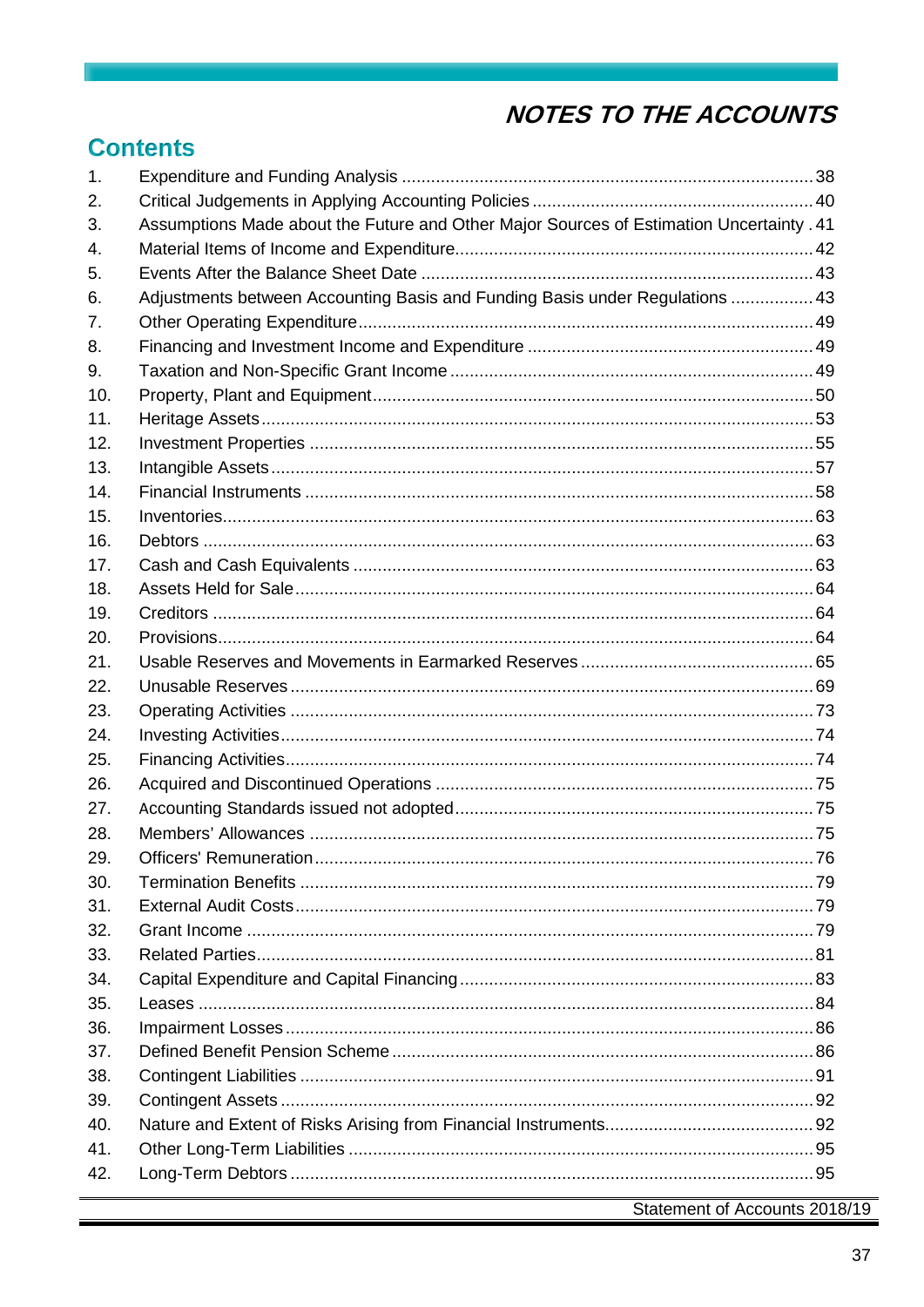# <span id="page-37-0"></span>1. EXPENDITURE AND FUNDING ANALYSIS

|                                                                             | <b>Notes</b> | <b>Net</b><br><b>Expenditure</b><br>Chargeable<br>to the<br><b>General Fund</b><br>and HRA<br><b>Balances</b> | 2018/19<br>between<br><b>Funding and</b><br><b>Accounting</b><br><b>basis</b> | <b>Adjustment Net Expenditure</b><br>in the<br><b>Comprehensive</b><br>Income and<br><b>Expenditure</b><br><b>Statement</b> | <b>Net</b><br><b>Expenditure</b><br>Chargeable<br>to the<br><b>General Fund</b><br>and HRA<br><b>Balances</b> | 2017-18<br>Adjustment<br>between<br><b>Funding and</b><br><b>Accounting</b><br>basis | <b>Net Expenditure</b><br>in the<br>Comprehensive<br>Income and<br><b>Expenditure</b><br><b>Statement</b> |
|-----------------------------------------------------------------------------|--------------|---------------------------------------------------------------------------------------------------------------|-------------------------------------------------------------------------------|-----------------------------------------------------------------------------------------------------------------------------|---------------------------------------------------------------------------------------------------------------|--------------------------------------------------------------------------------------|-----------------------------------------------------------------------------------------------------------|
|                                                                             |              | £000s                                                                                                         | £000s                                                                         | £000s                                                                                                                       | £000s                                                                                                         | £000s                                                                                | £000s                                                                                                     |
| <b>Managing Director</b>                                                    |              | 184                                                                                                           | 1                                                                             | 185                                                                                                                         | 234                                                                                                           | 6                                                                                    | 240                                                                                                       |
| <b>Community Wellbeing</b>                                                  |              | 4,035                                                                                                         | 1,746                                                                         | 5,781                                                                                                                       | 3,292                                                                                                         | 1,504                                                                                | 4,796                                                                                                     |
| Finance                                                                     |              | 4,288                                                                                                         | (782)                                                                         | 3,506                                                                                                                       | 5,736                                                                                                         | (1,738)                                                                              | 3,998                                                                                                     |
| Place                                                                       |              | 1,726                                                                                                         | 3,025                                                                         | 4,751                                                                                                                       | 1,139                                                                                                         | 2.027                                                                                | 3,166                                                                                                     |
| Housing GF                                                                  |              | 1,194                                                                                                         | 271                                                                           | 1,465                                                                                                                       | 830                                                                                                           | 148                                                                                  | 978                                                                                                       |
| Governance                                                                  |              | 1,591                                                                                                         | 301                                                                           | 1,892                                                                                                                       | 1,175                                                                                                         | 445                                                                                  | 1,620                                                                                                     |
| Housing HRA                                                                 |              | (10,048)                                                                                                      | 15,072                                                                        | 5,024                                                                                                                       | (11,388)                                                                                                      | 23,426                                                                               | 12,038                                                                                                    |
| <b>Net Cost of Services</b>                                                 |              | 2,970                                                                                                         | 19,634                                                                        | 22,604                                                                                                                      | 1,018                                                                                                         | 25,818                                                                               | 26,836                                                                                                    |
| Other Income and Expenditure                                                | 7,8,9        | (8,797)                                                                                                       | 10,418                                                                        | 1,621                                                                                                                       | (4,268)                                                                                                       | 14,329                                                                               | 10,061                                                                                                    |
| (Surplus)/ Deficit                                                          |              | (5,827)                                                                                                       | 30,052                                                                        | 24,225                                                                                                                      | (3,250)                                                                                                       | 40,147                                                                               | 36,897                                                                                                    |
| Opening General Fund and HRA<br><b>Balance</b>                              |              | 42,577                                                                                                        |                                                                               |                                                                                                                             | 39,327                                                                                                        |                                                                                      |                                                                                                           |
| Plus Surplus / Less (Deficit) on<br>General Fund and HRA Balance<br>in Year |              | 5,827                                                                                                         |                                                                               |                                                                                                                             | 3,250                                                                                                         |                                                                                      |                                                                                                           |
| Closing General Fund and HRA<br>Balance at 31 March                         |              | 48,404                                                                                                        |                                                                               |                                                                                                                             | 42.577                                                                                                        |                                                                                      |                                                                                                           |

The Adjustments between Funding and Accounting Basis column reflects major adjusting items in respect of:

Capital purposes – adding in depreciation and impairment and revaluation gains and losses in respect of council dwellings and other land and buildings; adjusting for the sale of land or buildings; adding in the statutory charge for the repayment of borrowing; adjusting for capital grants received.

Pensions – removing employer pension contributions allowed by statute and replacing with the current and past costs allowed under international accounting standards; including interest notionally payable on the actuarial defined pension liability.

Other – reflecting the timing difference between the forecast of council tax and non-domestic rates to be received which is included in the accounts and the actual amounts received.

Amounts of the adjustments are in the following tables.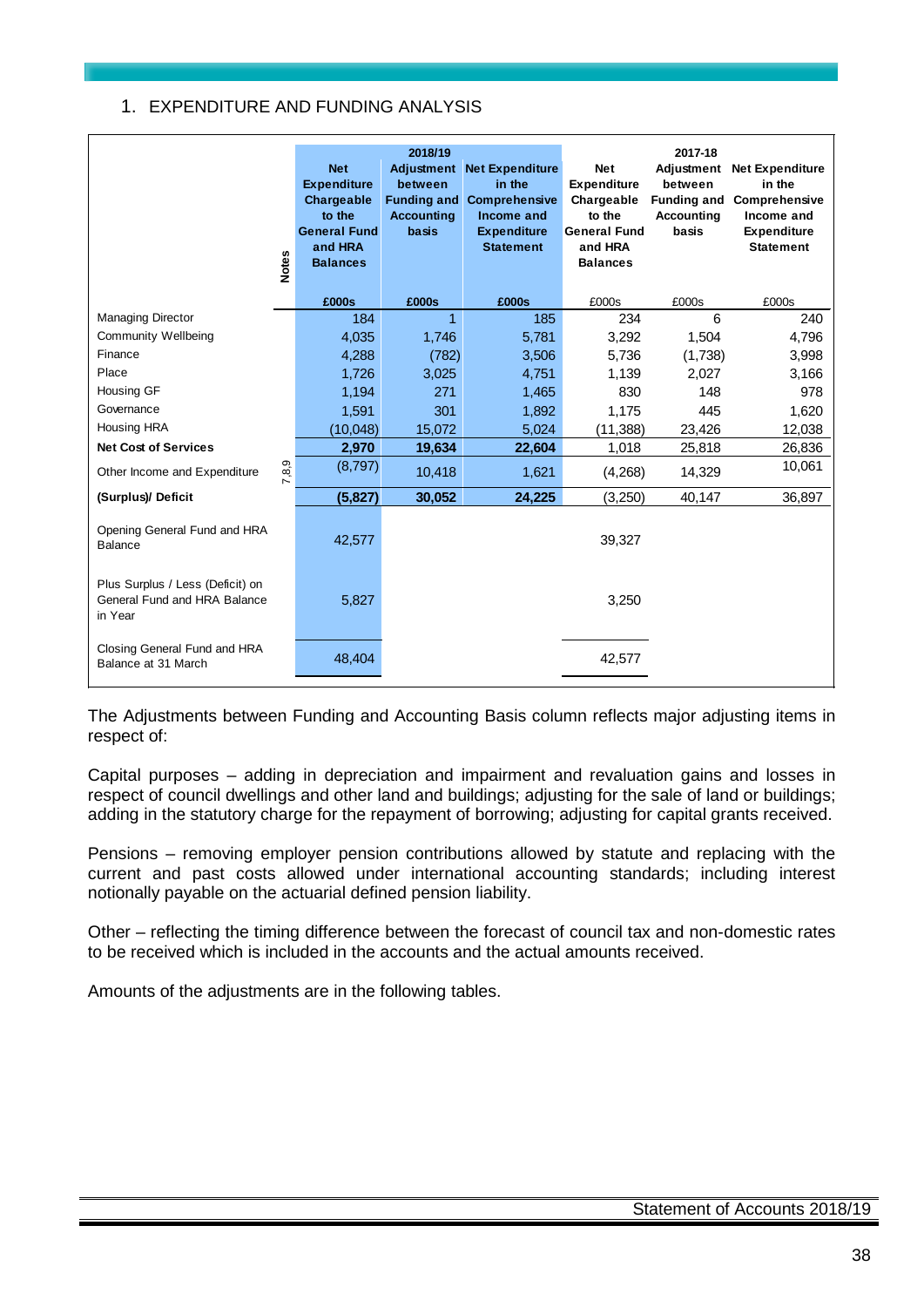|                                                                                                                                                                       | 2018/19        |                   |                |                   |  |
|-----------------------------------------------------------------------------------------------------------------------------------------------------------------------|----------------|-------------------|----------------|-------------------|--|
| Adjustment from the General Fund to arrive at                                                                                                                         | Adjustment     | <b>Net Change</b> |                |                   |  |
| the Comprehensive Income and Expenditure                                                                                                                              | for Capital    | for Pensions      | Other          | <b>Total</b>      |  |
| <b>Statement amounts</b>                                                                                                                                              | <b>Purpose</b> | Adjustment        | differences    | <b>Adjustment</b> |  |
|                                                                                                                                                                       | £000s          | £000s             | £000s          | £000s             |  |
|                                                                                                                                                                       |                |                   |                |                   |  |
| <b>GENERAL FUND RESERVES</b>                                                                                                                                          |                |                   |                |                   |  |
| <b>Managing Director</b>                                                                                                                                              |                |                   | (1)            | (1)               |  |
| <b>Community Wellbeing</b>                                                                                                                                            | (944)          | (803)             |                | (1,747)           |  |
| Finance                                                                                                                                                               | (166)          | 950               |                | 784               |  |
| Place                                                                                                                                                                 | (2, 284)       | (745)             | 3              | (3,026)           |  |
| Housing GF                                                                                                                                                            | (4)            | (267)             |                | (271)             |  |
| Governance                                                                                                                                                            |                | (302)             | 1              | (301)             |  |
| Housing HRA                                                                                                                                                           | (16, 372)      | 1,296             | 4              | (15,072)          |  |
| <b>Net Cost of Services</b>                                                                                                                                           | (19, 770)      | 129               | $\overline{7}$ | (19, 634)         |  |
| Other Income and Expenditure from the<br><b>Expenditure Funding Analysis</b>                                                                                          | (5,603)        | (2, 251)          | (2, 564)       | (10, 418)         |  |
| Difference between General Fund Surplus or<br>Deficit and Comprehensive Income and<br><b>Expenditure Stetement Surplus or deficit on</b><br>the provision of services | (25, 373)      | (2, 122)          | (2, 557)       | (30, 052)         |  |

Adjustment between Funding and Accounting Basis

Adjustment between Funding and Accounting Basis

|                                                                                                                                                                       | 2017/18        |                   |                        |            |  |
|-----------------------------------------------------------------------------------------------------------------------------------------------------------------------|----------------|-------------------|------------------------|------------|--|
| Adjustment from the General Fund to arrive at                                                                                                                         | Adjustment     | <b>Net Change</b> |                        |            |  |
| the Comprehensive Income and Expenditure                                                                                                                              | for Capital    | for Pensions      | <b>Other</b>           | Total      |  |
| <b>Statement amounts</b>                                                                                                                                              | <b>Purpose</b> |                   | Adjustment differences | Adjustment |  |
|                                                                                                                                                                       | £000s          | £000s             | £000s                  | £000s      |  |
|                                                                                                                                                                       |                |                   |                        |            |  |
| <b>GENERAL FUND RESERVES</b>                                                                                                                                          |                |                   |                        |            |  |
| <b>Managing Director</b>                                                                                                                                              |                | (8)               | 2                      | (6)        |  |
| <b>Community Wellbeing</b>                                                                                                                                            | (1,051)        | (452)             | (1)                    | (1, 504)   |  |
| Finance                                                                                                                                                               | (115)          | 1,851             | 2                      | 1,738      |  |
| Place                                                                                                                                                                 | (1, 848)       | (170)             | (8)                    | (2,026)    |  |
| Housing GF                                                                                                                                                            | (13)           | (134)             | (1)                    | (148)      |  |
| Governance                                                                                                                                                            |                | (441)             | (4)                    | (445)      |  |
| Housing HRA                                                                                                                                                           | (23, 942)      | 520               | (4)                    | (23, 426)  |  |
| <b>Net Cost of Services</b>                                                                                                                                           | (26, 969)      | 1,166             | (14)                   | (25, 817)  |  |
| Other Income and Expenditure from the<br><b>Expenditure Funding Analysis</b>                                                                                          | (13, 465)      | (2,767)           | 1,902                  | (14, 330)  |  |
| Difference between General Fund Surplus or<br>Deficit and Comprehensive Income and<br><b>Expenditure Stetement Surplus or deficit on</b><br>the provision of services | (40, 434)      | (1,601)           | 1,888                  | (40, 147)  |  |

Income and expenditure accounted for under generally accepted accounting practices is presented more fully in the Comprehensive Income and Expenditure Statement (page 23). The Council's expenditure and income can be analysed as follows: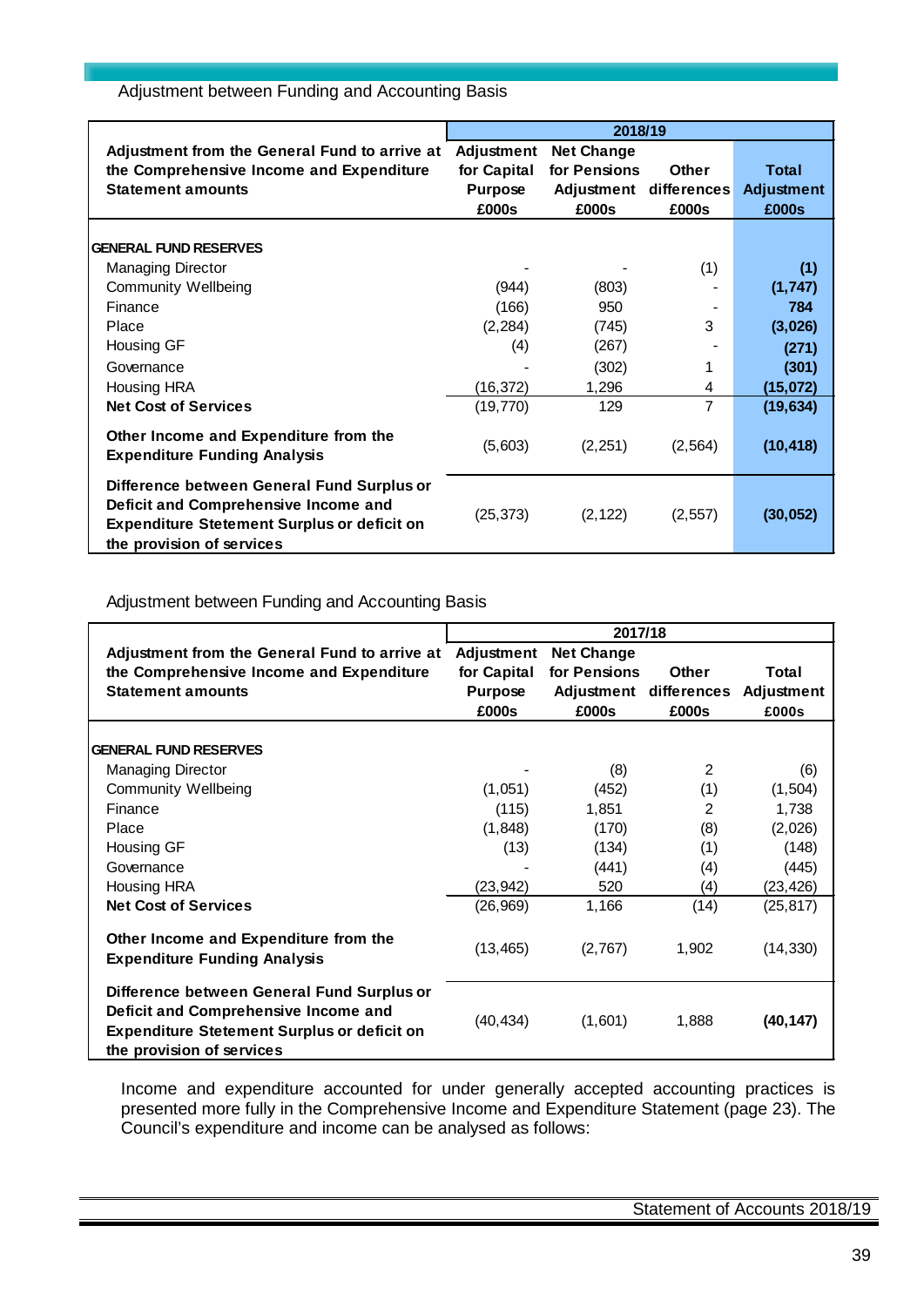| <b>Expenditure and Income by Nature</b>         | 2018/19<br>£000s | 2017/18<br>£000s |
|-------------------------------------------------|------------------|------------------|
| <b>Expenditure</b>                              |                  |                  |
| <b>Employee Benefits Expenses</b>               | 22,811           | 20,337           |
| <b>Other Services Expenses</b>                  | 61,304           | 66,672           |
| Depreciation, Amortisation and Impairment       | 34,060           | 39,906           |
| <b>Interest Payments</b>                        | 7,018            | 7,034            |
| Payment to Housing Capital Receipts Pool        | 4,485            | 2,230            |
| Loss / (Gain) on the Disposal of Assets         | 2,543            | 12,827           |
| <b>Total Expenditure</b>                        | 132,221          | 149,006          |
| Income                                          |                  |                  |
| Fees, Charges and Other Services Income         | (62, 754)        | (61, 859)        |
| Interest and Investment Income                  | (677)            | (401)            |
| Income from Council Tax and Business Rates      | (11, 327)        | (11, 674)        |
| Government Grants and Contributions             | (33, 133)        | (38,057)         |
| Other                                           | (105)            | (118)            |
| <b>Total Income</b>                             | (107,996)        | (112, 109)       |
|                                                 |                  |                  |
| Surplus or deficit on the provision of services | 24,225           | 36,897           |

# <span id="page-39-0"></span>2. CRITICAL JUDGEMENTS IN APPLYING ACCOUNTING POLICIES

In applying the accounting policies set out in pages 28 to 35, the Council has had to make certain judgements about complex transactions, or those involving uncertainty about future events. The critical judgements made in the Statement of Accounts are:

- There is a high degree of uncertainty about future levels of funding for local government. However, the Council has determined that this uncertainty is not yet sufficient to provide an indication that the assets of the Council might be impaired as a result of a need to close facilities and reduce levels of service provision.
- Employees of the Council's wholly owned subsidiary, Harlow Trading Services (HTS) (Property and Environment) Ltd., are members of the Local Government Pension Scheme which is a defined benefit scheme. The Council has guaranteed any future pension liabilities of the company and pays employer's contributions to the scheme, on behalf of the employees, above a level agreed with the company. As such the company makes defined contributions to the scheme. The Council has determined that the arrangement does not constitute a pool for pension reporting purposes and includes the total amount of contributions in its reporting of the defined benefit pension scheme.
- The Council has employed the Weighted Average Remaining Useful Life (WARUL) method in determining the remaining useful life of its council housing stock. The method takes into account the useful lives of various components of the "beacon" properties used in the valuation of the stock. The resulting average useful lives of 54 years has been used to calculate the depreciation charge for the year.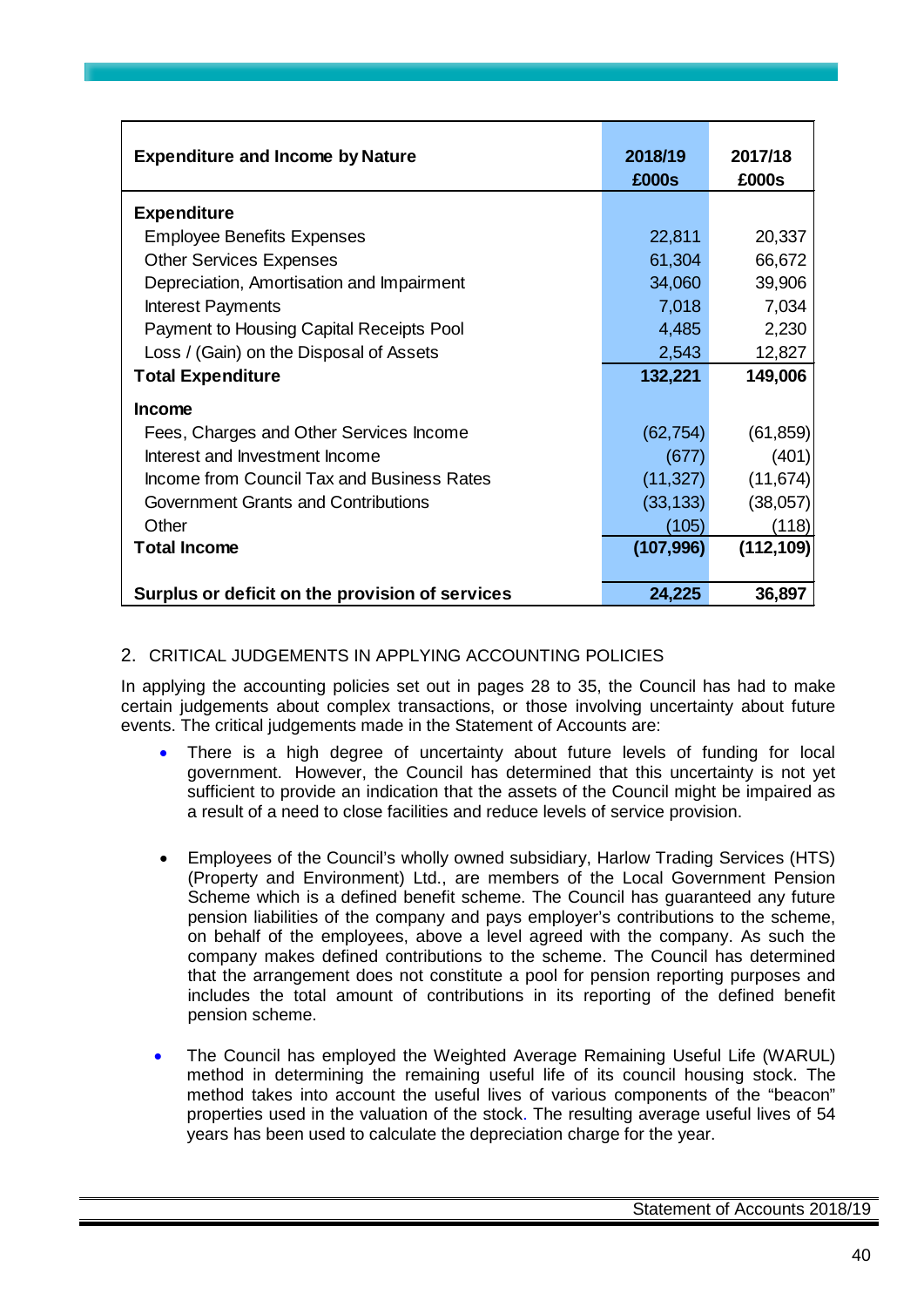# <span id="page-40-0"></span>3. ASSUMPTIONS MADE ABOUT THE FUTURE AND OTHER MAJOR SOURCES OF ESTIMATION UNCERTAINTY

The Statement of Accounts contains estimated figures that are based on assumptions made by the Council about the future or that are otherwise uncertain. Estimates are made taking into account historical experience, current trends and other relevant factors. However, because balances cannot be determined with certainty, actual results could be materially different from the assumptions and estimates.

The items in the Council's Balance Sheet at 31 March 2019 for which there is a significant risk of material adjustment in the forthcoming financial year are as follows:

| Item                                | Uncertainties                                                                                                                                                                                                                                                                                                                                                                                                                                                                                                                                      | <b>Effect if Actual Results Differ from</b><br>Assumptions                                                                                                                                                                                                                           |
|-------------------------------------|----------------------------------------------------------------------------------------------------------------------------------------------------------------------------------------------------------------------------------------------------------------------------------------------------------------------------------------------------------------------------------------------------------------------------------------------------------------------------------------------------------------------------------------------------|--------------------------------------------------------------------------------------------------------------------------------------------------------------------------------------------------------------------------------------------------------------------------------------|
| Property,<br>Plant and<br>Equipment | Assets are depreciated over<br>useful lives that are dependent<br>on assumptions about the level<br>of repairs and maintenance that<br>will be incurred in relation to<br>individual assets. The current<br>economic climate makes it<br>uncertain that the Council will<br>be able to sustain its current<br>spending on repairs and<br>maintenance, bringing into<br>doubt the useful lives assigned<br>to assets.                                                                                                                               | If the useful life of assets is reduced,<br>depreciation increases and the carrying<br>amount of the assets falls.<br>It is estimated that the annual<br>depreciation charge for buildings would<br>increase by £192,000 for every year<br>that useful lives had to be reduced.      |
| Provisions                          | The Council has made a<br>provision of £2.533 million for<br>the effect of changes to and<br>successful appeals against<br>Business Rates valuations,<br>based on historical and<br>current data. Of that amount<br>£1.013 million is attributable<br>to the Council and £1.529<br>million to the Government,<br><b>Essex County Council and</b><br>Essex Fire Authority. It is not<br>certain that all valid appeals<br>have been received nor that<br>precedents set by other<br>authorities in the settlement<br>of appeals will be applicable. | Should the value of changes and<br>appeals actually settled increase or<br>reduce by 10%, it would be necessary<br>to add or subtract £253,000 to the total<br>amount required, of which £101,300<br>would be attributable to the Council.                                           |
| Pensions<br>Liability               | Estimation of the net liability<br>to pay pensions depends on<br>a number of complex<br>judgements relating,<br>primarily, to the discount rate<br>used, the rate at which<br>salaries are projected to<br>increase, changes in                                                                                                                                                                                                                                                                                                                    | The effects on the net pension liability<br>of changes in individual assumptions<br>can be measured. For example, a<br>0.5% increase in the discount rate<br>assumption would result in a reduction<br>in the pension liability of £970,000.<br>However, the assumptions interact in |

Statement of Accounts 2018/19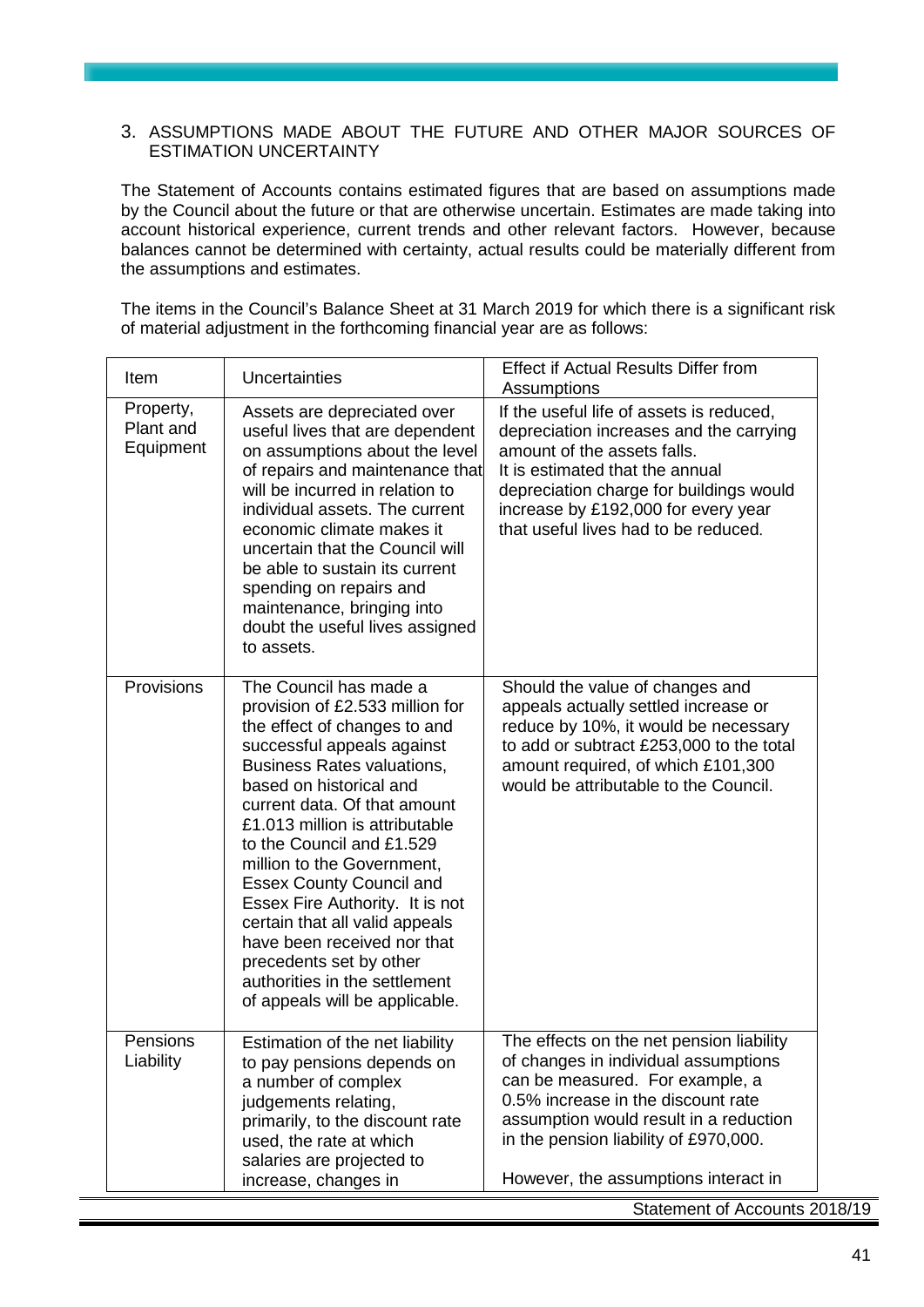| Item    | Uncertainties                                                                                                                                                                                                                                                                    | <b>Effect if Actual Results Differ from</b><br>Assumptions                                                                                                                                                                                                                        |
|---------|----------------------------------------------------------------------------------------------------------------------------------------------------------------------------------------------------------------------------------------------------------------------------------|-----------------------------------------------------------------------------------------------------------------------------------------------------------------------------------------------------------------------------------------------------------------------------------|
|         | retirement ages, mortality<br>rates and expected returns<br>on pension fund assets.<br>Professional actuaries are<br>engaged to provide the<br>Council with expert advice<br>about the assumptions to be<br>applied.<br><b>Harlow Council Accounts</b>                           | complex ways. During 2018/19, the<br>Council's actuaries advised that the net<br>pension liability had increased by<br>£11.592 million as a result of changes<br>in financial assumptions and reduced<br>by £16.197 million as a result of<br>changes in demographic assumptions. |
|         | include the Pension costs<br>and liabilities of its wholly<br>owned subsidiary Harlow<br><b>Trading Services (Property</b><br>and Environment) Limited.                                                                                                                          |                                                                                                                                                                                                                                                                                   |
| Arrears | At 31 March 2019, the<br>Council had made significant<br>allowances for the<br>impairment of debts, totalling<br>£5.9 million. In the current<br>economic climate. Including<br>the effect of housing welfare<br>reforms, it is not certain that<br>the allowance is sufficient. | If the Council's collection rates were to<br>deteriorate, an increase in the current<br>provisions by 1% would require an<br>extra provision of £59,000.                                                                                                                          |

# <span id="page-41-0"></span>4. MATERIAL ITEMS OF INCOME AND EXPENDITURE

## Revaluation of Council Properties

The Council had its non-current assets valued as at 1 April 2018. A further exercise has been undertaken to determine whether there has been any material changes in values between that date and 31 March 2019. For housing assets, this has resulted in a new valuation as at 31 March 2019. Movements and balances for non-current assets is shown in Note 10 (page 50).

## Council Tax

The Council received £7.653 million from the Collection Fund as its share of Council Tax receipts in 2018/19 (£7.323 million in 2017/18).

#### Non Domestic (Business) Rates

The Council received Non Domestic Rates of £18.871 million under the rate retention system in 2018/19 (£17.364 million in 2017-18). This was offset by a payment to the Government under the system of £15.311 million as a tariff (£14.733 million in 2017/18).

#### Housing Benefits

The Council has incurred spending of £27.792 million on housing benefits in 2018/19 (£32.855 million in 2017/18) and received Government grants of £27.285 million to meet this cost (£31.983 million in 2017/18).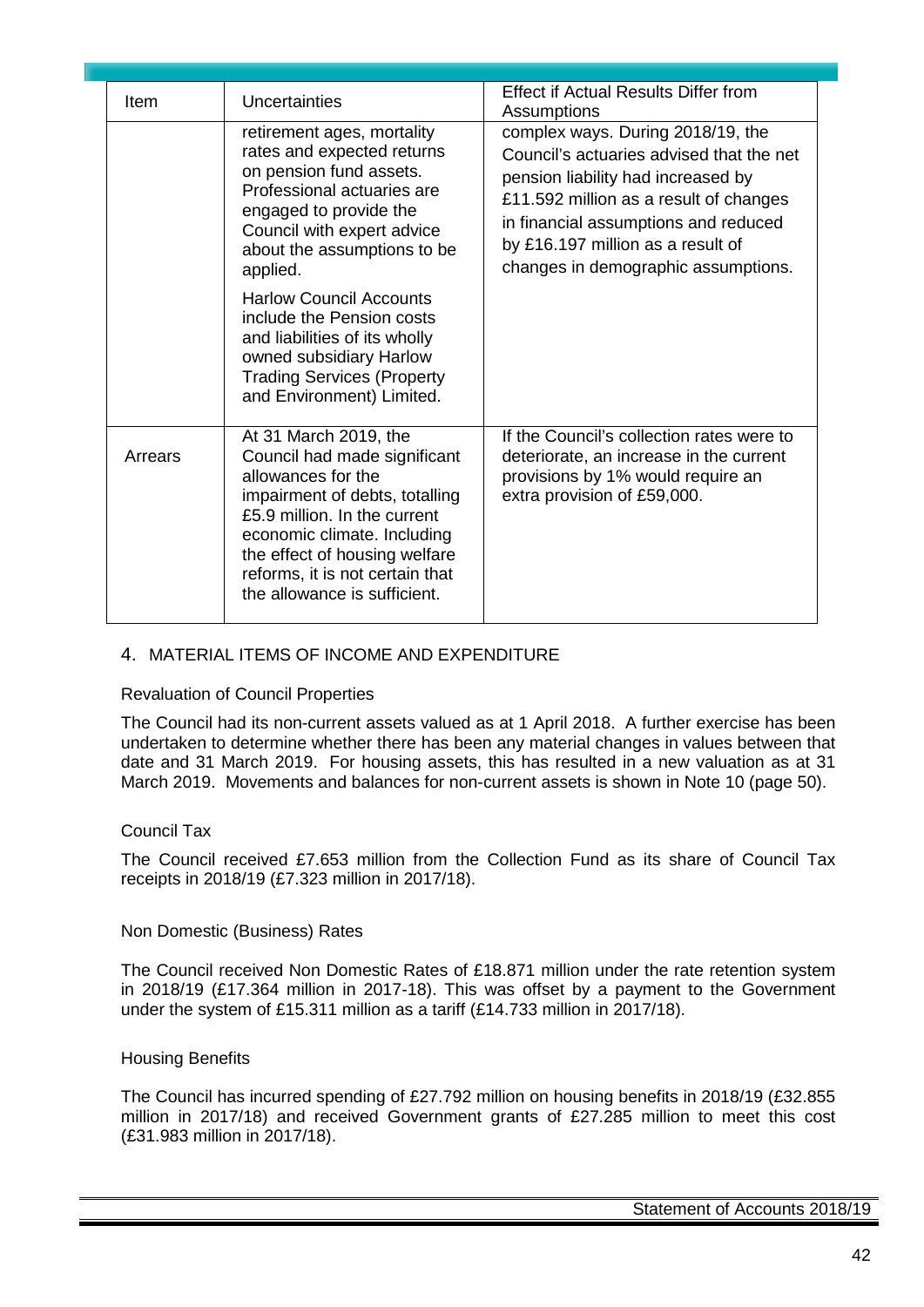Harlow Trading Services (HTS) (Property and Environment) Ltd.

The Council paid a net amount of £23.271 million to its wholly owned company in 2018/19 (£20.699 million in 2017/18) for the provision of a range of services which include housing property services, grounds maintenance, street cleaning and capital works.

#### Pensions

The Council paid £5.295 million in 2018/19 (£6.081 million in 2017/18) into the Local Government Pension Scheme, in respect of the pension fund deficit. The Council also paid £0.603 million into the Scheme in 2018/19 (£0.504 in 2017/18) as a contribution in respect of the employees of HTS (Property and Environment) Ltd.

#### **Grants**

The Council received a number of material grants during the year and details of these are contained in Note 32 (page 79).

# <span id="page-42-0"></span>5. **EVENTS AFTER THE BALANCE SHEET DATE**

The Statement of Accounts was authorised for issue by the Head of Finance and Deputy to the Managing Director on 31 May 2019. Events taking place after this date are not reflected in the financial statements nor notes. Where events taking place before this date provided information about conditions existing at 31 March 2019, the figures in the financial statements and notes have been adjusted in all material respects to reflect the impact of this information.

#### <span id="page-42-1"></span>6. **ADJUSTMENTS BETWEEN ACCOUNTING BASIS AND FUNDING BASIS UNDER REGULATIONS**

This note details the adjustments that are made to the total comprehensive income and expenditure recognised by the Council in the year in accordance with proper accounting practice to arrive at the resources that are specified by statutory provisions as being available to the Council to fund future capital and revenue expenditure. The following sets out a description of the reserves that the adjustments are made against.

General Fund Balance

The General Fund is the statutory fund into which all the receipts of the Council are required to be paid and out of which all liabilities of the Council are to be met, except to the extent that statutory rules might provide otherwise. It summarises the resources that the Council is statutorily empowered to spend on its services or on capital investment (or the deficit of resources that the council is required to recover) at the end of the financial year.

Housing Revenue Account (HRA) Balance

The Housing Revenue Account Balance reflects the statutory obligation to maintain a revenue account for local authority council housing provision. It contains the balance of income and expenditure as defined by legislation that is available to fund future expenditure in connection with the Council's landlord function or (where in deficit) that is required to be recovered from tenants in future years.

## Capital Receipts Reserve

The Capital Receipts Reserve holds the proceeds from the disposal of land or other assets, which are restricted by statute from being used other than to fund new capital expenditure or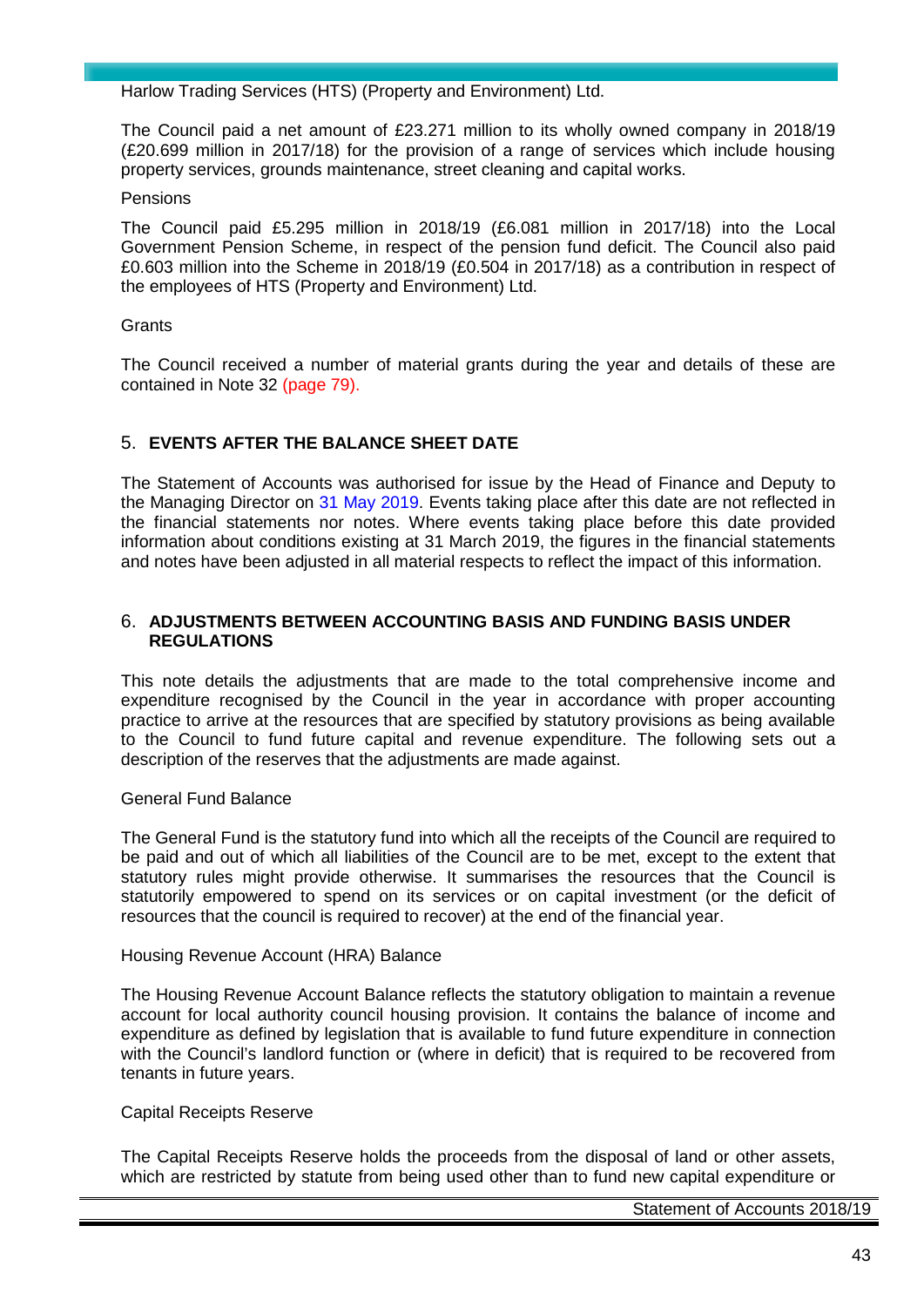to be set aside to finance historical capital expenditure. The balance on the reserve shows the resources that have yet to be applied for these purposes at the year-end.

#### Major Repairs Reserve

The Council is required to maintain the Major Repairs Reserve, which controls an element of the capital resources limited to being used on capital expenditure on HRA assets or the financing of historical capital expenditure by the HRA. The balance shows the capital resources that have yet to be applied at the year-end.

#### Capital Grants Unapplied

The Capital Grants Unapplied account holds the grants and contributions received towards capital projects for which the Council has met the conditions that would otherwise require repayment of the monies, but which have yet to be applied to meet expenditure. The balance is restricted by grant terms as to the capital expenditure against which it can be applied and/or the financial year in which this can take place.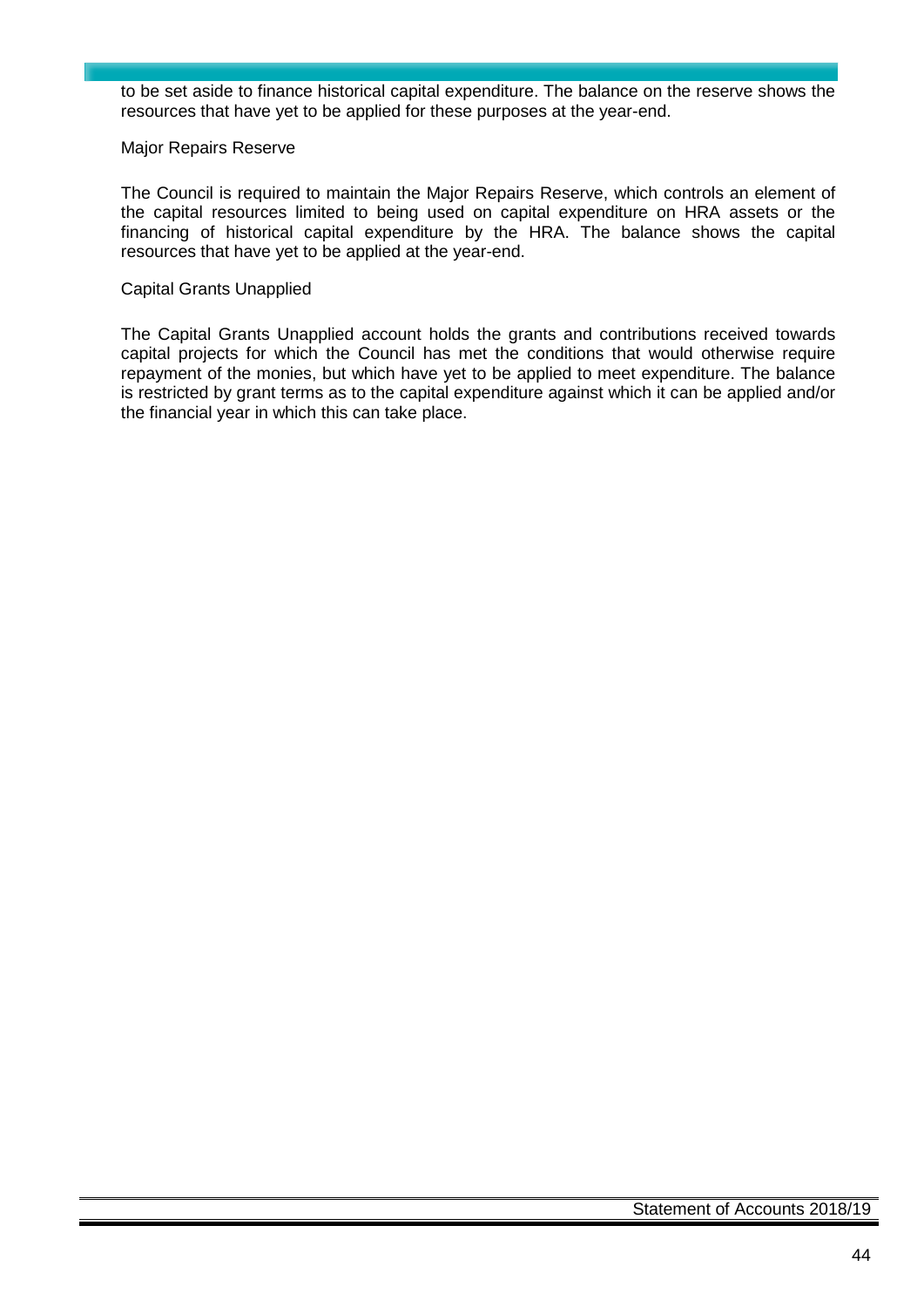|                                                                                                                                                                                                                                                           |                                            |                                                             | <b>Usable Reserves</b>                                |                                                           |                                                       |                                                     |
|-----------------------------------------------------------------------------------------------------------------------------------------------------------------------------------------------------------------------------------------------------------|--------------------------------------------|-------------------------------------------------------------|-------------------------------------------------------|-----------------------------------------------------------|-------------------------------------------------------|-----------------------------------------------------|
| 2018/19                                                                                                                                                                                                                                                   | General<br>Fund<br><b>Balance</b><br>£000s | <b>Housing</b><br><b>Revenue</b><br><b>Account</b><br>£000s | <b>Capital</b><br>Receipts<br><b>Reserve</b><br>£000s | <b>Major</b><br><b>Repairs</b><br><b>Reserve</b><br>£000s | Capital<br><b>Grants</b><br><b>Unapplied</b><br>£000s | Movement in<br>Unusable<br><b>Reserves</b><br>£000s |
| Adjustments primarily involving the Capital<br><b>Adjustment Account</b>                                                                                                                                                                                  |                                            |                                                             |                                                       |                                                           |                                                       |                                                     |
| Reversal of items debited or credited to<br>the Comprehensive Income and<br><b>Expenditure Statement:</b><br>Charges for depreciation and impairment of                                                                                                   |                                            |                                                             |                                                       |                                                           |                                                       |                                                     |
| non-current assets<br>Revaluation losses on Property Plant and                                                                                                                                                                                            | (2, 486)                                   | (17,030)                                                    |                                                       |                                                           |                                                       | 19,516                                              |
| Equipment                                                                                                                                                                                                                                                 | (651)                                      | (3, 144)                                                    |                                                       |                                                           |                                                       | 3,795                                               |
| Movements in the fair value of Investment<br>Properties                                                                                                                                                                                                   | 10                                         |                                                             |                                                       |                                                           |                                                       | (10)                                                |
| Amortisation of intangible assets                                                                                                                                                                                                                         | (239)                                      | (76)                                                        |                                                       |                                                           |                                                       | 315                                                 |
| Capital grants and contributions applied                                                                                                                                                                                                                  | 755                                        | 120                                                         |                                                       |                                                           |                                                       | (875)                                               |
| Revenue expenditure funded from capital<br>under statute                                                                                                                                                                                                  | (673)                                      |                                                             |                                                       |                                                           |                                                       | 673                                                 |
| Amounts of non-current assets written off on<br>disposal or sale as part of the gain/loss on<br>disposal to the Comprehensive Income and<br><b>Expenditure Statement</b><br>Insertion of items not debited or credited<br>to the Comprehensive Income and | (480)                                      | (7, 538)                                                    |                                                       |                                                           |                                                       | 8,018                                               |
| <b>Expenditure Statement:</b><br>Statutory provision for the financing of capital<br>investment<br>Capital expenditure charged against the                                                                                                                | 250                                        |                                                             |                                                       |                                                           |                                                       | (250)                                               |
| General Fund and HRA balances                                                                                                                                                                                                                             | 269                                        | 3,950                                                       |                                                       |                                                           |                                                       | (4,219)                                             |
| Adjustments primarily involving the Capital<br><b>Grants Unapplied Account:</b>                                                                                                                                                                           |                                            |                                                             |                                                       |                                                           |                                                       |                                                     |
| Capital grants and contributions unapplied<br>credited to the Comprehensive Income and<br><b>Expenditure Statement</b>                                                                                                                                    | (82)                                       | 10                                                          |                                                       |                                                           | 72                                                    |                                                     |
| Application of grants to capital financing<br>transferred to the Capital Adjustment Account                                                                                                                                                               |                                            |                                                             |                                                       |                                                           | 576                                                   | (576)                                               |
| Adjustments primarily involving the Capital<br><b>Receipts Reserve:</b>                                                                                                                                                                                   |                                            |                                                             |                                                       |                                                           |                                                       |                                                     |
| Transfer of cash sale proceeds credited as part<br>of the gain/loss on disposal to the<br>Comprehensive Income and Expenditure<br>Statement                                                                                                               | 329                                        | 5,818                                                       | (6, 147)                                              |                                                           |                                                       |                                                     |
| Use of the Capital Receipts Reserve to finance<br>new capital expenditure                                                                                                                                                                                 |                                            |                                                             | 4,243                                                 |                                                           |                                                       | (4,243)                                             |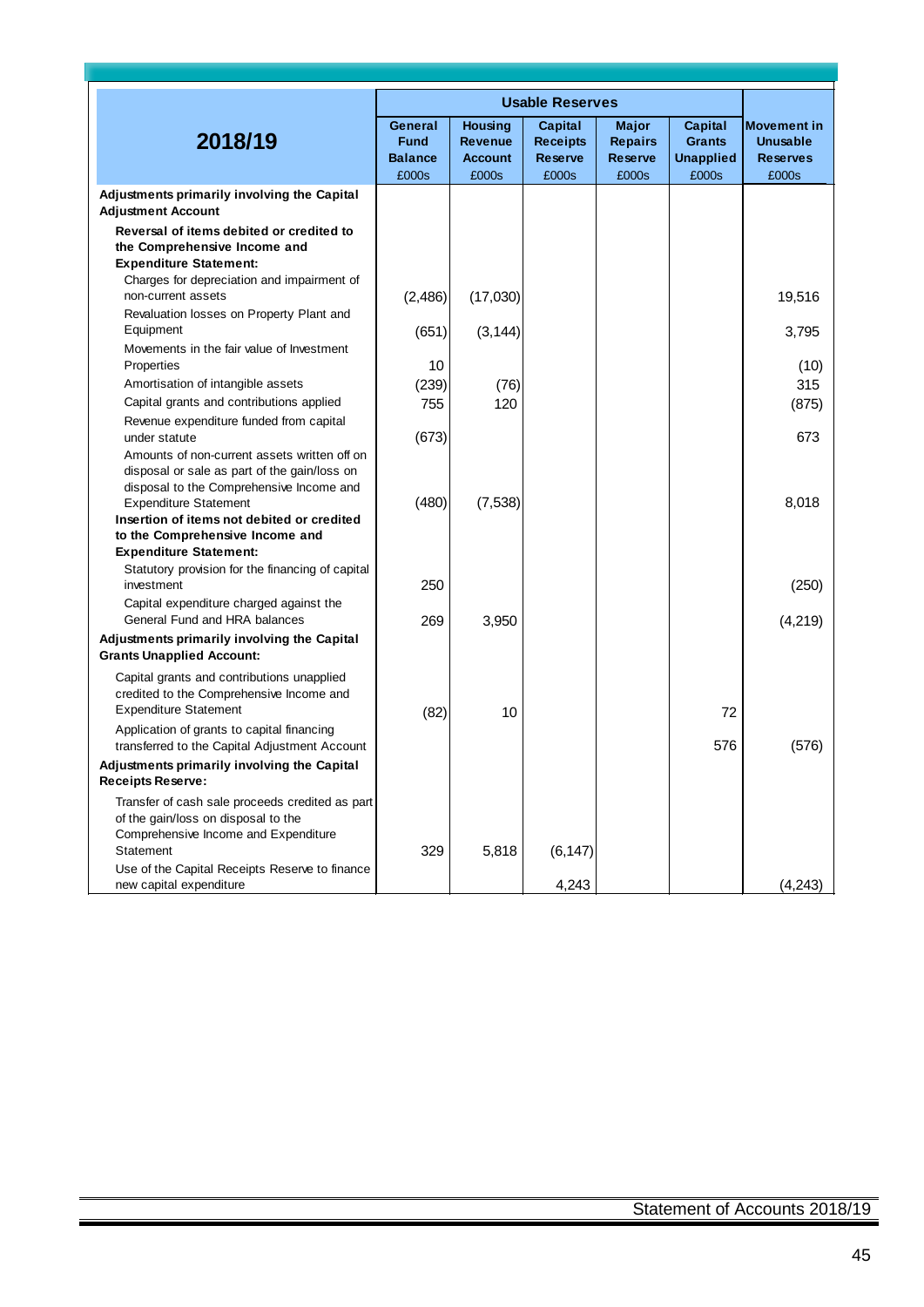|                                                                                                                                                                                                                                                     | <b>Usable Reserves</b>                            |                                                      |                                                       |                                                    |                                                       |                                                                   |
|-----------------------------------------------------------------------------------------------------------------------------------------------------------------------------------------------------------------------------------------------------|---------------------------------------------------|------------------------------------------------------|-------------------------------------------------------|----------------------------------------------------|-------------------------------------------------------|-------------------------------------------------------------------|
| <b>2018/19 continued</b>                                                                                                                                                                                                                            | General<br><b>Fund</b><br><b>Balance</b><br>£000s | Housing<br><b>Revenue</b><br><b>Account</b><br>£000s | Capital<br><b>Receipts</b><br><b>Reserve</b><br>£000s | Major<br><b>Repairs</b><br><b>Reserve</b><br>£000s | Capital<br><b>Grants</b><br><b>Unapplied</b><br>£000s | <b>Movement in</b><br><b>Unusable</b><br><b>Reserves</b><br>£000s |
| Contribution from the Capital Receipts Reserve<br>to finance the payments to the Government<br>capital receipts pool.<br>Transfer from Deferred Capital Receipts<br>Reserve upon receipt of cash                                                    | (4, 485)                                          |                                                      | 4,485<br>(1)                                          |                                                    |                                                       | 1                                                                 |
| Adjustment primarily involving the Major<br><b>Repairs Reserve:</b>                                                                                                                                                                                 |                                                   |                                                      |                                                       |                                                    |                                                       |                                                                   |
| Reversal of Major Repairs Allowance credited<br>to the HRA<br>Use of the Major Repairs Reserve to finance                                                                                                                                           |                                                   |                                                      |                                                       | (10, 362)                                          |                                                       | 10,362                                                            |
| new capital expenditure<br>Adjustment primarily involving the Financial                                                                                                                                                                             |                                                   |                                                      |                                                       | 10,362                                             |                                                       | (10, 362)                                                         |
| <b>Instruments Adjustment Account:</b><br>Amount by which finance costs charged to the<br>Comprehensive Income and expenditure<br>Statement are different from finance costs<br>chargeable in the year in accordance with<br>statutory requirements |                                                   | 7                                                    |                                                       |                                                    |                                                       | (7)                                                               |
| <b>Adjustments primarily involving the Pensions</b>                                                                                                                                                                                                 |                                                   |                                                      |                                                       |                                                    |                                                       |                                                                   |
| Reserve:                                                                                                                                                                                                                                            |                                                   |                                                      |                                                       |                                                    |                                                       |                                                                   |
| Reversal of items relating to retirement benefits<br>debited or credited to the Comprehensive<br>Income and Expenditure Statement                                                                                                                   | (6,684)                                           | (1, 335)                                             |                                                       |                                                    |                                                       | 8,019                                                             |
| Employer's pensions contributions and direct<br>payments to pensioners payable in the year<br>Adjustments primarily involving the<br><b>Collection Fund Adjustment Account:</b>                                                                     | 3,280                                             | 2,618                                                |                                                       |                                                    |                                                       | (5,898)                                                           |
| Amount by which council tax income credited<br>to the Comprehensive Income and Expenditure<br>Statement is different from council tax income<br>calculated for the year in accordance with<br>statutory requirements                                | (2,571)                                           |                                                      |                                                       |                                                    |                                                       | 2,571                                                             |
| Adjustment primarily involving the                                                                                                                                                                                                                  |                                                   |                                                      |                                                       |                                                    |                                                       |                                                                   |
| <b>Accumulated Absences Account:</b><br>Amount by which officer remuneration charged<br>to the Comprehensive Income and Expenditure<br>Statement on an accruals basis is different<br>from remuneration chargeable in the year in                   |                                                   |                                                      |                                                       |                                                    |                                                       |                                                                   |
| accordance with statutory requirements                                                                                                                                                                                                              | 3                                                 | 3                                                    |                                                       |                                                    |                                                       | (6)                                                               |
| <b>Total Adjustments</b>                                                                                                                                                                                                                            | (13, 455)                                         | (16, 597)                                            | 2,580                                                 | 0                                                  | 648                                                   | 26,824                                                            |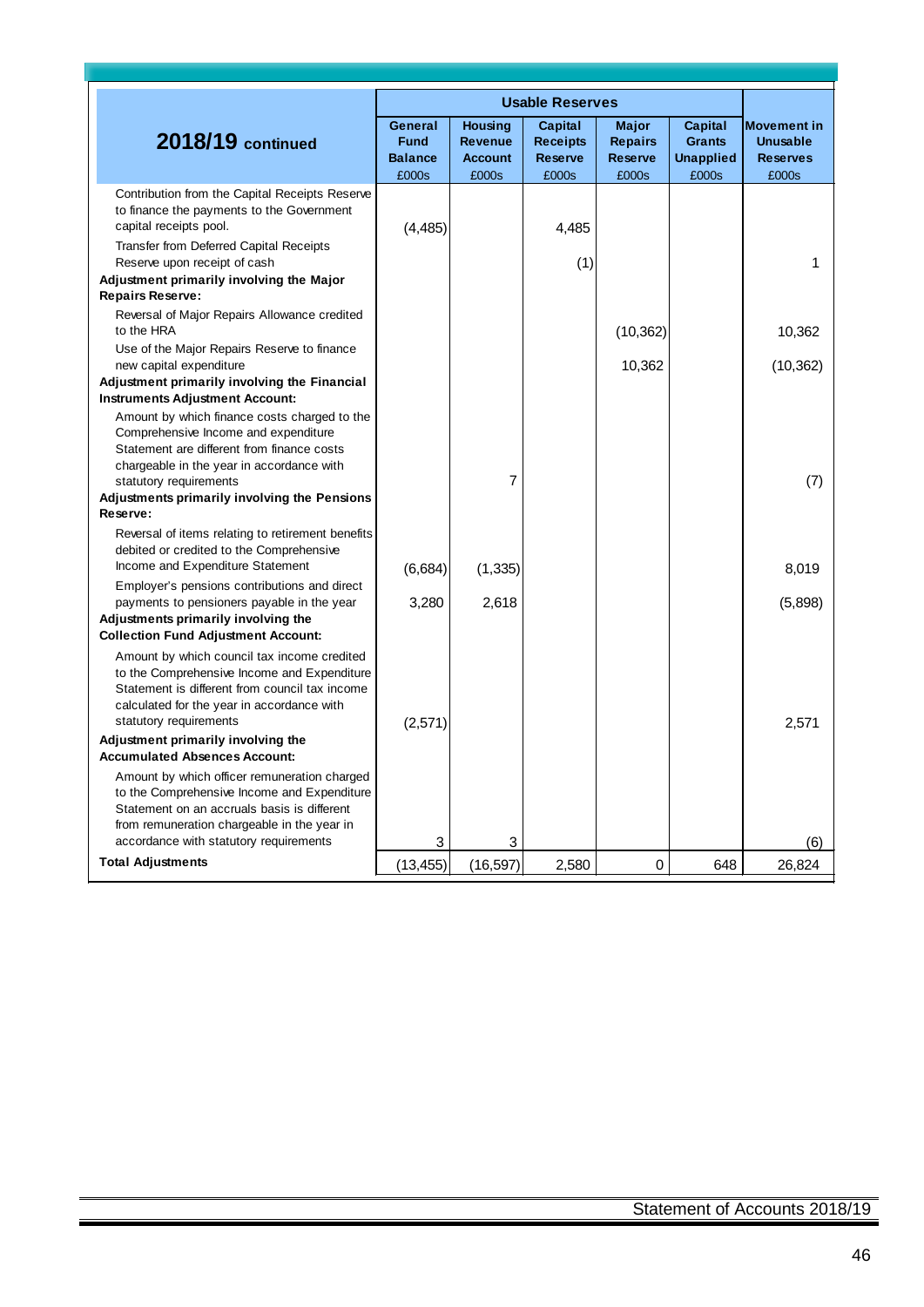|                                                                                                                                                          | <b>Usable Reserves</b>                            |                                               |                                         |                                             |                                                |                                                     |
|----------------------------------------------------------------------------------------------------------------------------------------------------------|---------------------------------------------------|-----------------------------------------------|-----------------------------------------|---------------------------------------------|------------------------------------------------|-----------------------------------------------------|
| 2017/18                                                                                                                                                  | General<br><b>Fund</b><br><b>Balance</b><br>£000s | Housing<br>Revenue<br><b>Account</b><br>£000s | Capital<br>Receipts<br>Reserve<br>£000s | Major<br><b>Repairs</b><br>Reserve<br>£000s | Capital<br>Grants<br><b>Unapplied</b><br>£000s | Movement in<br>Unusable<br><b>Reserves</b><br>£000s |
| Adjustments primarily involving the Capital<br><b>Adjustment Account</b>                                                                                 |                                                   |                                               |                                         |                                             |                                                |                                                     |
| Reversal of items debited or credited to<br>the Comprehensive Income and<br><b>Expenditure Statement:</b>                                                |                                                   |                                               |                                         |                                             |                                                |                                                     |
| Charges for depreciation and impairment of<br>non-current assets<br>Revaluation losses on Property Plant and                                             | (2, 235)                                          | (15, 541)                                     |                                         |                                             |                                                | 17,776                                              |
| Equipment                                                                                                                                                | (75)                                              | (9,848)                                       |                                         |                                             |                                                | 9,923                                               |
| Movements in the fair value of Investment<br>Properties                                                                                                  | 117                                               |                                               |                                         |                                             |                                                | (117)                                               |
| Amortisation of intangible assets                                                                                                                        | (234)                                             | (98)                                          |                                         |                                             |                                                | 332                                                 |
| Capital grants and contributions applied<br>Income in relation to donated assets                                                                         | 662                                               |                                               |                                         |                                             |                                                | (662)                                               |
| Revenue expenditure funded from capital<br>under statute<br>Amounts of non-current assets written off on<br>disposal or sale as part of the gain/loss on | (557)                                             |                                               |                                         |                                             |                                                | 557                                                 |
| disposal to the Comprehensive Income and<br><b>Expenditure Statement</b><br>Insertion of items not debited or credited                                   | (1,716)                                           | (19, 715)                                     |                                         |                                             |                                                | 21,431                                              |
| to the Comprehensive Income and<br><b>Expenditure Statement:</b>                                                                                         |                                                   |                                               |                                         |                                             |                                                |                                                     |
| Statutory provision for the financing of capital<br>investment                                                                                           | 218                                               |                                               |                                         |                                             |                                                | (218)                                               |
| Capital expenditure charged against the<br>General Fund and HRA balances                                                                                 | 616                                               | 1,503                                         |                                         |                                             |                                                | (2, 119)                                            |
| Adjustments primarily involving the Capital<br><b>Grants Unapplied Account:</b>                                                                          |                                                   |                                               |                                         |                                             |                                                |                                                     |
| Capital grants and contributions unapplied<br>credited to the Comprehensive Income and<br><b>Expenditure Statement</b>                                   | 54                                                | 42                                            |                                         |                                             | (96)                                           |                                                     |
| Application of grants to capital financing<br>transferred to the Capital Adjustment Account                                                              |                                                   |                                               |                                         |                                             | 1,733                                          | (1,733)                                             |
| Adjustments primarily involving the Capital<br><b>Receipts Reserve:</b>                                                                                  |                                                   |                                               |                                         |                                             |                                                |                                                     |
| Transfer of cash sale proceeds credited as part<br>of the gain/loss on disposal to the                                                                   |                                                   |                                               |                                         |                                             |                                                |                                                     |
| Comprehensive Income and Expenditure<br>Statement                                                                                                        | 759                                               | 7,845                                         | (8,655)                                 |                                             |                                                | 51                                                  |
| Use of the Capital Receipts Reserve to finance<br>new capital expenditure                                                                                |                                                   |                                               | 1,260                                   |                                             |                                                | (1,260)                                             |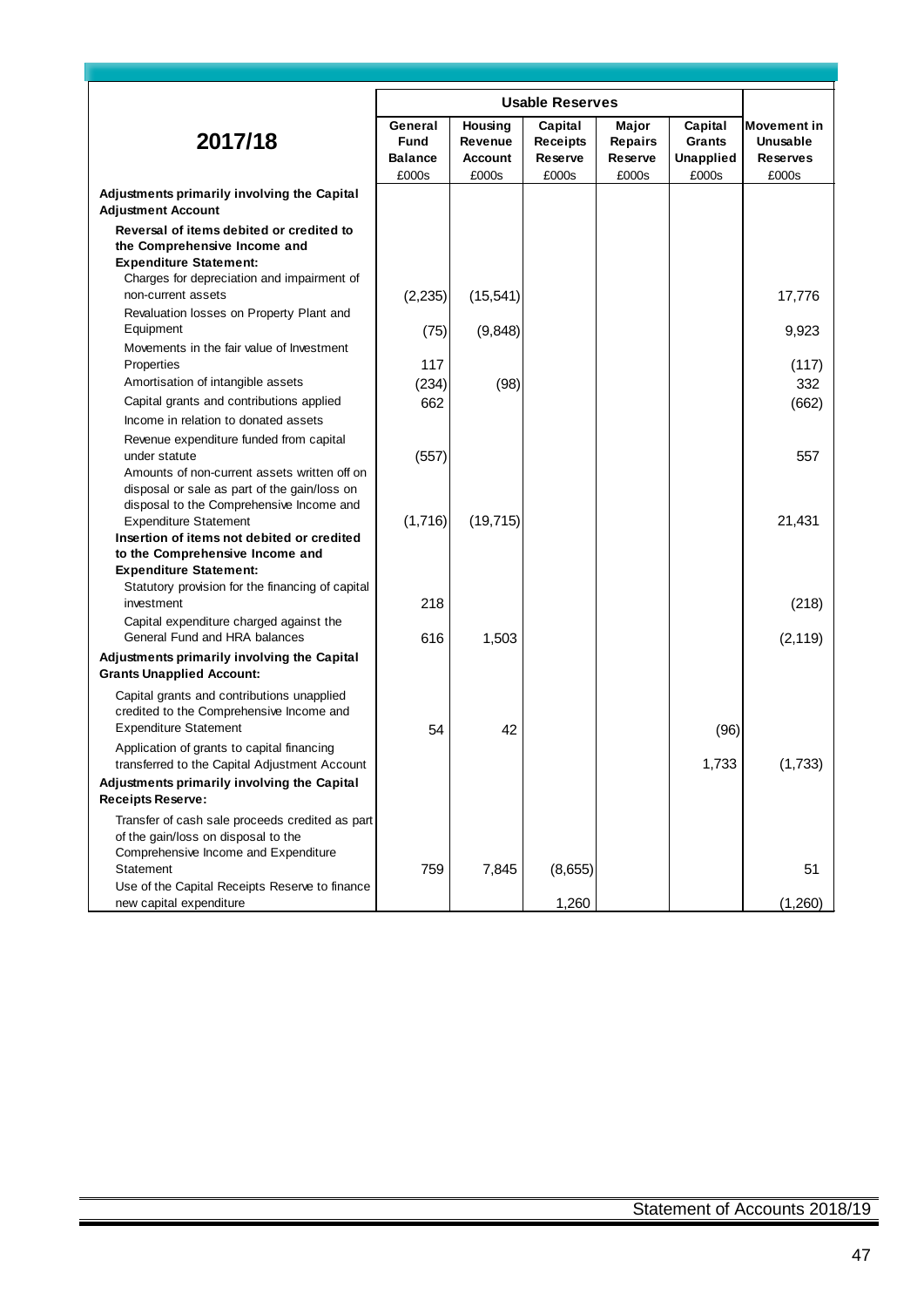|                                                                                                                                                                                                                                                                             | <b>Usable Reserves</b>                            |                                               |                                                |                                                    |                                                |                                                     |
|-----------------------------------------------------------------------------------------------------------------------------------------------------------------------------------------------------------------------------------------------------------------------------|---------------------------------------------------|-----------------------------------------------|------------------------------------------------|----------------------------------------------------|------------------------------------------------|-----------------------------------------------------|
|                                                                                                                                                                                                                                                                             |                                                   |                                               |                                                |                                                    |                                                |                                                     |
| 2017/18 continued                                                                                                                                                                                                                                                           | General<br><b>Fund</b><br><b>Balance</b><br>£000s | Housing<br>Revenue<br><b>Account</b><br>£000s | Capital<br><b>Receipts</b><br>Reserve<br>£000s | <b>Major</b><br><b>Repairs</b><br>Reserve<br>£000s | Capital<br>Grants<br><b>Unapplied</b><br>£000s | Movement in<br>Unusable<br><b>Reserves</b><br>£000s |
| Contribution from the Capital Receipts Reserve<br>to finance the payments to the Government<br>capital receipts pool.                                                                                                                                                       | (2, 230)                                          |                                               | 2,230                                          |                                                    |                                                |                                                     |
| Adjustment primarily involving the Major<br><b>Repairs Reserve:</b>                                                                                                                                                                                                         |                                                   |                                               |                                                |                                                    |                                                |                                                     |
| Reversal of Major Repairs Allowance credited<br>to the HRA                                                                                                                                                                                                                  |                                                   |                                               |                                                | (11, 801)                                          |                                                | 11,801                                              |
| Use of the Major Repairs Reserve to finance<br>new capital expenditure                                                                                                                                                                                                      |                                                   |                                               |                                                | 11,801                                             |                                                | (11, 801)                                           |
| Adjustment primarily involving the Financial<br><b>Instruments Adjustment Account:</b>                                                                                                                                                                                      |                                                   |                                               |                                                |                                                    |                                                |                                                     |
| Amount by which finance costs charged to the<br>Comprehensive Income and expenditure<br>Statement are different from finance costs<br>chargeable in the year in accordance with<br>statutory requirements                                                                   |                                                   | 10                                            |                                                |                                                    |                                                | (10)                                                |
| <b>Adjustments primarily involving the Pensions</b>                                                                                                                                                                                                                         |                                                   |                                               |                                                |                                                    |                                                |                                                     |
| Reserve:                                                                                                                                                                                                                                                                    |                                                   |                                               |                                                |                                                    |                                                |                                                     |
| Reversal of items relating to retirement benefits<br>debited or credited to the Comprehensive<br>Income and Expenditure Statement                                                                                                                                           | (5, 455)                                          | (2,733)                                       |                                                |                                                    |                                                | 8,188                                               |
| Employer's pensions contributions and direct<br>payments to pensioners payable in the year                                                                                                                                                                                  | 3,378                                             | 3,208                                         |                                                |                                                    |                                                | (6,586)                                             |
| Adjustments primarily involving the<br><b>Collection Fund Adjustment Account:</b>                                                                                                                                                                                           |                                                   |                                               |                                                |                                                    |                                                |                                                     |
| Amount by which council tax income credited<br>to the Comprehensive Income and Expenditure<br>Statement is different from council tax income<br>calculated for the year in accordance with<br>statutory requirements                                                        | 1,893                                             |                                               |                                                |                                                    |                                                | (1,893)                                             |
| Adjustment primarily involving the                                                                                                                                                                                                                                          |                                                   |                                               |                                                |                                                    |                                                |                                                     |
| <b>Accumulated Absences Account:</b><br>Amount by which officer remuneration charged<br>to the Comprehensive Income and Expenditure<br>Statement on an accruals basis is different<br>from remuneration chargeable in the year in<br>accordance with statutory requirements | (9)                                               | (4)                                           |                                                |                                                    |                                                | 13                                                  |
| <b>Total Adjustments</b>                                                                                                                                                                                                                                                    | (4, 814)                                          | (35, 331)                                     | (5, 165)                                       | 0                                                  | 1,637                                          | 43,673                                              |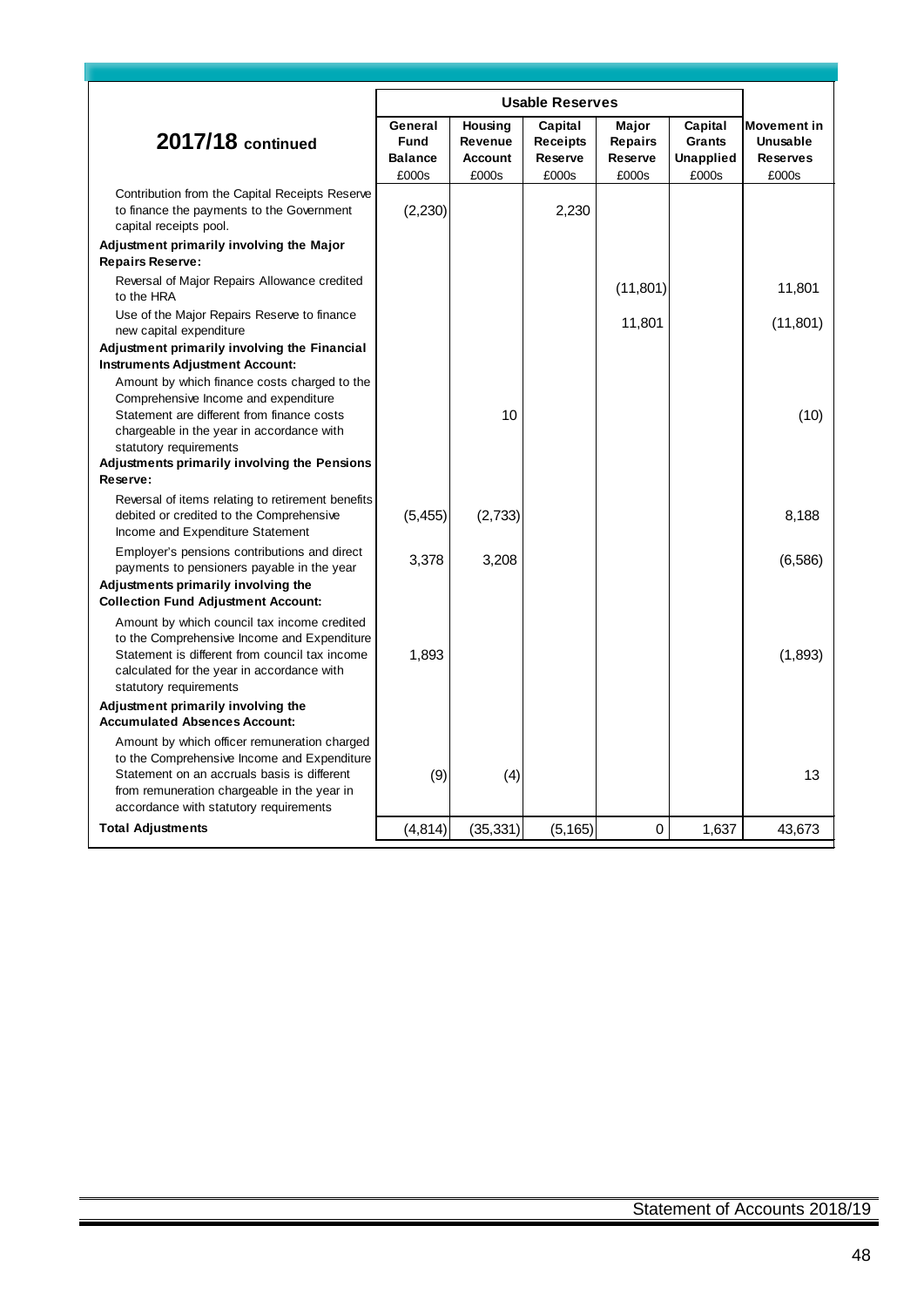# <span id="page-48-0"></span>7. **OTHER OPERATING EXPENDITURE**

|                                                             | 2018/19 | 2017/18 |
|-------------------------------------------------------------|---------|---------|
|                                                             | £000s   | £000s   |
| Payments to the Government Housing Capital<br>Receipts Pool | 4,485   | 2,230   |
| (Gains)/ Losses on the disposal of<br>Non-Current Assets    | 1,871   | 12,827  |
| Total                                                       | 6,356   | 15,057  |

# <span id="page-48-1"></span>8. **FINANCING AND INVESTMENT INCOME AND EXPENDITURE**

|                                                                                                   | 2018/19<br>£000s | 2017/18<br>£000s |
|---------------------------------------------------------------------------------------------------|------------------|------------------|
| Interest payable and similar charges                                                              | 7,033            | 7,032            |
| Pensions interest cost and expected return on<br>pensions assets                                  | 2,335            | 2,767            |
| Interest receivable and similar income                                                            | (577)            | (193)            |
| Income and expenditure in relation to<br>investment properties and changes in their fair<br>value | (10)             | (117)            |
| Other investment income                                                                           | (100)            | (91)             |
| <b>Total</b>                                                                                      | 8,681            | 9,398            |

# <span id="page-48-2"></span>9. **TAXATION AND NON-SPECIFIC GRANT INCOME**

|                                  | 2018/19 | 2017/18 |
|----------------------------------|---------|---------|
|                                  | £000s   | £000s   |
| Council Tax income               | 7,377   | 7,225   |
| <b>Retained Business Rates</b>   | 3,948   | 4,449   |
| <b>Revenue Support Grant</b>     | 178     | 603     |
| Non-ringfenced government grants | 1,773   | 1,840   |
| Capital grants and contributions | 139     | 277     |
| Total                            | 13,415  | 14,394  |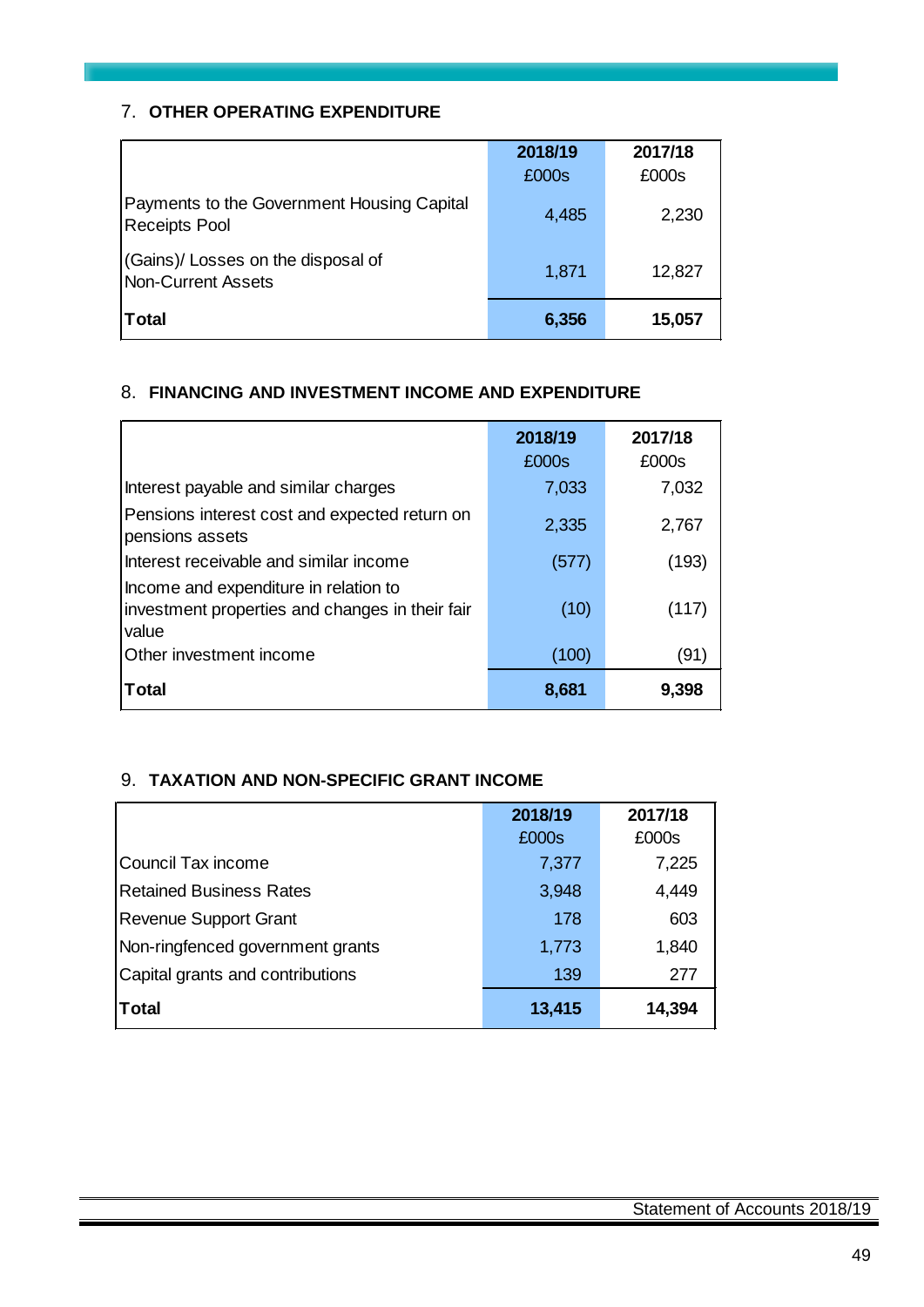# <span id="page-49-0"></span>10.**PROPERTY, PLANT AND EQUIPMENT**

Movements in 2018/19

|                                                                                      | <b>Property, Plant and Equipment</b> |                                  |                                   |                                      |                            |                                 |                                            |                                            |
|--------------------------------------------------------------------------------------|--------------------------------------|----------------------------------|-----------------------------------|--------------------------------------|----------------------------|---------------------------------|--------------------------------------------|--------------------------------------------|
| 2018/19                                                                              | Council<br><b>Dwellings</b>          | Other Land &<br><b>Buildings</b> | Vehicles.<br>Plant &<br>Equipment | Infra-<br>structure<br><b>Assets</b> | Community<br><b>Assets</b> | <b>Surplus</b><br><b>Assets</b> | <b>Assets Under</b><br><b>Construction</b> | Total<br>Property,<br>Plant &<br>Equipment |
|                                                                                      | £000s                                | £000s                            | £000s                             | £000s                                | £000s                      | £000s                           | £000s                                      | £000s                                      |
| Cost or Valuation at 1 April 2018                                                    | 725,374                              | 117,257                          | 6,995                             | 9,389                                | 948                        | 5,822                           | 4,851                                      | 870,636                                    |
| Additions<br>Revaluation increases/ (decreases)<br>recognised in the Revaluation     | 16,899                               | 1,610                            | 653                               | 717                                  | 113                        | 2                               | 6,771                                      | 26,765                                     |
| Reserve<br>Revaluation increases/ (decreases)<br>recognised in the Surplus/(Deficit) | 6,696                                | 16,550                           |                                   |                                      |                            | 210                             | 875                                        | 24,331                                     |
| on the Provision of Services                                                         | (24, 768)                            | (5,909)                          |                                   |                                      |                            | (45)                            |                                            | (30, 722)                                  |
| Derecognition - Disposals                                                            | (1,738)                              | (209)                            | (331)                             |                                      |                            | (4, 335)                        |                                            | (6, 613)                                   |
| Other movements in cost or valuation                                                 | (1,539)                              | (130)                            |                                   | (73)                                 | 73                         |                                 | 130                                        | (1,539)                                    |
| Cost of Valuation at 31 March 2019                                                   | 720,924                              | 129,169                          | 7,317                             | 10,033                               | 1,134                      | 1,654                           | 12,627                                     | 882,859                                    |
|                                                                                      |                                      |                                  |                                   |                                      |                            |                                 |                                            |                                            |
| <b>Accumulated Depreciation and</b><br>Impairment at 1 April 2018                    |                                      | (3, 334)                         | (5,666)                           | (2, 495)                             | (2)                        | (5)                             |                                            | (11, 502)                                  |
| <b>Depreciation Charge</b>                                                           | (10, 123)                            | (1, 284)                         | (279)                             | (311)                                | (7)                        | (11)                            |                                            | (12,015)                                   |
| Depreciation written out to the<br><b>Revaluation Reserve</b>                        | 5,305                                | 1,563                            |                                   |                                      |                            | 7                               |                                            | 6,876                                      |
| Depreciation written out to the<br>Surplus/(Deficit) on the Provision of<br>Services | 4,818                                | 34                               |                                   |                                      |                            | (3)                             |                                            | 4,849                                      |
| <b>Accumulated Depreciation and</b>                                                  |                                      |                                  |                                   |                                      |                            |                                 |                                            |                                            |
| Impairment at 31 March 2019                                                          |                                      | (3,021)                          | (5, 945)                          | (2,806)                              | (9)                        | (12)                            |                                            | (11, 793)                                  |
| <b>Net Book Value</b>                                                                |                                      |                                  |                                   |                                      |                            |                                 |                                            |                                            |
| At 31 March 2019                                                                     | 720,924                              | 126,148                          | 1,372                             | 7,227                                | 1,125                      | 1,643                           | 12,627                                     | 871,066                                    |
| At 31 March 2018                                                                     | 725,374                              | 113,923                          | 1,329                             | 6,894                                | 946                        | 5,817                           | 4,851                                      | 859,134                                    |
|                                                                                      | (4, 450)                             | 12,225                           | 43                                | 333                                  | 179                        | (4, 174)                        | 7,776                                      | 11,932                                     |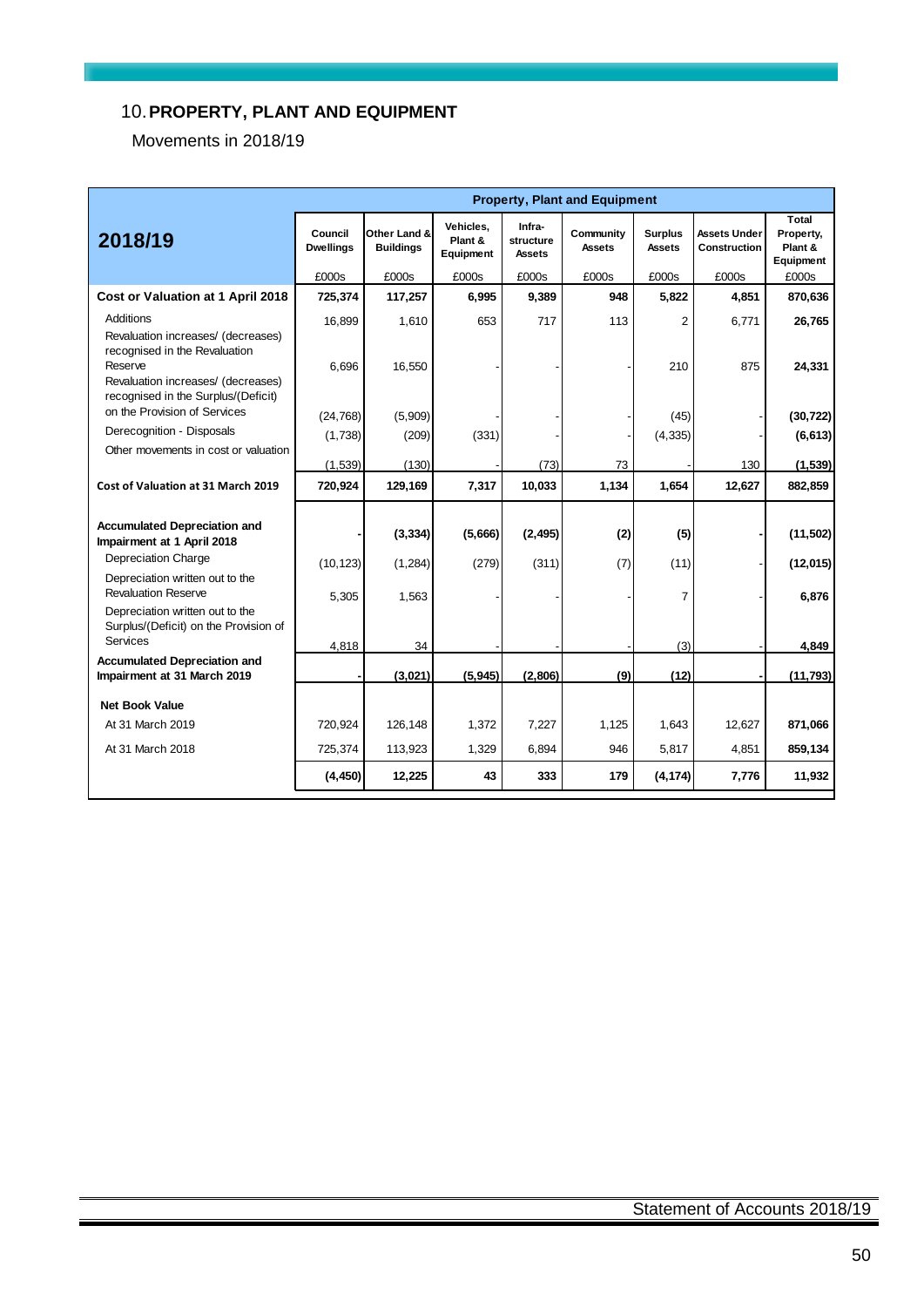# Comparative Movements 2017/18

|                                                                                                           | <b>Property, Plant and Equipment</b> |                                  |                                   |                                      |                            |                                 |                                     |                                            |
|-----------------------------------------------------------------------------------------------------------|--------------------------------------|----------------------------------|-----------------------------------|--------------------------------------|----------------------------|---------------------------------|-------------------------------------|--------------------------------------------|
| 2017/18                                                                                                   | Council<br><b>Dwellings</b>          | Other Land &<br><b>Buildings</b> | Vehicles.<br>Plant &<br>Equipment | Infra-<br>structure<br><b>Assets</b> | Community<br><b>Assets</b> | <b>Surplus</b><br><b>Assets</b> | Assets Under<br><b>Construction</b> | Total<br>Property,<br>Plant &<br>Equipment |
|                                                                                                           | £000s                                | £000s                            | £000s                             | £000s                                | £000s                      | £000s                           | £000s                               | £000s                                      |
| Cost or Valuation at 1 April 2017                                                                         | 693,182                              | 116,017                          | 6.532                             | 9,148                                | 947                        | 8,311                           | 920                                 | 835,057                                    |
| Additions<br>Revaluation increases/ (decreases)<br>recognised in the Revaluation<br>Reserve               | 13,173<br>50,623                     | 3,480<br>(2, 147)                | 463                               | 241                                  | 1                          | 51<br>9,412                     | 3,302                               | 20,711<br>57,888                           |
| Revaluation increases/ (decreases)<br>recognised in the Surplus/(Deficit)<br>on the Provision of Services | (22, 984)                            | 125                              |                                   |                                      |                            | (49)                            |                                     | (22, 908)                                  |
| Derecognition - Disposals                                                                                 | (3, 128)                             | (502)                            |                                   |                                      |                            | (15,040)                        |                                     | (18, 670)                                  |
| Other movements in cost or valuation                                                                      |                                      |                                  |                                   |                                      |                            |                                 |                                     |                                            |
|                                                                                                           | (5, 492)                             | 284                              |                                   |                                      |                            | 3,137                           | 629                                 | (1, 442)                                   |
| <b>Cost of Valuation at 31 March 2018</b>                                                                 | 725,374                              | 117,257                          | 6,995                             | 9,389                                | 948                        | 5,822                           | 4,851                               | 870,636                                    |
| <b>Accumulated Depreciation and</b>                                                                       |                                      |                                  |                                   |                                      |                            |                                 |                                     |                                            |
| Impairment at 1 April 2017                                                                                |                                      | (3, 410)                         | (5, 386)                          | (2, 192)                             | (2)                        | (43)                            |                                     | (11, 033)                                  |
| Depreciation Charge                                                                                       | (11,530)                             | (1, 427)                         | (280)                             | (303)                                |                            | (13)                            |                                     | (13, 553)                                  |
| Depreciation written out to the<br><b>Revaluation Reserve</b>                                             | 11,530                               | 1,446                            |                                   |                                      |                            | 49                              |                                     | 13,025                                     |
| Depreciation written out to the<br>Surplus/(Deficit) on the Provision of<br>Services                      |                                      |                                  |                                   |                                      |                            |                                 |                                     |                                            |
| Other movements in depreciation and<br>impairment                                                         |                                      |                                  |                                   |                                      |                            | $\overline{2}$                  |                                     | $\mathbf{2}$                               |
| <b>Accumulated Depreciation and</b>                                                                       |                                      | 57                               |                                   |                                      |                            |                                 |                                     | 57                                         |
| Impairment at 31 March 2018                                                                               |                                      | (3, 334)                         | (5,666)                           | (2, 495)                             | (2)                        | (5)                             |                                     | (11, 502)                                  |
| <b>Net Book Value</b>                                                                                     |                                      |                                  |                                   |                                      |                            |                                 |                                     |                                            |
| At 31 March 2018                                                                                          | 725,374                              | 113,923                          | 1,329                             | 6,894                                | 946                        | 5,817                           | 4,851                               | 859,134                                    |
| At 31 March 2017 (restated)                                                                               | 693,182                              | 112,607                          | 1,146                             | 6,956                                | 945                        | 8,268                           | 920                                 | 824,024                                    |
|                                                                                                           | 32,192                               | 1,316                            | 183                               | (62)                                 | 1                          | (2, 451)                        | 3,931                               | 35,110                                     |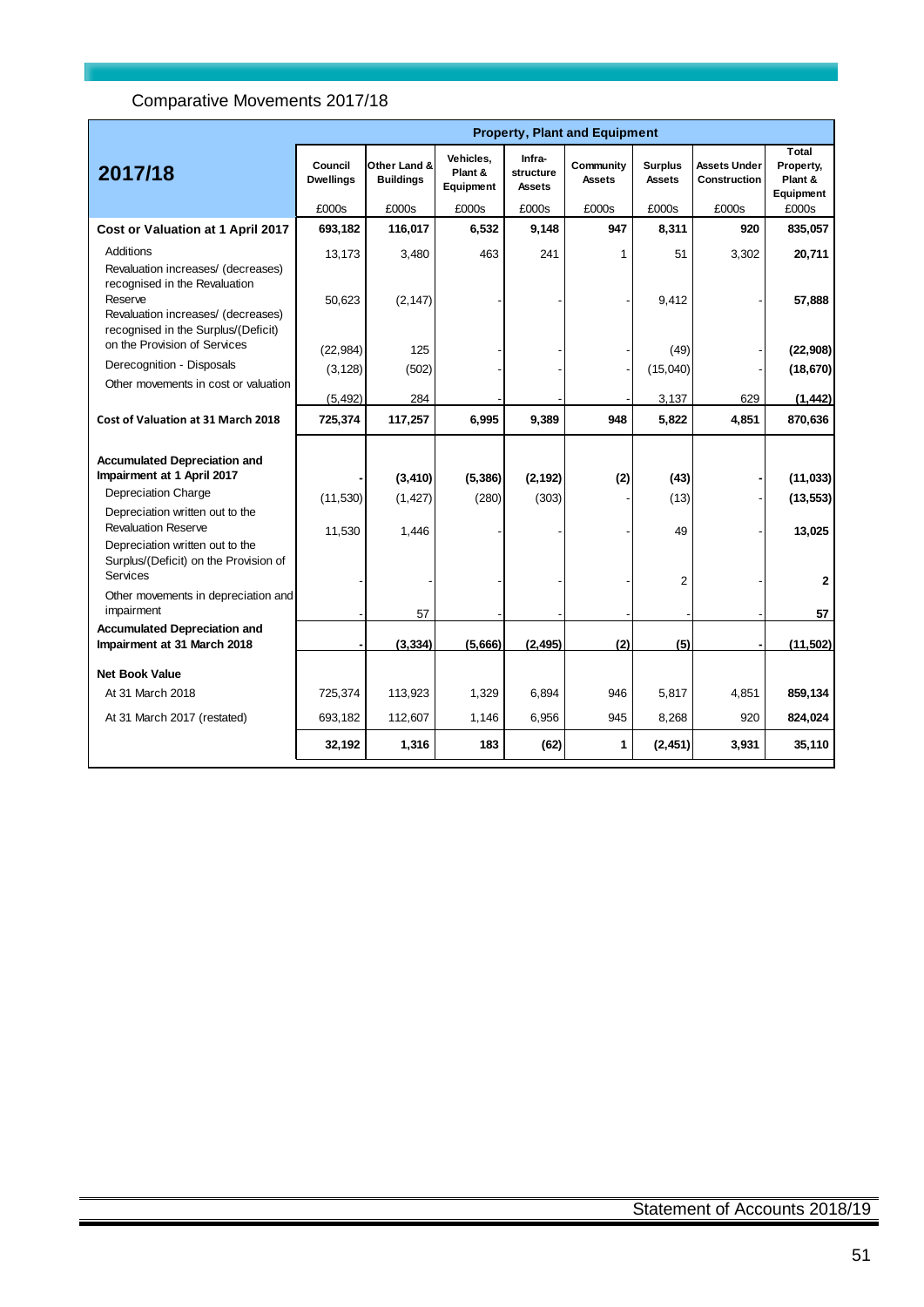# **10.1 Depreciation**

The following useful asset lives and depreciation rates have been used in the calculation of depreciation:

- Council Dwellings 54 years
- Other Land and Buildings 4 to 53 years
- Vehicles, Plant, Furniture and Equipment 5 years.
- Infrastructure 40 years.

# **10.2 Capital Commitments**

As at 31 March 2019 the Council had entered into a number of contracts for enhancement to Property, Plant and Equipment and other assets in 2019/20 and future years budgeted to cost £10.520 million. Similar commitments at 31 March 2018 were £7.912 million. The major commitments are:

| Scheme                 | <b>Future</b> |
|------------------------|---------------|
|                        | Commitment    |
|                        | £000s         |
| <b>Enterprise Zone</b> | 5,460         |
| Housing                | 2,968         |
| <b>Prentice Place</b>  | 2,041         |
| Sports and Leisure     | 51            |
|                        |               |
| Total                  | 10,520        |

## **10.3 Revaluations**

The Council carries out a rolling programme that ensures that all property, plant and equipment required to be measured at current value is revalued at least every five years. Valuations of land and buildings were carried out in accordance with the methodologies and bases for estimation set out in the professional standards of the Royal Institution of Chartered Surveyors. Valuations of vehicles, plant, furniture and equipment are based on current prices where there is an active second-hand market or latest list prices adjusted for the condition of the asset.

Other Land and Buildings – All assets were valued as at 1 April 2015 and are subject to a rolling review over the financial years 2016/17 to 2019/20.

Surplus Assets – The Council has one Council dwelling pending refurbishment.

Council Dwellings - Housing Beacons were valued by Wilks Head and Eve as at 1 April 2018 as part of the valuation process and reviewed as at 31 March 2019. The number of dwellings pending disposal 31 March 2019 was 20, all being pending 'Right To Buy' sales.

The following details set out significant assumptions applied in estimating the fair values of assets:

Existing Use Value (EUV) is defined as the estimated amount for which a property should exchange on the date of valuation between a willing buyer and a willing seller in an arm's-length transaction, after proper marketing. The parties are taken to have acted knowledgeably, prudently and without compulsion.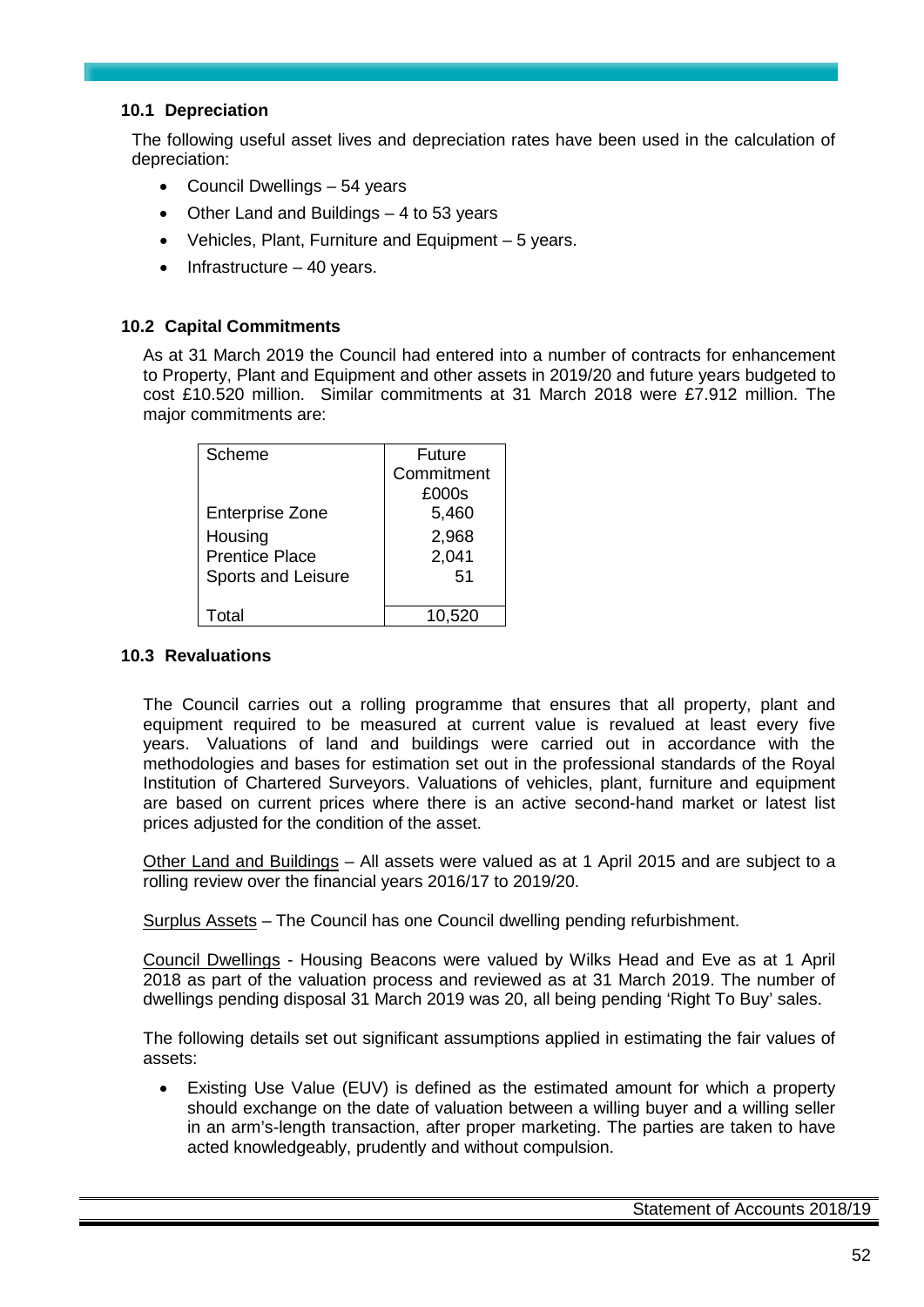- Where insufficient market-based evidence of fair value is available because an asset is specialised and/or rarely sold, the Code permits the use of Depreciated Replacement Cost (DRC).
- Existing Use Value Social Housing (EUV-SH) is the estimated amount for which a council dwelling should exchange on the date of valuation, between a willing buyer and a willing seller, in an arm's-length transaction. There is presumption of proper marketing and that the parties are acting knowledgeably, prudently and without compulsion.
- Market Value (MV) is defined as "The estimated amount for which a property should exchange on the date of valuation between a willing buyer and a willing seller in an arm's-length transaction after proper marketing wherein the parties had each acted knowledgeably, prudently and without compulsion".

| <b>Net Book Values</b>      | <b>Council</b><br><b>Dwellings</b><br>£000s | <b>Other Land</b><br>and<br><b>Buildings</b><br>£000s | Vehicles,<br>Plant,<br><b>Furniture</b><br>and<br><b>Equipment</b><br>£000s | <b>Surplus</b><br><b>Assets</b><br>£000s | <b>Total</b><br>£000s |
|-----------------------------|---------------------------------------------|-------------------------------------------------------|-----------------------------------------------------------------------------|------------------------------------------|-----------------------|
| Carried at historical cost  | 347,031                                     | 69,610                                                | 1,374                                                                       | 1,538                                    | 419,553               |
| Valued at fair value as at: |                                             |                                                       |                                                                             |                                          |                       |
| 31 March 2019               | 720,923                                     | 126,150                                               | 1,372                                                                       | 1,643                                    | 850,087               |
| 31 March 2018               | 725,374                                     | 113,923                                               | 1,329                                                                       | 5,817                                    | 846,443               |
| 31 March 2017               | 693,182                                     | 112,607                                               | 1,146                                                                       | 8,087                                    | 815,022               |
| 31 March 2016               | 663,348                                     | 106,247                                               | 1,624                                                                       | 2,738                                    | 773,957               |
| 31 March 2015               | 622,996                                     | 84,648                                                | 2,101                                                                       | 2,368                                    | 712,113               |
| 31 March 2014               | 563,923                                     | 86,260                                                | 2,468                                                                       | 3,846                                    | 656,497               |
| 31 March 2013               | 508,963                                     | 80,654                                                | 2,785                                                                       | 4,467                                    | 596,869               |
| 31 March 2012               | 502,423                                     | 73,957                                                | 3,329                                                                       | 3,592                                    | 583,301               |
| 31 March 2011               | 517,550                                     | 36,355                                                | 3,855                                                                       |                                          | 557,760               |
| 31 March 2010               | 626,667                                     | 35,593                                                | 4,415                                                                       |                                          | 666,675               |

# <span id="page-52-0"></span>11.**HERITAGE ASSETS**

Heritage assets held by the Council fall into three categories and are held for their intrinsic value as opposed to potential financial gain. As such, they are unlikely to be sold.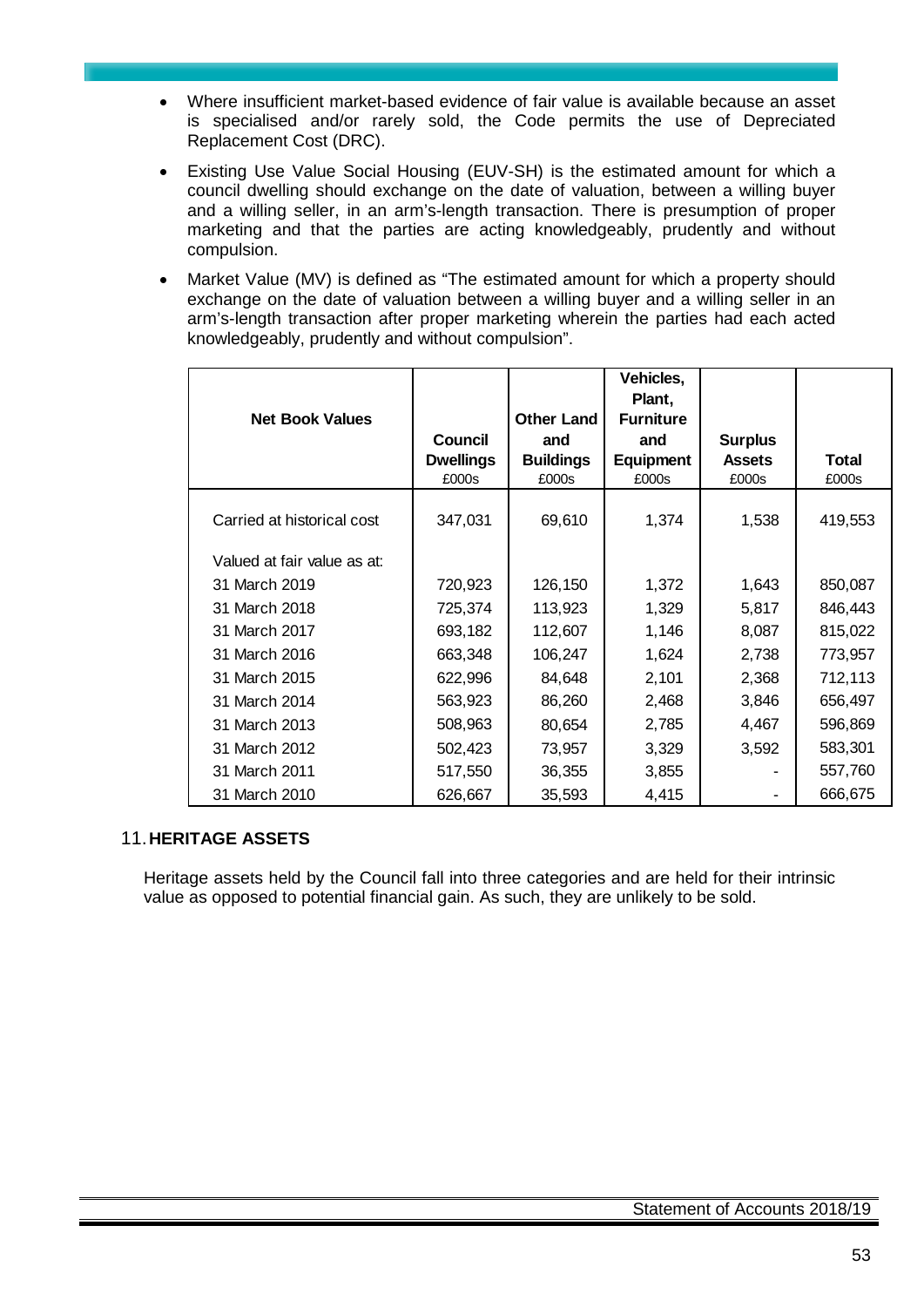| <b>Carrying Value of Heritage Assets Held</b><br>by the Council                                                    | <b>Museum</b><br><b>Artefacts</b> | <b>Community</b><br>Heritage<br><b>Assets</b> | Art<br><b>Collection</b> | Total |
|--------------------------------------------------------------------------------------------------------------------|-----------------------------------|-----------------------------------------------|--------------------------|-------|
|                                                                                                                    | £000s                             | £000s                                         | £000s                    | £000s |
| Cost or valuation:<br>as at 1 April 2017<br>Impairment Losses/(reversals)<br>recognised in the Revaluation Reserve | 612                               | 153                                           | 857                      | 1,622 |
| Depreciation                                                                                                       |                                   | (1)                                           |                          | (1)   |
| as at 31 March 2018                                                                                                | 612                               | 153                                           | 857                      | 1,622 |
| Cost or valuation:                                                                                                 |                                   |                                               |                          |       |
| as at 1 April 2018                                                                                                 | 612                               | 153                                           | 857                      | 1,622 |
| <b>Revaluations</b>                                                                                                |                                   |                                               | 117                      | 117   |
| Depreciation                                                                                                       |                                   | (1)                                           |                          | (1)   |
| as at 31 March 2019                                                                                                | 612                               | 152                                           | 974                      | 1,738 |

#### Artefacts held at the Museum of Harlow

The Council's collection of artefacts is reported on the Balance Sheet at the insurance value as assessed by Lyon and Turnbull in April 2010. These assets are deemed to have an indeterminate life and the Council does not consider it necessary to provide for depreciation.

Acquisition of items is by donation. The valuation of items is initially assessed by a responsible officer at the museum and if required, by external valuers. There were no acquisitions or disposals from the collection during 2018/19.

## Fine arts including sculpture, civic gifts and regalia

Harlow New Town is the creation of landscape architect Sir Frederick Gibberd who sought to place works of art on housing estates. The Council maintains its own fine art collection and also insures pieces owned by Harlow Arts Trust (founded by Gibberd and others). The collection is reported on the Balance Sheet, together with three paintings listed as civic gifts. The insurance value of the artworks and sculptures was assessed by Pall Mall Art Advisors in February 2016 and is reviewed every five years to ensure potential material changes can be reflected. These assets are deemed to have an indeterminate life and the Council therefore does not consider it necessary to provide for depreciation.

Acquisitions are initially recognised at cost, and donated assets at a valuation provided by external valuers with reference to appropriate commercial markets using the most recent and relevant information from sales at auctions.

Other items include a variety of gifts received through civic visits and three chains of office. which are excluded from the Balance Sheet as they are of low monetary value

## Community heritage assets

These include the bandstand in the Town Park and six war memorials which were refurbished in 2014/15 to commemorate the centenary of the First World War. The Sculpture Trail along the River Stort was established in 2007/08 and includes four freestanding sculptures and a metal and glass walkway which form the three-and-a-half mile waterside trail along the river linking Parndon Mill Gallery to the Gibberd Garden in Harlow. These items are listed in the fine arts schedule and are deemed to have an indeterminate life, such that the Council does not consider it appropriate to provide for depreciation.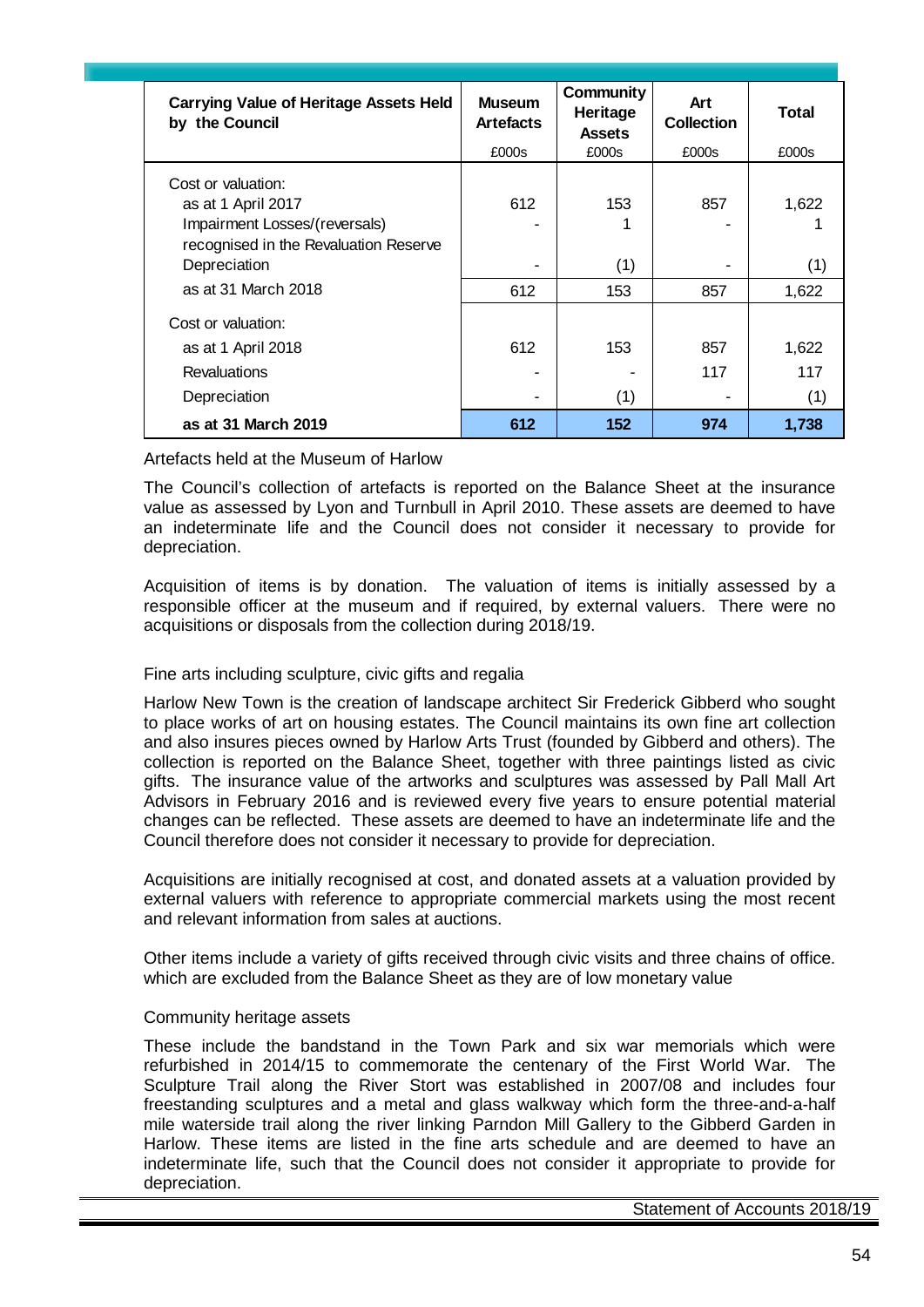#### Listed Properties

Harlow has many listed buildings in the town, some of which are owned by the Council and used for housing. These are operational assets, included on the Balance Sheet in the relevant category and valued as such.

#### Archaeological Sites

The Council owns a number of archaeological and historic sites within the town. These include a roman temple, the site of Little Parndon Hall adjacent to Little Parndon Church, two red brick piers with free stone caps dating from the  $17<sup>th</sup>$  century at Canons Brook, the garden wall at Passmores House (part of the remains of a moated medieval site and later a 16<sup>th</sup> century manor house), and two unexcavated tumuli close to Gilden Way with a third near to Princess Alexandra Hospital.

The Council does not consider that reliable cost information or valuations can be obtained for these sites. The assets lack any comparable market values, and cost records do not exist. The cost of providing a balance sheet valuation would be disproportionate to any benefit to the user of the Council's financial statements and therefore is excluded from the balance sheet.

Policy of acquisition, preservation, management and disposal of heritage assets:

Fine arts including sculpture, civic gifts and regalia are acquired by donation and as gifts to the Council. Through the insurance valuation a record is maintained of the art works and sculptures held. In addition the gifts received have been catalogued for reference.

For the museum collections, the museum is accredited to the Museums Libraries and Archives Council and adopts the policies of this body governing acquisitions, disposals and the appropriate ethical and professional management of the museum and its collections.

By their nature there are few acquisitions or disposals of community heritage assets but policies to acquire, preserve, manage and dispose of any such assets are in accordance with financial regulations.

## <span id="page-54-0"></span>12.**INVESTMENT PROPERTIES**

The Council owns investment property (comprising land, offices, houses, depots, public conveniences and industrial and retail estates) solely to earn rentals or for capital appreciation or both. There are no restrictions on the Council's ability to realise the value inherent in its investment property or on the Council's right to the remittance of income and the proceeds of disposal. The Council has no contractual obligations to purchase, construct or develop investment property.

The following table summarises the movement in the fair value of investment properties over the year: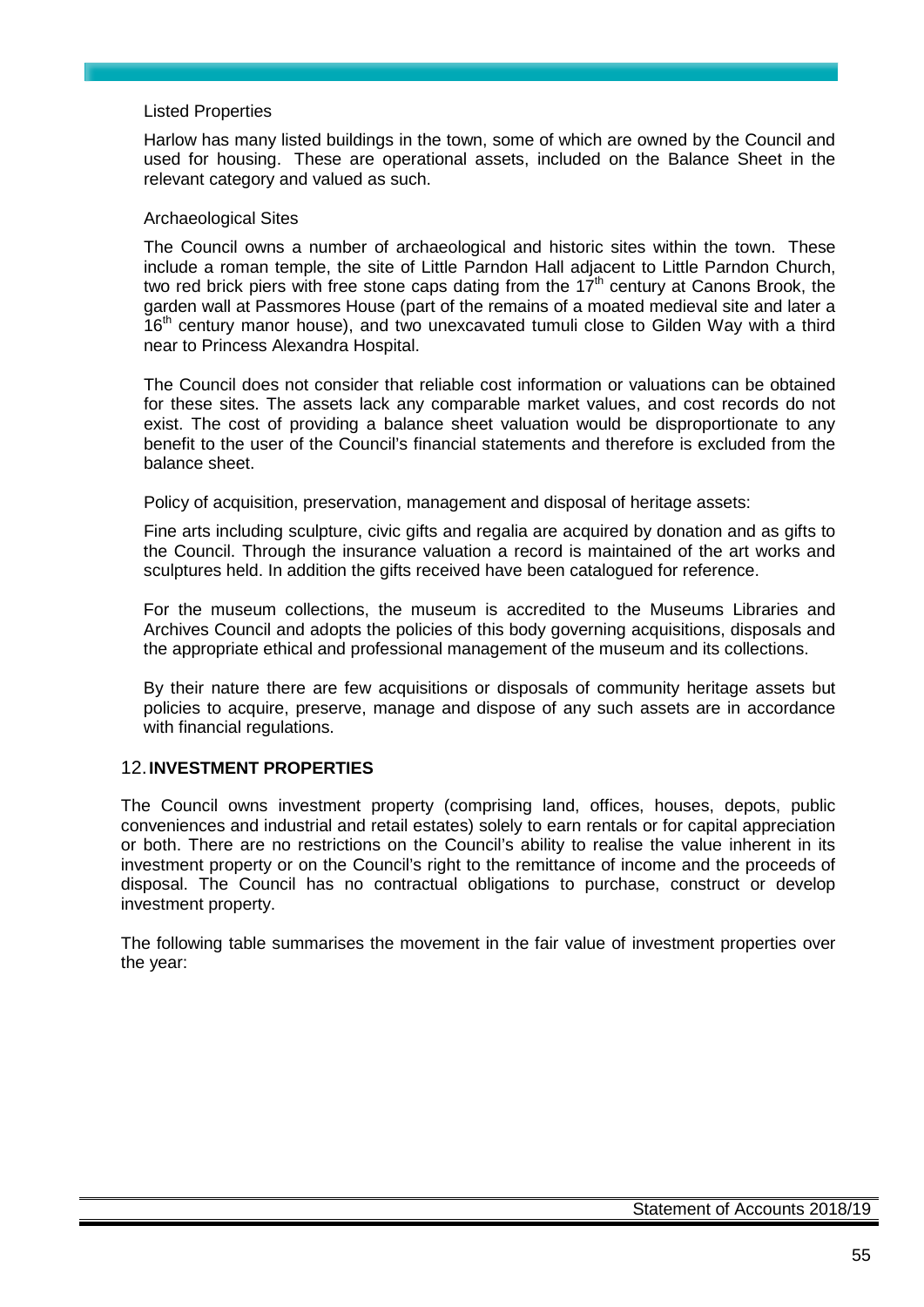| Movement in the fair value of Investment<br><b>Properties</b> | 2018/19   | 2017/18 |
|---------------------------------------------------------------|-----------|---------|
|                                                               | £000s     | £000s   |
| Balance at 1 April                                            | 1,906     | 1,789   |
| Additions:                                                    |           |         |
| <b>Subsequent Expenditure</b>                                 | <b>20</b> | 50      |
| Disposals:                                                    |           |         |
| Net gains/ (losses) from fair value<br>adjustments            | (10)      | 67      |
| <b>Balance at 31 March</b>                                    | 1,916     | 1,906   |

# **Fair Value Hierarchy**

Investment property has been valued by the Council's valuers, Wilks Head and Eve, on the basis of the following fair value measurement inputs:

- Level 1 Quoted prices in active markets for identical assets
- Level 2 Other significant observable inputs
- Level 3 Significant unobservable inputs.

The valuer is of the view that all of the Council's investment property should be categorised at Level 2 in the fair value hierarchy. Fair value has been based on the market approach using current market conditions and recent sales prices and other relevant information for similar assets in the Harlow area. Market conditions for these asset types are such that the level of observable inputs are significant.

In estimating the fair value of the Council's investment properties, the highest and best use of the properties is their current use derived by comparing the 'current use' of the asset to the notional 'alternative use' based on potential redevelopment on a land value basis for the site. Current use has been determined by applying an income or comparative approach based on the rental value of the property. Alternative use, has, in most cases, been derived using the sale comparison approach on a land / site basis. In some cases the valuer explored other avenues in arriving at the fair value including conversion of the existing building.

In most cases the assets have been leased on the open market and there are a number of comparables to draw on in relation to rental values, yields and rental growth. Although there is an element of subjectivity, the valuer is of the view that the valuations comprise a higher proportion of observable inputs rather than unobservable inputs.

Sale prices of comparable land in applicable uses and similar locations to the subject property are adjusted for differences in key attributes such as land size. End allowances have been included to reflect additional costs which may be appropriate such as demolition and planning.

No formal planning enquires have been made regarding alternative use and assumptions have been made further to discussions with the Council.

This valuation model is based on a price per hectare and end allowances are based on percentages which have been arrived at via observable comparable exercises completed within the locality.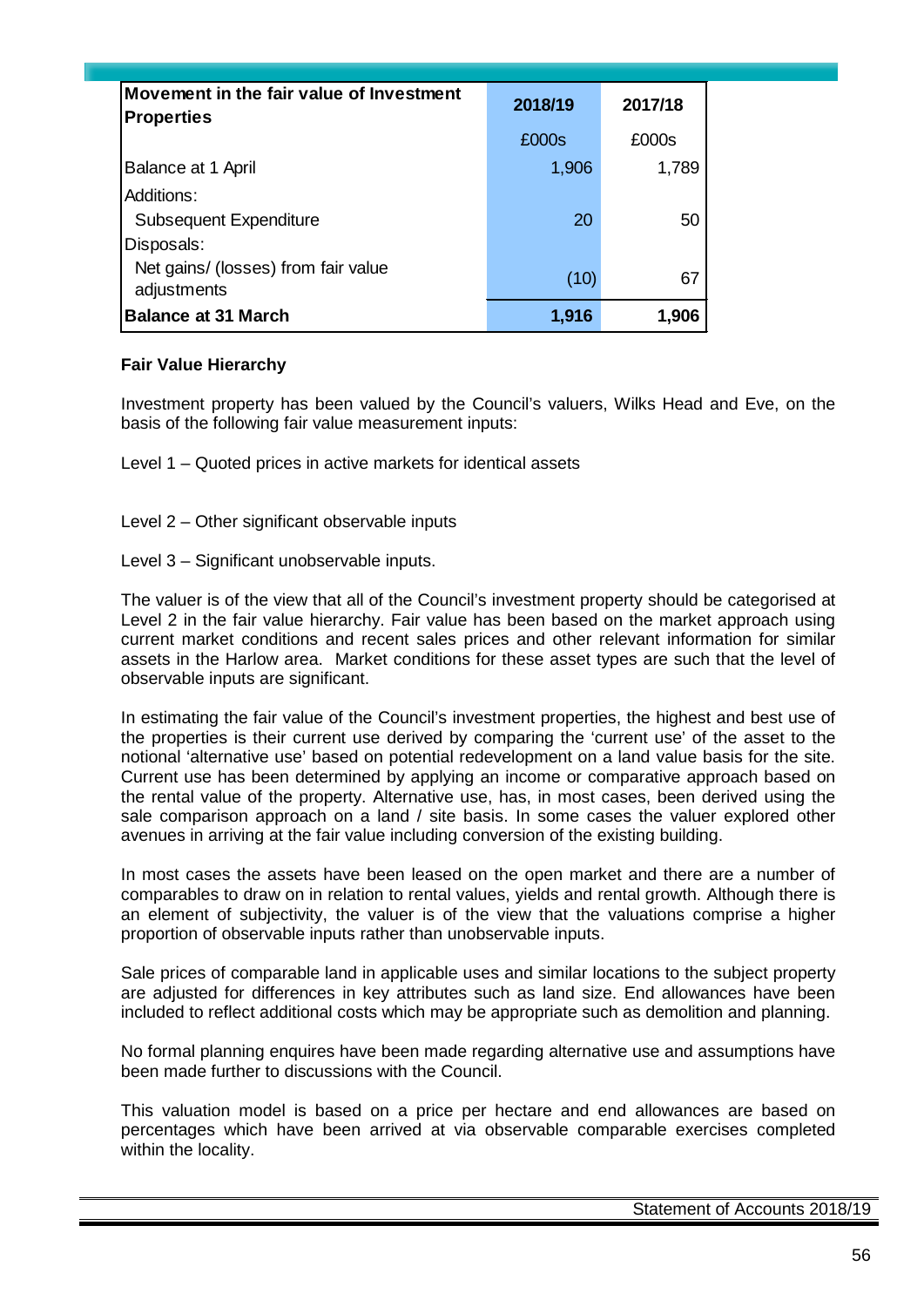It is important to note that in order to meet the objective of Fair Value measurement, IFRS 13 does not require that exhaustive efforts are undertaken to obtain information about market participant assumptions and expects that all information that is reasonably available to be taken into account.

# <span id="page-56-0"></span>13.**INTANGIBLE ASSETS**

The Council accounts for its software as intangible assets, to the extent that the software is not an integral part of a particular system and accounted for as part of the hardware item of property, plant and equipment. Intangible assets include both purchased licenses and software. The Council has no internally generated software.

All software is given a finite useful life, based on assessments of the period that the software is expected to be of use to the Council. The useful lives assigned to the major software suites used by the Council are shown below.

| Intangible Assets                                                                                            | Useful Life                   |
|--------------------------------------------------------------------------------------------------------------|-------------------------------|
| <b>Orchard Housing IT Development</b><br><b>IT</b> software<br><b>Electoral Register Canvass</b><br>Software | 4 years<br>5 years<br>5 years |
| <b>Town Park Vision</b><br><b>Planning and Delivery Grant</b><br>Pitch Regeneration.                         | 5 years<br>5 years<br>5 years |
|                                                                                                              |                               |

Amortisation of intangible assets costs in 2018/19 totalled £315,000 and included as expenditure within the following services:

|                            | £       |
|----------------------------|---------|
| <b>Community Wellbeing</b> | 113,000 |
| Finance                    | 19,000  |
| Place                      | 31,000  |
| <b>Housing HRA</b>         | 76,000  |

Further amortisation of £69,000 was initially charged to an administration cost centre and then absorbed as an overhead across all service headings in the Cost of Services. Similarly, £7,000 was charged to revenue against the operation of the Civic Centre. It is not possible to quantify exactly how much of the amortisation is attributable to each service heading.

The carrying amount of the assets is amortised on a straight-line basis. The movement on asset balances during the year is as follows: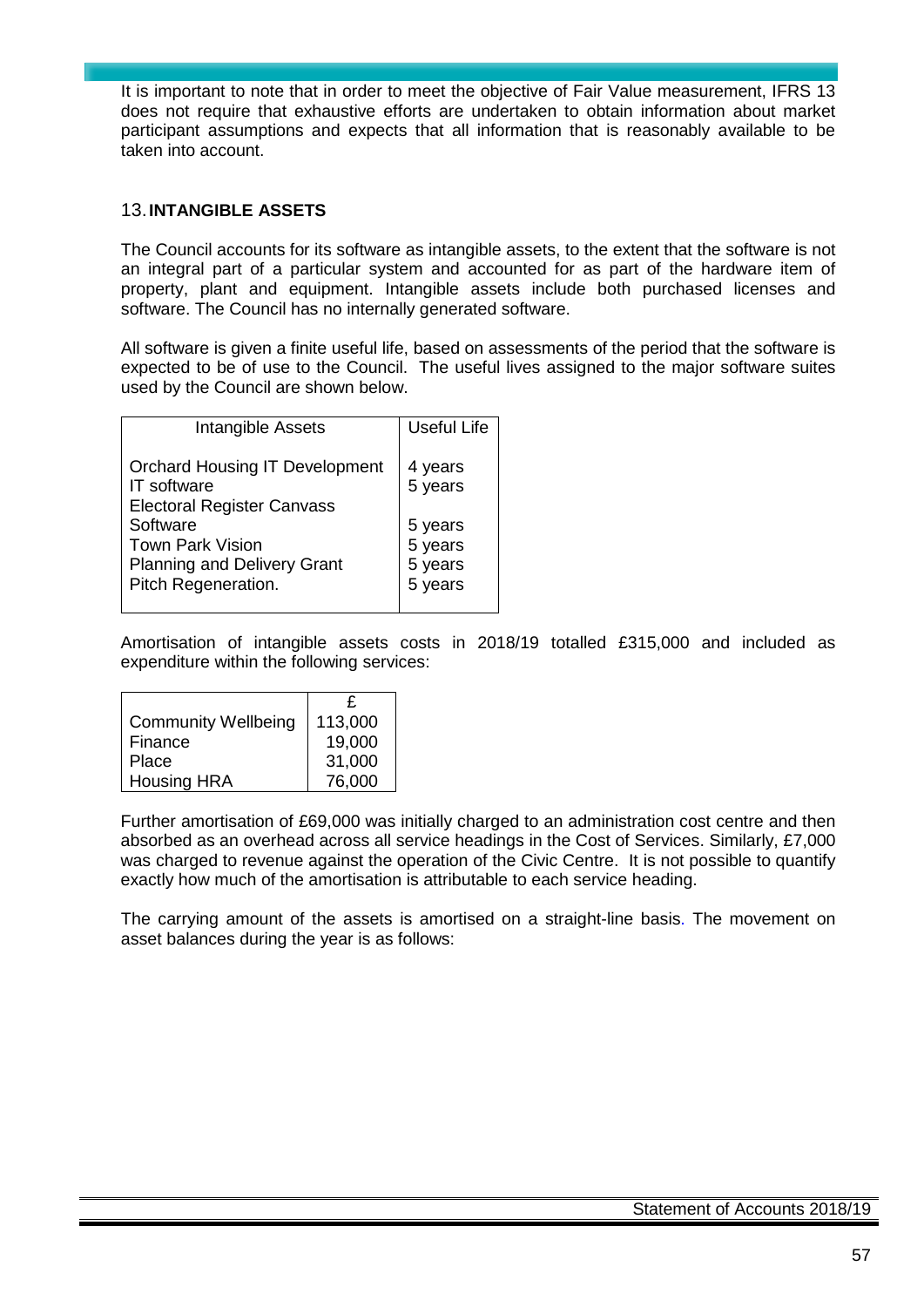|                                              | 2018/19 | 2017/18  |
|----------------------------------------------|---------|----------|
| <b>Movement on Intangible Asset</b>          | £000s   | £000s    |
| <b>Balances</b>                              |         |          |
| Balance at start of year:                    |         |          |
| - Gross carrying amounts                     | 4,039   | 3,895    |
| - Accumulated amortisation                   | (3,273) | (2, 941) |
| Net carrying amount at start of year         | 766     | 954      |
| Additions:                                   |         |          |
| - Purchases                                  | 172     | 144      |
| Impairment losses recognised in the          |         |          |
| Surplus/Deficit on the Provision of Services |         |          |
| Amortisation for the period                  | (315)   | (333)    |
| Net carrying amount at end of year           | 623     | 766      |
| Comprising:                                  |         |          |
| - Gross carrying amounts                     | 4,211   | 4,039    |
| - Accumulated amortisation                   | (3,588) | (3,273)  |
|                                              | 623     | 766      |

# <span id="page-57-0"></span>14.**FINANCIAL INSTRUMENTS**

## **Categories of Financial Instruments carried in the Balance Sheet**

# **Financial Assets**

Financial assets carried in the balance sheet are measured at fair value through profit or loss; amortised cost; or fair value through other comprehensive income (designated equity instruments):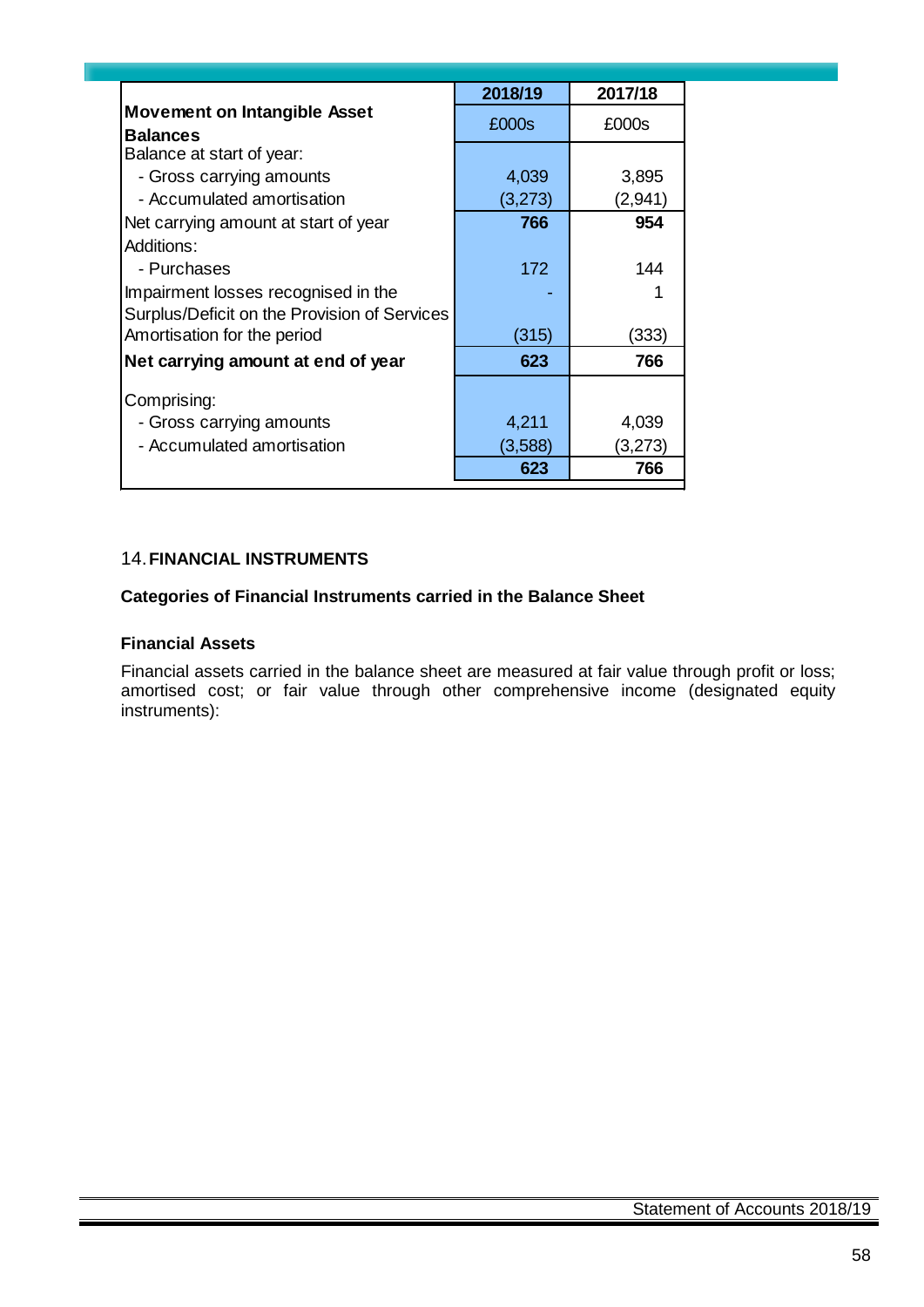|                                                                                  | <b>Non-Current</b>   |                      |                      |                      |  |  |
|----------------------------------------------------------------------------------|----------------------|----------------------|----------------------|----------------------|--|--|
|                                                                                  |                      | Investments etc      | <b>Debtors</b>       |                      |  |  |
|                                                                                  | as at<br>31 Mar 2019 | as at<br>31 Mar 2018 | as at<br>31 Mar 2019 | as at<br>31 Mar 2018 |  |  |
|                                                                                  | £000s                | £000s                | £000s                | £000s                |  |  |
| Fair Value through Profit or Loss                                                |                      |                      |                      |                      |  |  |
| <b>Amortised Cost</b>                                                            |                      |                      | 4,136                | 1,417                |  |  |
| Fair Value through Other Comprehensive Income -<br>designated equity instruments | 3,961                | 1,955                |                      |                      |  |  |
| <b>Total Financial Assets</b>                                                    | 3,961                | 1,955                | 4,136                | 1,417                |  |  |

|                                                                                  | <b>Current</b>       |                      |                      |                      |
|----------------------------------------------------------------------------------|----------------------|----------------------|----------------------|----------------------|
|                                                                                  | Investments etc      |                      | <b>Debtors</b>       |                      |
|                                                                                  | as at<br>31 Mar 2019 | as at<br>31 Mar 2018 | as at<br>31 Mar 2019 | as at<br>31 Mar 2018 |
|                                                                                  | £000s                | £000s                | £000s                | £000s                |
| Fair Value through Profit or Loss                                                | 9,710                | 14,170               |                      |                      |
| <b>Amortised Cost</b>                                                            | 19,315               | 22,734               | 7,534                | 9,123                |
| Fair Value through Other Comprehensive Income -<br>designated equity instruments |                      |                      |                      |                      |
| Total Financial Assets                                                           | 29,025               | 36,904               | 7,534                | 9,123                |

|                                                                                  | <b>Total</b>         |                      |  |
|----------------------------------------------------------------------------------|----------------------|----------------------|--|
|                                                                                  | as at<br>31 Mar 2019 | as at<br>31 Mar 2018 |  |
|                                                                                  | £000s                | £000s                |  |
| Fair Value through Profit or Loss                                                | 9,710                | 14,170               |  |
| <b>Amortised Cost</b>                                                            | 30,985               | 33,274               |  |
| Fair Value through Other Comprehensive Income -<br>designated equity instruments | 3,961                | 1,955                |  |
| <b>Total Financial Assets</b>                                                    | 44,656               | 49,399               |  |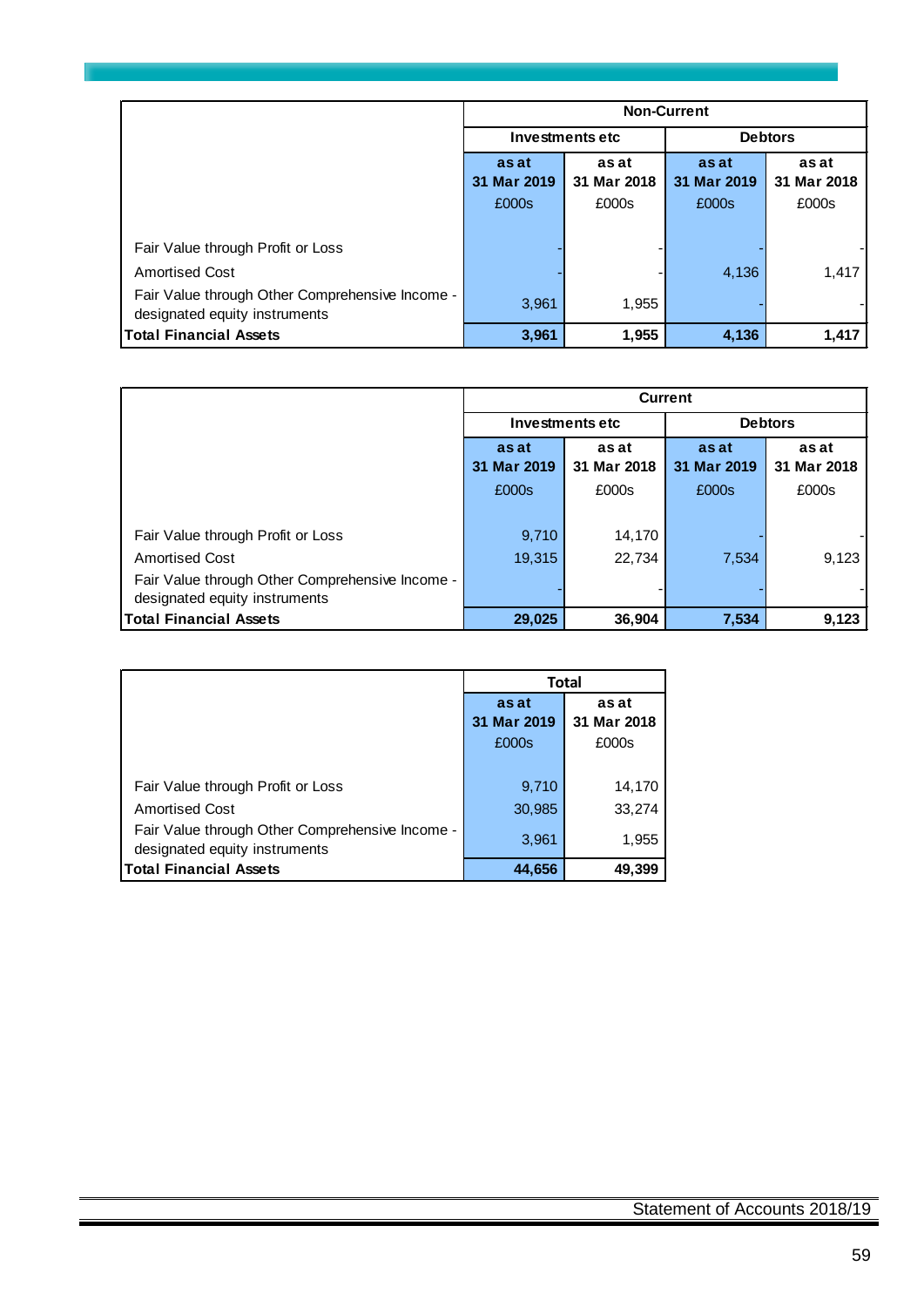# **Financial Liabilities**

Financial liabilities carried in the balance sheet are measured at amortised cost:

|                                    | <b>Non-Current</b>    |             |                  |             |
|------------------------------------|-----------------------|-------------|------------------|-------------|
|                                    | <b>Borrowings etc</b> |             | <b>Creditors</b> |             |
|                                    | as at<br>as at        |             | as at            | as at       |
|                                    | 31 Mar 2019           | 31 Mar 2018 | 31 Mar 2019      | 31 Mar 2018 |
|                                    | £000                  | £000        | £000             | £000        |
|                                    |                       |             |                  |             |
| <b>Amortised Cost</b>              | 211,837               | 211,837     | 224              | 383         |
| <b>Total Financial Liabilities</b> | 211,837               | 211,837     | 224              | 383         |

|                                    | <b>Current</b>        |             |                  |             |
|------------------------------------|-----------------------|-------------|------------------|-------------|
|                                    | <b>Borrowings etc</b> |             | <b>Creditors</b> |             |
|                                    | as at<br>as at        |             | as at            | as at       |
|                                    | 31 Mar 2019           | 31 Mar 2018 | 31 Mar 2019      | 31 Mar 2018 |
|                                    | £000                  | £000        | £000             | £000        |
|                                    |                       |             |                  |             |
| <b>Amortised Cost</b>              | 81                    | 81          | 11,885           | 8,094       |
| <b>Total Financial Liabilities</b> | 81                    | 81          | 11,885           | 8,094       |

|                              | <b>Total</b>       |             |  |
|------------------------------|--------------------|-------------|--|
|                              | as at<br>as at     |             |  |
|                              | 31 Mar 2019        | 31 Mar 2018 |  |
|                              | £000               | £000        |  |
|                              |                    |             |  |
| <b>Amortised Cost</b>        | 224,027            | 220,395     |  |
| lTotal Financial Liabilities | 220,395<br>224,027 |             |  |

#### **Investments in Equity Instruments Designated at Fair Value through Other Comprehensive Income**

The following equity instruments have been designated at fair value through other comprehensive income.

The Council invested £2 million in 2015/16 in the Churches, Charities and Local Authorities Investment Management Ltd. (CCLA) specialist property fund (which is only available to local authority investors) to achieve an attractive income and capital growth over time. The units in the fund are valued based on the overall value of the property portfolio. The Council is free to divest itself of its investments at any time and would receive a payment based on the number of units held multiplied by the quoted redemption price per unit. The gain on the instrument of £30,000 in 2018/19 (£89,000 in 2017/18) has been charged to Other Comprehensive Income and Expenditure in the Comprehensive Income and Expenditure Statement.

The Council invested £2 million in the Royal London Cash Plus Fund in 2017/18 in order to diversify its investments held for treasury management purposes. The amount invested is fully liquid and the Council is free to divest itself of its investment at any time, receiving a payment based on the number of units held multiplied by the quoted redemption price per unit. The loss on the instrument of £24,000 in 2018/19 (£1,000 loss in 2017/18) has been credited to Other

Statement of Accounts 2018/19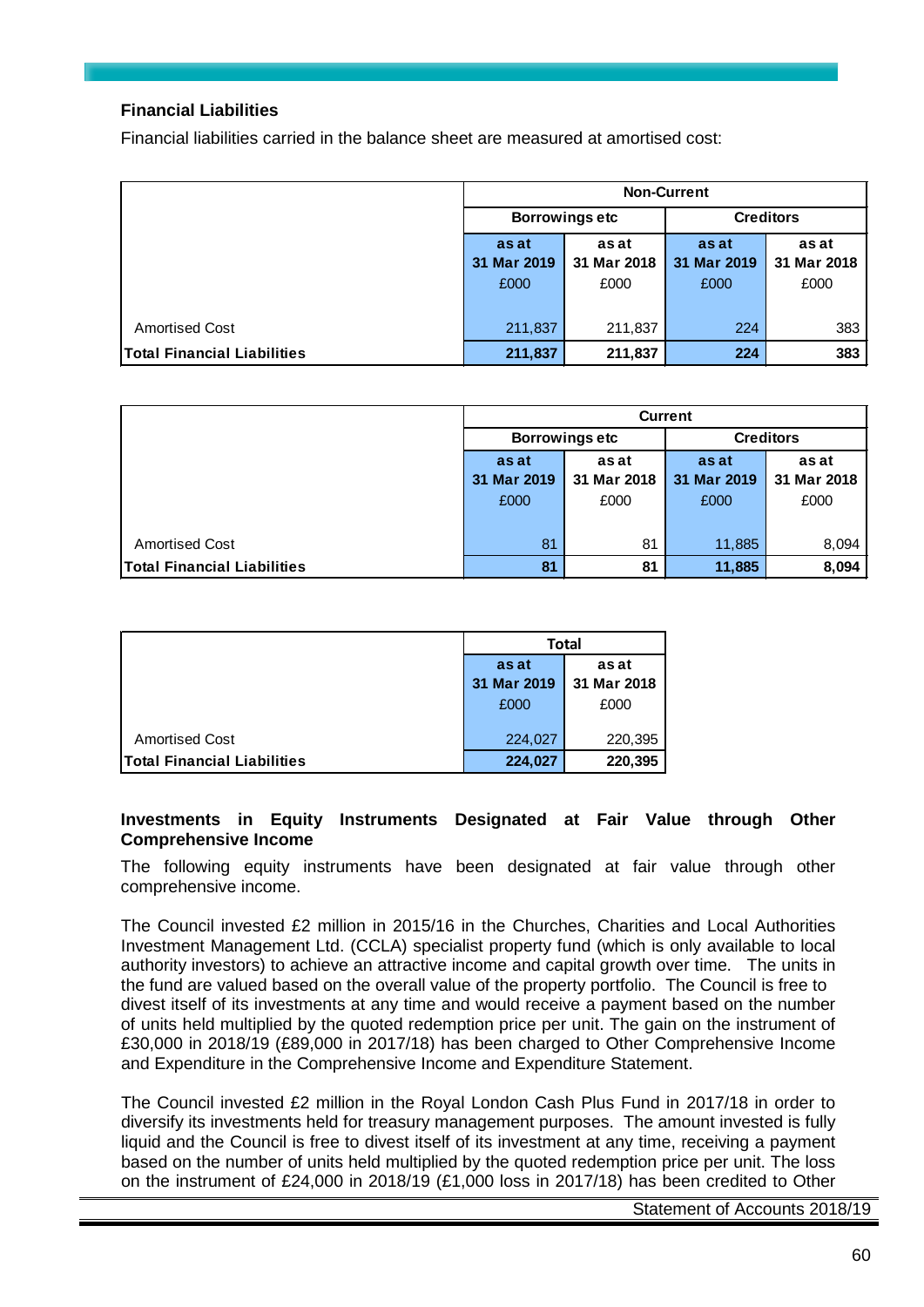Comprehensive Income and Expenditure in the Comprehensive Income and Expenditure Statement.

|                                | as at | as at<br>31 Mar 2019 31 Mar 2018 |
|--------------------------------|-------|----------------------------------|
|                                | £000s | £000s                            |
| Non-current assets (Long-term) |       |                                  |
| <b>CCLA Property Fund</b>      | 1,985 | 1,955                            |
| Royal London Cash Plus Fund    | 1,976 |                                  |
| <b>Total</b>                   | 3,961 | 1,955                            |

Note: Fair value is assessed at input level 1 of the fair value hierarchy - unadjusted quoted prices in active markets for identical assets.

#### **Income, Expense, Gains and Losses**

|                                                                        | Surplus or Deficit on the<br><b>Provision of Services</b> |                                                          | <b>Other Comprehensive</b><br><b>Income and Expenditure</b> |       |
|------------------------------------------------------------------------|-----------------------------------------------------------|----------------------------------------------------------|-------------------------------------------------------------|-------|
|                                                                        | as at                                                     | as at<br>31 Mar 2019 31 Mar 2018 31 Mar 2019 31 Mar 2018 | as at                                                       | as at |
|                                                                        | £000                                                      | £000                                                     | £000                                                        | £000  |
| Net gains / losses on:<br>Investments in equity instruments designated |                                                           |                                                          |                                                             |       |
| at fair value through other comprehensive<br>income                    |                                                           |                                                          | (7)                                                         | (88)  |
| Total net (gains) / losses                                             |                                                           |                                                          | (7)                                                         | (88)  |
| lInterest revenue:                                                     |                                                           |                                                          |                                                             |       |
| Financial assets measured at amortised<br>cost                         | (577)                                                     | (193)                                                    | (100)                                                       | (91)  |
| <b>Total interest revenue</b>                                          | (577)                                                     | (193)                                                    | (100)                                                       | (91)  |
|                                                                        |                                                           |                                                          |                                                             |       |
| Interest expense                                                       | 7,033                                                     | 7,032                                                    |                                                             |       |

## **Fair Values of Financial Instruments**

The fair value of short-term instruments, including trade payables and receivables, is assumed to approximate to the carrying amount given the low and stable interest rate environment.

The fair value of most financial assets, including money market and other pooled funds, is taken from the market price (level 1 of the fair value hierarchy – quoted prices in active markets for identical assets). The fair value of loans for service purposes is classed as level 2 of the hierarchy - calculated from inputs other than quoted prices that are observable for the asset, e.g. interest rates or yields for similar instruments

Financial liabilities, Public Works Loan Board (PWLB) borrowing, is carried in the balance sheet at amortised cost. The fair value (level 2 of the hierarchy - calculated from inputs other than quoted prices that are observable for the asset, e.g. interest rates or yields for similar instruments) has been estimated by discounting the contractual cash flows over the whole life

Statement of Accounts 2018/19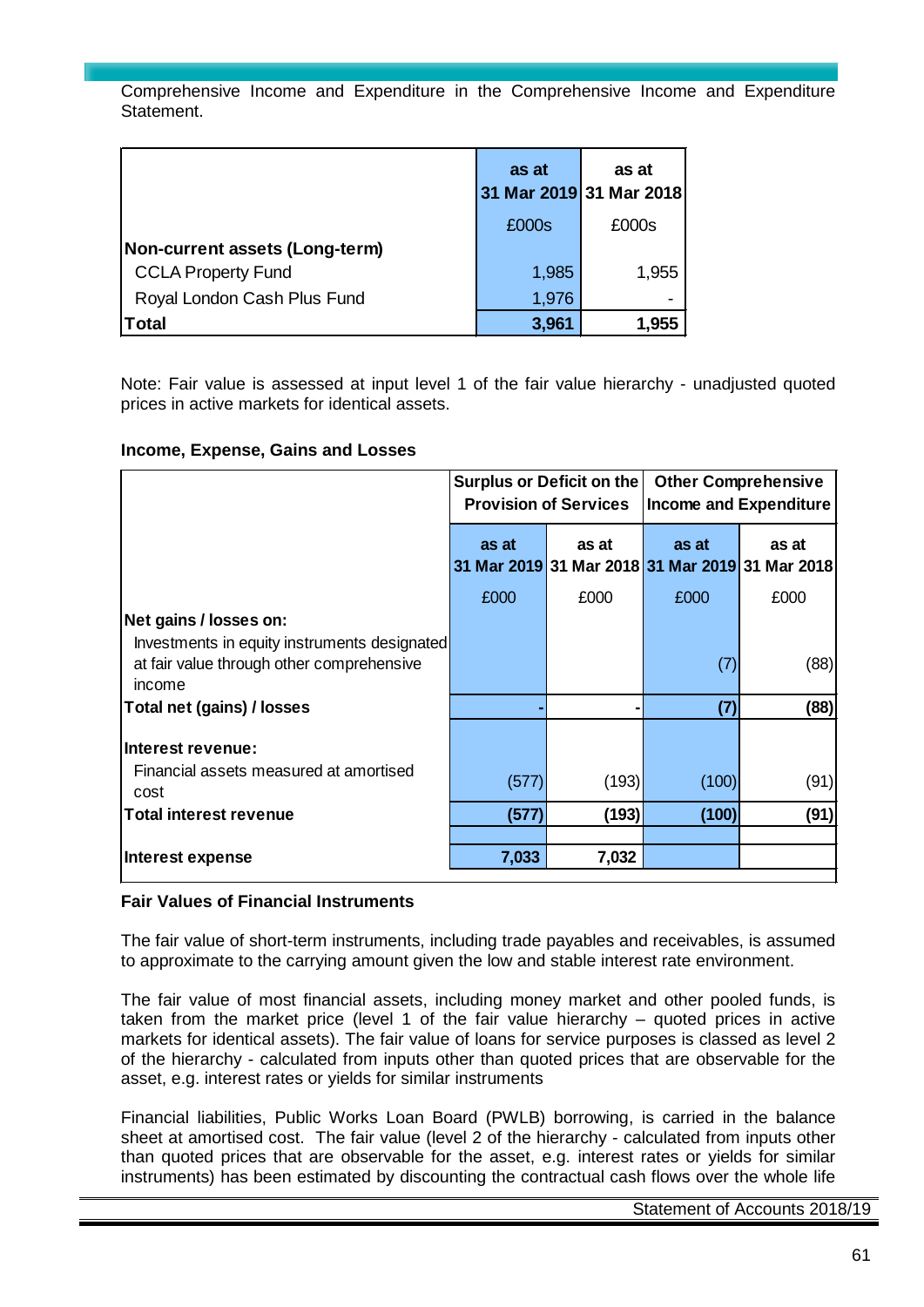of the instrument at the appropriate market rate for local authority loans and with the following assumptions:

- the market rate is the published interest rate for new certainty rate loans arranged on 31st March 2019;
- no early repayment or impairment is recognised.

Fair values are as follows:

| <b>Fair Values of Financial Assets</b> | as at                     |                   | as at                     |                   |  |
|----------------------------------------|---------------------------|-------------------|---------------------------|-------------------|--|
| and Financial Liabilities              |                           | 31 March 2019     |                           | 31 March 2018     |  |
|                                        | Carrying<br><b>Amount</b> | <b>Fair Value</b> | Carrying<br><b>Amount</b> | <b>Fair Value</b> |  |
|                                        | £000s                     | £000s             | £000s                     | £000s             |  |
| <b>Financial Assets</b>                |                           |                   |                           |                   |  |
| <b>Investment Balances</b>             | 31,762                    | 31,762            | 37,547                    | 37,527            |  |
| Loans for Service Purposes             | 4,136                     | 4,136             | 1,417                     | 1,417             |  |
| <b>Trade Receivables</b>               | 7,534                     | 7,534             | 9,123                     | 9,123             |  |
| <b>Total Assets</b>                    | 43,432                    | 43,432            | 48,087                    | 48,067            |  |
|                                        |                           |                   |                           |                   |  |
| <b>Financial Liabilities</b>           |                           |                   |                           |                   |  |
| <b>PWLB Borrowing</b>                  | 211,837                   | 246,859           | 211,837                   | 243,864           |  |
| Trade payables                         | 12,108                    | 12,108            | 8,476                     | 8,476             |  |
| <b>Total Liabilities</b>               | 223,945                   | 258,967           | 220,313                   | 252,340           |  |

The fair value of financial liabilities is greater than the carrying amount because the Council's portfolio of loans includes a number of fixed rate loans where the interest rate payable is higher than the current rates available for similar loans in the market at the Balance Sheet date. Loans for Service Purposes include long-term debtors of £3.503 million. Trade Receivables include long-term leaseholder debtors of £0.288 million.

## **Transfers between Levels of the Fair Value Hierarchy and Changes in the Valuation Technique**

There were no transfers or changes during the year.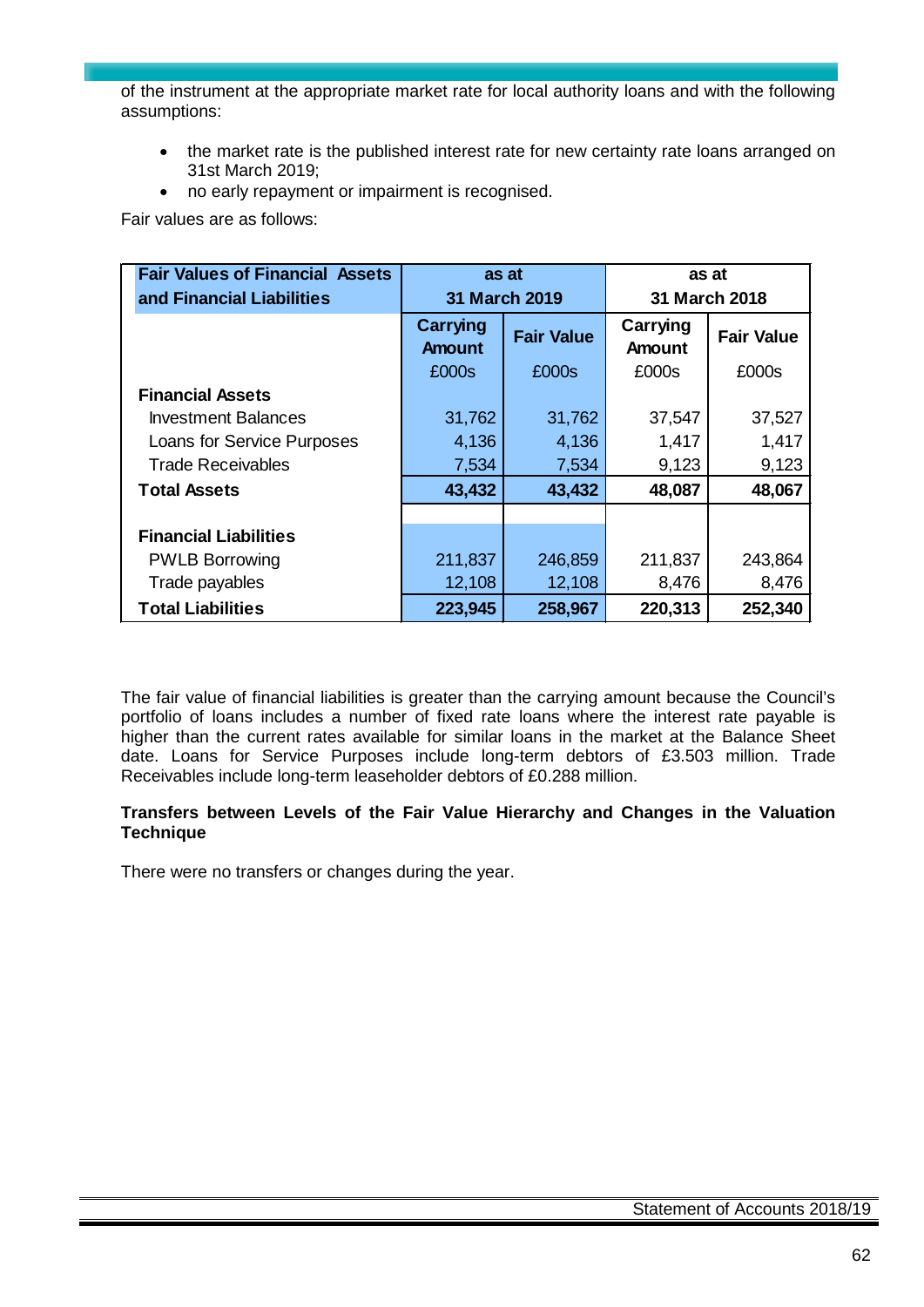# <span id="page-62-0"></span>15.**INVENTORIES**

|                                      | 2018/19 | 2017/18 |
|--------------------------------------|---------|---------|
|                                      | £000s   | £000s   |
| <b>Balance at 1 April</b>            | 33      | 34      |
| Purchases                            | 306     | 291     |
| Recognised as an expense in the year | (299)   | (288)   |
| Written-off balances                 |         | (4)     |
| <b>Balance at 31 March</b>           | 40      | 33      |

# <span id="page-62-1"></span>16.**DEBTORS**

The table below shows the amount that was owed to the Council at 31 March 2019 by third parties, together with amounts paid by the Council in advance of receipt of goods or services.

|                          | <b>Balance as at</b><br>31 March 2019 | <b>Balance as at</b><br>31 March 2018<br><b>Restated</b> | <b>Balance as at</b><br>31 March 2018 |
|--------------------------|---------------------------------------|----------------------------------------------------------|---------------------------------------|
|                          | £000s                                 | £000s                                                    | £000s                                 |
| <b>Trade Receivables</b> | 7,534                                 | 9,123                                                    | 7,530                                 |
| <b>Business Rates</b>    | 686                                   | 623                                                      | 1,562                                 |
| <b>Housing Rents</b>     | 5,543                                 | 4,947                                                    | 1,993                                 |
| Council Tax              | 1,755                                 | 1,101                                                    | 1,521                                 |
| Prepayments              | 228                                   | 85                                                       | 84                                    |
| <b>Related Parties</b>   | 167                                   | 348                                                      | 348                                   |
| <b>Other Receivables</b> | 37                                    | 29                                                       | 29                                    |
| <b>Total</b>             | 15,950                                | 16,256                                                   | 13,067                                |

Note: The balance as at 31 March 2018 has been restated to correct an error in allocation between debtors and creditors.

# <span id="page-62-2"></span>17.**CASH AND CASH EQUIVALENTS**

The balance of cash and cash equivalents is made up of the following elements:

|                                                    | <b>Balance as at</b><br>31 March 2019 | <b>Balance as at</b><br>31 March 2018 |
|----------------------------------------------------|---------------------------------------|---------------------------------------|
|                                                    | £000s                                 | £000s                                 |
| Cash held by the Council                           | 14                                    | 8                                     |
| <b>Bank current accounts</b>                       | 1,273                                 | 1,391                                 |
| Short-term deposits with financial<br>institutions | 20,214                                | 24,204                                |
| <b>Total</b>                                       | 21,501                                | 25,603                                |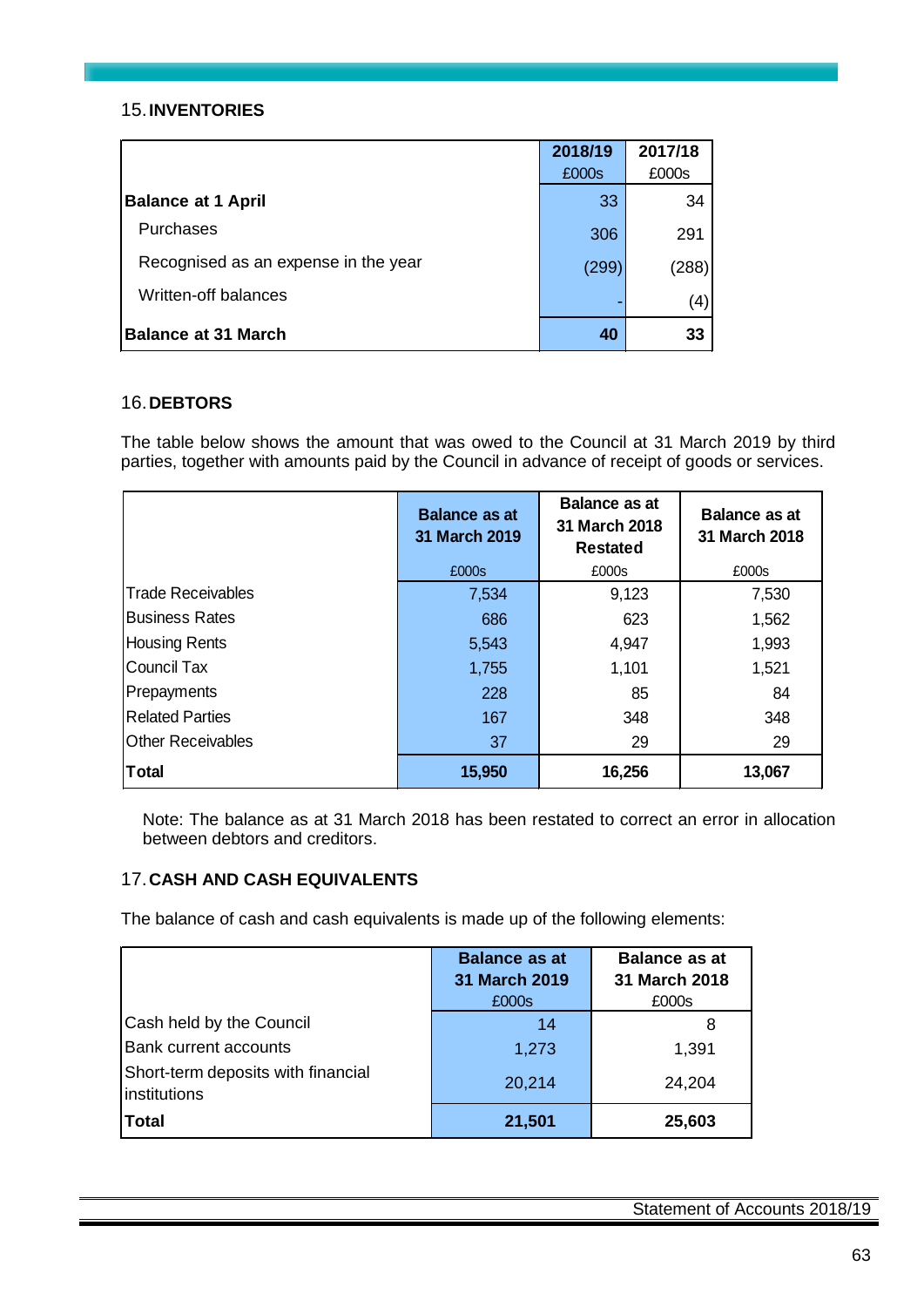## <span id="page-63-0"></span>18.**ASSETS HELD FOR SALE**

|                                           | 2018/19 | 2017/18 |
|-------------------------------------------|---------|---------|
|                                           | £000s   | £000s   |
| <b>Balance at 1 April</b>                 | 1,528   | 2,497   |
| Assets newly classified as held for sale: |         |         |
| - Property, Plant and Equipment           | 1,539   | 1,457   |
| <b>Revaluation gains</b>                  | 21      | 635     |
| Assets sold                               | (1,534) | (3,061) |
| <b>Balance at 31 March</b>                | 1,554   | 1,528   |

# <span id="page-63-1"></span>19.**CREDITORS**

The table below shows the amount that the Council owed as at 31 March 2019 to third parties, together with amounts received by the Council in advance of supply of goods or services.

|                        | <b>Balance as at</b><br><b>Balance as at</b><br>31 March 2018<br>31 March 2019<br><b>Restated</b> |        | <b>Balance as at</b><br>31 March 2018 |
|------------------------|---------------------------------------------------------------------------------------------------|--------|---------------------------------------|
|                        | £000s                                                                                             | £000s  | £000s                                 |
| Trade Payables         | 11,884                                                                                            | 8,093  | 8,094                                 |
| Receipts in advance    | 4,209                                                                                             | 5,111  | 3,518                                 |
| <b>Related Parties</b> | 3,915                                                                                             | 3,271  | 4,628                                 |
| <b>Other Payables</b>  | 3,131                                                                                             | 2,999  | 45                                    |
| <b>Total</b>           | 23,139                                                                                            | 19,474 | 16,285                                |

Note: The balance as at 31 March 2018 has been restated to correct an error in allocation between debtors and creditors.

## <span id="page-63-2"></span>20.**PROVISIONS**

## **Injury and Damage Compensation Claims**

The Council has an outstanding liability in respect of outstanding asbestos-related claims at the balance sheet date. Individual amounts are not significant.

## **Business Rates Appeals**

The loss of business rates as a result of changes to and successful appeals against rateable values is a charge to the Collection Fund and shared by those bodies precepting on the fund. A review of the potential liabilities of the fund has been carried out a by a firm of professional surveyors, recognising both the value of claims and the likelihood of success. A total provision of £3.455m has been set aside (£2.389m in 2017/18). Of which, 40% (£1.382m in 2018/19 and £0.956m in 2017/18) is attributable to the Council.

## **Other Provisions**

All other provisions are individually insignificant.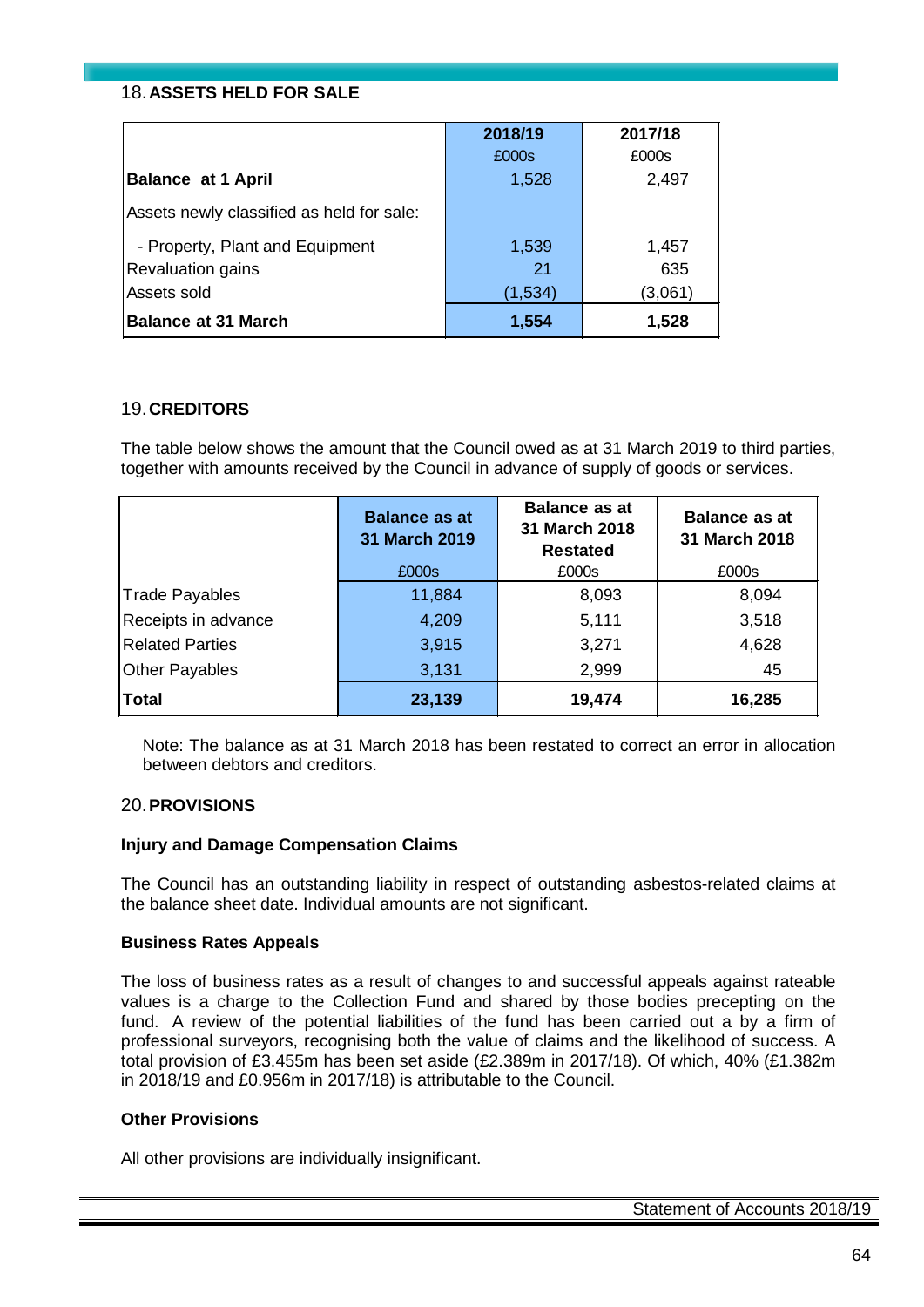Balances and movements in provisions are shown below.

| <b>Short-Term Provisions</b>          | Injury and<br>Damage<br><b>Compensation</b><br><b>Claims</b> | <b>Business</b><br><b>Rates</b><br><b>Appeals</b> | Other<br><b>Provisions</b> | Total |
|---------------------------------------|--------------------------------------------------------------|---------------------------------------------------|----------------------------|-------|
|                                       | £000s                                                        | £000s                                             | £000s                      | £000s |
| Balance as at 31 March 2017           | 4                                                            | 1,055                                             | 52                         | 1,111 |
| Additional provisions made in 2017/18 | 49                                                           | 543                                               | 100                        | 692   |
| Amounts used in 2017/18               | (43)                                                         | (643)                                             | $\Omega$                   | (686) |
| Balance as at 31 March 2018           | 10                                                           | 955                                               | 152                        | 1,117 |
| Additional provisions made in 2018/19 |                                                              | 573                                               | 69                         | 642   |
| Amounts used in 2018/19               | (10)                                                         | (515)                                             | (45)                       | (570) |
| Unused amounts reversed in 2018/19    |                                                              |                                                   | (55)                       | (55)  |
| Balance as at 31 March 2019           |                                                              | 1,013                                             | 121                        | 1,134 |

# <span id="page-64-0"></span>21.**USABLE RESERVES AND MOVEMENTS IN EARMARKED RESERVES**

The following sets out the amounts set aside from the General Fund and Housing Revenue Account balances in earmarked reserves to provide financing for future expenditure plans and the amounts posted back from earmarked reserves to meet General Fund and HRA expenditure in 2018/19.

| <b>Usable Reserves</b>                                   | 2018/19 | 2017/18 |
|----------------------------------------------------------|---------|---------|
|                                                          | £000s   | £000s   |
| <b>General Fund Balance</b>                              | 6,188   | 6,735   |
| <b>HRA Balance</b>                                       | 13,731  | 14,104  |
| Earmarked Reserves                                       |         |         |
| <b>General Fund</b>                                      | 17,908  | 13,684  |
| <b>HRA</b>                                               | 4,498   | 4,506   |
| <b>Earmarked Grants Reserves</b>                         | 6,073   | 3,548   |
| <b>Capital Grants Unapplied</b>                          | 1,298   | 1,946   |
| <b>Capital Receipts Reserve</b>                          | 4,478   | 7,058   |
| Total Usable Reserves at end of the year<br>$(31$ March) | 54,174  | 51,581  |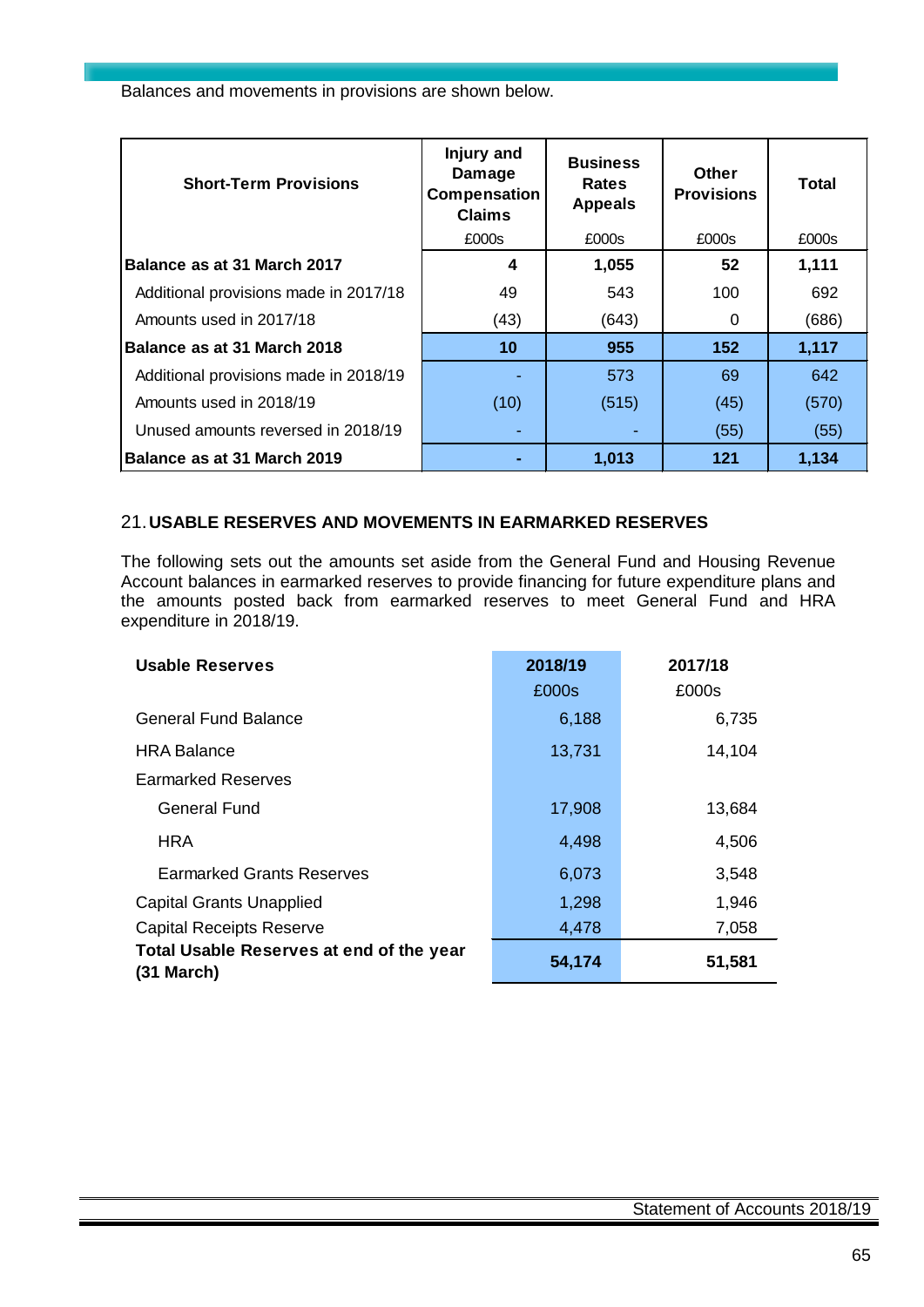|                                     | <b>Balance</b> |                  | 2017/18          | <b>Balance</b> | 2018/19          |                  | <b>Balance</b>  |
|-------------------------------------|----------------|------------------|------------------|----------------|------------------|------------------|-----------------|
|                                     | as at          |                  |                  | as at          |                  |                  | as at           |
| <b>Earmarked Reserve</b>            | 31 Mar         | <b>Transfers</b> | <b>Transfers</b> | 31 Mar         | <b>Transfers</b> | <b>Transfers</b> | 31 Mar          |
|                                     | 2017           | Out              | <b>In</b>        | 2018           | Out              | $\ln$            | 2019            |
|                                     | £000s          | £000s            | £000s            | £000s          | £000s            | £000s            | £000s           |
| <b>GENERAL FUND RESERVES</b>        |                |                  |                  |                |                  |                  |                 |
| <b>Perpetuity Reserves</b>          | 946            | (4)              | 5                | 947            | (4)              | 8                | 951             |
| Debt Financing Reserve              | 1,988          |                  | 238              | 2,226          |                  | 238              | 2,464           |
| <b>Discretionary Services Fund</b>  | 2,288          | (1, 459)         | 721              | 1,550          | (889)            | 783              | 1,444           |
| <b>Environment Reserve</b>          | 116            |                  | 4                | 120            |                  | 3                | 123             |
| <b>Environmental Urgent Works</b>   |                |                  |                  |                | (583)            | 1,002            | 419             |
| and Improvement Reserve             |                |                  |                  |                |                  |                  |                 |
| <b>Housing Benefits Subsidy</b>     | 536            |                  | 157              | 693            |                  |                  | 693             |
| Reserve                             |                |                  |                  |                |                  |                  |                 |
| Insurance claims                    | 583            | (12)             | 50               | 621            | (16)             | 50               | 655             |
| <b>Insurance Fund</b>               | 1,302          | (9)              | 121              | 1,414          | (23)             | 126              | 1,517           |
| <b>Invest To Save Reserve</b>       | 301            | (75)             | 1                | 227            | (2)              | 2                | 227             |
| Partnership Fund                    | 200            |                  |                  | 200            |                  |                  | 200             |
| <b>Planning Reserve</b>             | 105            | (223)            | 600              | 482            | (125)            |                  | 357             |
| Regeneration and Enterprise         | 1,280          | (56)             | 176              | 1,400          | (214)            | 2,616            | 3,802           |
| Reserve                             |                |                  |                  |                |                  |                  |                 |
| <b>Regeneration Reserve</b>         | 1,000          | (64)             | $\blacksquare$   | 936            | (80)             |                  | 856             |
| <b>Residual Land Transfer</b>       | 131            |                  |                  | 131            |                  |                  | 131             |
| Revenues and Benefits Service       | 87             |                  |                  | 87             |                  | 136              | 223             |
| <b>Structural Process Review</b>    |                |                  |                  |                |                  |                  |                 |
| Reserve                             |                |                  |                  |                |                  |                  |                 |
| <b>Risk Management Reserve</b>      | 197            | $\blacksquare$   | 40               | 237            | (6)              | 40               | 271             |
| Severance Reserve                   | 1,927          |                  | 193              | 2,120          |                  |                  | 2,120           |
| Splash Parks Reserve                |                |                  |                  |                | (8)              | 750              | 742             |
| <b>Standards Committee</b>          | 50             |                  |                  | 50             |                  |                  | 50              |
| Contingency                         |                |                  |                  |                |                  |                  |                 |
| <b>Street Lighting Reserve</b>      | 54             | (11)             |                  | 43             | (42)             |                  |                 |
| The Harlow and Gilston Garden       |                |                  | 160              | 160            | (3)              | 500              | 657             |
| Town Funding Reserve                |                |                  |                  |                |                  |                  |                 |
|                                     |                |                  |                  |                |                  |                  |                 |
| <b>Volunteering Support Reserve</b> |                |                  | 40               | 40             | (35)             |                  | 5               |
| <b>Total General Fund</b>           | 13,091         | (1, 913)         | 2,506            | 13,684         | (2,030)          | 6,254            | 17,908          |
|                                     |                |                  |                  |                |                  |                  |                 |
| <b>HRARESERVES</b>                  |                |                  |                  |                |                  |                  |                 |
| Perpetuity Reserves                 | 1,596          | (377)            | 379              | 1,598          | (395)            | 251              | 1,454           |
| Housing Insurance Property          | 10             |                  | 10               | 20             |                  | 10               | 30              |
| Reserve                             |                |                  |                  |                |                  |                  |                 |
| HRA OJEU Contract 2015              | 184            | (126)            |                  | 58             | (58)             |                  |                 |
| Insurance claims                    | 580            | (37)             | 50               | 593            | (52)             | 50               | 591             |
| Insurance Fund                      | 1,787          | (107)            | 221              | 1,901          | (103)            | 227              | 2,025           |
| <b>Risk Management Reserve</b>      | 277            |                  | 60               | 337            | (9)              | 60               | 388             |
| <b>Total HRA</b>                    | 4,434          | (647)            | 720              | 4,507          | (617)            | 598              | 4,488           |
| <b>EARMARKED GRANTS RESERVES</b>    |                |                  |                  |                |                  |                  |                 |
| General Fund                        | 3,370          | (60)             | 238              | 3,548          | (156)            | 2,681            | 6,073           |
| <b>HRA</b>                          |                |                  |                  |                |                  | 15               | 15 <sub>2</sub> |
| <b>Total Earmarked Grants</b>       | 3,370          | (60)             | 238              | 3,548          | (156)            | 2,696            | 6,088           |
|                                     |                |                  |                  |                |                  |                  |                 |
| <b>Total All Earmarked Reserves</b> | 20,895         | (2,620)          | 3,464            | 21,739         | (2,803)          | 9,548            | 28,484          |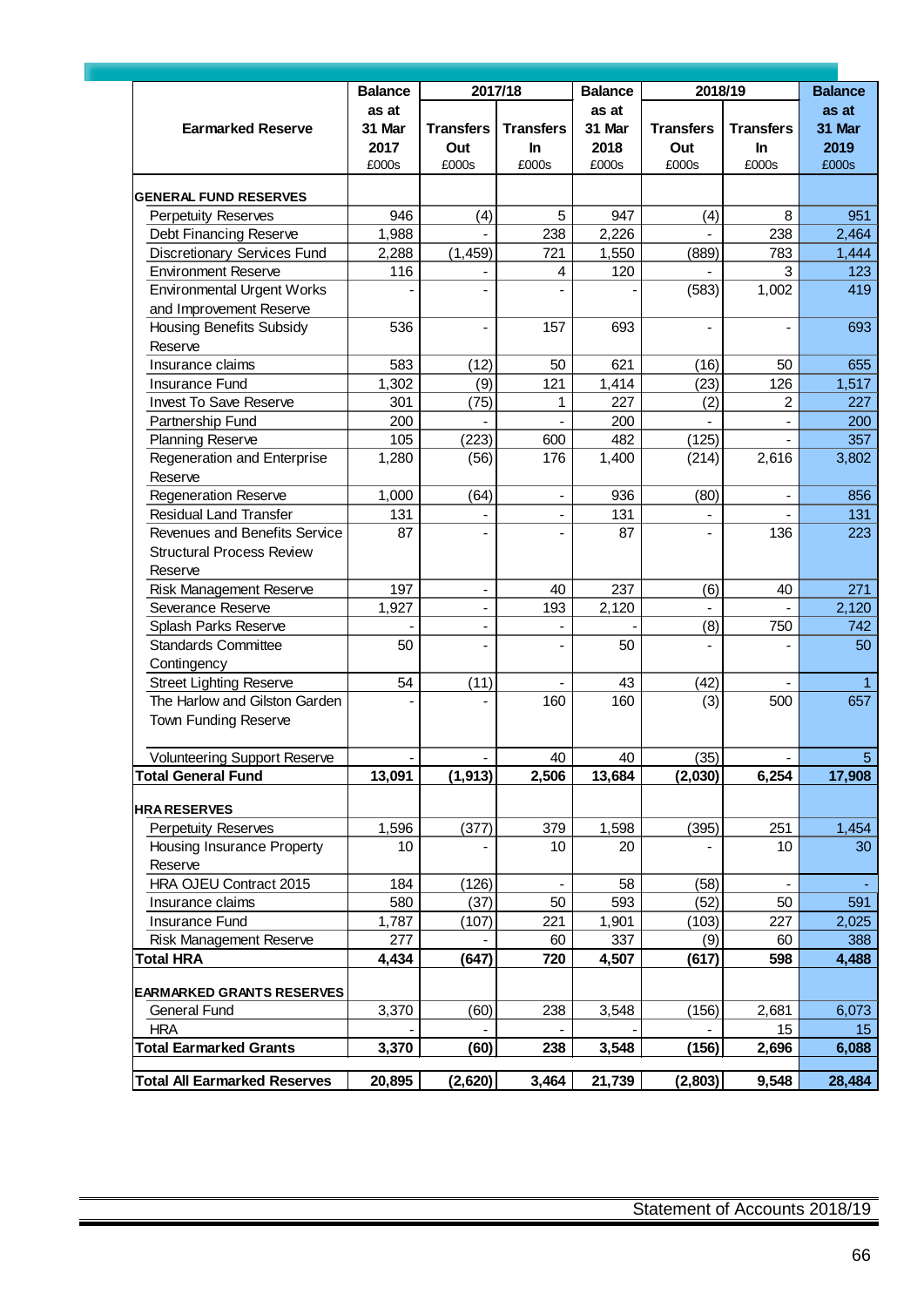General Fund Reserves

| <b>Perpetuity Reserves</b>                                                                 | Amounts set aside to meet long-term contractual obligations<br>under a range of covenants.                                                                                                |
|--------------------------------------------------------------------------------------------|-------------------------------------------------------------------------------------------------------------------------------------------------------------------------------------------|
| <b>Debt Financing Reserve</b>                                                              | Established to finance future costs in relation to borrowing.                                                                                                                             |
| <b>Discretionary Services Fund</b>                                                         | A reserve to fund services to the community that are not required<br>by statute and provide financial support to organisations<br>providing such services.                                |
| <b>Environment Reserve</b>                                                                 | Established from past energy savings, to finance energy-<br>efficiency schemes and measures to reduce future energy usage<br>and emissions.                                               |
| <b>Environmental Urgent Works</b><br>and Improvement Reserve                               | A reserve to carry out works and improvements in the Harlow<br>wider town area.                                                                                                           |
| <b>Housing Benefits Subsidy</b><br>Reserve                                                 | An equalisation reserve to meet any future reductions in subsidy<br>from previous years' increases.                                                                                       |
| <b>Insurance Claims</b>                                                                    | To meet any future costs resulting from the insolvency of the<br>Council's previous insurer Municipal Mutual Insurance Ltd.                                                               |
| <b>Insurance Fund</b>                                                                      | A self-insurance reserve to meet excess charges in respect of<br>policies for theft, motor insurance, employer's liability, fire and<br>dwellings and other minor items.                  |
| <b>Invest to Save Reserve</b>                                                              | Established from previous years' windfall income, used to deliver<br>service improvements or to fund efficiency initiatives.                                                              |
| Partnership Fund                                                                           | implementation costs of potential<br>partnership<br>To<br>meet<br>arrangements for the delivery of the Revenues and Benefits<br>service.                                                  |
| <b>Planning Reserve</b>                                                                    | Used to transfer resources between years should delivery of the<br>Local Development Framework (LDF) be rescheduled.                                                                      |
| <b>Regeneration and Enterprise</b><br>Reserve                                              | A reserve to support Harlow town regeneration.                                                                                                                                            |
| <b>Regeneration Reserve</b>                                                                | A reserve to support the regeneration of the Town Centre.                                                                                                                                 |
| <b>Residual Land Transfer</b>                                                              | Established to meet future re-instatement works to land acquired<br>from the Homes and Communities.                                                                                       |
| <b>Revenues and Benefits</b><br><b>Service Structural Process</b><br><b>Review Reserve</b> | A reserve to meet any costs resulting from the Revenues and<br>Benefits service structural process and customer service reviews.                                                          |
| <b>Risk Management Reserve</b>                                                             | Established in order to finance future initiatives that mitigate<br>insurable risks and potential insurance claims against the Council<br>and help limit increases in insurance premiums. |
| <b>Severance Reserve</b>                                                                   | Used to finance redundancy costs in excess of the amount<br>included in the revenue budget.                                                                                               |
| <b>Splash Parks Reserve</b>                                                                | A new reserve to finance the replacement of remaining paddling<br>pools with new modern splash park facilities.                                                                           |
| <b>Standards Committee</b><br>Contingency                                                  | Established to finance possible future liabilities arising from the<br>work of the Council's Standards Committee.                                                                         |
|                                                                                            |                                                                                                                                                                                           |

Statement of Accounts 2018/19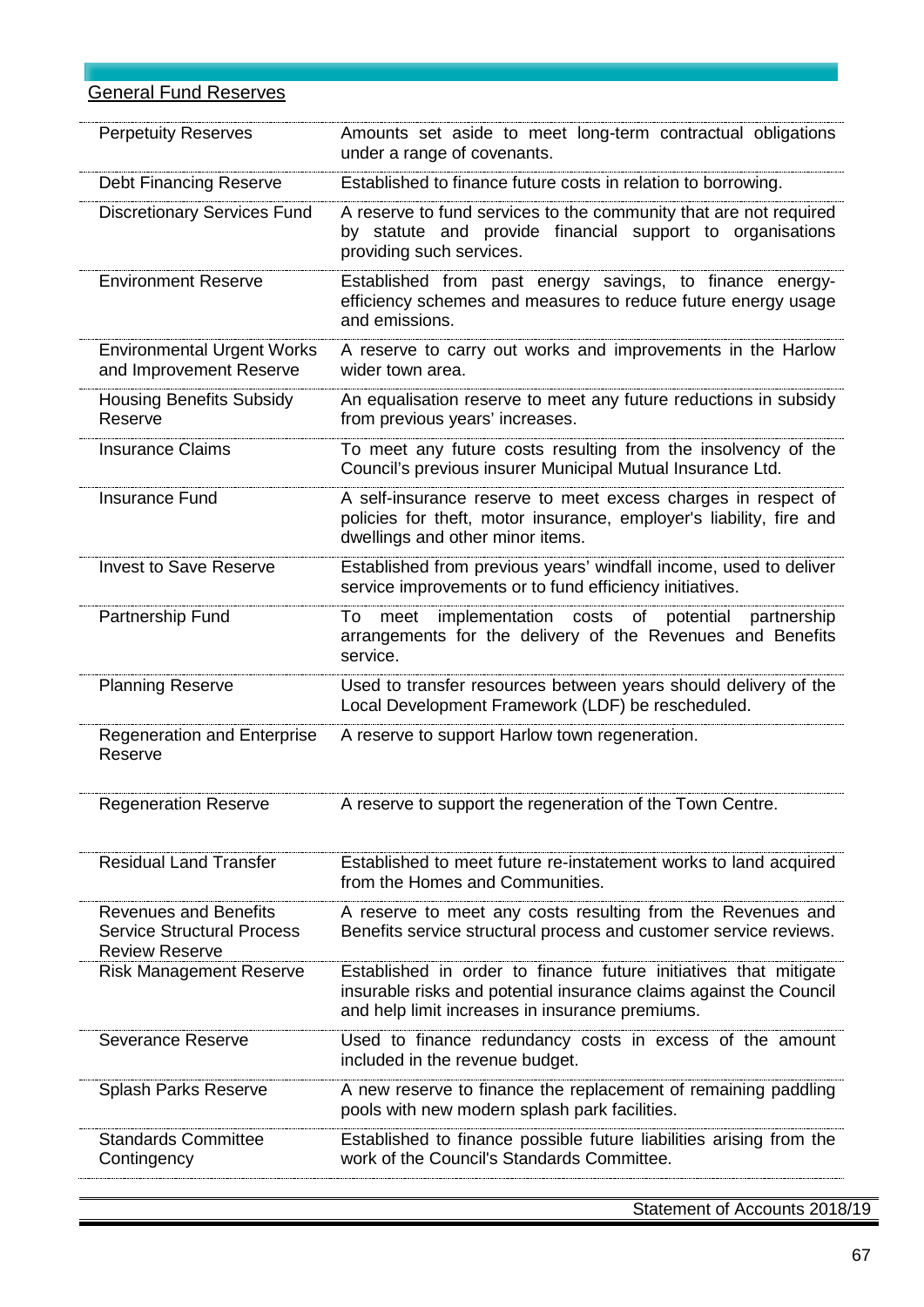| <b>Street Lighting Reserve</b>                                  | To meet any future increased energy costs resulting from the all-<br>night street light initiative.                                                                                                                       |
|-----------------------------------------------------------------|---------------------------------------------------------------------------------------------------------------------------------------------------------------------------------------------------------------------------|
| The Harlow and Gilston<br><b>Garden Town Funding</b><br>Reserve | Established to contribute towards the Gilston Garden Town<br>project and other developments in and around Harlow to ensure<br>maximum benefits in respect of affordable housing and skills and<br>employment initiatives. |
| <b>Volunteering Support</b><br>Reserve                          | To support an initiative aligned with residents' time spent<br>volunteering that has positive health and wellbeing benefits.                                                                                              |

# Housing Revenue Account Reserves:

| <b>Perpetuity Reserves</b>            | Amounts set aside to meet long-term contractual obligations<br>under a range of covenants.                                                                                                |
|---------------------------------------|-------------------------------------------------------------------------------------------------------------------------------------------------------------------------------------------|
| Housing Insurance Property<br>Reserve | To meet any costs arising from any unscheduled repairs and<br>maintenance in respect of asbestos.                                                                                         |
| <b>HRA OJEU Contract 2015</b>         | A reserve, fully used at 31 March 2019, established to meet<br>ancillary costs relating to a change in repairs and maintenance<br>contractor.                                             |
| Insurance Claims                      | To meet any future costs resulting from the insolvency of the<br>Council's previous insurer Municipal Mutual Insurance Ltd.                                                               |
| Insurance Fund                        | A self-insurance reserve to meet excess charges in respect of<br>policies for theft, motor insurance, employer's liability, fire and<br>dwellings and other minor items.                  |
| <b>Risk Management Reserve</b>        | Established in order to finance future initiatives that mitigate<br>insurable risks and potential insurance claims against the Council<br>and help limit increases in insurance premiums. |
| <b>Earmarked Grants Reserves</b>      | Specific revenue grants received are accounted for in the year of<br>receipt. Any unused grant is held in these reserves until specified<br>expenditure is incurred.                      |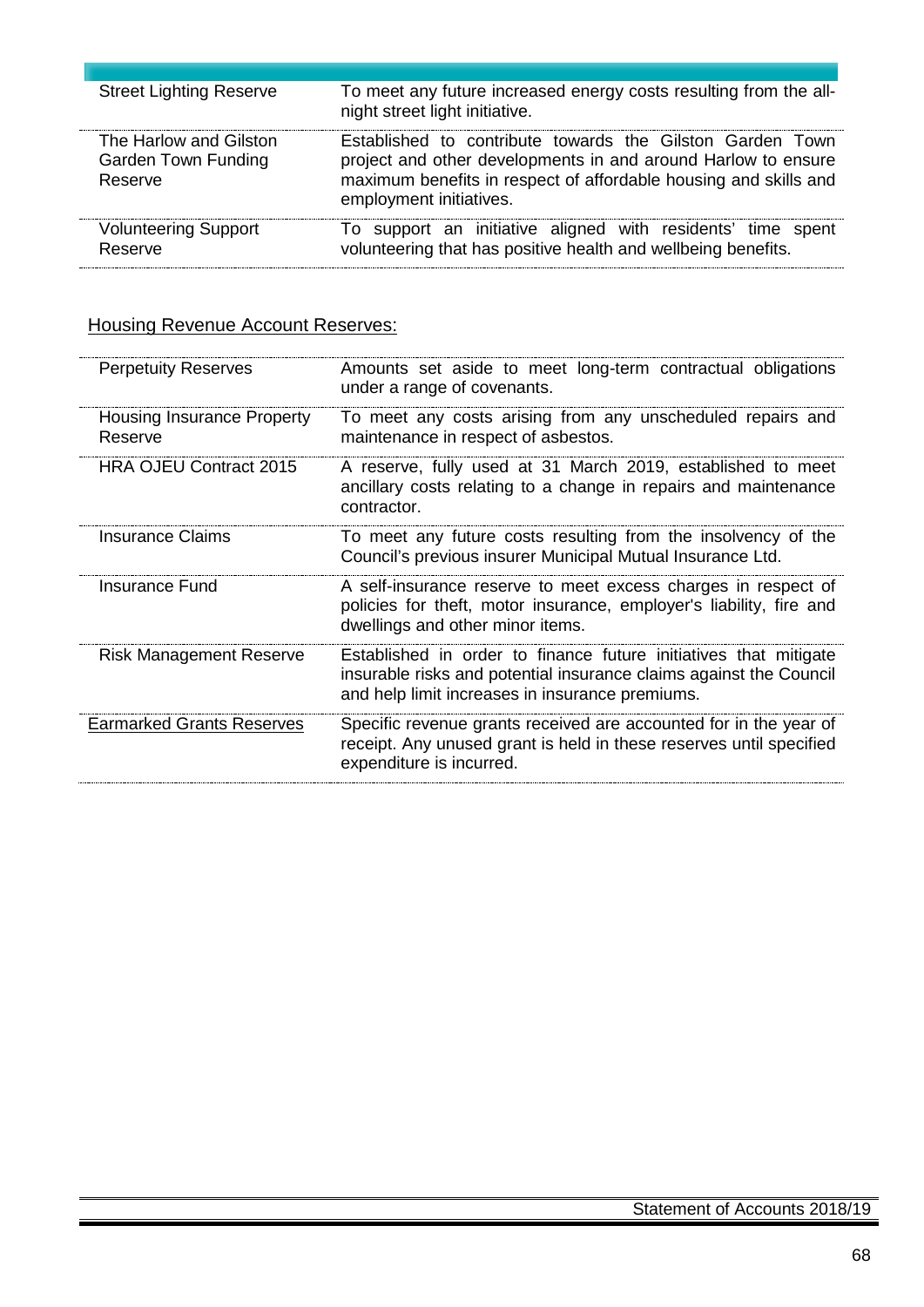# <span id="page-68-0"></span>22. **UNUSABLE RESERVES**

|                                                  | <b>Balance as at</b> | <b>Balance as at</b> |
|--------------------------------------------------|----------------------|----------------------|
|                                                  | 31 March 2019        | 31 March 2018        |
|                                                  | £000s                | £000s                |
| <b>Revaluation Balances</b>                      |                      |                      |
| <b>Revaluation Reserve</b>                       | 449,244              | 431,030              |
| <b>Financial Instruments Revaluation Reserve</b> | (39)                 |                      |
| <b>Adjustment Accounts</b>                       |                      |                      |
| <b>Available for Sale Financial Instruments</b>  |                      | (47)                 |
| Reserve                                          |                      |                      |
| Capital Adjustment Account                       | 189,718              | 203,093              |
| Financial Instruments Adjustment Account         | (2)                  | (2)                  |
| <b>Deferred Capital Receipts</b>                 | 728                  | 730                  |
| <b>Pensions Reserve</b>                          | (77, 626)            | (91,696)             |
| <b>Collection Fund Adjustment Account</b>        | (342)                | 2,229                |
| Accumulated Absences Account                     | (55)                 | (61)                 |
| <b>Total Unusable Reserves</b>                   | 561,626              | 545,276              |

## **Revaluation Reserve**

The Revaluation Reserve contains the gains made by the Council arising from increases in the value of its Property, Plant and Equipment (and Intangible Assets). The balance is reduced when assets with accumulated gains are:

- re-valued downwards or impaired and the gains are lost,
- used in the provision of services and the gains are consumed through depreciation, or
- disposed of and the gains are realised

The Reserve contains only revaluation gains accumulated since 1 April 2007, the date that the Reserve was created. Accumulated gains arising before that date are consolidated into the balance on the Capital Adjustment Account.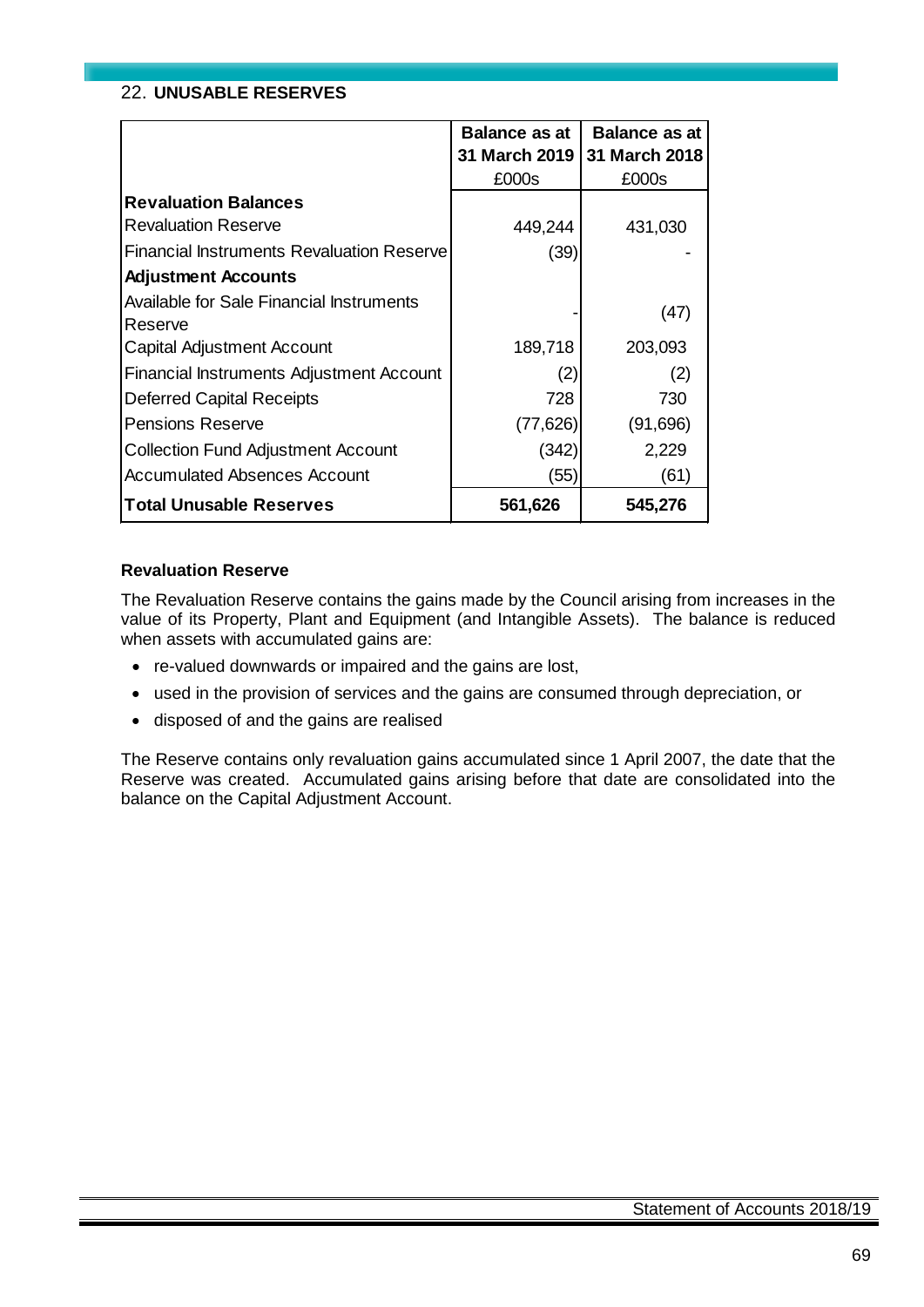| <b>Revaluation Reserve</b>                                                                                                       |         | 2018/19 |           | 2017/18   |
|----------------------------------------------------------------------------------------------------------------------------------|---------|---------|-----------|-----------|
|                                                                                                                                  | £000s   | £000s   | £000s     | £000s     |
| <b>Balance at 1 April</b>                                                                                                        |         | 431,030 |           | 376,440   |
| Upward revaluation of assets                                                                                                     | 30,251  |         | 78,483    |           |
| Downward revaluation of assets and<br>impairment losses not charged to the<br>Surplus/Deficit on the Provision of Services       | (3,270) |         | (3,782)   |           |
|                                                                                                                                  |         | 26,981  |           | 74,701    |
| Surplus or deficit on revaluation of non-<br>current assets not posted to the Surplus or<br>Deficit on the Provision of Services | (937)   |         | (1,036)   |           |
| Difference between fair value depreciation<br>and historical cost depreciation                                                   | (7,280) |         | (7, 913)  |           |
| Accumulated gains on assets sold or                                                                                              | (550)   |         | (11, 162) |           |
| Amount written off to the Capital Adjustment<br>Account                                                                          |         | (8,767) |           | (20, 111) |
| <b>Balance as at 31 March</b>                                                                                                    |         | 449,244 |           | 431,030   |

# **Financial Instruments Revaluation Reserve**

The Financial Instruments Revaluation Reserve contains the gains made by the Council arising from increases in the value of its investments that are measured at fair value through other comprehensive income. The balance is increased when investments with accumulated gains are revalued upwards.

# **Available for Sale Financial Instruments Reserve**

The Available for Sale Financial Instruments Reserve absorbs the unrealised gains and losses on Financial Instruments available for such as property funds and certificates of deposit.

# **Capital Adjustment Account**

The Capital Adjustment Account absorbs the timing differences arising from the different arrangements for accounting for the consumption of non-current assets and for financing the acquisition, construction or enhancement of those assets under statutory provisions. The Account is debited with the cost of acquisition, construction or enhancement and depreciation, impairment losses and amortisations are charged to the Comprehensive Income and Expenditure Statement (with reconciling postings from the Revaluation Reserve to convert fair value figures to a historical cost basis). The account is credited with the amounts set aside by the Council as finance for the costs of acquisition, construction and enhancement.

The account contains accumulated gains and losses on Investment Properties and gains recognised on donated assets that have yet to be consumed by the Council. The account also contains revaluation gains accumulated on Property, Plant and Equipment before 1 April 2007, the date that the Revaluation Reserve was created to hold such gains.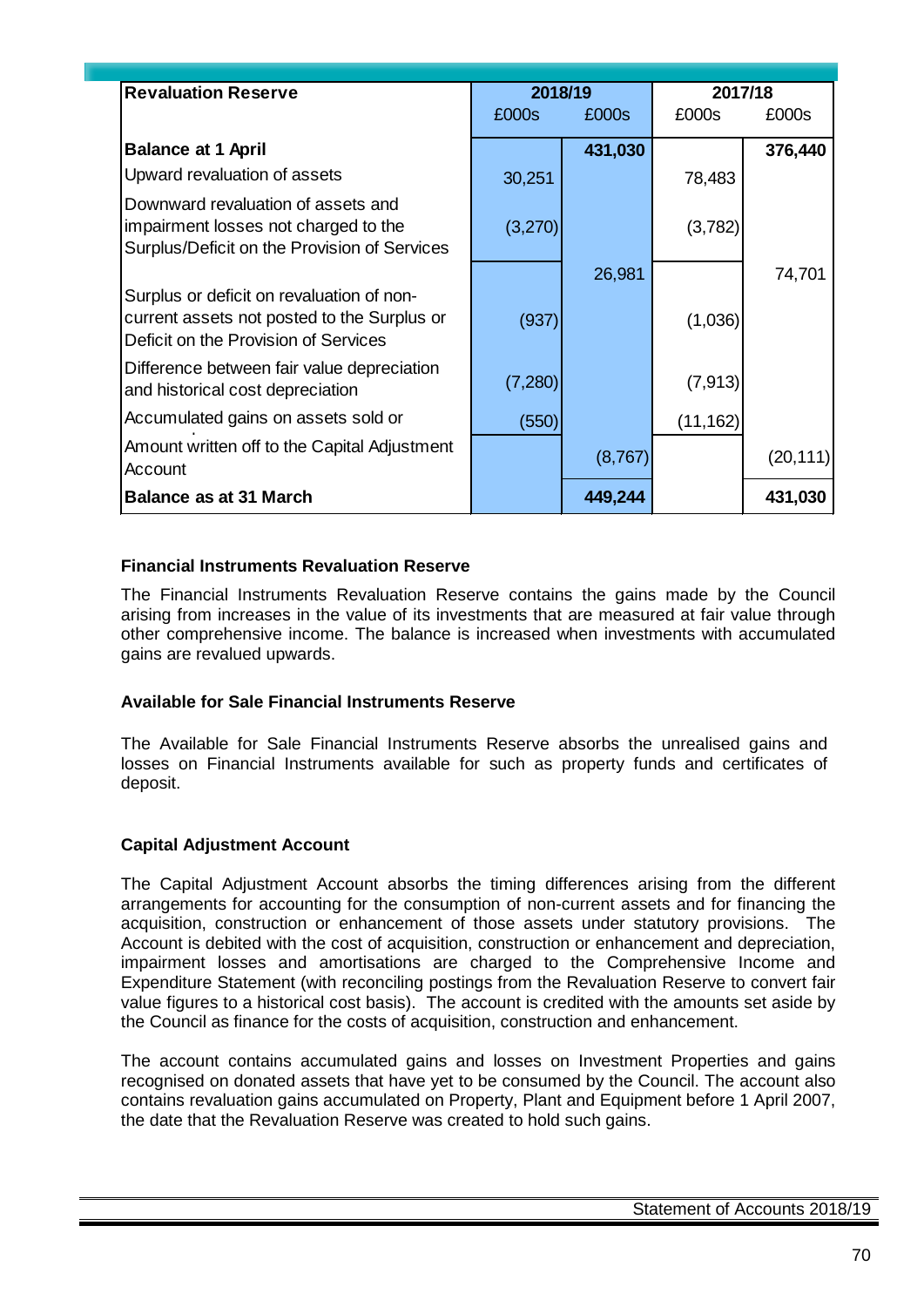| <b>Capital Adjustment Account</b>                                                                                                                                        | 2018/19        |           | 2017/18   |           |
|--------------------------------------------------------------------------------------------------------------------------------------------------------------------------|----------------|-----------|-----------|-----------|
|                                                                                                                                                                          | £000s<br>£000s |           | £000s     | £000s     |
| <b>Balance at 1 April</b>                                                                                                                                                |                | 203,093   |           | 227,187   |
| Reversal of items relating to capital expenditure                                                                                                                        |                |           |           |           |
| debited or credited to the Comprehensive                                                                                                                                 |                |           |           |           |
| Income and Expenditure Statement:                                                                                                                                        |                |           |           |           |
| Charges for depreciation and impairment of<br>non-current assets                                                                                                         | (29, 881)      |           | (29, 618) |           |
| Revaluation losses on Property, Plant and<br>Equipment                                                                                                                   | (3,794)        |           | (9,899)   |           |
| Amortisation of intangible assets                                                                                                                                        | (316)          |           | (332)     |           |
| Revenue expenditure funded from capital under<br>statute                                                                                                                 | (668)          |           | (557)     |           |
| Amounts of non-current assets written off on<br>disposal or sale as part of the gain/loss on<br>Disposal to the Comprehensive Income and<br><b>Expenditure Statement</b> | (8,018)        |           | (21, 696) |           |
|                                                                                                                                                                          |                | (42, 677) |           | (62, 102) |
| Adjusting amounts written out of the Revaluation<br>Reserve                                                                                                              |                | 8,767     |           | 20,111    |
| Net written out amount of the cost of non-current<br>assets consumed in the year                                                                                         |                | (33,910)  |           | (41, 991) |
| Capital financing applied in the year:                                                                                                                                   |                |           |           |           |
| - Use of the Capital Receipts Reserve to finance<br>new capital expenditure                                                                                              | 4,243          |           | 1,247     |           |
| - Use of the Major Repairs Reserve to finance<br>new capital expenditure                                                                                                 | 10,362         |           | 11,801    |           |
| Capital grants and contributions credited to the<br>Comprehensive Income and Expenditure<br>Statement that have been applied to capital<br>financing                     | 875            |           | 663       |           |
| Application of grants to capital financing from<br>the Capital Grants Unapplied Account                                                                                  | 576            |           | 1,733     |           |
| Statutory provision for the financing of capital<br>investment charged against the General Fund<br>and HRA balances                                                      | 250            |           | 218       |           |
| Capital expenditure charged against the<br><b>General Fund and HRA balances</b>                                                                                          | 4,218          |           | 2,119     |           |
|                                                                                                                                                                          |                | 20,524    |           | 17,780    |
| Movements in the market value of Investment                                                                                                                              |                |           |           |           |
| Properties debited or credited to the<br>Comprehensive Income and Expenditure                                                                                            |                | 10        |           | 117       |
| Statement                                                                                                                                                                |                |           |           |           |
| <b>Balance as at 31 March</b>                                                                                                                                            |                | 189,718   |           | 203,093   |

# **Financial Instruments Adjustment Account**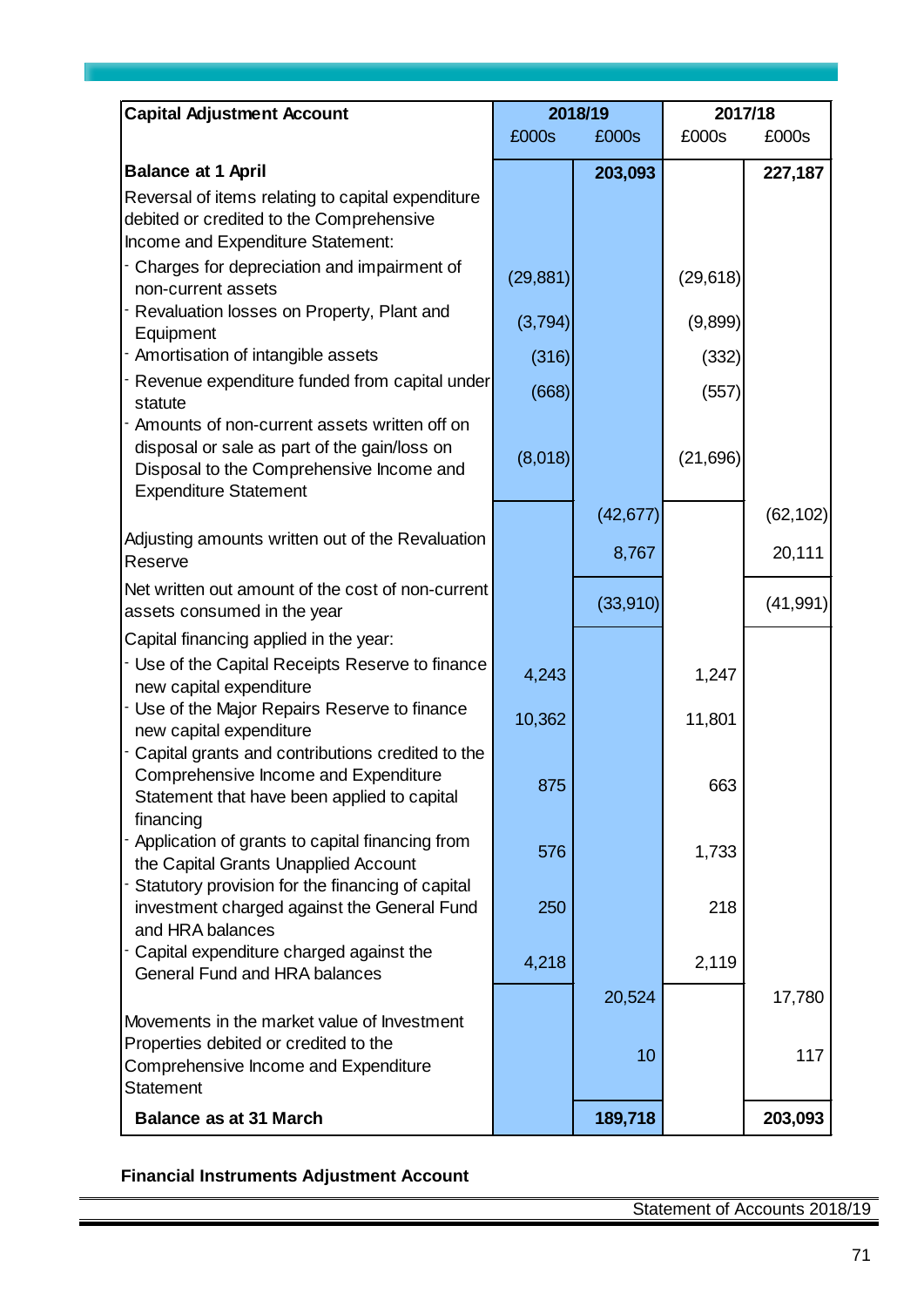The financial Instruments Adjustment Account absorbs the timing differences arising from the different arrangements for accounting for income and expenses relating to certain financial instruments and for bearing losses or benefiting from gains per statutory provisions.

# **Deferred Capital Receipts Reserve**

The Deferred Capital Receipts Reserve holds the gains recognised on the disposal of noncurrent assets but for which cash settlement has yet to take place. Under statutory arrangements, the Council does not treat these gains as usable for financing new capital expenditure until they are backed by cash receipts. When the deferred cash settlement eventually takes place, amounts are transferred to the Capital Receipts Reserve.

| Deferred Capital Receipts Reserve                                                                                   | 2018/19 | 2017/18 |
|---------------------------------------------------------------------------------------------------------------------|---------|---------|
|                                                                                                                     | £000s   | £000s   |
| <b>Balance at 1 April</b>                                                                                           | 729     | 743     |
| Transfer of deferred sale proceeds credited as part of the<br>gain/loss on disposal to the Comprehensive Income and |         |         |
| <b>Expenditure Statement</b>                                                                                        | 41      | (14)    |
| Balance as at 31 March                                                                                              | 728     | 729     |

## **Pensions Reserve**

The Pensions Reserve absorbs the timing differences arising from the different arrangements for accounting for post-employment benefits and for funding benefits in accordance with statutory provisions. The Council accounts for post-employment benefits in the Comprehensive Income and Expenditure Statement as the benefits are earned by employees accruing years of service; updating the liabilities recognised to reflect inflation, changing assumptions and investment returns on any resources set aside to meet the costs. However, statutory arrangements require benefits earned to be financed as the Council makes employer's contributions to the Pension Fund or pays pensions for which it is directly responsible. The debit balance on the Pensions Reserve therefore shows a substantial shortfall in the resources the Council has set aside compared to the benefits earned by past and current employees. The statutory arrangements ensure that funding will have been set aside by the time the benefits come to be paid.

| <b>Pensions Reserve</b>                                                                                                                                                                     | 2018/19   | 2017/18    |
|---------------------------------------------------------------------------------------------------------------------------------------------------------------------------------------------|-----------|------------|
|                                                                                                                                                                                             | £000s     | £000s      |
| <b>Balance at 1 April</b>                                                                                                                                                                   | (91, 695) | (103, 579) |
| Actuarial gains/(losses) on pensions assets and liabilities                                                                                                                                 | 16,190    | 13,485     |
| Reversal of items relating to retirement benefits debited or<br>credited to the Surplus or Deficit on the Provision of<br>Services in the Comprehensive Income and Expenditure<br>Statement | (8,019)   | (8, 186)   |
| Employer's pensions contributions and direct payments to<br>pensioners payable in the year                                                                                                  | 5,898     | 6,585      |
| <b>Balance as at 31 March</b>                                                                                                                                                               | (77,626)  | (91,695)   |

# **Collection Fund Adjustment Account**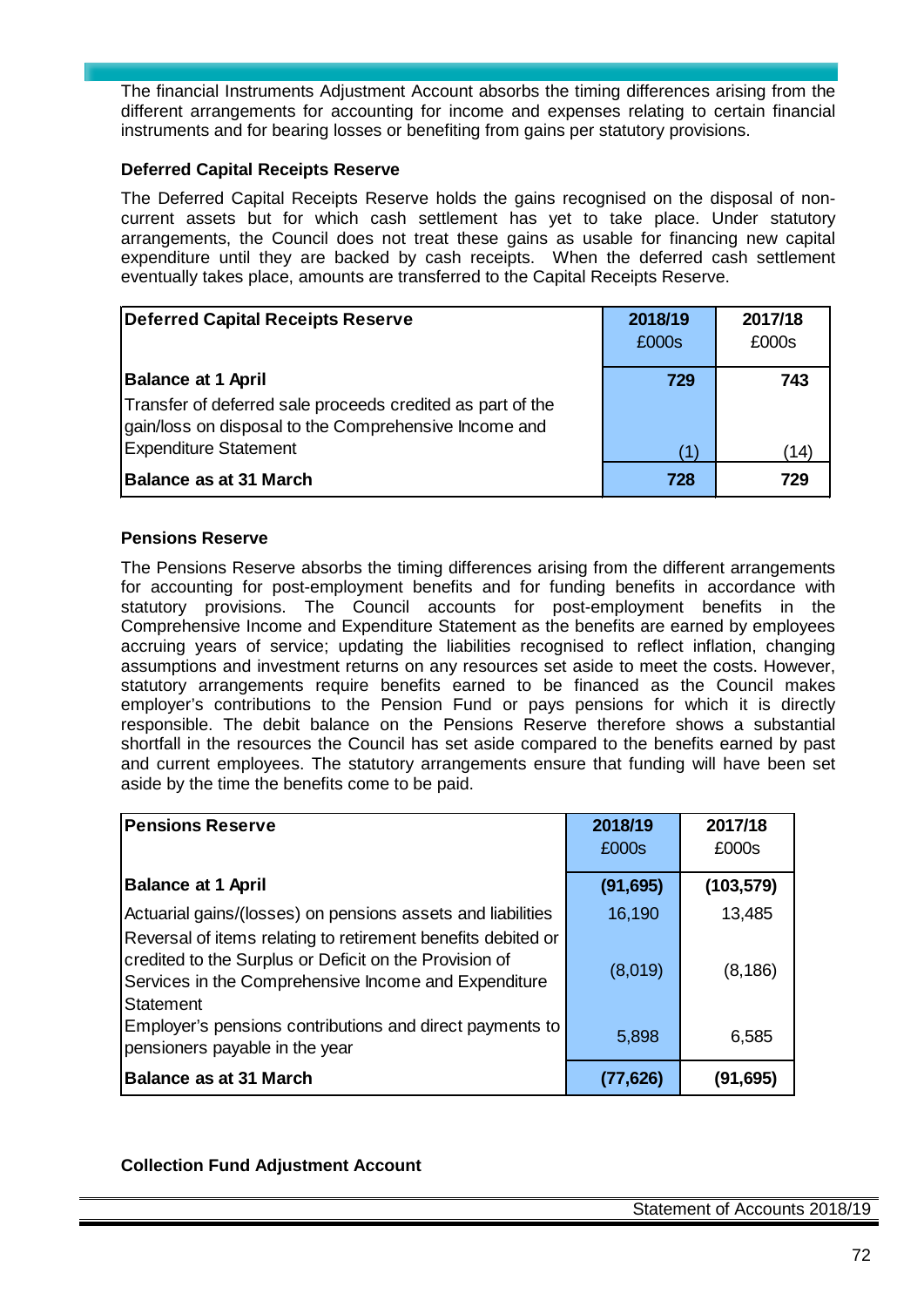The Collection Fund Adjustment Account manages the differences arising from the recognition of Council Tax and Business Rates income in the Comprehensive Income and Expenditure Statement as it falls due from Council Tax and Business Rate payers compared with the statutory arrangements for paying across amounts to the General Fund from the Collection Fund.

| <b>Collection Fund Adjustment Account</b>                                                                                                                               | 2018/19<br>£000s | 2017/18<br>£000s |
|-------------------------------------------------------------------------------------------------------------------------------------------------------------------------|------------------|------------------|
| <b>Balance at 1 April</b>                                                                                                                                               | 2,229            | 336              |
| Amount by which council tax income credited to the<br>Comprehensive Income and Expenditure Statement is<br>different from council tax income calculated for the year in |                  |                  |
| accordance with statutory requirements                                                                                                                                  | (2,571)          | 1,893            |
| Balance as at 31 March                                                                                                                                                  | (342)            | 2,229            |

# **Accumulated Absences Account**

The Accumulated Absences Account absorbs the differences that would otherwise arise on the General Fund Balance from accruing for compensated absences earned but not taken in the year, e.g. annual leave entitlement carried forward at 31 March. Statutory arrangements require that the impact on the General Fund Balance is neutralised by transfers to or from the account.

|                                                     | 2018/19 |       | 2017/18 |       |
|-----------------------------------------------------|---------|-------|---------|-------|
|                                                     | £000s   | £000s | £000s   | £000s |
| <b>Balance at 1 April</b>                           |         | (61)  |         | (48)  |
| Settlement or cancellation of accrual made at the   |         |       |         |       |
| end of the preceding year                           | 61      |       | 48      |       |
| Amounts accrued at the end of the current year      | (55)    |       | (61)    |       |
| Amount by which officer remuneration charged to the |         |       |         |       |
| Comprehensive Income and Expenditure Statement      |         |       |         |       |
| on an accruals basis is different from remuneration |         |       |         |       |
| chargeable in the year in accordance with statutory |         | 6     |         | (13)  |
| <b>Balance as at 31 March</b>                       |         | (55)  |         | (61)  |

# 23. **OPERATING ACTIVITIES**

The cash flows for operating activities include the following items:

|                                                 | 2018/19<br>£000s | 2017/18<br>£000s |
|-------------------------------------------------|------------------|------------------|
| Interest Received                               | 577              | 158              |
| Interest Paid                                   | (7,033)          | (7,010)          |
| Dividends Received                              | 100              | 90               |
| <b>Net Cash Flows from Operating Activities</b> | (6, 356)         | (6, 762)         |

The Net Surplus/ (Deficit) on the Provision of Services has been adjusted for the following non-cash movements: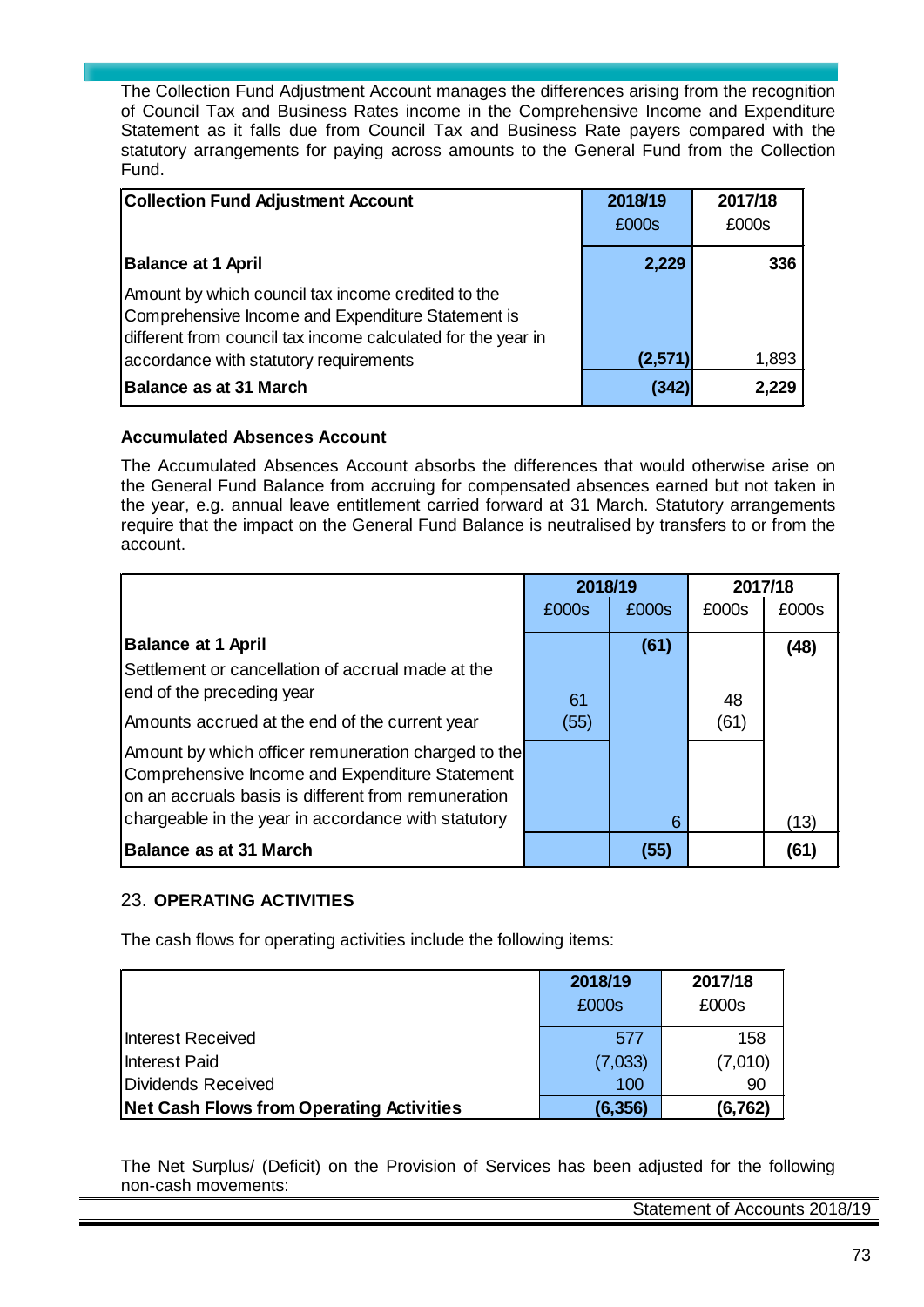|                                                    | 2018/19<br>£000s | 2017/18<br>£000s |
|----------------------------------------------------|------------------|------------------|
| Depreciation                                       | 11,301           | 6,762            |
| Impairment and Downward valuations                 | 22,375           | 48,168           |
| Amortisation                                       | 315              | 332              |
| Increase/ Decrease in Creditors                    | 4,196            | (1,823)          |
| Increase/ Decrease in Debtors                      | (1,836)          | (2,567)          |
| Increase/ Decrease in Inventories                  | (7)              |                  |
| Movement in Pension Liability                      | 2,121            | 1,602            |
| Contribution to/ (from) Provisions                 | 6                | (6)              |
| Carrying amount of non-current assets and non-     |                  |                  |
| current assets held for sale, sold or derecognised | 8,018            | 8,015            |
| <b>Total</b>                                       | 46,489           | 60,484           |

The Net Surplus/ (Deficit) on the Provision of Services has been adjusted for the following items which are investing and financing activities:

|                                                                                                         | 2018/19<br>£000s | 2017/18<br>£000s |
|---------------------------------------------------------------------------------------------------------|------------------|------------------|
| Capital Grants credited to surplus or deficit on the<br>provision of services                           | (875)            | (662)            |
| Net adjustment from the sale of short and long<br>term investments                                      | 1,800            | 2,727            |
| Proceeds from the sale of property plant and<br>equipment, investment property and intangible<br>assets | (6, 146)         | (8,642)          |
| Total                                                                                                   | (5,221)          | 6.5              |

# 24.**INVESTING ACTIVITIES**

|                                                                                                                                                                                     | 2018/19<br>£000s    | 2017/18<br>£000s |
|-------------------------------------------------------------------------------------------------------------------------------------------------------------------------------------|---------------------|------------------|
| Purchase of property, plant and equipment, investment<br>property and intangible assets<br>Other payments for investing activities<br>Proceeds from the sale of property, plant and | (26,895)<br>(2,722) | (19,211)         |
| equipment, investment property and intangible assets<br>Other receipts from investing activities                                                                                    | 8,842<br>948        | 8,776            |
| <b>Net Cash Flows from Investing Activities</b>                                                                                                                                     | (19,826)            | (10,435)         |

# 25.**FINANCING ACTIVITIES**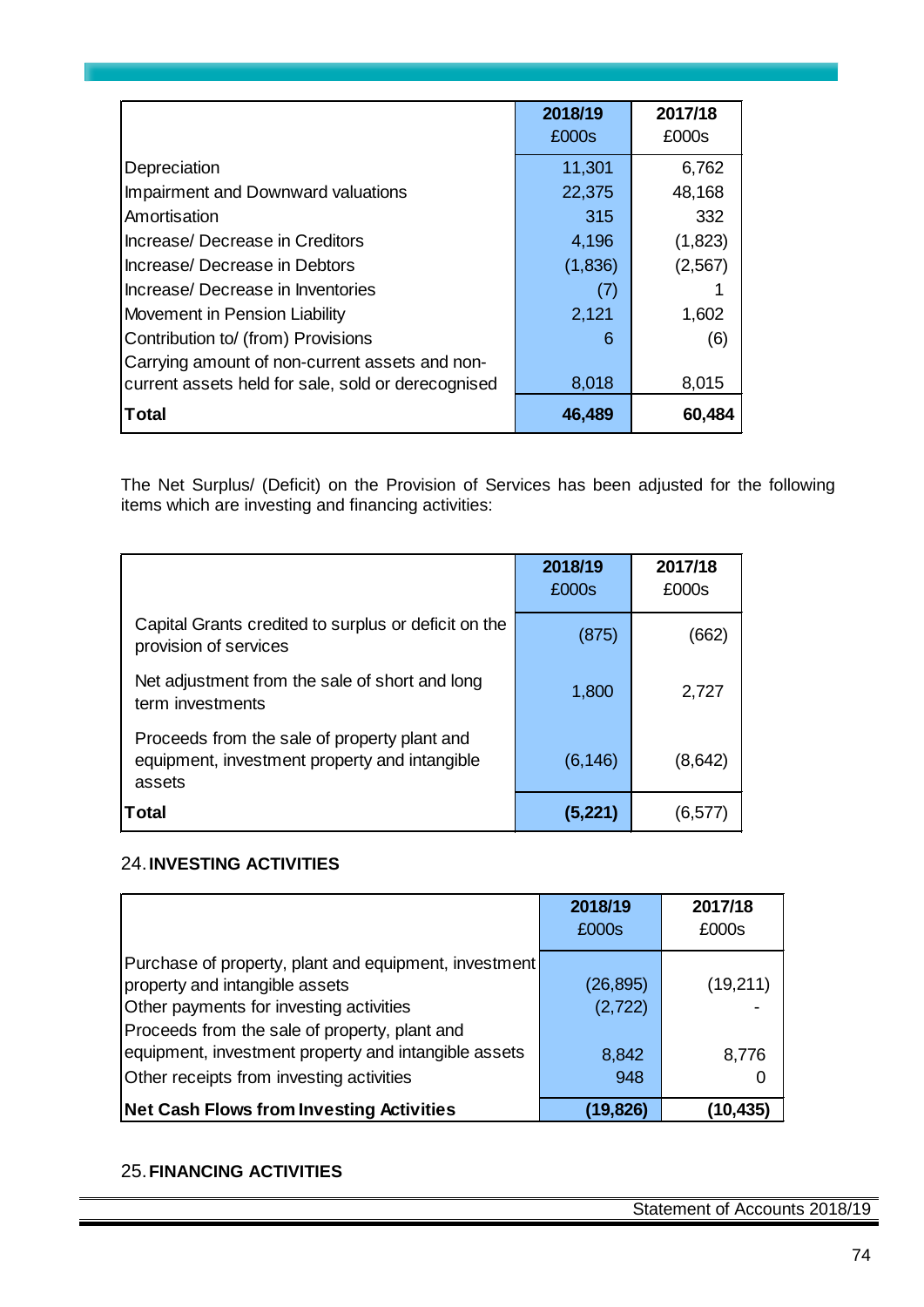|                                          | 2018/19<br>£000s | 2017/18<br>£000s |
|------------------------------------------|------------------|------------------|
| Other receipts from financing activities |                  |                  |
| Other payments for financing activities  | (1,318)          | (1,503)          |
| Net Cash Flows from Financing Activities | (1, 318)         | (1,502)          |

## 26.**ACQUIRED AND DISCONTINUED OPERATIONS**

The Council has neither acquired nor discontinued any material operations during the financial year 2018/19.

# 27.**ACCOUNTING STANDARDS ISSUED, NOT ADOPTED**

The Code of Practice on Local Authority Accounting in the United Kingdom 2018/19 requires the Council to disclose information relating to the impact of an accounting change that will be required by a new or amended standard that has been issued, but has not yet been adopted.

International Financial Reporting Standards (IFRS) introduced or amended in the Code for 2019/20 are applicable from the 1 April 2019. Where applicable, the following disclosure provides information relating to the impact of accounting changes that will be required by the standards issued. The impact that initial application of the IFRS', as adopted by the Code, will have is expected to be immaterial and have minimum effect on the Council's financial statements.

For the 2018/19 final accounts, the following relevant changes from the 2019/20 accounting standards that need to be reported relate to:

#### **Amendments to IFRS 9 Financial Instruments: Prepayments Features with Negative Compensation.**

Due for adoption with effect from 1 April 2019, this is where the contractual terms permit the borrower to prepay an instrument before its contractual maturity, but the prepayment amount could be less than unpaid amounts of principal and interest.

The Council does not hold such Investments and does not intend to enter into any such agreements.

#### **Annual improvements to IFRS standards 2014-2016 Cycle - IFRS 12 Disclosure of Interests in Other Entities.**

Clarification has been introduced to ensure that disclosure of the risks associated with other entities also applies to Assets Held for Sale and Discontinued Operations.

With no such material movements relating to other entities, the Council does not expect these changes to have a material effect.

# 28.**MEMBERS' ALLOWANCES**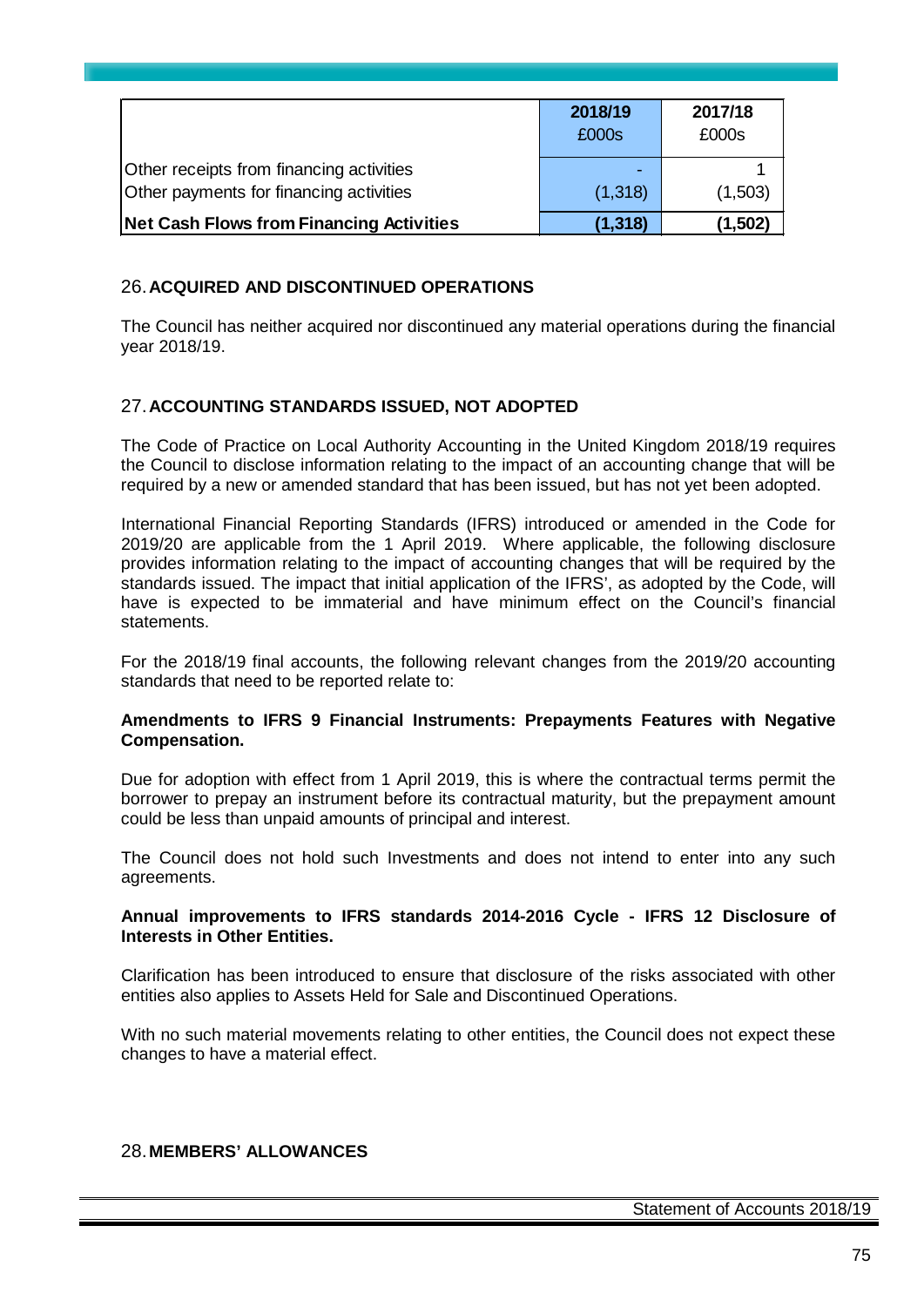The Council paid the following amounts to Members of the Council during the year:

|                   | 2018/19<br>£000s | 2017/18<br>£000s |
|-------------------|------------------|------------------|
| <b>Allowances</b> | 179              | 176              |
| <b>Expenses</b>   | 9                | 8                |
| <b>Total</b>      | 188              | 184              |

# 29.**OFFICERS' REMUNERATION**

The 2017/18 figures cover a period of senior management restructure. The restructure resulted in both the Chief Executive and Chief Operating Officer posts being deleted and replaced with one post of Managing Director. The full year cost of the Managing Director is shown in the 2018/19 figures. The Head of Finance post was amended to Head of Finance and Deputy to the Managing Director in 2018/19. The 2018/19 figures for the Head of Governance are for a part year only, the post being filled with effect from 2nd January 2019.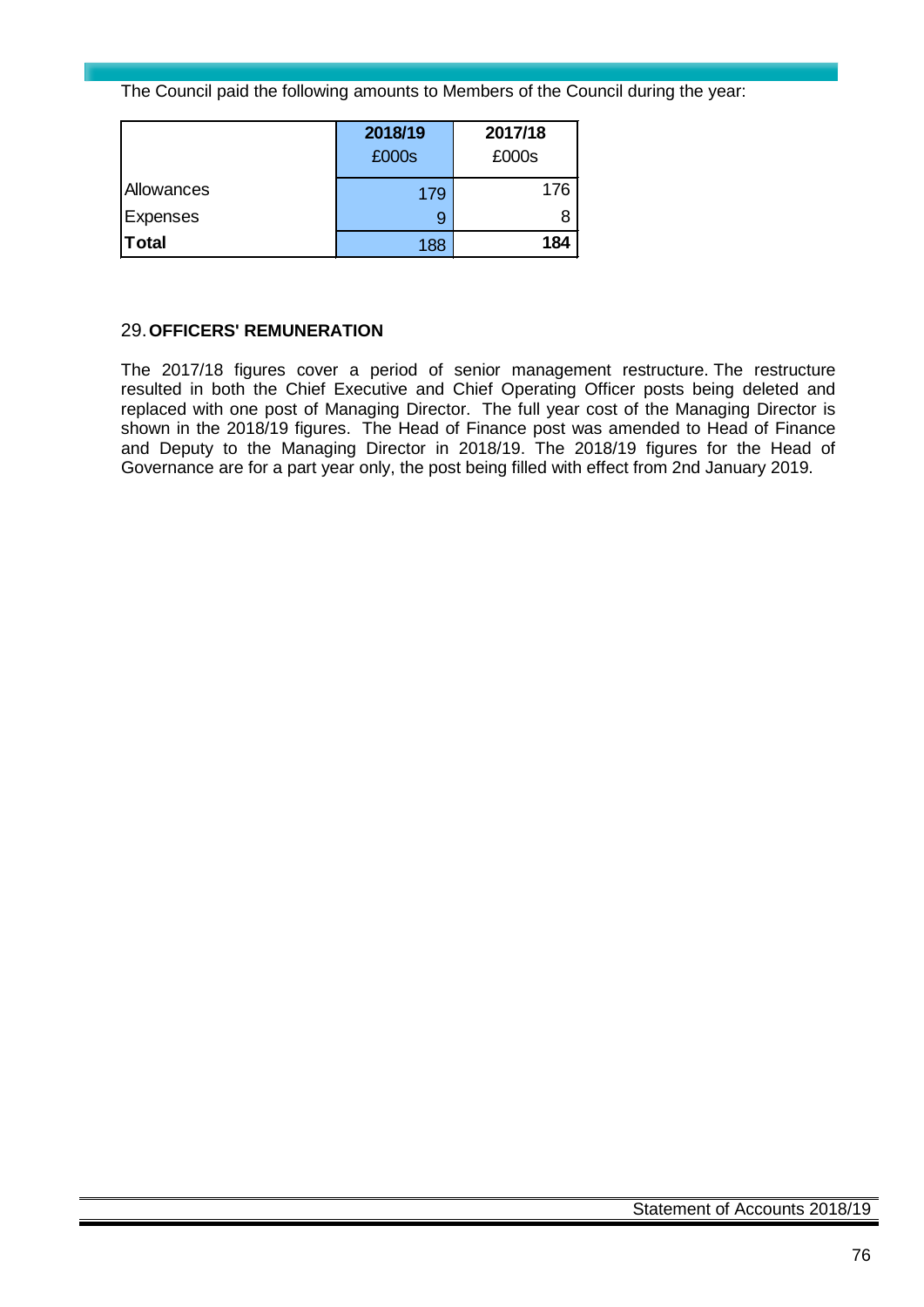| <b>Senior Employees</b>           |                                                    |                                                     | Total                                                                          |                                 | <b>Total</b>                                                                   |
|-----------------------------------|----------------------------------------------------|-----------------------------------------------------|--------------------------------------------------------------------------------|---------------------------------|--------------------------------------------------------------------------------|
| <b>Post Title</b>                 | <b>Salary</b><br>(Including fees)<br>& Allowances) | <b>Compensation</b><br>for Loss of<br><b>Office</b> | <b>Remuneration</b><br>excluding<br>pension<br><b>contributions</b><br>2018/19 | <b>Pension</b><br>contributions | <b>Remuneration</b><br>including<br>pension<br><b>contributions</b><br>2018/19 |
| 2018/19                           | £                                                  | £                                                   | £                                                                              | £                               | £                                                                              |
| <b>Managing Director</b>          | 130,900                                            |                                                     | 130,900                                                                        |                                 | 130,900                                                                        |
| <b>Project Director</b>           | 93.641                                             |                                                     | 93.641                                                                         | 15,264                          | 108,905                                                                        |
| Head of Finance and Deputy to the |                                                    |                                                     |                                                                                |                                 |                                                                                |
| <b>Managing Director</b>          | 100,465                                            |                                                     | 100,465                                                                        | 16.444                          | 116,909                                                                        |
| Head Of Housing                   | 91,965                                             |                                                     | 91,965                                                                         | 14,990                          | 106,955                                                                        |
| Head of Place                     | 96,866                                             |                                                     | 96,866                                                                         | 13,920                          | 110,786                                                                        |
| Head of Community and Wellbeing   | 89,439                                             |                                                     | 89,439                                                                         | 14,579                          | 104,018                                                                        |
| Head of Governance                | 20,982                                             |                                                     | 20,982                                                                         | 3,420                           | 24,402                                                                         |
|                                   | 624.258                                            |                                                     | 624.258                                                                        | 78,617                          | 702.875                                                                        |

| <b>Senior Employees</b><br><b>Post Title</b> | Compensation<br><b>Salary</b><br>(Including fees)<br>for Loss of<br>& Allowances)<br><b>Office</b> |        | Total<br><b>Remuneration</b><br>excluding<br>pension<br>contributions<br>2017/18 | <b>Pension</b><br>contributions | Total<br><b>Remuneration</b><br>including<br>pension<br>contributions<br>2017/18 |
|----------------------------------------------|----------------------------------------------------------------------------------------------------|--------|----------------------------------------------------------------------------------|---------------------------------|----------------------------------------------------------------------------------|
| 2017/18                                      | £                                                                                                  | £      | £                                                                                | £                               | £                                                                                |
| Managing Director                            | 56,878                                                                                             |        | 56,878                                                                           |                                 | 56,878                                                                           |
| <b>Chief Operating Officer</b>               | 37,627                                                                                             |        | 37,627                                                                           | 106,654                         | 144,281                                                                          |
| <b>Chief Executive</b>                       | 74,116                                                                                             | 82,395 | 156,511                                                                          |                                 | 156,511                                                                          |
| Project Director (Enterprise Zone)           | 91,805                                                                                             |        | 91,805                                                                           | 14,964                          | 106,769                                                                          |
| lHead of Finance                             | 88,612                                                                                             |        | 88,612                                                                           | 14.444                          | 103,056                                                                          |
| Head Of Housing                              | 85,112                                                                                             |        | 85,112                                                                           | 13,873                          | 98,985                                                                           |
| Head of Place                                | 85,112                                                                                             |        | 85,112                                                                           | 13,873                          | 98,985                                                                           |
| Head of Community and Wellbeing              | 81,520                                                                                             |        | 81,520                                                                           | 13,288                          | 94,808                                                                           |
| Head of Governance                           | 47,045                                                                                             |        | 47,045                                                                           |                                 | 47,045                                                                           |
|                                              | 647,827                                                                                            | 82,395 | 730,222                                                                          | 177,096                         | 907,318                                                                          |

The table overleaf shows the number of Council officers whose remuneration exceeds £50,000 grouped into £5,000 bands. Remuneration is the amount paid to or receivable by an employee, and includes gross pay (i.e. before deduction of employees' pension contributions, tax and National Insurance), sums due by way of expense allowances, and the estimated monetary value of any additional benefits that are non-cash in their nature. Also included, where applicable, are amounts relating to retirement and redundancy lump sum payments and pay in lieu of notice. Contributions made by the Council to the pension scheme are not included in this table. The banding table below is comprehensive and includes senior employees who are shown in the table of senior employees, above.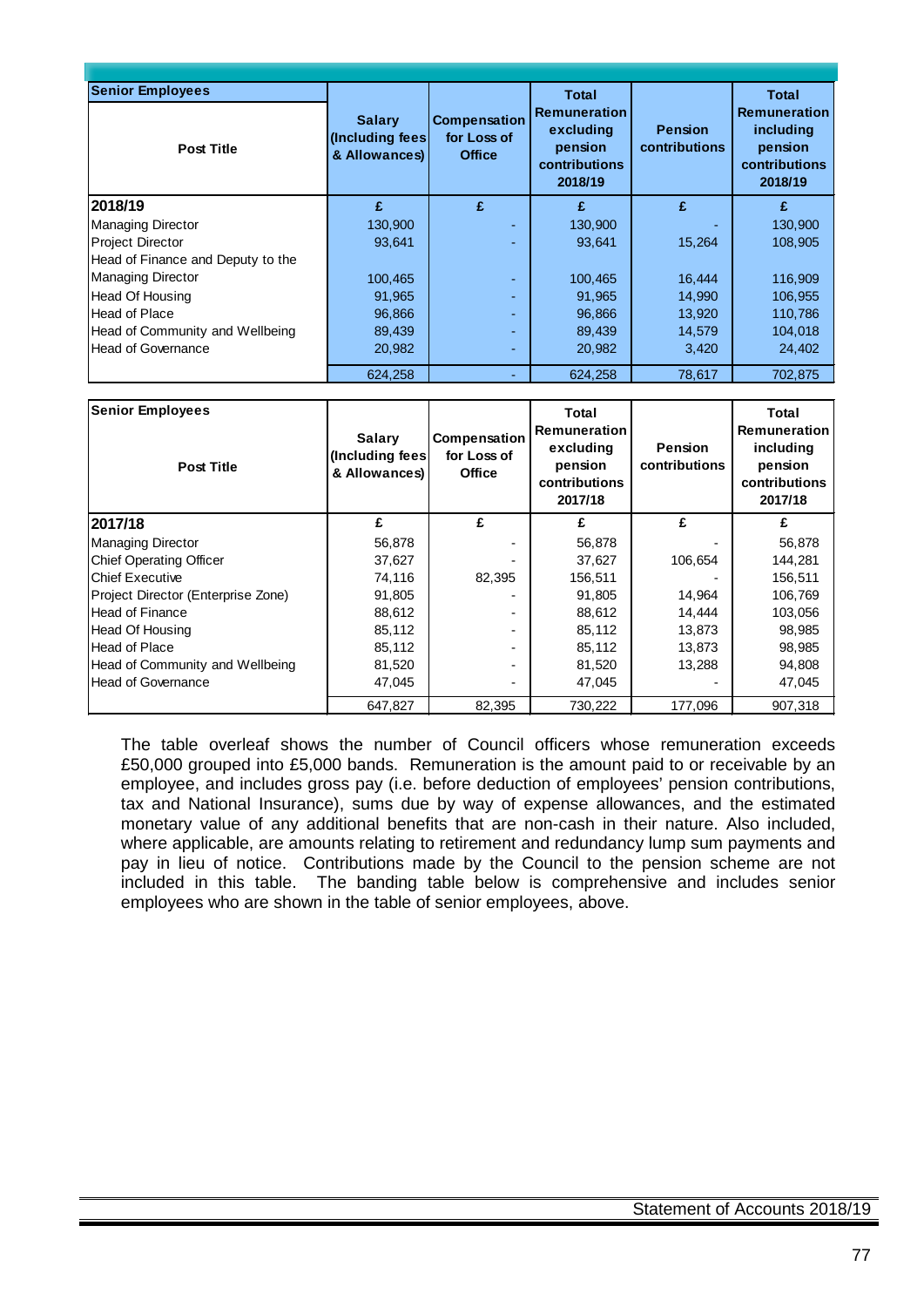|                           |                          |          | <b>Number of Employees</b> |              |  |  |
|---------------------------|--------------------------|----------|----------------------------|--------------|--|--|
|                           |                          |          | 2018/19                    | 2017/18      |  |  |
| <b>Remuneration bands</b> |                          |          | <b>Total</b>               | <b>Total</b> |  |  |
| £50,000                   |                          | £54,999  | 9                          | 12           |  |  |
| £55,000                   |                          | £59,999  | 11                         | 5            |  |  |
| £60,000                   |                          | £64,999  | 1                          |              |  |  |
| £65,000                   |                          | £69,999  |                            |              |  |  |
| £70,000                   |                          | £74,999  |                            |              |  |  |
| £75,000                   |                          | £79,999  |                            |              |  |  |
| £80,000                   |                          | £84,999  |                            | 1            |  |  |
| £85,000                   |                          | £89,999  | 1                          | 3            |  |  |
| £90,000                   |                          | £94,999  | $\overline{2}$             | 1            |  |  |
| £95,000                   |                          | £99,999  | 1                          |              |  |  |
| £100,000                  | $\overline{\phantom{0}}$ | £104,999 | 1                          |              |  |  |
| £105,000                  | $\overline{\phantom{0}}$ | £109,999 |                            |              |  |  |
| £110,000                  | $\overline{\phantom{0}}$ | £114,999 |                            |              |  |  |
| £115,000                  | $\overline{\phantom{0}}$ | £119,999 |                            |              |  |  |
| £120,000                  | $\qquad \qquad -$        | £124,999 |                            |              |  |  |
| £125,000                  | $-$                      | £129,999 |                            |              |  |  |
| £130,000                  | $-$                      | £134,999 | 1                          |              |  |  |
| £135,000                  | $-$                      | £139,999 |                            |              |  |  |
| £140,000                  | $-$                      | £144,999 |                            |              |  |  |
| £145,000                  | $\overline{\phantom{0}}$ | £149,999 |                            |              |  |  |
| £150,000                  | $\overline{\phantom{0}}$ | £154,999 |                            |              |  |  |
| £155,000                  |                          | £159,999 |                            |              |  |  |

The numbers of exit packages with total cost per band and total cost of the compulsory and other redundancies are set out in the table below:

| <b>Exit Package cost</b><br>band including<br>special payments |           | Number of<br><b>Compulsory</b><br><b>Redundancies</b> |           | <b>Number of Other</b><br>Agreed<br><b>Departures</b> |           | <b>Total Number of</b><br><b>Packages</b> | <b>Total Cost of Exit</b><br><b>Packages</b> |                   |
|----------------------------------------------------------------|-----------|-------------------------------------------------------|-----------|-------------------------------------------------------|-----------|-------------------------------------------|----------------------------------------------|-------------------|
|                                                                | 2018-19   | 2017-18                                               | 2018-19   | 2017-18                                               | 2018-19   | 2017-18                                   | 2018-19                                      | 2017-18           |
|                                                                | <b>No</b> | <b>No</b>                                             | <b>No</b> | <b>No</b>                                             | <b>No</b> | No.                                       | £                                            | £                 |
| £0 - £40,000<br>£40,001-£80,000<br>£80,001-£150,000            |           |                                                       |           | 3<br>$\overline{2}$                                   |           | 3<br>2                                    | 14,547                                       | 40,108<br>182,915 |
| <b>TOTAL</b>                                                   |           |                                                       |           | 5                                                     |           | 5 <sub>1</sub>                            | 14,547                                       | 223,023           |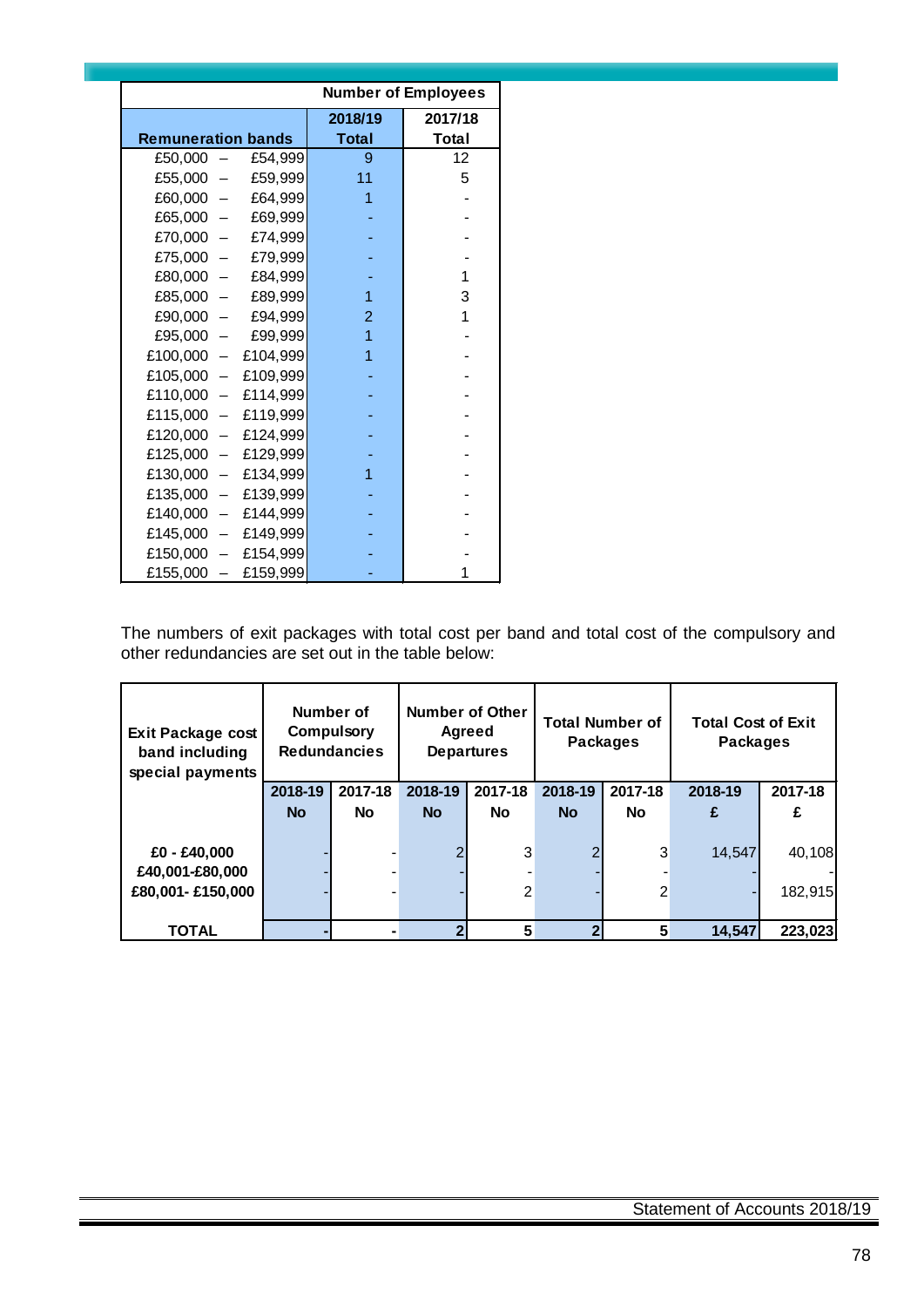# 30.**TERMINATION BENEFITS**

Termination benefits are amounts payable as a result of a decision by the Council to terminate an officer's employment before the normal retirement date. These costs are required to be met immediately.

The Council terminated the contracts of two employees in 2018/19, incurring liabilities of £14,457 (£223,023 in 2017/18) – see Note 29 for the number of exit packages and total cost per band.

# 31.**EXTERNAL AUDIT COSTS**

The Council has incurred the following costs in 2018/19 in respect of the audit of the Statement of Accounts, certification of grant claims and statutory inspections and other services provided by the Council's external auditors, BDO LLP (Ernst & Young LLP in 2018/19.

|                                                                                                     | 2018/19 | 2017/18 |
|-----------------------------------------------------------------------------------------------------|---------|---------|
|                                                                                                     | £000s   | £000s   |
| Fees payable for external audit services carried out by<br>the appointed auditor for the year.      | 73      | 78      |
| Fees payable for external audit services carried out by<br>the appointed auditor for previous years | 34      | (12)    |
| Fees payable to external audit in relation to current year<br>grant claims.                         |         |         |
|                                                                                                     | 17      | 19      |
| <b>Total</b>                                                                                        | 124     | 85      |

# 32.**GRANT INCOME**

The Council credited the following grants, contributions and donations (see the table overleaf) to the Comprehensive Income and Expenditure Statement in 2018/19: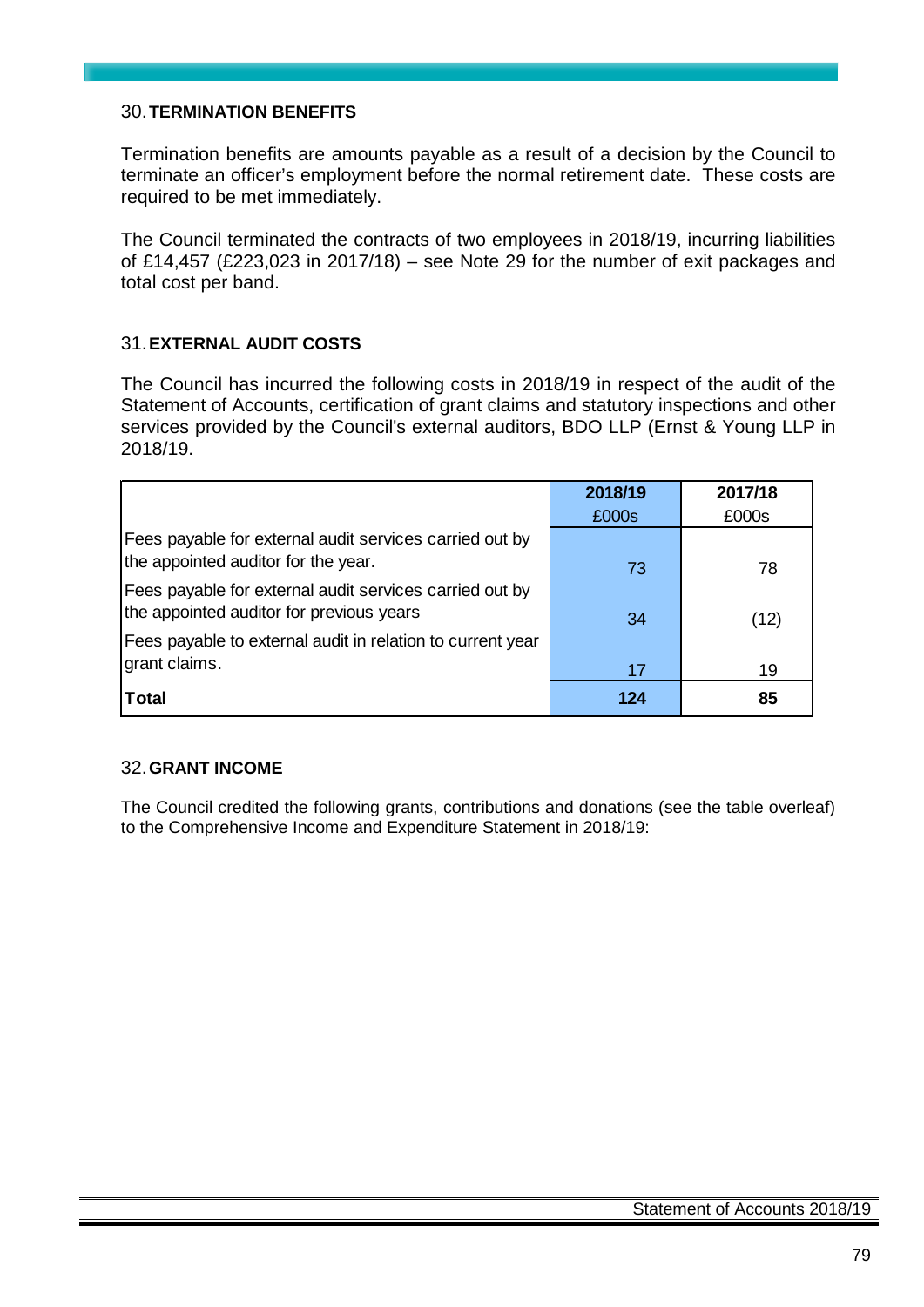|                                                           | 2018/19   | 2017/18   |
|-----------------------------------------------------------|-----------|-----------|
|                                                           | £000s     | £000s     |
| Grants Credited to Taxation and Non-specific Grant Income |           |           |
| Revenue Support Grant                                     | 178       | 603       |
| <b>Transitions Grant</b>                                  |           | 25        |
| Section 31 Grants                                         | 949       | 667       |
| New Homes Bonus Grant                                     | 824       | 896       |
| <b>ECC Council Tax Sharing Agreement</b>                  |           | 252       |
| <b>Capital Grants</b>                                     | 137       | 277       |
| Total                                                     | 2,088     | 2,720     |
| <b>Grants Credited to Services</b>                        |           |           |
| DWP:                                                      |           |           |
| <b>Rent Allowances</b>                                    | 11,626    | 13,673    |
| <b>Rent Rebates</b>                                       | 15,906    | 18,611    |
| Housing Benefit Administration                            | 362       | 399       |
| Verification of Earnings and Pensions                     | 49        |           |
| New Burdens Housing Benefit                               | 34        |           |
| New Burdens                                               | 76        |           |
| LA Data Share                                             |           | 20        |
| Universal Credit New Burdens Funding Payment              | 46        | 58        |
| <b>Business Rate Relief (New Burdens)</b>                 |           | 28        |
| DWP RBI                                                   |           | 34        |
| <b>Universal Support</b>                                  | 13        | 22        |
| Other DWP grants                                          | 7         | 31        |
| <b>MHCLG:</b>                                             |           |           |
| <b>Disabled Facilities Grants</b>                         | 353       | 401       |
| Self Build and Custom Housing Building Register           | 30        | 30        |
| New Burdens Homelessness Reduction                        | 42        | 46        |
| Flexible Homelessness Support                             | 352       | 226       |
| Recycling<br>Food waste collection                        |           | 35<br>138 |
| New Burdens                                               | 149<br>20 |           |
| Rough Sleepers Fund                                       | 140       |           |
| Homelessness Prevention                                   | 42        |           |
| Local Authority Parks Improvement Funding                 | 14        |           |
| Controlling Migration Fund                                | 51        |           |
| National Community Clean Up                               | 15        |           |
| Local Authority EU Exit Preparation                       | 17        |           |
| Localising Council Tax administration                     | 128       | 135       |
| Lister House                                              | 294       |           |
| <b>Epping Forest</b>                                      | 20        |           |
| Other MHCLG grants                                        | 31        | 37        |
| Homes England:                                            |           |           |
| Growth Area Funding / Programme of Development            | 3         | 162       |
| <b>Essex County Council:</b>                              |           |           |
| Enterprise Zone                                           | (14)      | 187       |
| Sam's Place                                               | 72        | 73        |
| Inter Authority Agreement                                 | 659       | 644       |
| <b>ECC Hardship Fund</b>                                  | 10        | 10        |
| <b>Tipping Away</b>                                       | 59        | 59        |
| <b>Time Credits</b>                                       | 63        |           |
| Active Network Comissioning                               | 16        |           |
| Fraud & Error Reduction Incentive Scheme                  | 68        | 76        |
| Collection Investment Income                              | 59        | 55        |
| Other:<br>Nicholls Field Pavilion                         |           |           |
| Town Park HLF                                             |           | 54        |
| Other smaller grants                                      | 104<br>13 | 43<br>50  |
| Total                                                     | 30,929    | 35,337    |
|                                                           |           |           |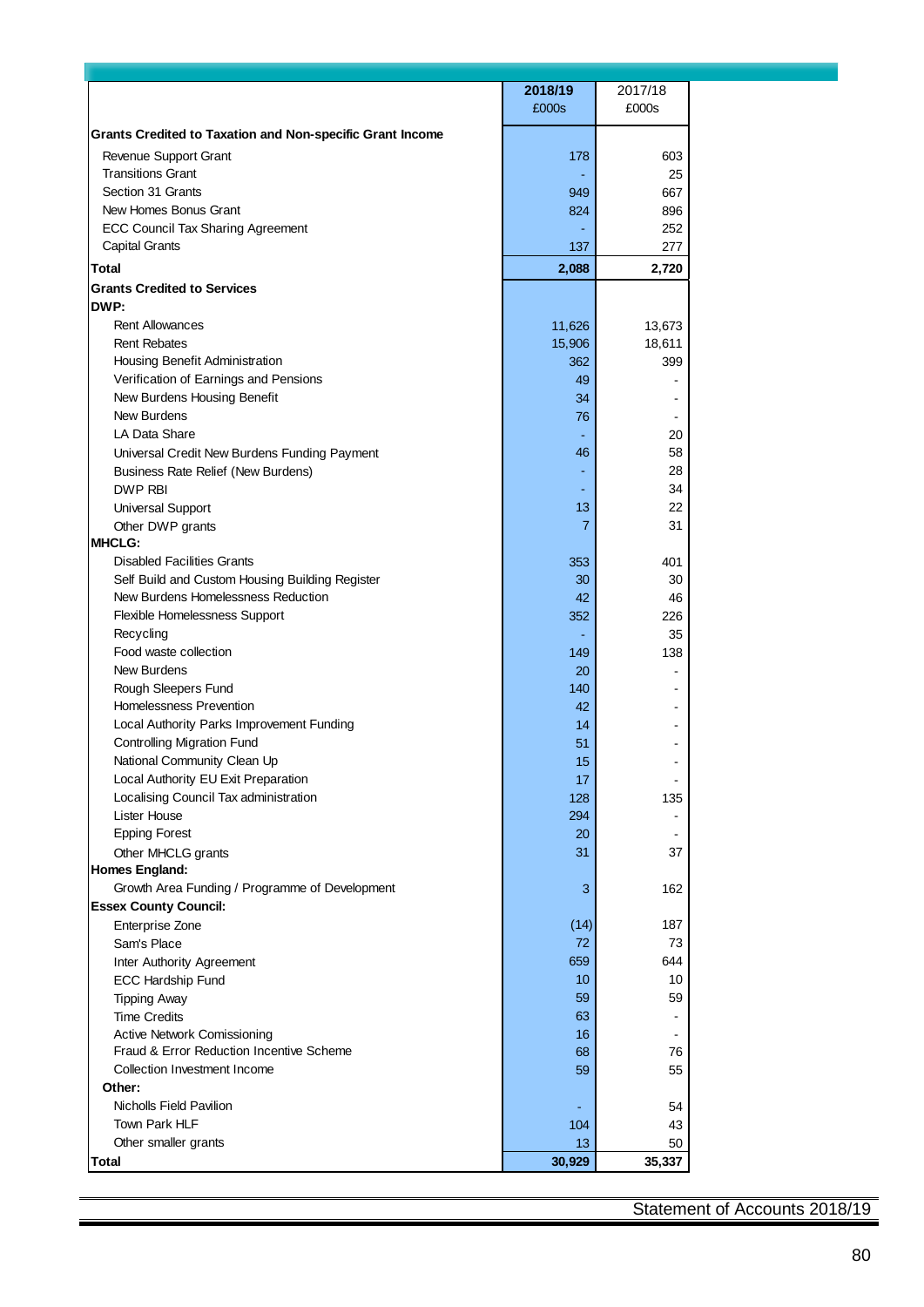The Council has received a number of grants and contributions that have yet to be recognised as income as they have conditions attached to them that will require the money to be returned to the giver. The balances at the year-end are as follows:-

Long-term Liabilities:

|                                              | 2018/19 | 2017/18 |
|----------------------------------------------|---------|---------|
|                                              | £000s   | £000s   |
| Grants Receipts in Advance (Capital Grants)  |         |         |
| Programme of Development - external partners | 169     | 96      |
| <b>Total</b>                                 | 169     | 96      |

# 33.**RELATED PARTIES**

The Council is required to disclose material transactions with related parties – bodies or individuals that have the potential to control or influence the Council or to be controlled or influenced by the Council. Disclosure of these transactions allows readers to assess the extent to which the Council might have been constrained in its ability to operate independently or might have secured the ability to limit another party's ability to bargain freely with the Council.

*Central Government* has significant influence over the general operations of the Council. It is responsible for providing the statutory framework within which the Council operates, prescribes the terms of many of the transactions that the Council has with other parties (such as Council Tax bills, or Housing Benefits) and provides the majority of its funding in the form of grants. Details of transactions between the Council and the Government are set out within the accounting statements.

Members have direct control over the Council's financial and operating policies. The total of Members' allowances is disclosed in Note 28 on page 76. In addition, Members, chief officers and heads of service disclose, by way of declaration, anything which could result in them being a related party of the Council and any transactions with the Council. Declarations made by Members in 2018/19 are summarised on the Council's website at [www.harlow.gov.uk/councillor-declarations.](http://www.harlow.gov.uk/councillor-declarations)

Material transactions which took place with related parties during 2018/19 are as follows.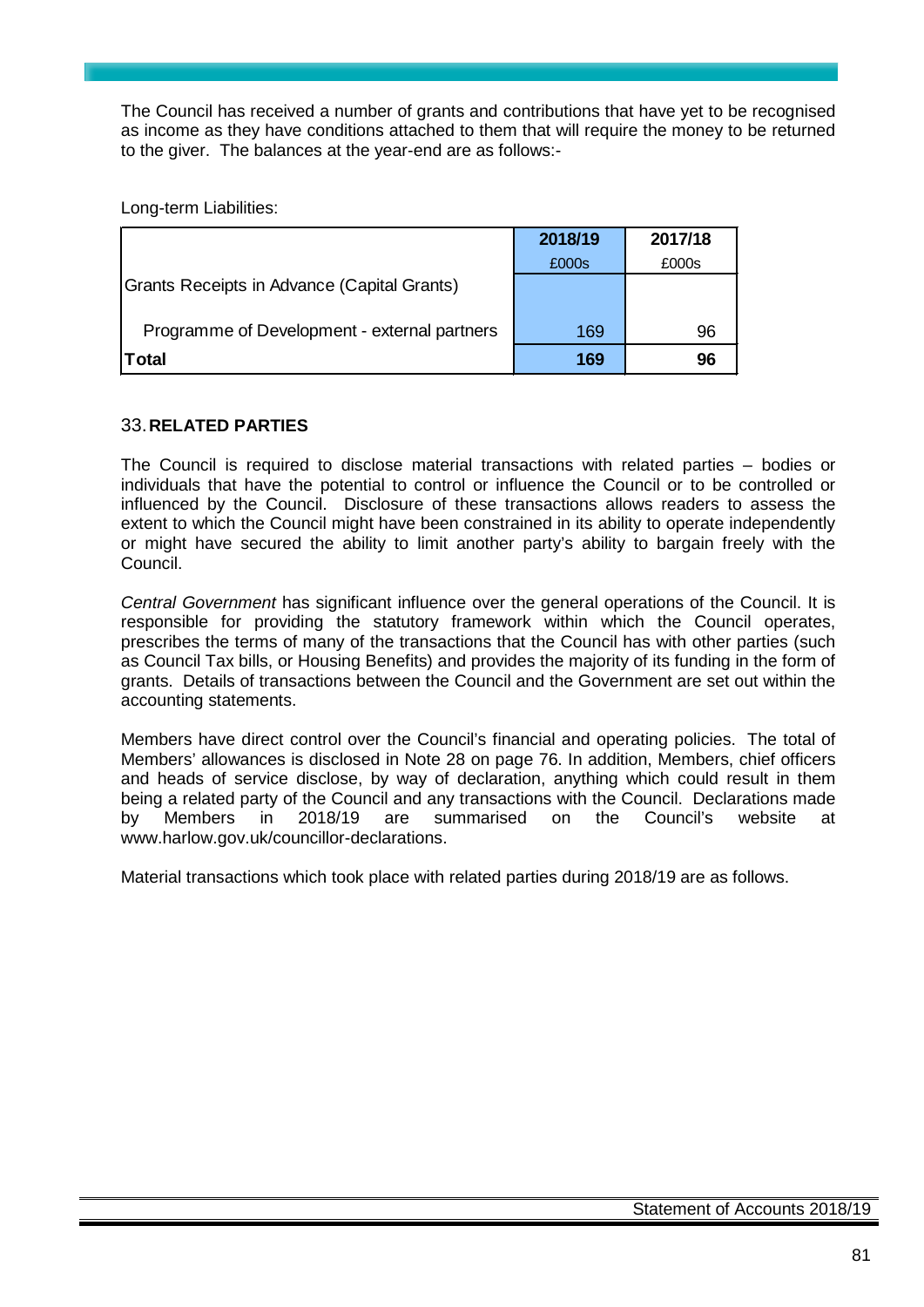| <b>Related Party Transactions 2018/19</b>  | <b>Income</b>     | <b>Expenditure</b> | <b>Debtors</b><br><b>Outstanding</b><br>as at<br>31 Mar 2019 | <b>Creditors</b><br>Outstanding<br>as at<br>31 Mar 2019 |
|--------------------------------------------|-------------------|--------------------|--------------------------------------------------------------|---------------------------------------------------------|
| <b>Essex County Council</b>                | £000s<br>(2, 336) | £000s<br>218       | £000s<br>610                                                 | £000s<br>(1)                                            |
| <b>Essex Police and Crime Commissioner</b> | (21)              |                    | (21)                                                         |                                                         |
| <b>Harlow College</b>                      | (26)              | 1                  | 1                                                            |                                                         |
| <b>Harlow Occupational Health</b>          |                   | 22                 |                                                              | (1)                                                     |
| <b>Harlow Sports Trust</b>                 | (73)              | 10                 | (15)                                                         |                                                         |
| <b>Kier Harlow</b>                         | (290)             | 291                | 15                                                           |                                                         |
| Streets 2 Homes                            | (3)               | 119                | 1                                                            |                                                         |
| Veolia                                     |                   | 3,509              |                                                              | (599)                                                   |
| HTS (Property & Environment) Ltd           | (924)             | 23,661             | 702                                                          | (1, 190)                                                |
|                                            | (3,673)           | 27,831             | 1,293                                                        | (1,791)                                                 |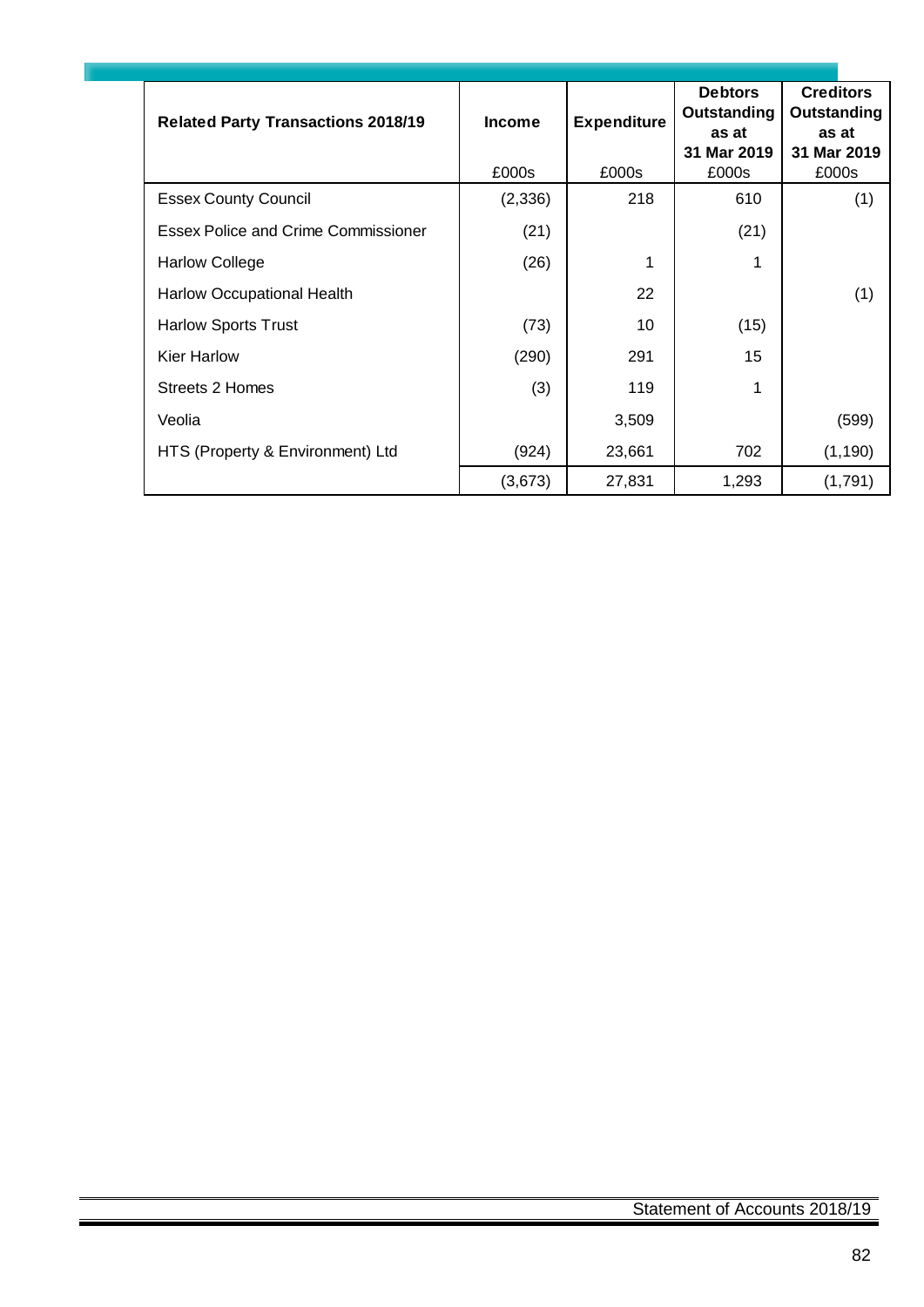# 34.**CAPITAL EXPENDITURE AND CAPITAL FINANCING**

The total amount of capital expenditure incurred in the year is shown in the following table (including the value of assets acquired under finance leases), together with the resources that have been used to finance it. Where capital expenditure is to be financed in future years by charges to revenue as assets are used by the Council, the expenditure results in an increase in the Capital Financing Requirement (CFR), a measure of the capital expenditure incurred historically by the Council that has yet to be financed. The movement in CFR is analysed in the second part of this note.

|                                                                                                       | 2018/19     | 2017/18   |
|-------------------------------------------------------------------------------------------------------|-------------|-----------|
|                                                                                                       | £000s       | £000s     |
| <b>Opening Capital Financing Requirement</b>                                                          | 233,658     | 230,009   |
| <b>Capital Investment</b>                                                                             |             |           |
| <b>Property Plant and Equipment</b>                                                                   | 26,765      | 20,684    |
| <b>Heritage Assets</b>                                                                                | $\Omega$    | 0         |
| <b>Investment Properties</b>                                                                          | 20          | 50        |
| Intangible Assets                                                                                     | 173         | 143       |
| Revenue Expenditure funded from Capital under Statute<br>Long Term Debtors                            | 666<br>2    | 557<br>8  |
| <b>Total Capital Investment</b>                                                                       | 27,626      | 21,442    |
| <b>Sources of Finance</b>                                                                             |             |           |
| <b>Capital Receipts</b>                                                                               | (4,243)     | (1,260)   |
| <b>Major Repairs Reserve</b>                                                                          | (10, 362)   | (11, 801) |
| Government Grants and Other Contributions                                                             | (1, 482)    | (2,395)   |
| <b>Direct Revenue Contributions</b>                                                                   | (4,219)     | (2, 119)  |
| MRP/ Loans Fund Principal                                                                             | (250)       | (218)     |
| <b>Total Sources of Finance</b>                                                                       | (20, 556)   | (17, 793) |
| <b>Closing Capital Financing Requirement</b>                                                          | 240,728     | 233,658   |
| <b>Explanation of Movements in Year</b>                                                               |             |           |
| Increase/ (Decrease) in underlying need to borrow<br>(unsupported by government financial assistance) | 7,070       | 3,649     |
| Assets acquired under finance leases                                                                  | $\mathbf 0$ | 0         |
| Increase/(decrease) in Capital Financing Requirement                                                  | 7,070       | 3,649     |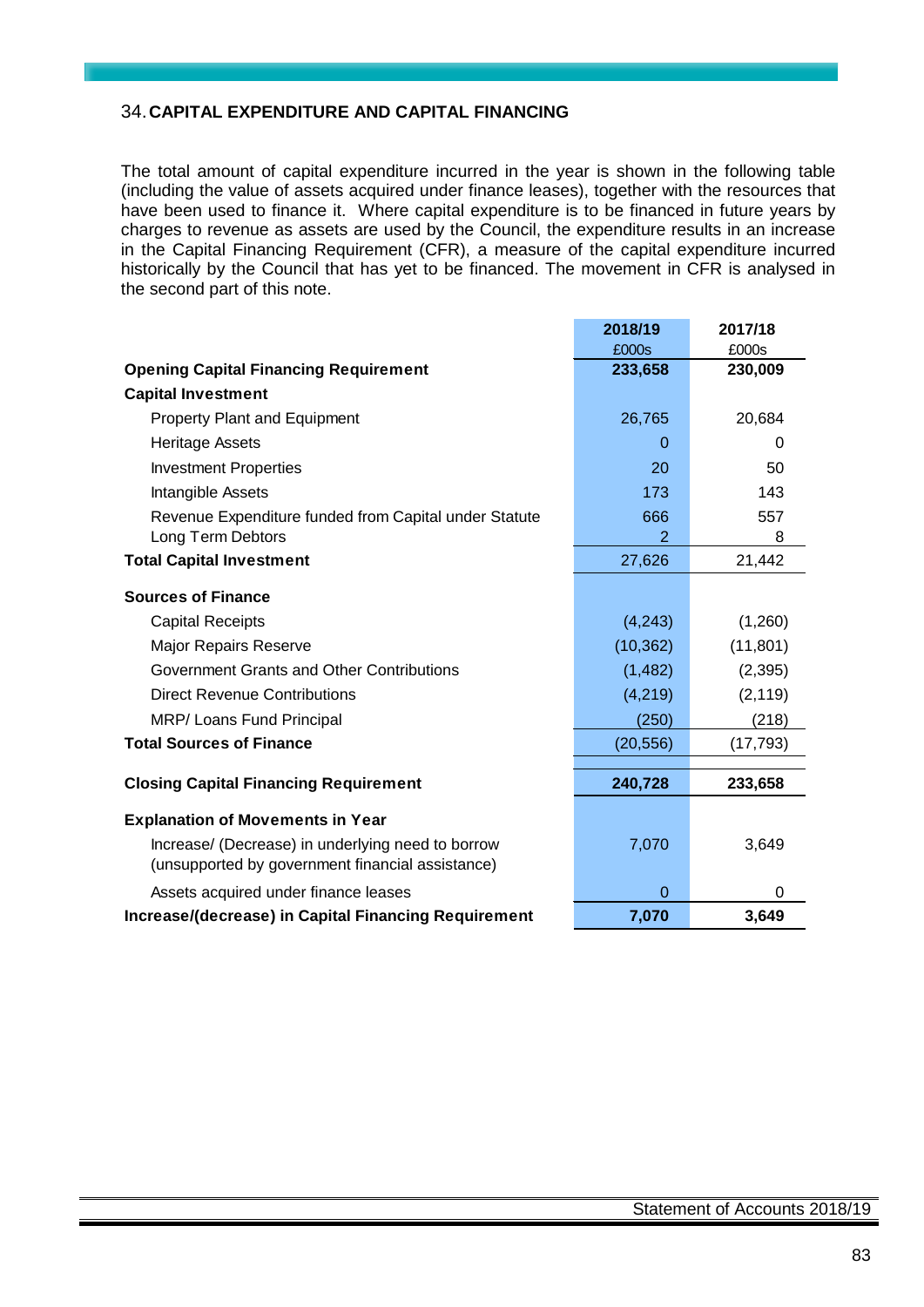# 35.**LEASES**

#### **Council as Lessee**

# OPERATING LEASES

The Council has operating leases for photocopiers, vending machines and other equipment. The future minimum lease payments under the non-cancellable leases, are:

|                                                             | 31 March 2019<br>£000s | 31 March 2018<br>£000s |
|-------------------------------------------------------------|------------------------|------------------------|
| Not later than one year                                     | 29                     | 42                     |
| Later than one year and not later than five<br><b>years</b> | 29                     | 39                     |
|                                                             | 58                     | 81                     |

The Council also has property leases, including property which is sub-let, with future minimum lease payments of:

|                                                             | 31 March 2019<br>£000s | 31 March 2018<br>£000s |
|-------------------------------------------------------------|------------------------|------------------------|
| Not later than one year                                     |                        | 50                     |
| Later than one year and not later than five<br><b>years</b> |                        | 9                      |
| Later than five years                                       | $12 \overline{ }$      | 12                     |
|                                                             | 21                     |                        |

The expenditure charged to the Comprehensive Income and Expenditure Statement during the year in relation to all the above leases was:

|                              | 31 March 2019<br>£000s | 31/03/2018<br>£000s |
|------------------------------|------------------------|---------------------|
|                              |                        |                     |
| Minimum lease payments       | 130                    | 236                 |
| Contingent rents             | 12                     | 12                  |
| Sublease payments receivable | (64)                   | (103)               |
|                              |                        | 145                 |

The total of future minimum sublease payments expected to be received under noncancellable subleases as at 31 March 2019 was £2,401,892 (31 March 2018 £2,493,833).

## **Council as Lessor**

#### FINANCE LEASES

The Council has leased out property in the Town Centre to the NatWest Bank on a finance lease, with a remaining term of 72 years.

The Council has a gross investment in the lease made up of the minimum lease payments expected to be received over the remaining term and the residual value anticipated for the property when the lease comes to an end.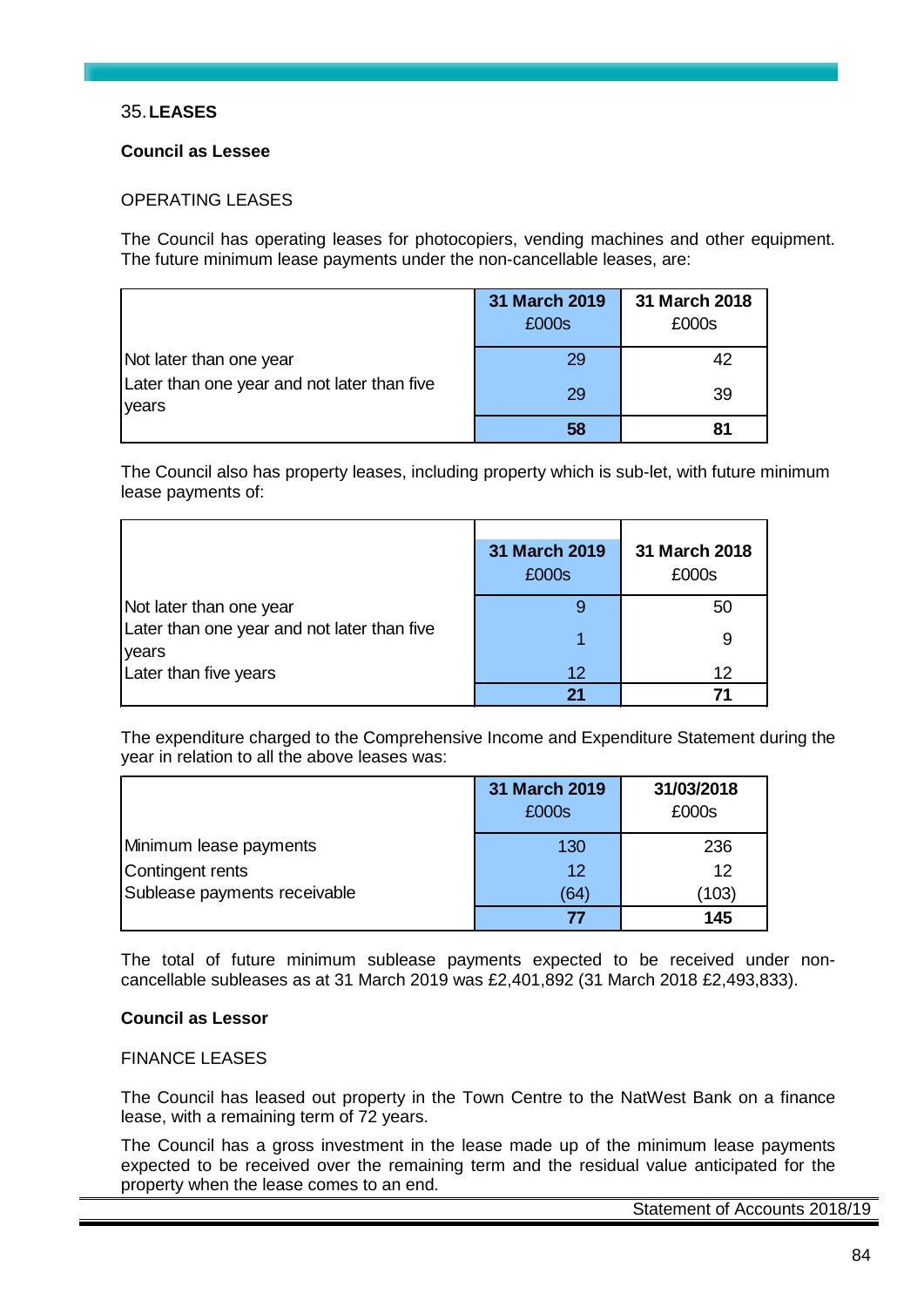The minimum lease payments comprise settlement of the long term debtor for the interest in the property acquired by the lessee and finance income that will be earned by the Council in future years whilst the debtor remains outstanding.

The gross investment is made up of the following amounts:

|                                            | 31 March 2019 | 31 March 2018 |
|--------------------------------------------|---------------|---------------|
|                                            | £000s         | £000s         |
| Finance lease debtor (net present value of |               |               |
| minimum lease payments):                   |               |               |
| - current                                  |               |               |
| - non-current                              | 304           | 304           |
| <b>Gross investment in the lease</b>       | 305           | 305           |

The gross investment in the lease and the minimum lease payments will be received over the following periods:

|                                                      | <b>Gross Investment in the</b><br>Lease |       | <b>Minimum Lease</b><br><b>Payments</b> |                |
|------------------------------------------------------|-----------------------------------------|-------|-----------------------------------------|----------------|
|                                                      | 31 March<br>31 March                    |       | 31 March                                | 31 March       |
|                                                      | 2019                                    | 2018  | 2019                                    | 2018           |
|                                                      | £000s                                   | £000s | £000s                                   | £000s          |
| Not later than one year                              |                                         |       |                                         |                |
| Later than one year and not<br>later than five years | 3                                       | 2     | 3                                       | $\overline{2}$ |
| Later than five years                                | 301                                     | 302   | 301                                     | 302            |
|                                                      | 305                                     | 305   | 305                                     | 305            |

#### OPERATING LEASES

The Council leases out property and equipment under operational leases.

The future minimum lease payments receivable are:

|                                                      | 31 March 2019 | 31 March 2018 |
|------------------------------------------------------|---------------|---------------|
|                                                      | £000s         | £000s         |
| Not later than one year                              | 862           | 917           |
| Later than one year and not later than five<br>years | 2,816         | 2,932         |
| Later than five years                                | 3,985         | 4,466         |
|                                                      | 7,663         | 8,315         |

In 2018/19 £272,300 contingent rents were receivable by the Council (2017/18 £266,965).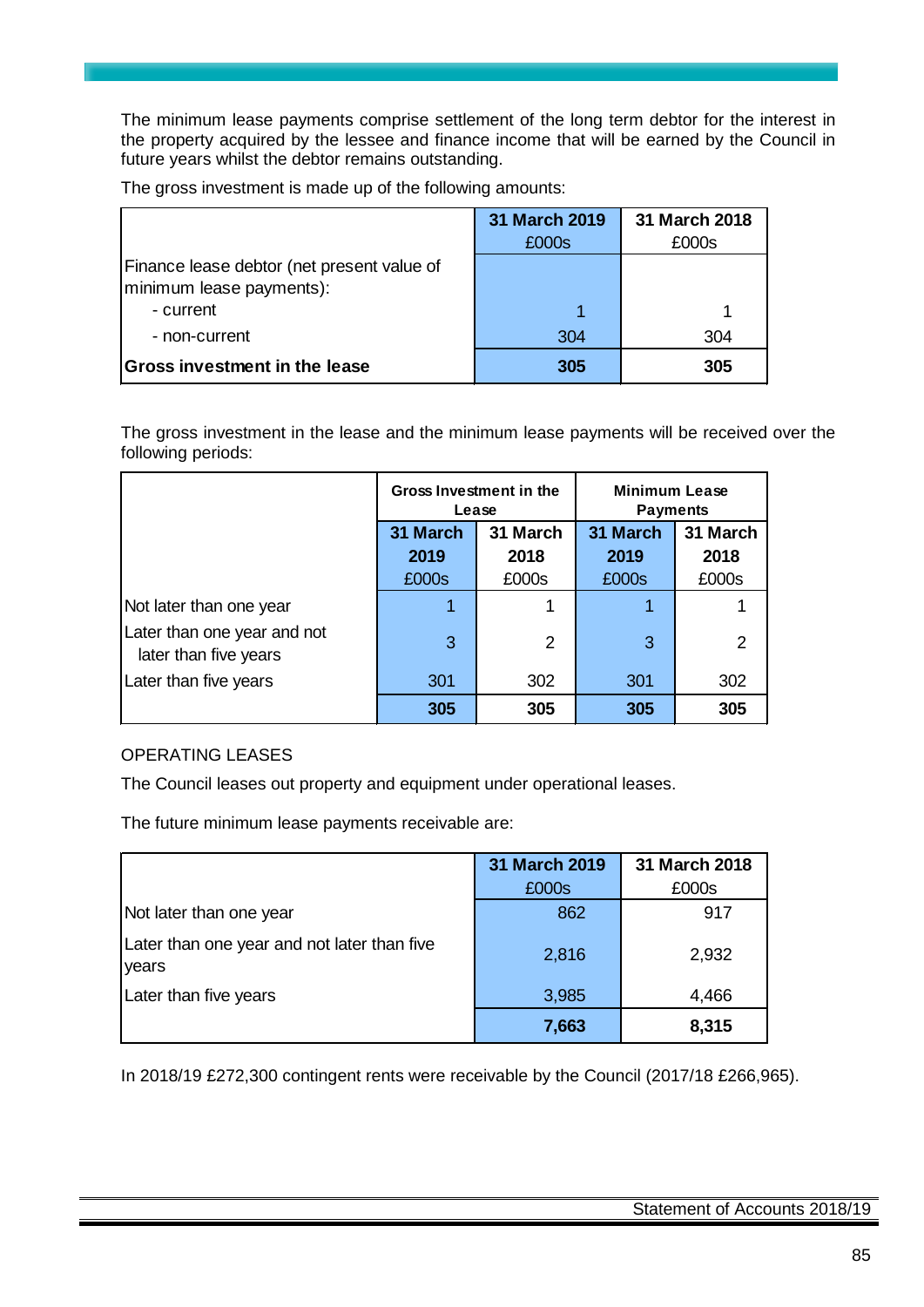#### 36.**IMPAIRMENT LOSSES**

Assets may be impaired in one of two ways: (1) a downward revaluation of an asset due to economic changes – included in Note 10; (2) an event which has caused the value of the asset to significantly deteriorate, of which there were none during 2018/19.

# 37.**DEFINED BENEFIT PENSION SCHEME**

#### **Participation in the Pension Scheme**

As part of the terms and conditions of employment of its officers, the Council makes contributions towards the cost of post-employment benefits. Although these benefits will not actually be payable until employees retire, the Council has a commitment to make the payments (for those benefits) that need to be disclosed at the time that employees earn their future entitlement.

The Council participates in two post-employment schemes:

• The Local Government Pension Scheme, administered locally by Essex County Council – this is a funded defined benefit final salary scheme, meaning that the Council and employees pay contributions into a fund, calculated at a level intended to balance the pension's liabilities with investment assets.

• Arrangements for the award of discretionary post-retirement benefits upon early retirement – this is an unfunded defined benefit arrangement, under which liabilities are recognised when awards are made. However, there are no investment assets built up to meet these pension liabilities, and cash has to be generated to meet actual pension payments as they eventually fall due.

• The Essex County Council pension scheme is operated under the regulatory framework for the Local Government Pension Scheme and the governance of the scheme is the responsibility of the pensions committee of Essex County Council. Policy is determined in accordance with the Pensions Fund Regulations.

• The principal risks to the Council of the scheme are the longevity assumptions, statutory changes to the scheme, structural changes to the scheme (i.e. large-scale withdrawals from the scheme), changes to inflation, bond yields and the performance of the equity investments held by the scheme. These are mitigated to a certain extent by the statutory requirements to charge to the General Fund and Housing Revenue Account the amounts required by the statute as described in the accountancy policies note.

#### **Discretionary Post-retirement Benefits**

Discretionary post-retirement benefits on early retirement are an unfunded defined benefit arrangement, under which liabilities are recognised when awards are made. There are no assets built up to meet these pension liabilities.

#### **Transactions Relating to Post-Employment Benefits**

The costs of retirement are recognised and reported in the Cost of Service when they are earned by the employees, rather than when the benefits are eventually paid. However, the charge required to be made to the Council Tax is based on the cash payable in the year, so the real costs of post-employment retirement benefits is reversed out of the General Fund via the Movement in Reserves Statement.

The following transactions have been made in the Comprehensive Income and Expenditure Statement and the General Fund balance via the Movement in Reserves Statement during the year: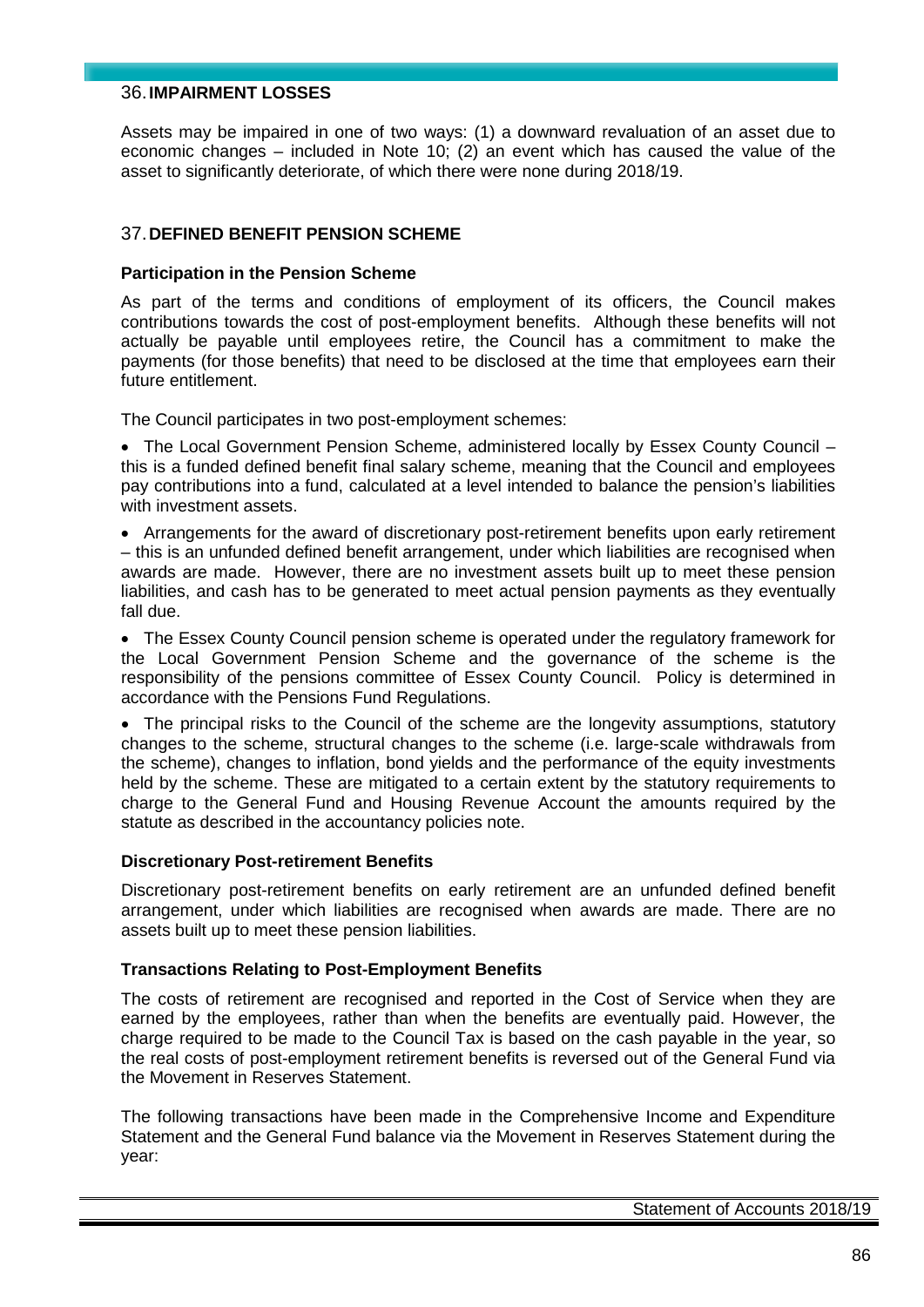|                                                                                     | 2018/19   | 2017/18  |
|-------------------------------------------------------------------------------------|-----------|----------|
|                                                                                     | £000s     | £000s    |
| <b>Comprehensive Income and Expenditure Statement</b>                               |           |          |
| <b>Cost of Services:</b>                                                            |           |          |
| • Current Service Cost and settlement                                               | 5,670     | 5,261    |
| • Past Service Cost including Curtailments                                          | 14        | 149      |
| • Administration expenses                                                           | 84        | 76       |
| • Interest Cost                                                                     | 2,251     | 2,700    |
| Total Post-employment Benefit Charged to the Surplus or                             |           |          |
| Deficit on the Provision of Services                                                | 8,019     | 8,186    |
| Return on Plan Assets (excluding amount included in the net                         |           |          |
| interest expense)                                                                   | 11,585    | 8,760    |
| Changes in financial assumptions                                                    | (11, 592) | 4,725    |
| Actuarial gains/(losses) arising in the change of                                   |           |          |
| demographic assumptions                                                             | 16,197    |          |
| <b>Total Post-employment Benefit gains/(losses) Charged</b>                         |           |          |
| to the Comprehensive Income and Expenditure                                         | 16,190    | 13,485   |
| <b>Statement</b>                                                                    |           |          |
| Movement In Reserves Statement                                                      |           |          |
| • Reversal of net charges made to the Surplus or Deficit                            |           |          |
| for the Provision of Services for post-employment                                   |           |          |
| benefits in accordance with the Code                                                | 8,019     | (8, 186) |
|                                                                                     |           |          |
| Actual amount charged against the General Fund Balance<br>for pensions in the year: |           |          |
| • Employers' contributions payable to the scheme                                    | 5,898     | 6,585    |

The cumulative amount of actuarial gains and losses recognised in the Comprehensive Income and Expenditure Statement in the "actuarial gains or losses" line as at 31 March 2019 was a loss of £23.881 million (as at 31 March 2018 it was a loss of £40.071 million).

# **Pensions Assets and Liabilities Recognised in the Balance Sheet**

The amount included in the Balance Sheet arising from the Council's obligation in respect of its defined benefit plan is as follows.

|                                               | 2018/19    | 2017/18    |
|-----------------------------------------------|------------|------------|
|                                               | £000s      | £000s      |
| Present value of scheme benefit obligation    | (290, 171) | (287, 692) |
| Fair value of plan assets                     | 221,115    | 205,328    |
| Net Liability                                 | (69,056)   | (82, 364)  |
| Present value of discretionary obligation     | (8,570)    | (9, 331)   |
| Net liability from defined benefit obligation | (77, 626)  | (91, 695)  |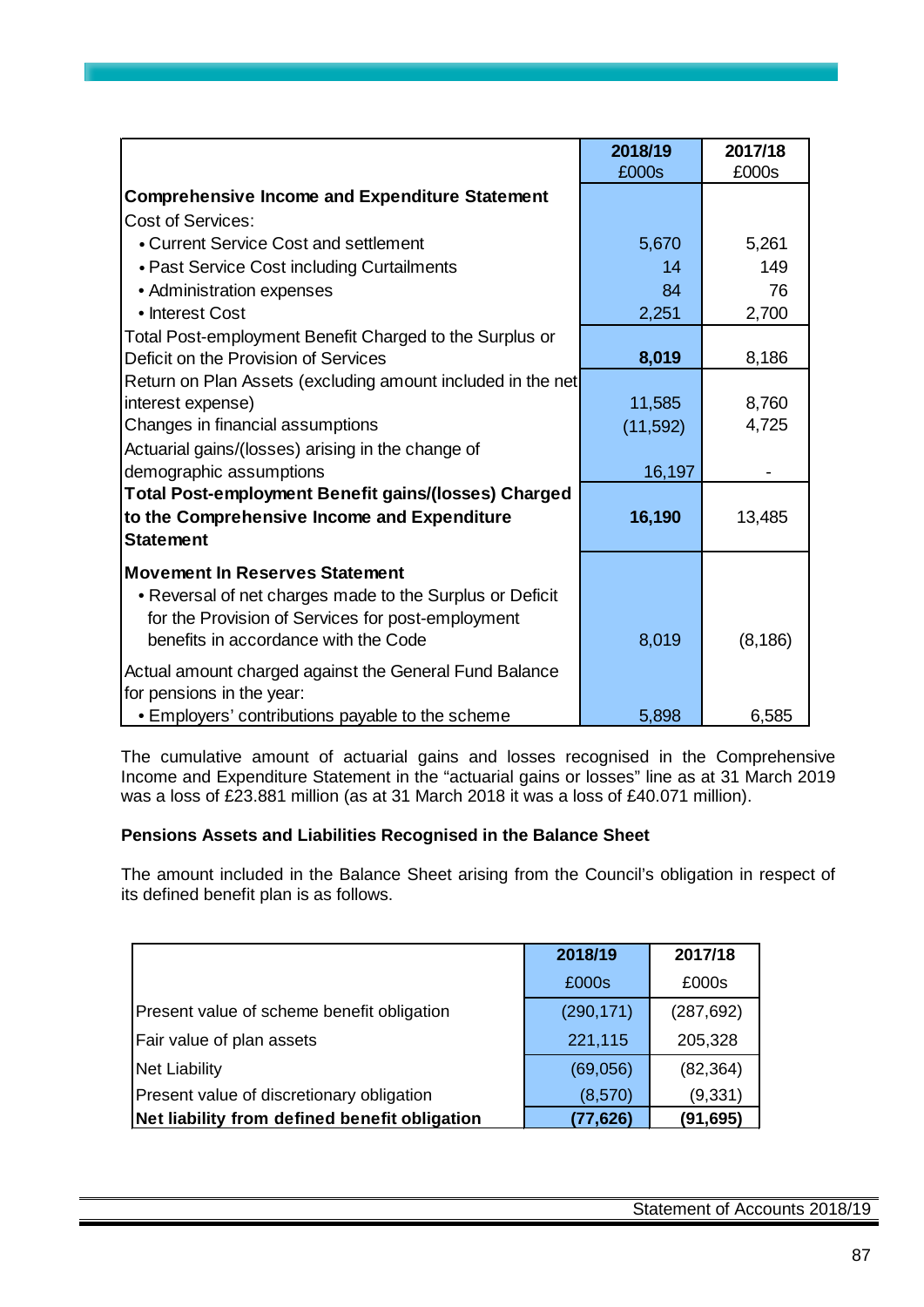|                                                | 2018/19 | 2017/18 |
|------------------------------------------------|---------|---------|
|                                                | £000s   | £000s   |
| <b>Opening balance at 1 April</b>              | 205,328 | 192,560 |
| Interest on assets                             | 5,224   | 5,184   |
| Return on assets less interest                 | 11,585  | 8,760   |
| Administration expenses                        | (84)    | (76)    |
| Contributions by employer including unfunded   | 5,898   | 6,585   |
| Contributions by Scheme participants and other |         |         |
| employers                                      | 2,233   | 1,968   |
| Estimated benefits paid plus unfunded net of   |         |         |
| transfers in                                   | (9,069) | (9,653) |
| <b>Closing balance at 31 March</b>             | 221,115 | 205,328 |

# **Reconciliation of the Movements in the Fair Value of the Scheme (Plan) Assets**

# **Reconciliation of Present Value of the Scheme Liabilities (Defined Benefit Obligation)**

|                                                | 2018/19   | 2017/18 |
|------------------------------------------------|-----------|---------|
|                                                | £000s     | £000s   |
| <b>Opening balance at 1 April</b>              | 297,023   | 296,139 |
| Current service cost                           | 5,670     | 5,261   |
| Ilnterest cost                                 | 7,475     | 7,884   |
| Change in financial assumptions                | 11,592    | (4,725) |
| Change in demographic assumptions              | (16, 197) |         |
| Estimated benefits paid net of transfers in    | (8, 372)  | (8,938) |
| Past Service Cost including curtailments       | 14        | 149     |
| Contributions by Scheme participants and other |           |         |
| employers                                      | 2,233     | 1,968   |
| Unfunded pension payments                      | (697)     | (715)   |
| <b>Closing balance at 31 March</b>             | 298,741   | 297,023 |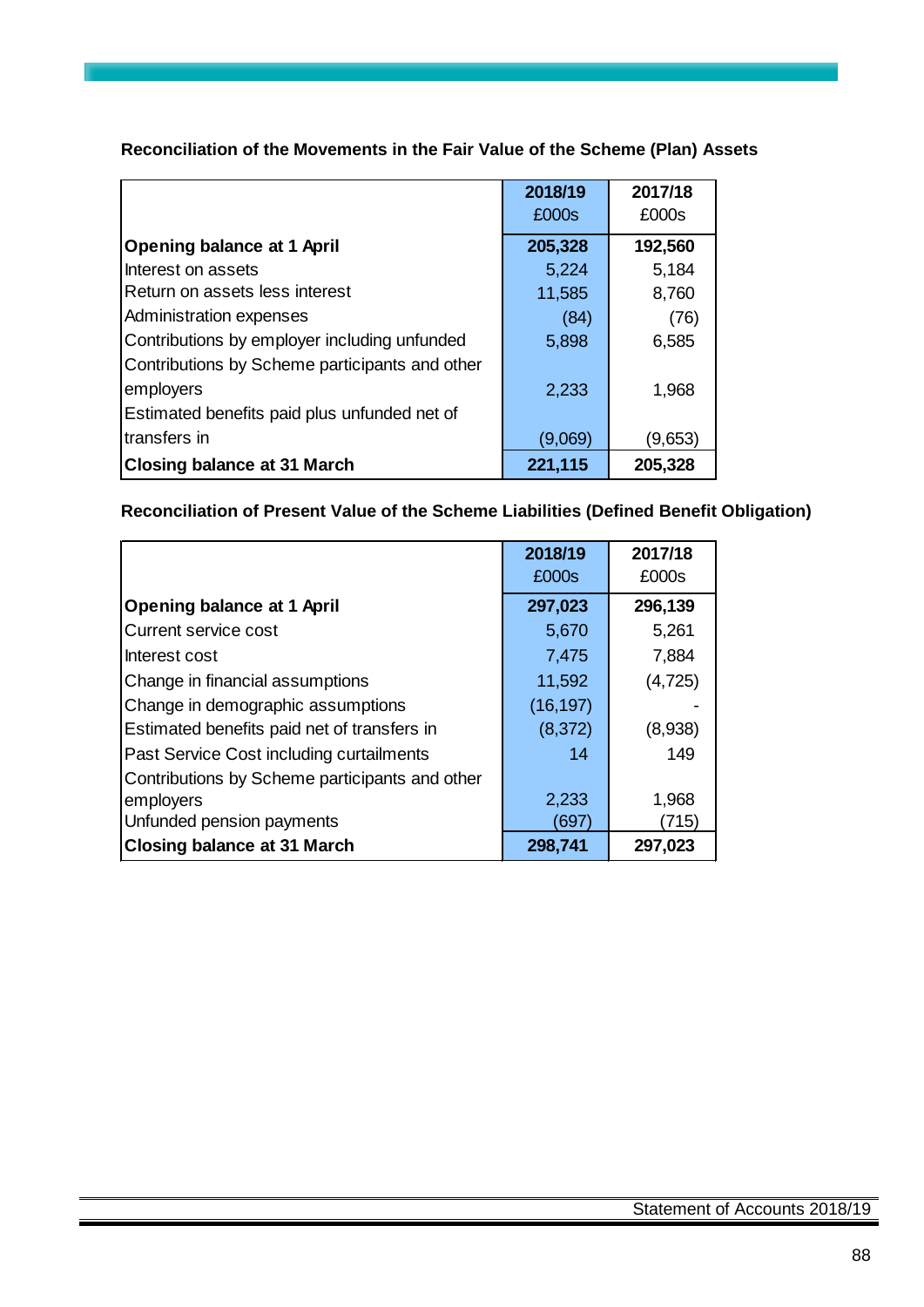# **Local Government Pension Scheme Assets Comprised**

|                                          | 2018/19 |               | 2017/18 |                 |         |                          |                          |                 |
|------------------------------------------|---------|---------------|---------|-----------------|---------|--------------------------|--------------------------|-----------------|
|                                          |         | Quoted        |         | <b>Unquoted</b> |         | Quoted                   |                          | <b>Unquoted</b> |
| Asset Beakdown                           |         | £000s         |         | £000s           |         | £000s                    |                          | £000s           |
| <b>Index Linked Government Securites</b> |         |               |         |                 |         |                          |                          |                 |
|                                          |         |               |         |                 |         |                          |                          |                 |
| <b>UK</b>                                | 5.3%    | 11,719        |         |                 | 6.7%    | 13,757                   |                          |                 |
| Corporate Bonds                          |         |               |         |                 |         |                          |                          |                 |
| <b>UK</b>                                | 5.8%    | 12,825        |         |                 | 3.7%    | 7,597                    |                          |                 |
| Equities                                 |         |               |         |                 |         |                          |                          |                 |
| <b>UK</b>                                | 4.5%    | 9,950         |         |                 |         | $\Omega$                 |                          |                 |
| Overseas                                 | 53.2%   | 117,633       |         |                 | 60.7%   | 124,634                  |                          |                 |
| Property                                 |         |               |         |                 |         |                          |                          |                 |
| All                                      | 3.3%    | 7,297 5.6%    |         | 12,382          | 3.4%    | 6,981                    | 5.9%                     | 12,114          |
| <b>Others</b>                            |         |               |         |                 |         |                          |                          |                 |
| <b>Private Equity</b>                    |         |               | $-4.6%$ | 10,171          |         |                          | 4.6%                     | 9,445           |
| Infrastructure                           |         |               | $-5.0%$ | 11,056          |         |                          | 4.6%                     | 9,445           |
| <b>Derivatives</b>                       |         |               |         | $\mathbf{0}$    | $-0.5%$ | $-1,026.6$               | $\overline{\phantom{a}}$ | $\mathbf 0$     |
| Timber                                   |         |               | $-3.0%$ | 6,633           | ä,      | $\blacksquare$           | 1.7%                     | 3,491           |
| <b>Private Debt</b>                      |         |               | $-1.7%$ | 3,759           |         | $\overline{\phantom{a}}$ | 1.6%                     | 3,285           |
| <b>Other Managed Funds</b>               |         |               | $-5.3%$ | 11,719          |         | $\overline{\phantom{a}}$ | 4.1%                     | 8,418           |
| Cash/Temporary Investments               |         |               | $-2.6%$ | 5,749           |         |                          | 3.6%                     | 7,392           |
| <b>Net Current Assets</b>                |         |               |         |                 |         |                          |                          |                 |
| <b>Debtors</b>                           |         |               | $-0.1%$ | 221             |         |                          | $-0.1%$                  | $-205$          |
| Creditors                                |         |               |         | $\overline{0}$  |         |                          |                          | $\mathbf 0$     |
| <b>Total</b>                             | 72.1%   | 159,424 27.9% |         | 61,691          | 74.0%   | 151,943 26.0%            |                          | 53,385          |

#### **Basis for Estimating Assets and Liabilities**

Liabilities have been assessed on an actuarial basis using the projected unit credit method, an estimate of the pensions that will be payable in future years dependent on assumptions about mortality rates, salary levels, etc. The pension scheme's liabilities (both funded and unfunded) have been assessed by Barnett Waddingham, an independent firm of actuaries, estimates for the County Council Fund being based on the latest full valuation of the scheme as at 31 March 2016.

The expected return on scheme assets is determined by considering the expected returns available on the assets underlying the current investment policy. Expected yields on fixed interest investments are based on gross redemption yields as at the Balance Sheet date. Expected returns on equity investments reflect long-term real rates of return experienced in the respective markets.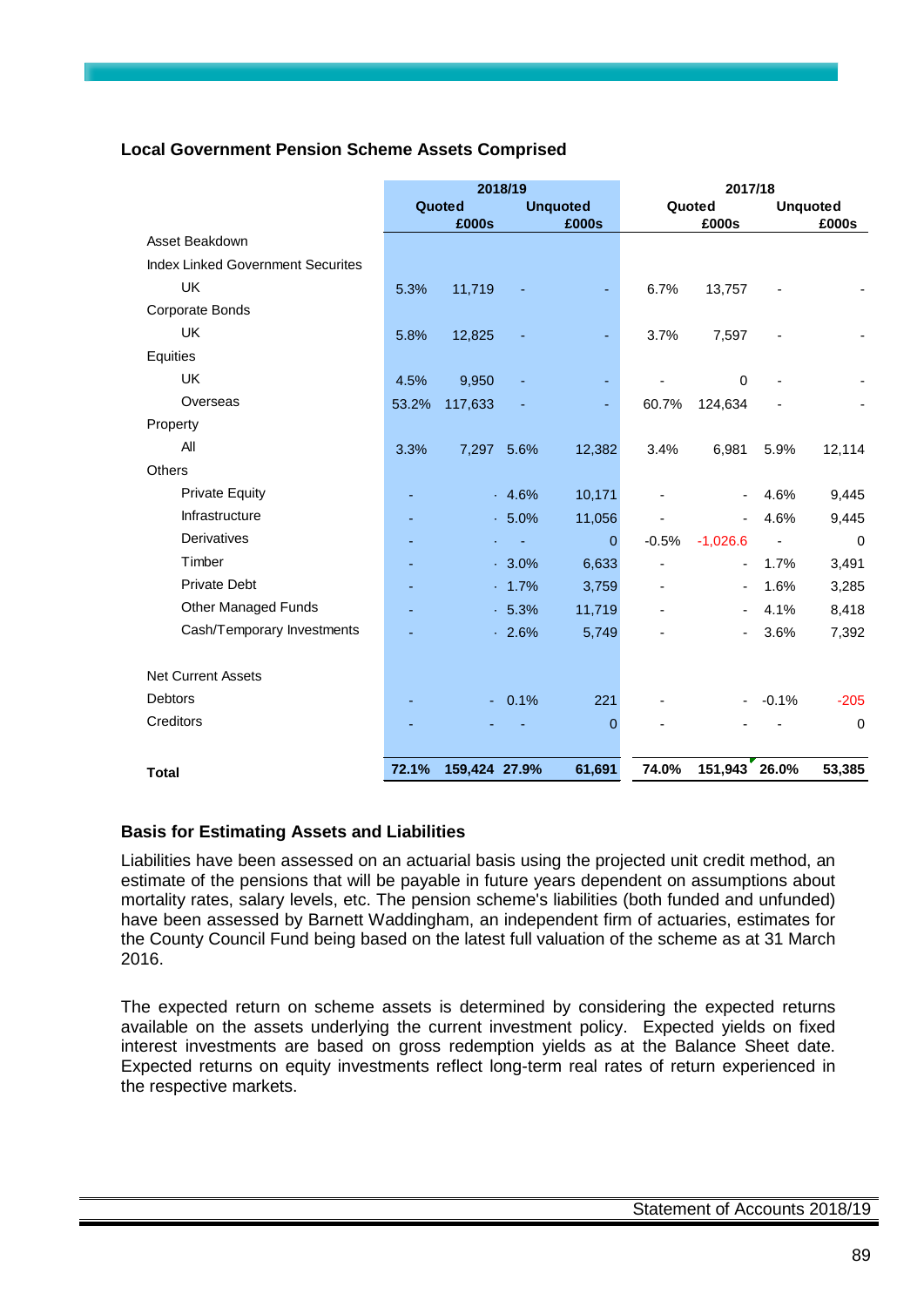The principal assumptions used by the actuary have been:

|                                                  | 2018/19 | 2017/18 |
|--------------------------------------------------|---------|---------|
| Life expectancy from age 65 (years):             |         |         |
| Retiring today:                                  |         |         |
| - Men                                            | 21.3    | 22.2    |
| - Women                                          | 23.6    | 24.7    |
| Retiring in 20 years:                            |         |         |
| - Men                                            | 22.9    | 24.4    |
| - Women                                          | 25.4    | 27.0    |
| Rates of Inflation:                              |         |         |
| <b>RPI</b>                                       | 3.45%   | 3.30%   |
| <b>CPI</b>                                       | 2.45%   | 2.30%   |
| Rate of increase in salaries                     | 3.95%   | 3.80%   |
| Rate of increase in pensions                     | 2.45%   | 2.30%   |
| Rate for discounting scheme liabilities          | 2.40%   | 2.60%   |
| Take-up of option to convert annual pension into |         |         |
| retirement lump sum                              | 50.00%  | 50.00%  |

The estimation of the defined benefit obligations is sensitive to the actual assumptions set out in the table above. The sensitivity analyses below have been determined based on reasonably possible changes of the assumptions occurring at the end of the reporting period and assumes for each change that the assumptions analysed changes while all the other assumptions remain constant. The assumptions in longevity, for example, assume that life expectancy increases or decreases for men and women. In practice, this is likely to occur, and changes in some of the assumptions may be interrelated. The estimations in the sensitivity analysis have followed the accounting policies for the scheme, i.e. on an actuarial basis using the projected unit credit method. The methods and types of assumptions used in preparing the sensitivity analysis did not change from those used in the previous period.

|                                                          | £000s   | £000s       | £000s                                          |
|----------------------------------------------------------|---------|-------------|------------------------------------------------|
| Adjustment to discount rate                              | $+0.1%$ | $0.0\%$     | $-0.1\%$                                       |
| Present Value of Total Obligation                        | 293,947 | 298,741     | 303,619                                        |
| <b>Projected Service Cost</b>                            | 8,265   | 8,459       | 8,659                                          |
|                                                          |         |             |                                                |
| Adjustment to long term salary increase                  | $+0.1%$ | $0.0\%$     | $-0.1%$                                        |
| Present Value of Total Obligation                        | 298,995 | 298,741     | 298,489                                        |
| <b>Projected Service Cost</b>                            | 8,459   | 8,459       | 8,459                                          |
|                                                          |         |             |                                                |
| Adjustment to pension increases and deferred revaluation | $+0.1%$ | 0.0%        | $-0.1%$                                        |
| Present Value of Total Obligation                        | 303,357 | 298,741     | 294,197                                        |
| <b>Projected Service Cost</b>                            | 8,658   | 8,459       | 8,265                                          |
|                                                          |         |             |                                                |
| Adjustment to mortality age rating assumption            | +1 Year | <b>None</b> | -1 Year                                        |
| Present Value of Total Obligation                        | 310,085 | 298,741     | 287,816                                        |
| <b>Projected Service Cost</b>                            | 8,741   | 8,459       | 8,186                                          |
|                                                          |         |             | $Q(t-1)$ $\cdots$ $L(t)$ $\Delta t = 0.040140$ |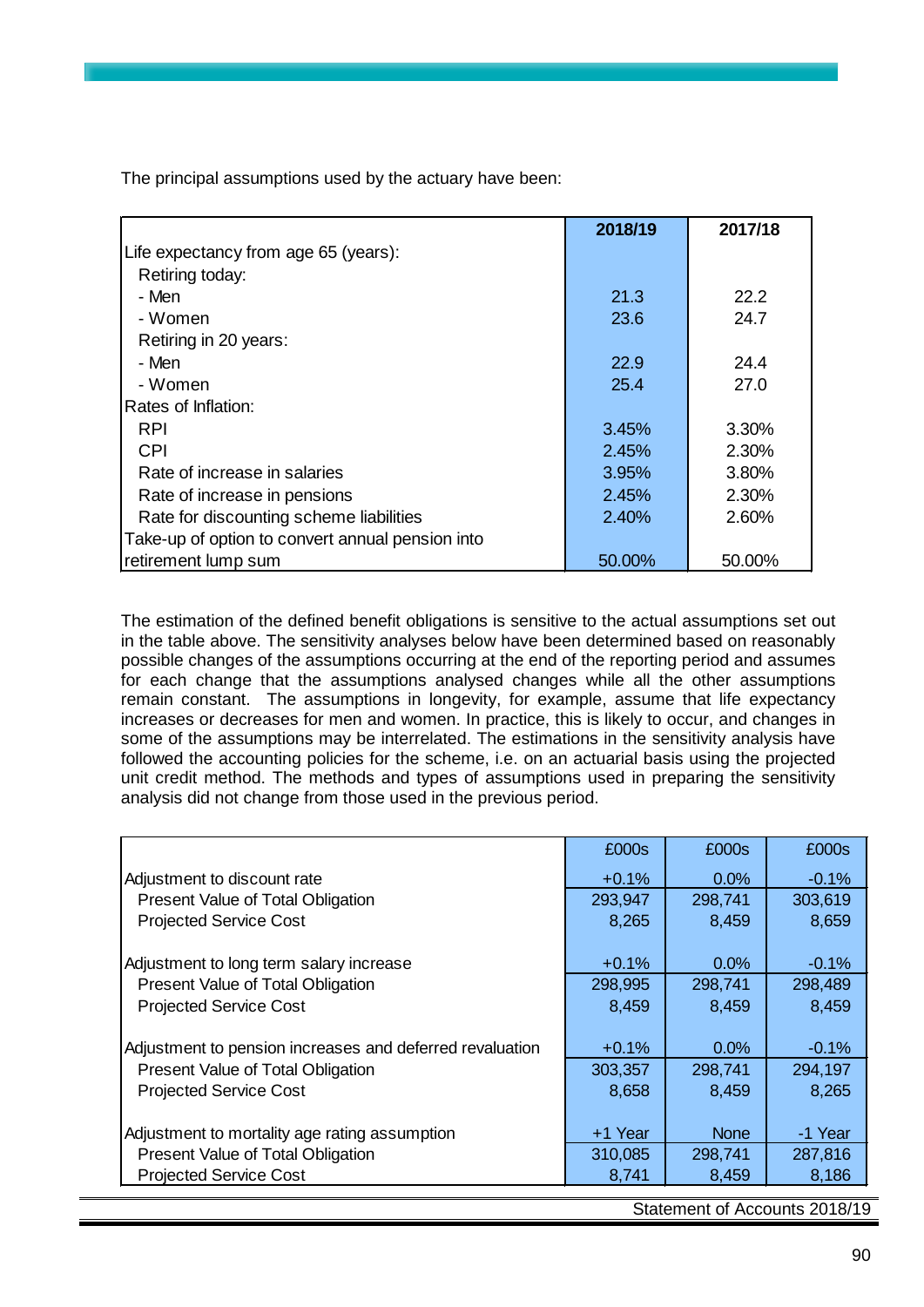#### **Impact on the Council's Cash Flows**

The objectives of the scheme are to keep employers' contributions at as constant a rate as possible. Essex County Council has agreed a strategy with the scheme's actuary to achieve a funding level of 100% over a number of years. Funding levels are monitored on an annual basis. The next triennial valuation is due to be completed on 31 March 2020.

The scheme will need to take account of the national changes to the scheme under the Public Pensions Services Act 2013. Under the Act, the Local Government Pension Scheme in England and Wales and the other main existing public service schemes may not provide benefits in relation to service after 31 March 2014 (or service after 31 March 2015 for other main existing public service pension schemes in England and Wales). The Act provides for scheme regulations to be made within a common framework, to establish new career average revalued earnings schemes to pay pensions and other benefits to certain public servants.

The total contributions expected to be made to the Local Government Pension Scheme by the Council in the year to 31 March 2020 is £4.665 million.

#### 38.**CONTINGENT LIABILITIES**

At 31 March 2019, the Council has the following contingent liabilities.

#### Insured Liabilities

The Council insures various risks with Zurich Municipal and operates a self-insurance fund to cover small claims and that part of larger claims which are subject to an excess. The fund balance as at 31 March 2019 was £3,542,738 (£3,315,155 at 31 March 2018). The timing and the value of any unreported and unsettled future liabilities cannot be determined with any certainty.

The Council insured with Municipal Mutual Insurance Ltd. (MMI) between 1978 and 1992. The company ceased business in 1992 and the Council entered into a Provisional Scheme of Arrangement in 1993. Two levy notices have been issued by the scheme administrator to claw-back a proportion of historical claim settlements. The Council had earmarked reserves of £1,245,200 at 31 March 2019 to finance these and potential future liabilities associated with MMI the value and timing of which remain uncertain.

#### **Guarantees**

In 1987 and 1992 the Council agreed jointly with a number of other local authorities to guarantee loans of £83.6 million to Home Housing Association raised to provide housing in Harlow and surrounding authorities. The guarantee is for 50 years ending 2037. The Council's proportion of the total liability is £4.5 million. No fair value for the guarantee has been included under Financial Instruments as the Council considers that the probability of the guarantee being called upon is low.

The Council has guaranteed any possible future unfunded pension fund liabilities of the Council's wholly owned company Harlow Trading Services (Property & Environment) Ltd. as a result of its employees being members of the Local Government Pension Scheme. Such liabilities are considered most unlikely and it is currently not possible to estimate any potential cost to the Council.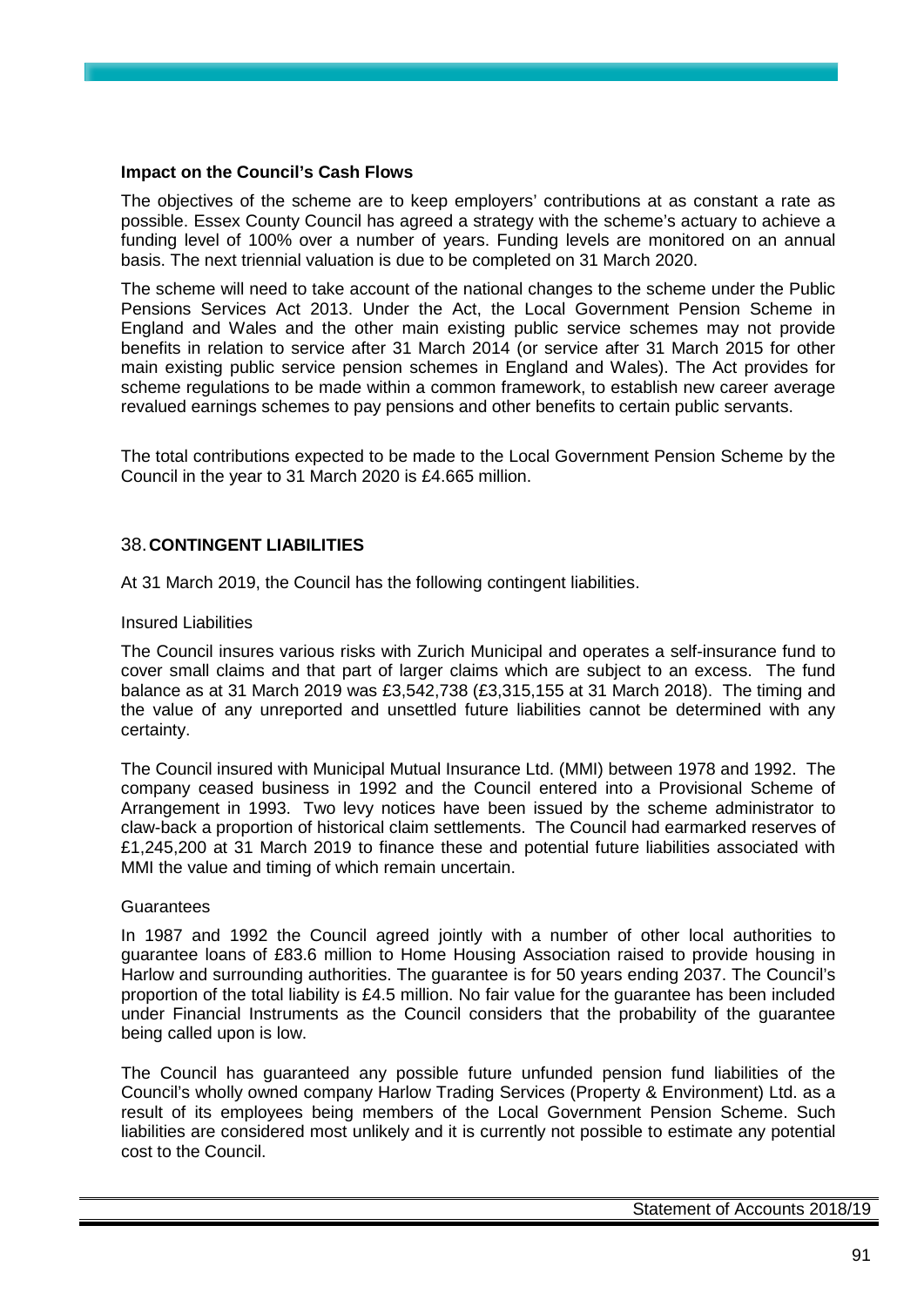#### **Other**

In December 2018, the Court of Appeal ruled against the Government, holding that changes made to pension schemes discriminated against a group of firefighters and a group of judges on the grounds of age (the "McCloud judgement"). Legal proceedings are ongoing and it is not currently possible to determine what impact, if any, the judgement will have on the Local Government Pension Scheme, members of the scheme and the Council.

In December 2017 proceedings in respect of tree root damage were issued against the owners of land adjoining a Council housing property. The case is complex and investigations are ongoing to determine whether the Council should take further action. If so the Council would be liable for costs in the region of £250,000. Should the Council proceed it is possible that the liability would become a contingent asset.

The Council anticipates a challenge to a decision it has taken in respect of rateable occupation in business premises in the town. As a result and subject to the outcome of the challenge there could be a negative impact on the business rates collectable. The amount of any liability cannot be quantified at this stage.

# 39.**CONTINGENT ASSETS**

The Council had a contingent asset at 31 March 2019 in respect of the Ram Gorse Park housing development, where the Council is entitled to a percentage of sale proceeds (overage) in the future. The amount is dependent on housing market conditions at the time of sale and cannot be estimated with accuracy at this stage.

#### 40.**NATURE AND EXTENT OF RISKS ARISING FROM FINANCIAL INSTRUMENTS**

#### **Overall procedures for managing risk**

The Council complies with CIPFA's Code of Practice on Treasury Management and Prudential Code for Capital Finance in Local Authorities, both revised in December 2017.

In line with the Treasury Management Code, the Council approves a Treasury Management Strategy Statement (TMSS) before the commencement of each financial year. The Strategy sets out the parameters for the management of risks associated with financial instruments. The Council also produces Treasury Management Practices specifying the practical arrangements to be followed to manage these risks.

The TMSS includes an Investment Strategy in compliance with the Ministry for Housing, Communities and Local Government Guidance on Local Government Investments. This Guidance emphasises that priority is to be given to security and liquidity, rather than yield. The Council's Treasury Management Strategy and its Treasury Management Practices seek to achieve a suitable balance between risk and return on cost.

The risks covered are:

- Credit risk the possibility that the counterparty to a financial asset will fail to meet its contractual obligations, causing a loss to the Council.
- Liquidity risk the possibility that the Council might not have the cash available to make contractual payments on time.
- Market risk the possibility that an unplanned financial loss will materialise because of changes in market variables such as interest rates or equity prices.

#### **Credit Risk**

Credit risk arises from deposits with banks and financial institutions, as well as credit exposures to the Council's customers.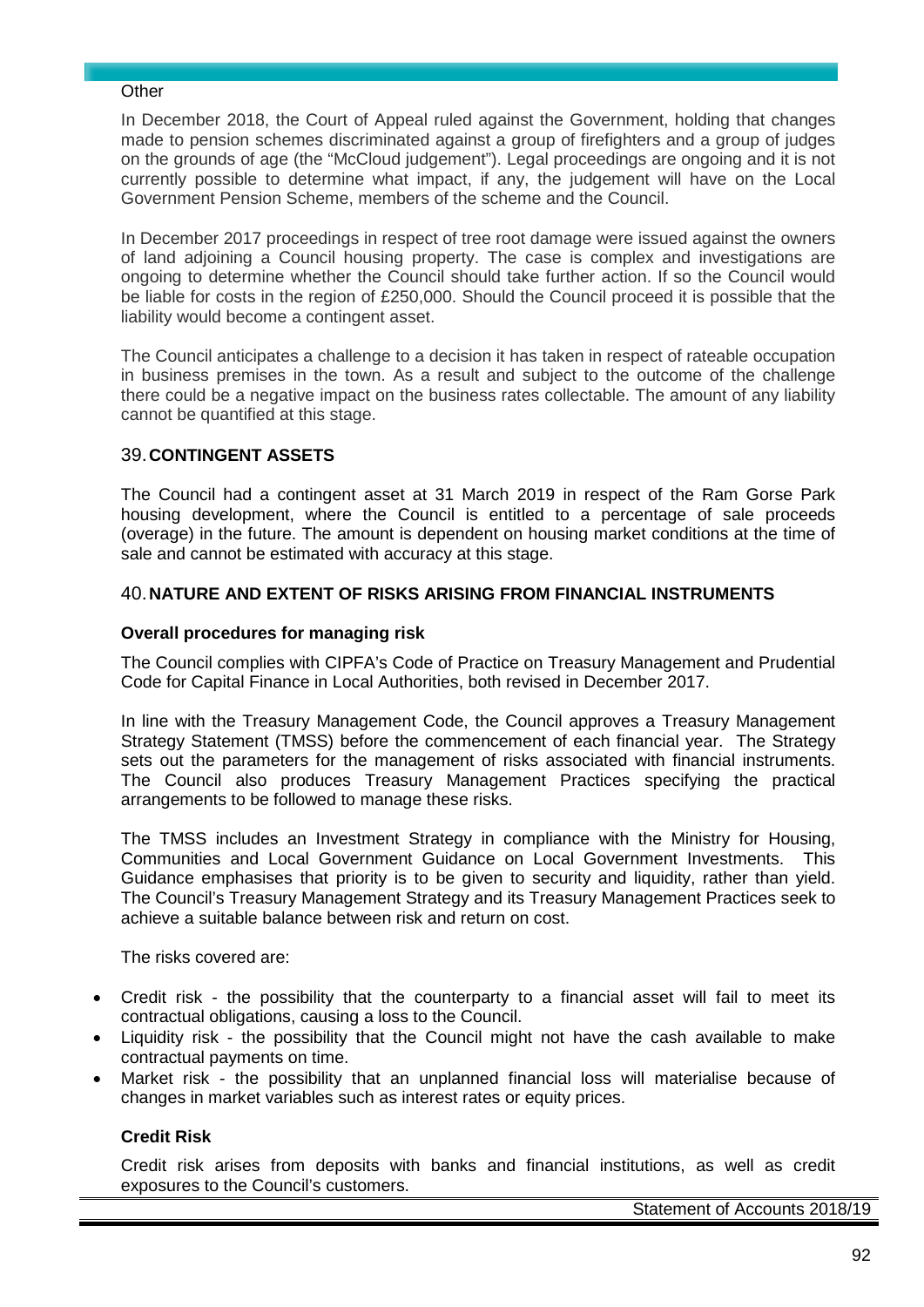This risk is minimised through the Treasury Management Strategy Statement (TMSS), which requires that deposits are not made with financial institutions unless they meet identified minimum credit criteria, in accordance with the Fitch, Moody's and Standard and Poor's credit ratings services. The Council uses the creditworthiness service of Arlingclose Limited, its treasury management advisors, to analyse the credit ratings. The TMSS also sets maximum amounts and time limits in respect of each financial institution. Deposits are not made with banks and financial institutions unless they meet the minimum requirements of the investment criteria. The TMSS, which was approved by the Council on 1 February 2018, can be found on the Council's website.

In addition to the above, the Council uses a range of additional indicators and information sources to minimise risk, including:

• credit watches and credit outlooks from credit rating agencies,

• credit default swap spreads, which can provide early warning of likely changes in an institution's credit ratings,

• equity price movements,

• sovereign ratings to select counterparties from only the most creditworthy (AAA-rated) countries outside the UK.

The Council's maximum exposure to credit risk in relation to its investments in banks and building societies cannot be assessed generally as the risk of any institution failing to make interest payments or repay the principal sum will be specific to the institution. Recent experience has shown that it is rare for such entities to be unable to meet their commitments. A risk of non-recoverability applies to all of the Council's deposits, but there was no evidence at the 31 March 2019 that this was likely to arise.

Customers for goods and services are allocated individual credit limits assessed taking into account their financial position, past experience and other parameters set by the Council and its respective departments.

The Council does not generally allow credit for its customers. As at 31 March 2019, £10.660 million of total short-term debt was overdue for payment, as shown below:

|                        | 31 March 2019 | 31 March 2018 |  |
|------------------------|---------------|---------------|--|
|                        | £000s         | £000s         |  |
| Less than three months | 2,140         | 1,472         |  |
| Three to five months   | 414           | 720           |  |
| More than 5 months     | 8,106         | 8,877         |  |
| <b>Total</b>           | 10,660        | 11,070        |  |

The Council has analysed the effect of applying expected credit loss methodology to its financial assets to determine impairment loss allowances in accordance with IFRS 9 (adopted with effect from 1 April 2018) and has determined that there would be no material difference to the financial statements or carrying amount of the assets compared with calculating a provision for bad debts under IAS19 (applicable in 31 March 2018.

#### **Liquidity Risk**

The Council has a comprehensive cash flow management system that seeks to ensure that cash is available as needed. If unexpected movements occur the Council has ready access to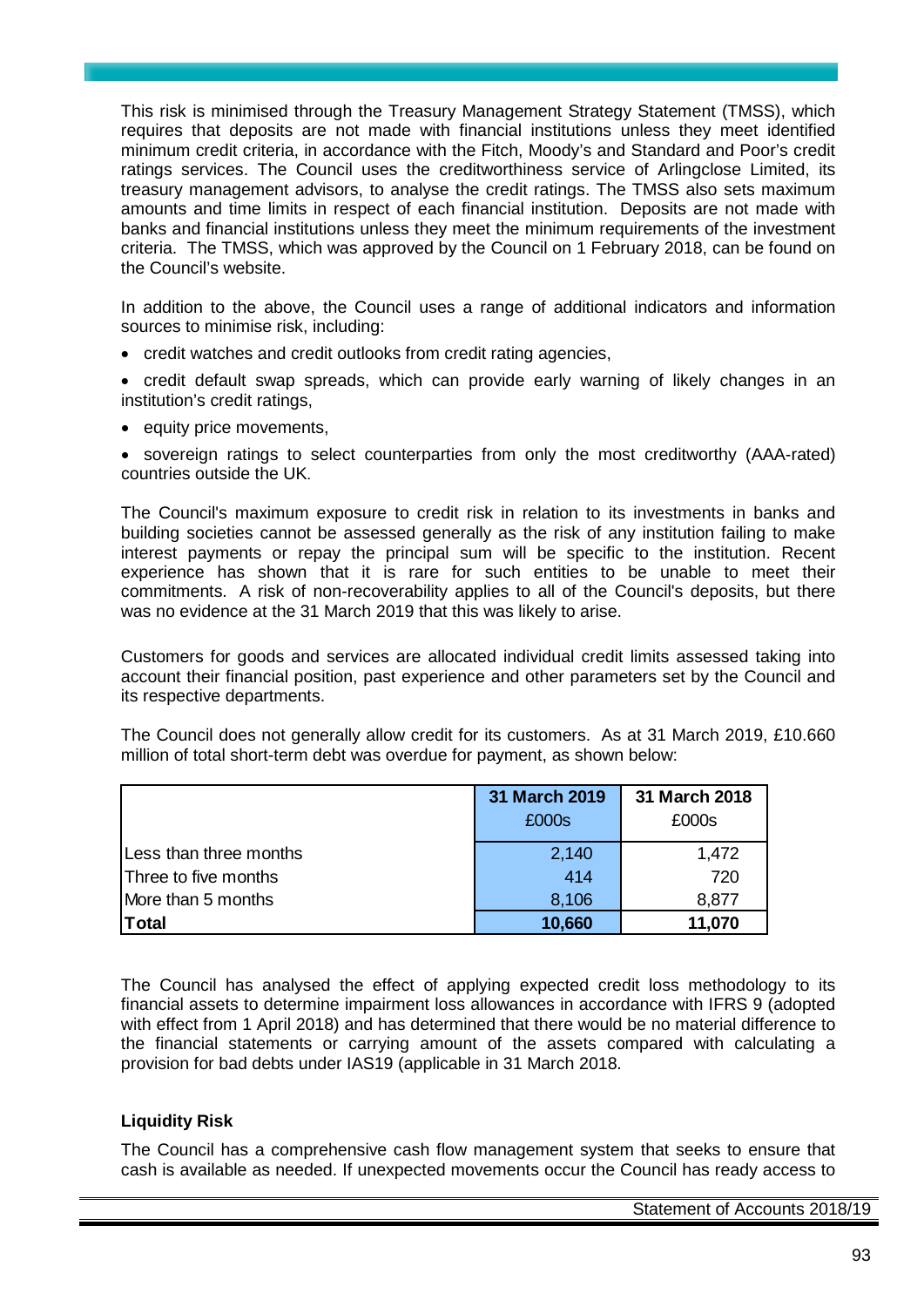borrowing at favourable rates from the Public Works Loan Board and other local authorities, and at higher rates from banks and building societies. There is no perceived risk that the Council will be unable to raise finance to meet its commitments. Instead the risk is that it will need to refinance a significant proportion of its borrowing at a time of unfavourably high interest rates.

# **Refinancing and Maturity Risk**

The maturity analysis of financial liabilities (PWLB borrowing) is as follows:

|                | 31 March 2019<br>£000s | 31 March 2018<br>£000s |
|----------------|------------------------|------------------------|
| 5 to 10 years  | 41,767                 | 41,767                 |
| 10 to 20 years | 125,303                | 125,303                |
| 20 to 30 years | 44,767                 | 44,767                 |
| <b>Total</b>   | 211,837                | 211,837                |

All trade payables are due to be paid in less than one year.

The risk that the Council will need to refinance, in the longer term, a significant proportion of its borrowing at a time of unfavourably high interest rates is addressed by close monitoring (by the Council and its treasury management advisors) of the status of loans outstanding, an analysis of current and forecast economic and market conditions and detailed consideration of the possibility of the premature repayment or rescheduling of the debt.

# **Market Risk**

Interest Rate Risk - The Council is exposed to risk in terms of its exposure to interest rate movements on its borrowings and investments. Movements in interest rates have a complex impact on the Council. For instance, a rise in interest rates would have the following effects:

- borrowings at variable rates the interest expense charged to the Comprehensive Income and Expenditure Statement will rise;
- borrowings at fixed rates the fair value of the borrowing will fall (no impact on revenue balances);
- investments at variable rates the interest income credited to the Comprehensive Income and Expenditure Statement will rise; and
- investments at fixed rates the fair value of the assets will fall (no impact on revenue balances).

Investments measured at amortised cost and loans borrowed are not carried at fair value, so changes in their fair value will have no impact on the Comprehensive Income and Expenditure Statement. However, changes in interest payable and receivable on variable rate borrowing and investments will be posted to the Surplus or Deficit on the Provision of Services. Movements in the fair value of fixed rate investments classed as measured at fair value will be reflected in Other Comprehensive Income and Expenditure.

The Treasury Management Strategy aims to mitigate these risks by setting upper limits on its net exposures to fixed and variable interest rates. At 31 March 2019, £211.837 million of net principal borrowed (i.e. debt net of investments) was exposed to fixed rates and £31.7 million (net investments) to variable rates.

If, at 31 March 2019, all interest rates had been 1% higher (with all other variables held constant) the financial effect would have been: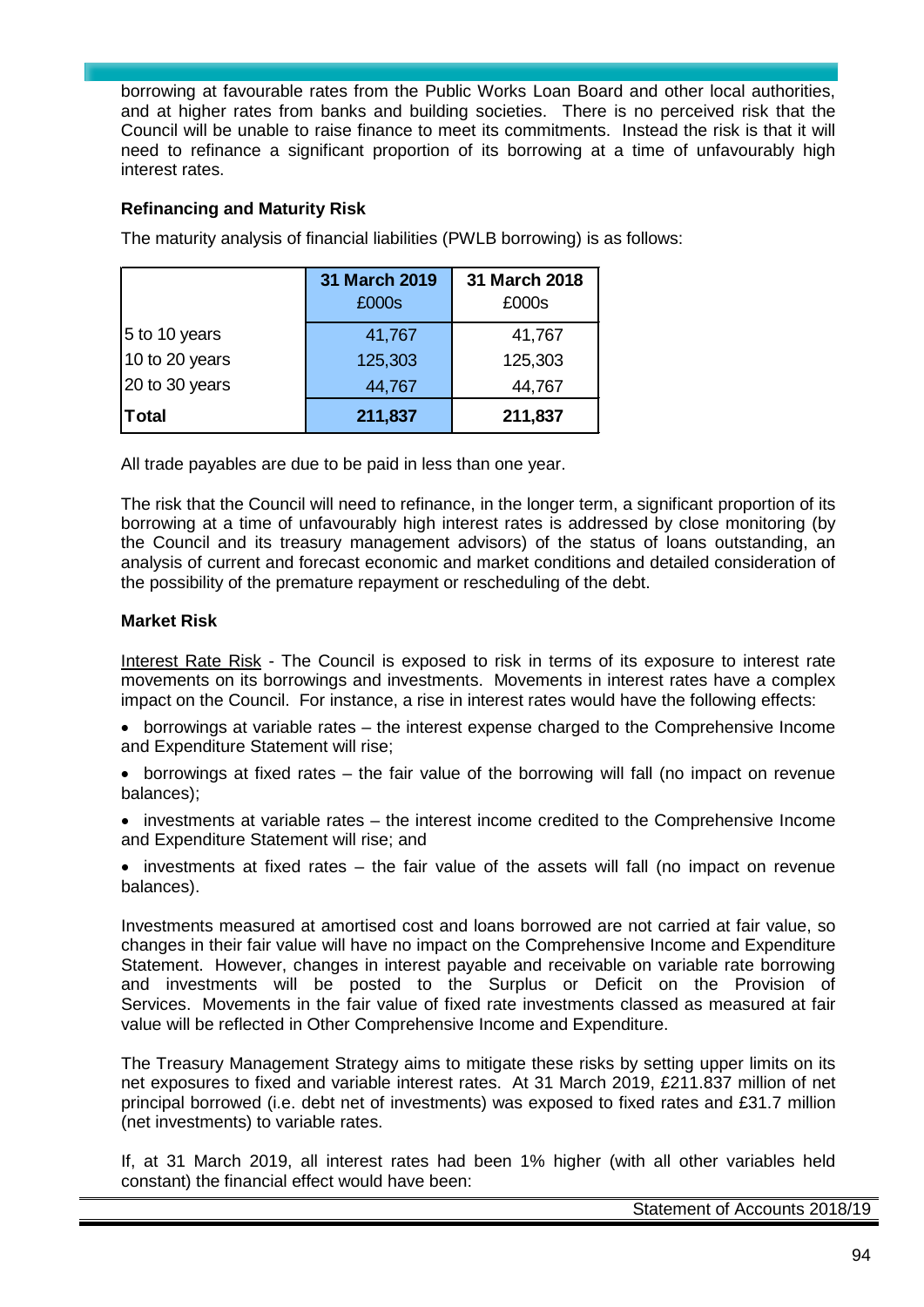| Impact of 1% Change in Interest Rates                         | £000s |
|---------------------------------------------------------------|-------|
| Increase in interest payable on variable rate borrowings      | O     |
| Increase in interest receivable on variable rate investments  | (168) |
| Decrease in fair value of loans and receivables *             | 4     |
| Decrease in fair value of fixed rate borrowings/liabilities * | 273   |

\* No impact on Comprehensive Income and Expenditure.

The approximate impact of a 1% fall in interest rates would be as above but with the movements being reversed.

Price Risk - The Council does not invest in equity shares or marketable bonds and is consequently not exposed to losses arising from movements in the prices of shares or value of bonds.

Foreign Exchange Risk - The Council does not hold any financial assets or liabilities denominated in foreign currencies as part of its continuing operations and does not receive material amounts in foreign currencies. As such, there is no material exposure to loss arising from movements in exchange rates.

# 41. **OTHER LONG-TERM LIABILITIES**

| <b>Pension Scheme Liabilities</b> | 2018/19<br>£000s | 2017/18<br>£000s |
|-----------------------------------|------------------|------------------|
| As at 1 April                     | 77,626           | 91,695           |
| As at 31 March                    | 77,626           | 91,695           |

# 42. **LONG-TERM DEBTORS**

|                                          | 2018/19 | 2017/18 |
|------------------------------------------|---------|---------|
|                                          | £000s   | £000s   |
| Other Long Term Loans                    | 3,503   |         |
| Service Charge Loans                     | 66      | 34      |
| Service Charge Debtor                    | 288     | 1,106   |
| <b>Renovation Grants</b>                 | 267     | 274     |
| <b>Housing Act Advances</b><br>Mortasage |         |         |
| Soft Loans                               | 12      |         |
| <b>Total</b>                             | 4,136   |         |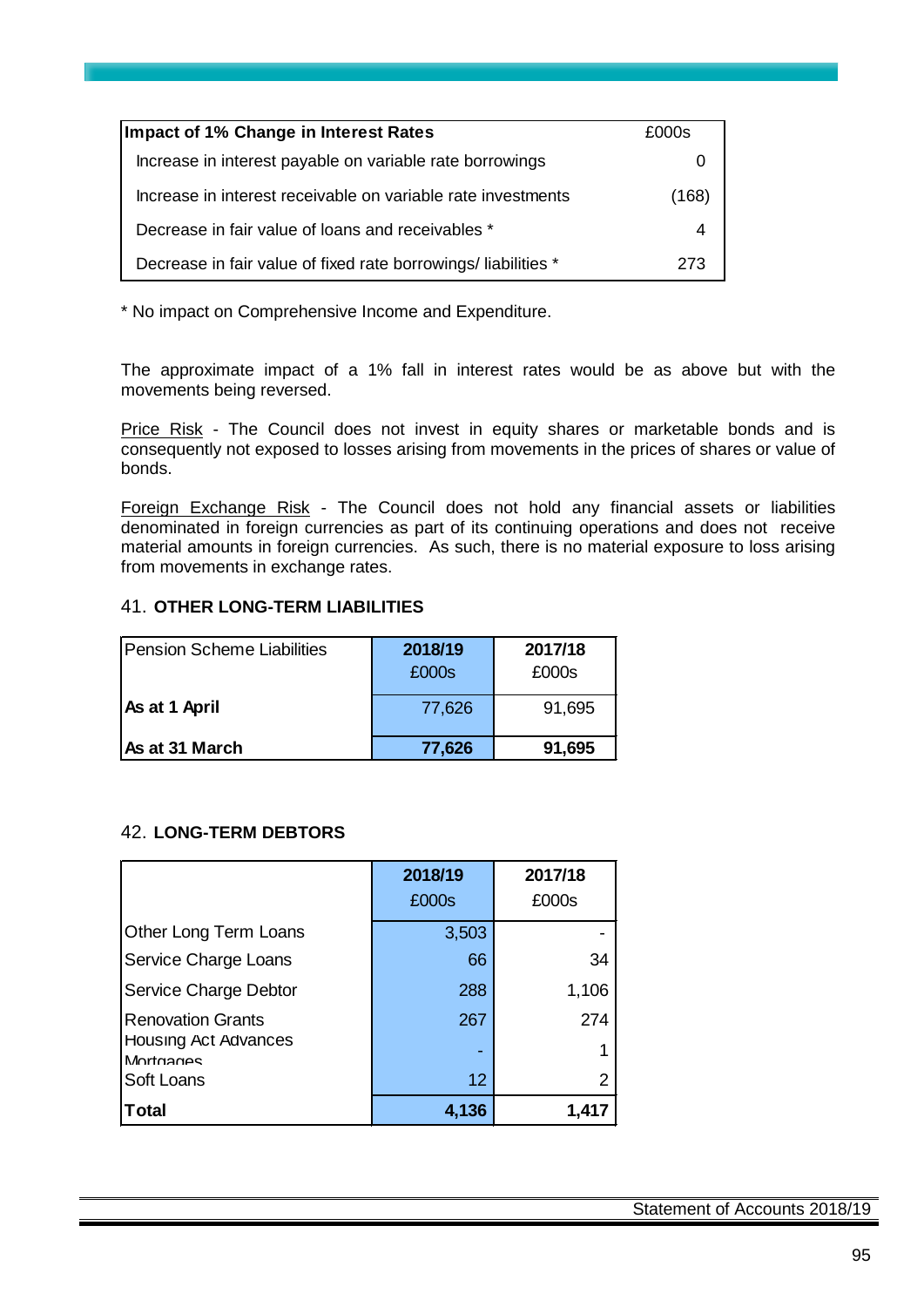*Page left intentionally blank*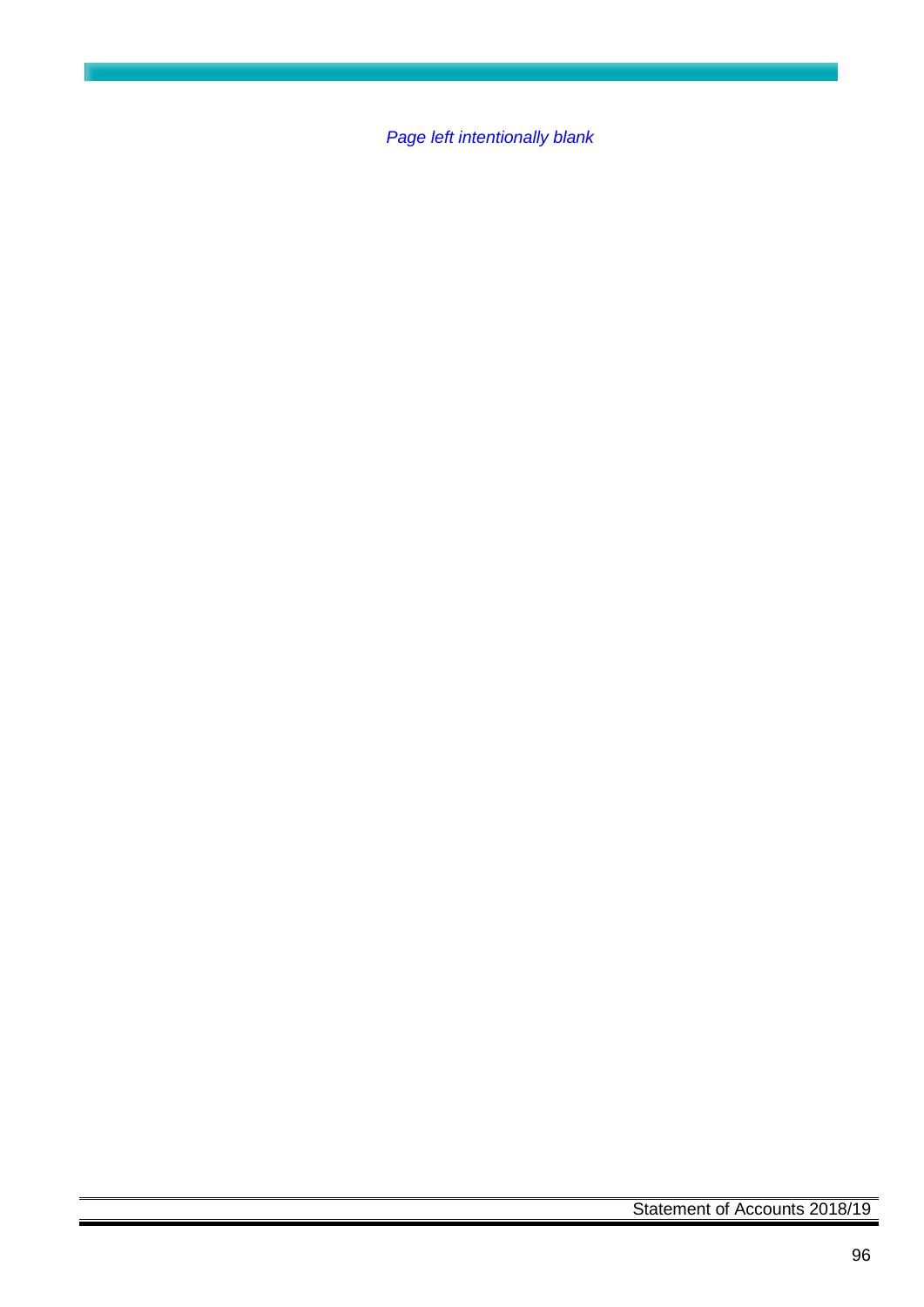# SUPPLEMENTARY FINANCIAL STATEMENTS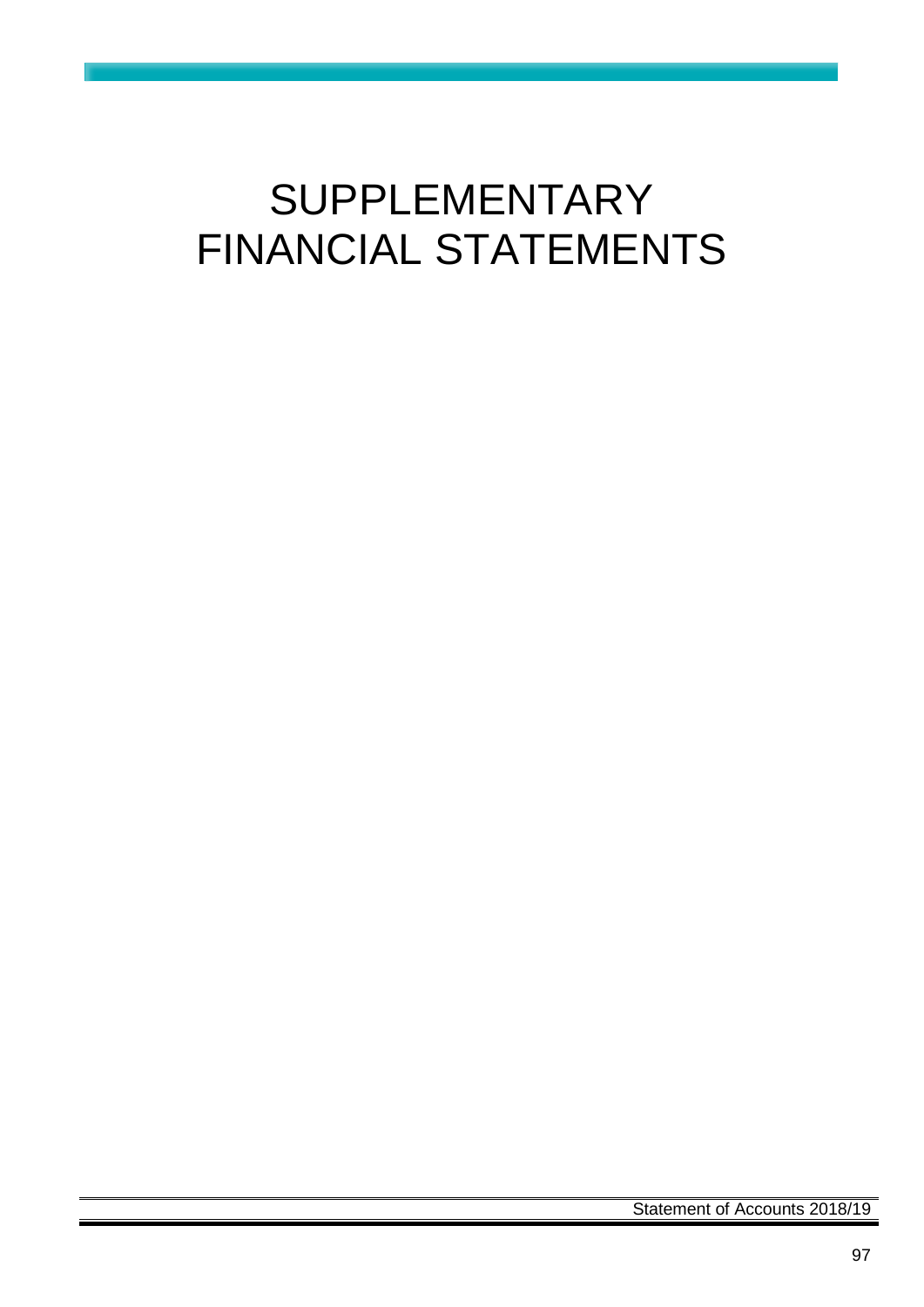# **HOUSING REVENUE ACCOUNT**

# **Housing Revenue Account (HRA) Income and Expenditure Statement**

|                                                                                                      |             | 2018/19   | 2017/18   |
|------------------------------------------------------------------------------------------------------|-------------|-----------|-----------|
|                                                                                                      | <b>Note</b> | £000s     | £000s     |
| <b>Expenditure</b>                                                                                   |             |           |           |
| Repairs and Maintenance                                                                              |             | (10,085)  | (9,673)   |
| Supervision and Management                                                                           |             | (10, 626) | (16, 638) |
| Rents, Rates, Taxes and Other Charges                                                                |             | (50)      | (110)     |
| Depreciation and Impairments of Non-Current Assets                                                   | H7 & H10    | (30, 538) | (37, 191) |
| Amortisation of Intangible Assets                                                                    |             | (76)      | (98)      |
| Debt Management Costs                                                                                |             | (8)       | (17)      |
| Movement in the Allowance for Bad Debts (not specified<br>by the Code)                               |             | (205)     | (85)      |
| Sums directed by the Secretary of State that are<br>expenditure in accordance with the Code          |             | (5)       | (5)       |
| <b>Total Expenditure</b>                                                                             |             | (51, 593) | (63, 817) |
|                                                                                                      |             |           |           |
| <b>Income</b>                                                                                        |             |           |           |
| <b>Dwelling Rents</b>                                                                                |             | 42,906    | 43,884    |
| Non-Dwelling Rents                                                                                   |             | 1,028     | 1,050     |
| Charges for Services and Facilities                                                                  |             | 3,906     | 3,244     |
| Contributions towards Expenditure                                                                    |             | 1,560     | 822       |
| <b>Total Income</b>                                                                                  |             | 49,400    | 49,000    |
| Net Cost of HRA Services as included in the<br><b>Comprehensive Income and Expenditure Statement</b> |             | (2, 193)  | (14, 817) |
| HRA Services' share of Corporate and Democratic Core                                                 |             | (846)     | (847)     |
| <b>Net Cost for HRA Services</b>                                                                     |             | (3,039)   | (15, 664) |
| HRA share of the operating income and expenditure                                                    |             |           |           |
| Gain or (loss) on sale of HRA non-current assets                                                     |             | (7, 537)  | (11, 870) |
| Interest payable and similar charges                                                                 |             | (6,696)   | (6, 778)  |
| Interest and investment income                                                                       |             | 168       | 139       |
| Capital grants and contributions receivable                                                          |             | 131       | 42        |
| Surplus or (deficit) for the year on HRA services                                                    |             | (16, 973) | (34, 131) |
|                                                                                                      |             |           |           |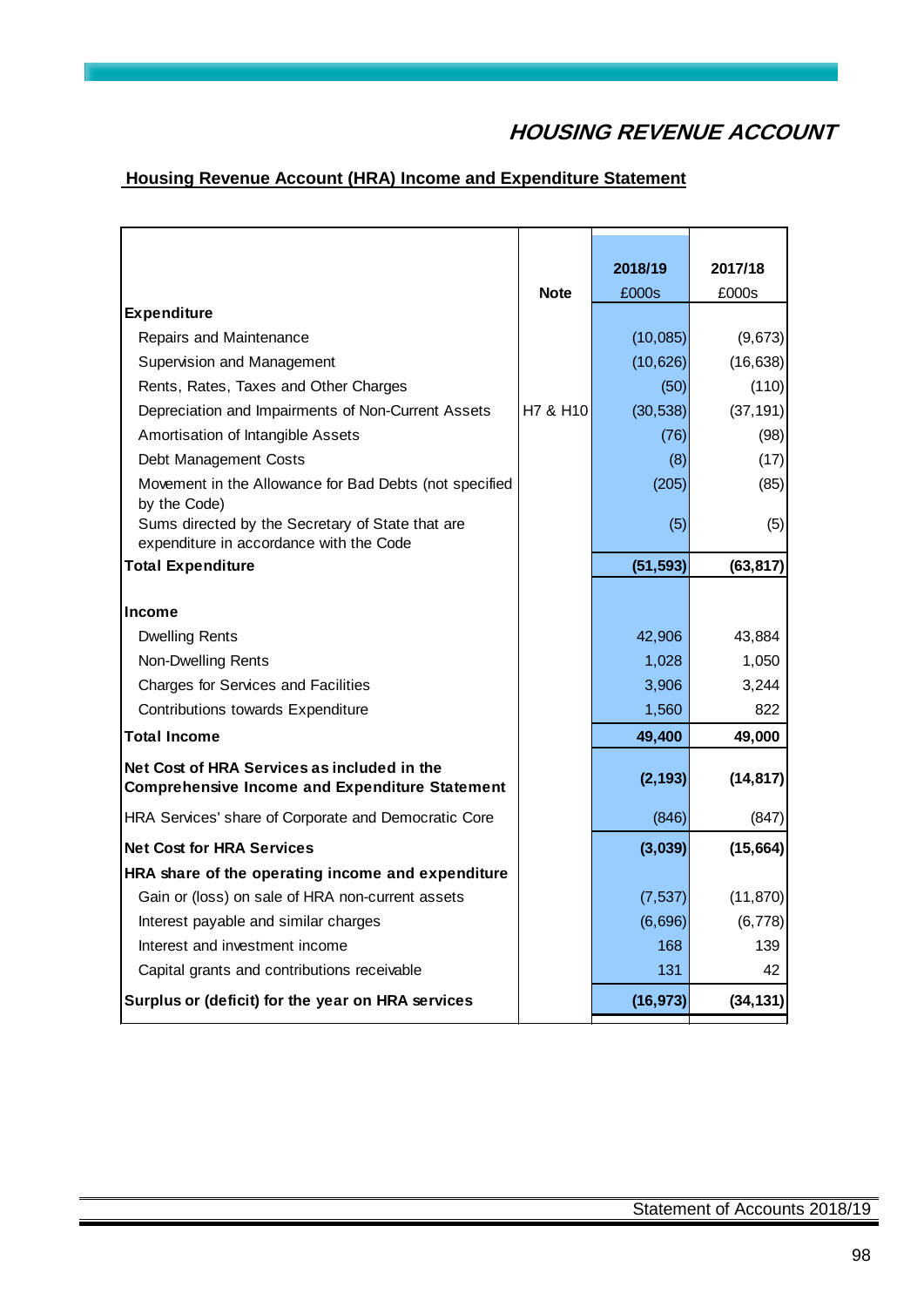The HRA Income and Expenditure Statement shows the economic cost in the year of providing housing services in accordance with generally accepted accounting practices, rather than the amount to be funded from rents and Government grants. Councils charge rents due to cover expenditure in accordance with regulations; this may be different from the accounting cost. The increase or decrease in the year, on the basis of which rents are raised, is shown in the Movement on the HRA Statement.

The account has to be self-financing and the total cost is met by income from rents, charges and Government subsidies. Contributions to or from Council Taxpayers, other than for strictly defined purposes, are not permitted under the Local Government and Housing Act 1989.

The balance on this account is not in accordance with the statutory provisions that specify the net expenditure that councils need to take into the Housing Revenue Account. In order to give a full presentation of the financial performance of the Council during the year and the actual spending power carried forward, the balance on this account needs to be reconciled in the Movement on the Housing Revenue Account Statement to the amount established by the relevant statutory provision (see following statement).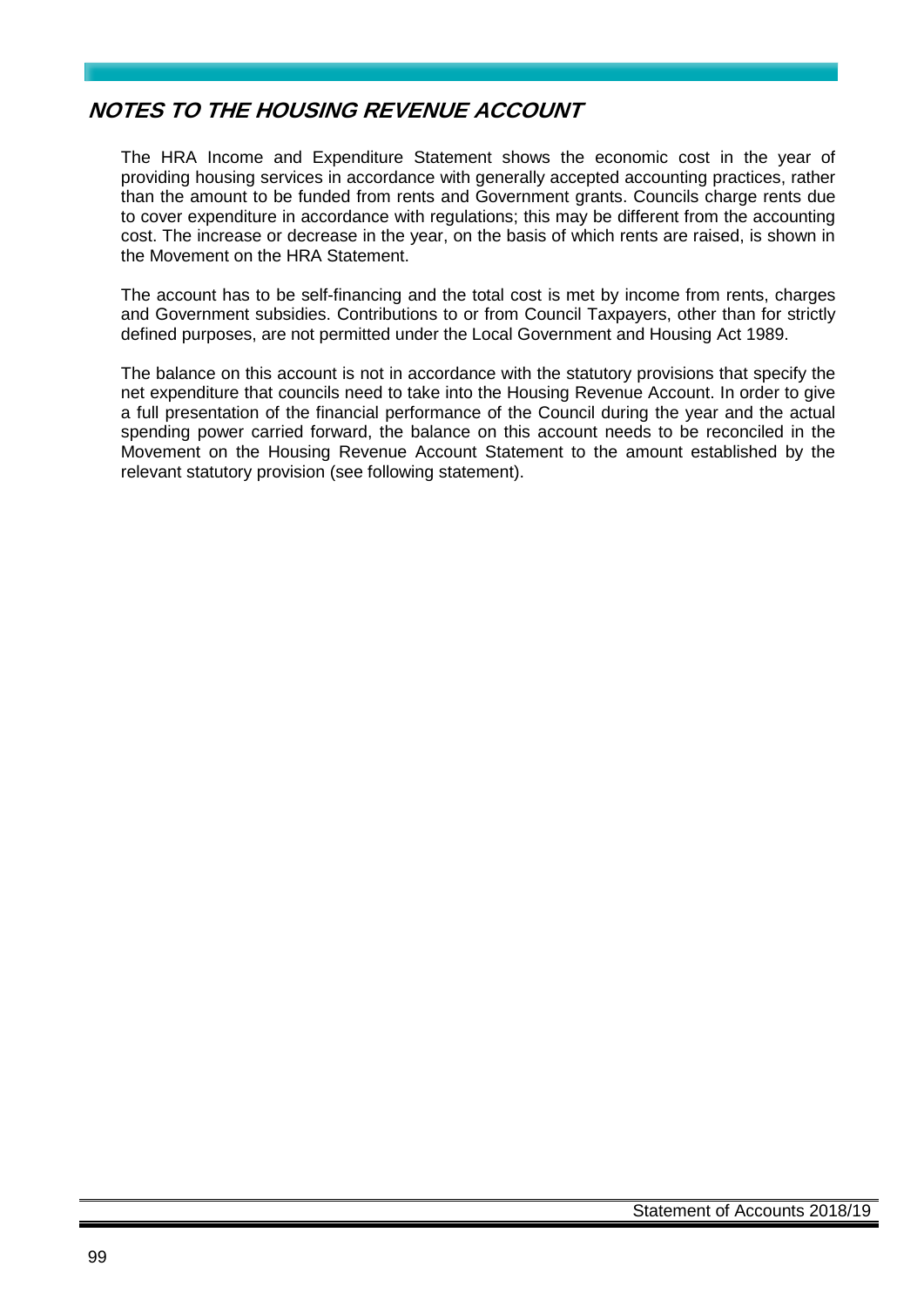#### **MOVEMENT ON THE HOUSING REVENUE ACCOUNT STATEMENT**

The HRA Income and Expenditure Account show the actual financial performance for the year, measured in terms of the resources consumed and generated over the last twelve months. However, the Council is required to account for its statutory housing activity on a different accounting basis, the main differences being that:

 the difference between the calculated depreciation on HRA assets and the Housing Subsidy Major Repairs Allowance has to be adjusted back into the balance for the year,

 the gain or loss on the disposal of HRA assets has to be reversed before a final balance is calculated; and

 any impairment on HRA assets, either due to economic consumption or valuation, has to be reversed from the account before a statutory balance can be finalised.

This reconciliation statement summarises the differences between the outturn on the Income and Expenditure Account and the Housing Revenue Account Balance.

| Balance on the HRA at 1 April                                                           | <b>Note</b>    | 2018/19<br>£000s<br>14,104 | 2017/18<br>£000s<br>12,975 |
|-----------------------------------------------------------------------------------------|----------------|----------------------------|----------------------------|
| (Surplus) or deficit for the year on the HRA Income and<br><b>Expenditure Statement</b> |                | (16, 973)                  | (34, 131)                  |
| Adjustments between accounting basis and funding basis<br>under statute                 | H1             | 16,597                     | 35,331                     |
| Net increase or (decrease) before transfers to or from<br>reserves                      |                | (376)                      | 1,200                      |
| Transfers (to) or from reserves                                                         | H <sub>2</sub> | 3                          | (71)                       |
| Increase or (decrease) in year on the HRA                                               |                | (373)                      | 1,129                      |
|                                                                                         |                |                            |                            |
| Balance on the HRA as at 31 March                                                       |                | 13,731                     | 14,104                     |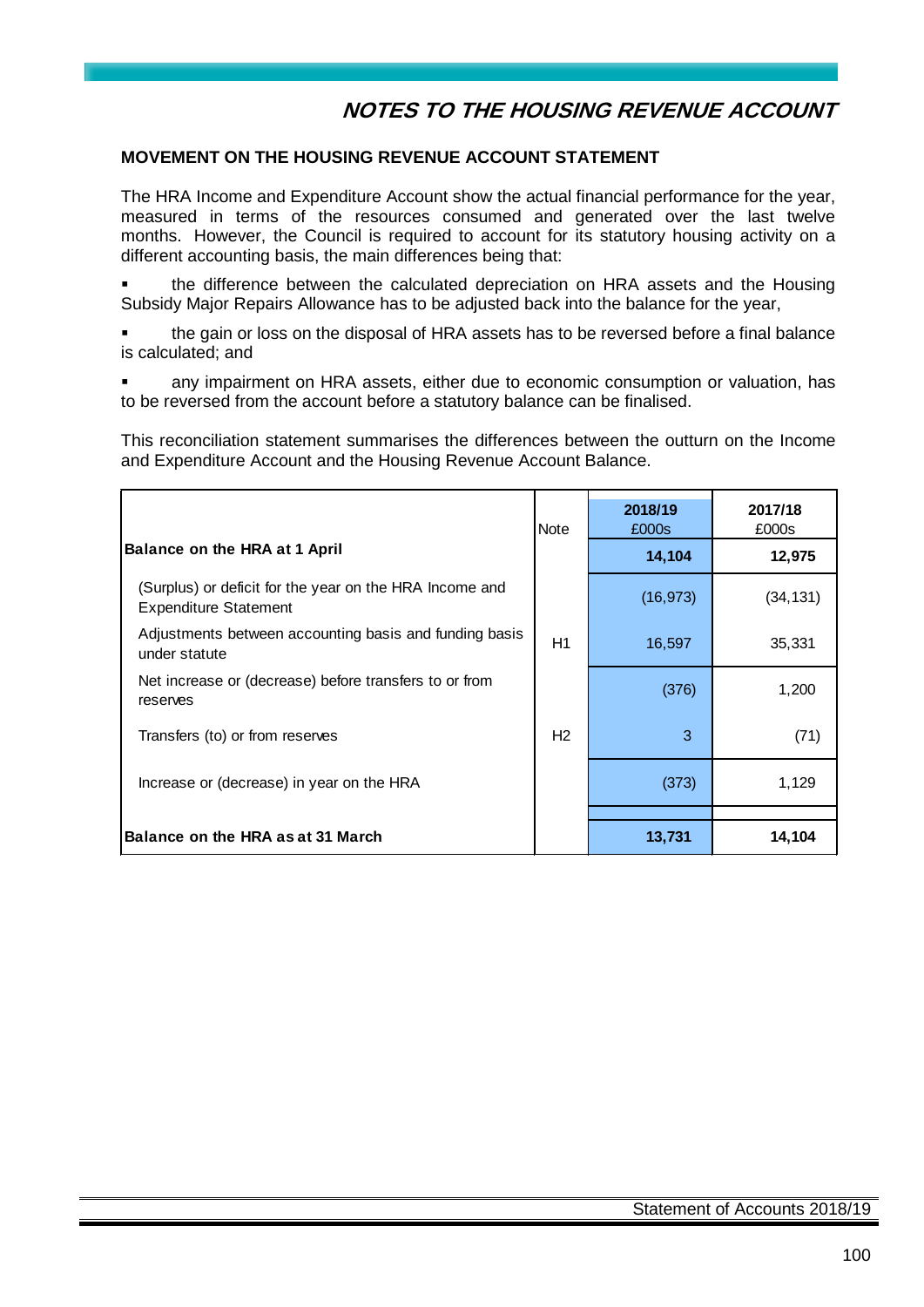# **H1. ADJUSTMENTS BETWEEN ACCOUNTING BASIS AND FUNDING BASIS UNDER STATUTE**

|                                                                                                                                        | 2018/19<br>£000s | 2017/18<br>£000s |
|----------------------------------------------------------------------------------------------------------------------------------------|------------------|------------------|
| Items included in the HRA Income and Expenditure<br>Account but excluded from the Movement on the HRA<br>Balance for the year:         |                  |                  |
| Intangible Assets written down                                                                                                         | 76               | 98               |
| Impairment of Fixed Assets                                                                                                             | 20,174           | 25,389           |
| (Gain)/ Loss on sale of HRA Fixed Assets                                                                                               | 1,720            | 11,870           |
| <b>Financial Instruments</b>                                                                                                           | (7)              | (10)             |
| Employer's contribution payable to the ECC Pension Fund<br>and retirement benefits payable direct to pensioners                        | (1, 283)         | (475)            |
| Deferred Grants written down                                                                                                           | (130)            | (42)             |
| <b>Accumulated Absences</b>                                                                                                            | (3)              | 4                |
| Items not included in the HRA Income and Expenditure<br>Account but to be included in the Movement on the HRA<br>Balance for the year: |                  |                  |
| Capital Expenditure Funded by the HRA                                                                                                  | (3,950)          | (1,503)          |
| Net additional amount required by statute to be debited/<br>(credited) to the HRA Balance for the year                                 | 16,597           | 35,331           |

# **H2. TRANSFERS TO / (FROM) RESERVES**

|                                                          | 2018/19 | 2017/18 |
|----------------------------------------------------------|---------|---------|
|                                                          | £000s   | £000s   |
| Items included in the HRA Income and Expenditure         |         |         |
| Account but excluded from the Movement on the HRA        |         |         |
| Balance for the year:                                    |         |         |
| Contribution to Insurance Fund                           | 261     | 261     |
| <b>Contribution to Perpetuity Earmarked Reserves</b>     | 324     | 439     |
| Interest on Earmarked Reserves                           | 29      | 18      |
| Contribution from Insurance Fund                         | (155)   | (107)   |
| Contribution from Perpetuity Earmarked Reserves          | (462)   | (540)   |
| Net additional amount required by statute to be debited/ |         |         |
| (credited) to the HRA Balance for the year               | (3)     | 71      |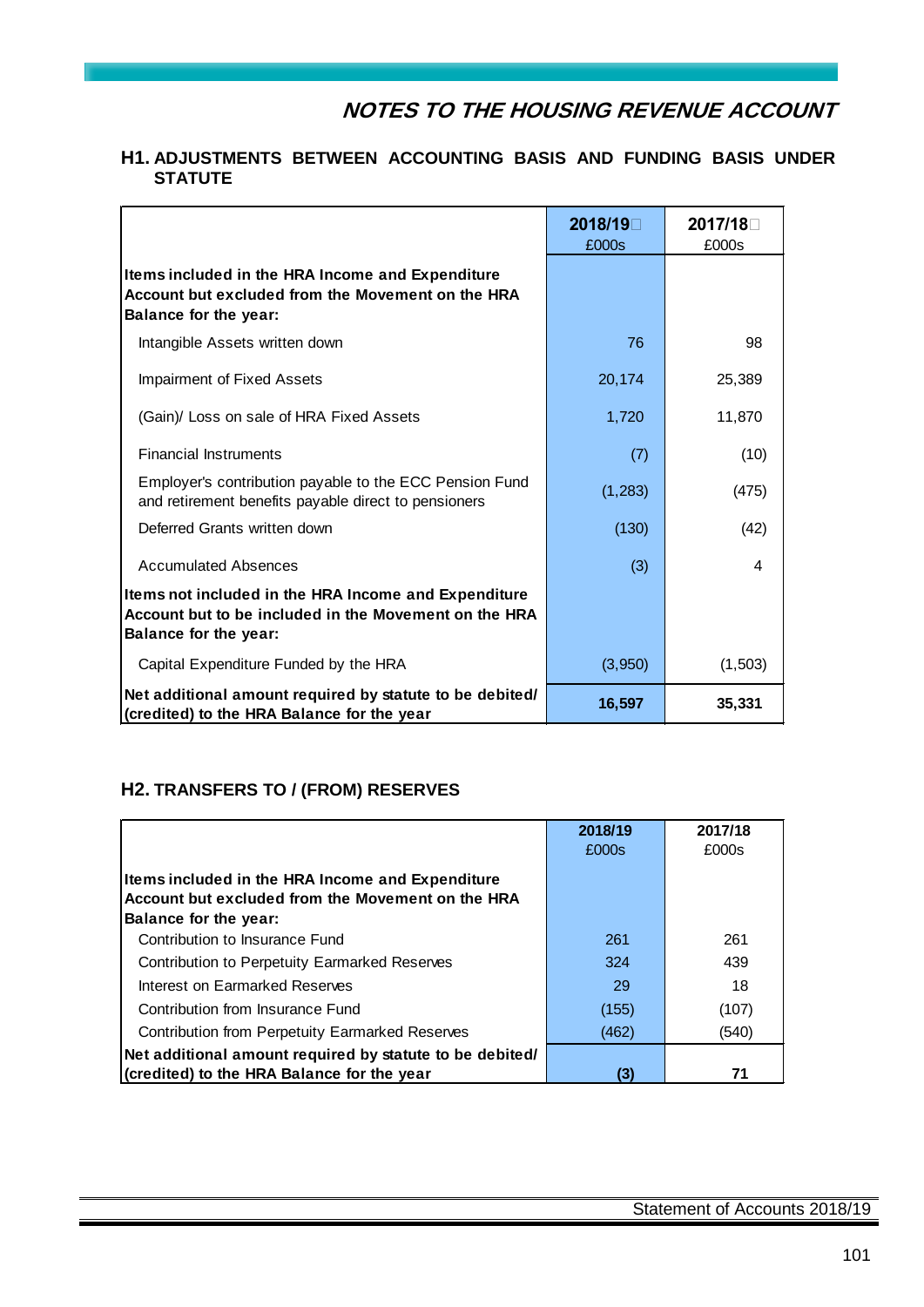#### **H3. ANALYSIS OF THE HOUSING STOCK**

|                                                   | 2018/19 | 2017/18 |
|---------------------------------------------------|---------|---------|
| <b>Analysis by Type of Dwelling</b>               |         |         |
| Houses and Bungalows                              | 5,613   | 5,692   |
| <b>Flats and Maisonettes</b>                      | 3,557   | 3,578   |
| Other                                             | 10      | 9       |
| <b>Total Dwellings</b>                            | 9,180   | 9,279   |
| <b>Analysis by Number of Bedrooms</b>             |         |         |
| <b>Bedsitters</b>                                 | 398     | 402     |
| 1 bedroom                                         | 2,043   | 2,049   |
| 2 bedrooms                                        | 3,550   | 3,570   |
| 3 bedrooms                                        | 2,831   | 2,900   |
| 4 bedrooms                                        | 323     | 324     |
| 5 bedrooms                                        | 25      | 25      |
| Hostels                                           | 11      | 9       |
| <b>Total Dwellings</b>                            | 9,180   | 9,279   |
| The change in stock can be summarised as follows: |         |         |
| Stock at 1 April                                  | 9,279   | 9,425   |
| Deduct Sales, Demolitions, etc.                   | (99)    | (146)   |
| Stock at 31 March                                 | 9,180   | 9,279   |

# **H4. BALANCE SHEET VALUES FOR THE HOUSING STOCK**

|                                       | as at         | as at        | as at         |
|---------------------------------------|---------------|--------------|---------------|
|                                       | 31 March 2019 | 1 April 2018 | 31 March 2018 |
|                                       | £000s         | £000s        | £000s         |
| Council Dwellings:                    |               |              |               |
| Land                                  | 171,421       | 170,521      | 181,488       |
| <b>Dwellings</b>                      | 549,511       | 546,646      | 543,907       |
|                                       | 720,932       | 717,167      | 725,395       |
| Other land and buildings              | 17,917        | 18,068       | 16,513        |
| Infrastructure and community assets   | 326           | 335          | 335           |
| Assets under construction             | 50            |              |               |
| Surplus assets not held for sale      | 337           | 4,520        | 4,481         |
| Investment properties                 | 433           | 433          | 433           |
| Assets held for sale                  | 1,554         | 1,534        | 1,528         |
| <b>Total HRA Balance Sheet Values</b> | 741,549       | 742,057      | 748,685       |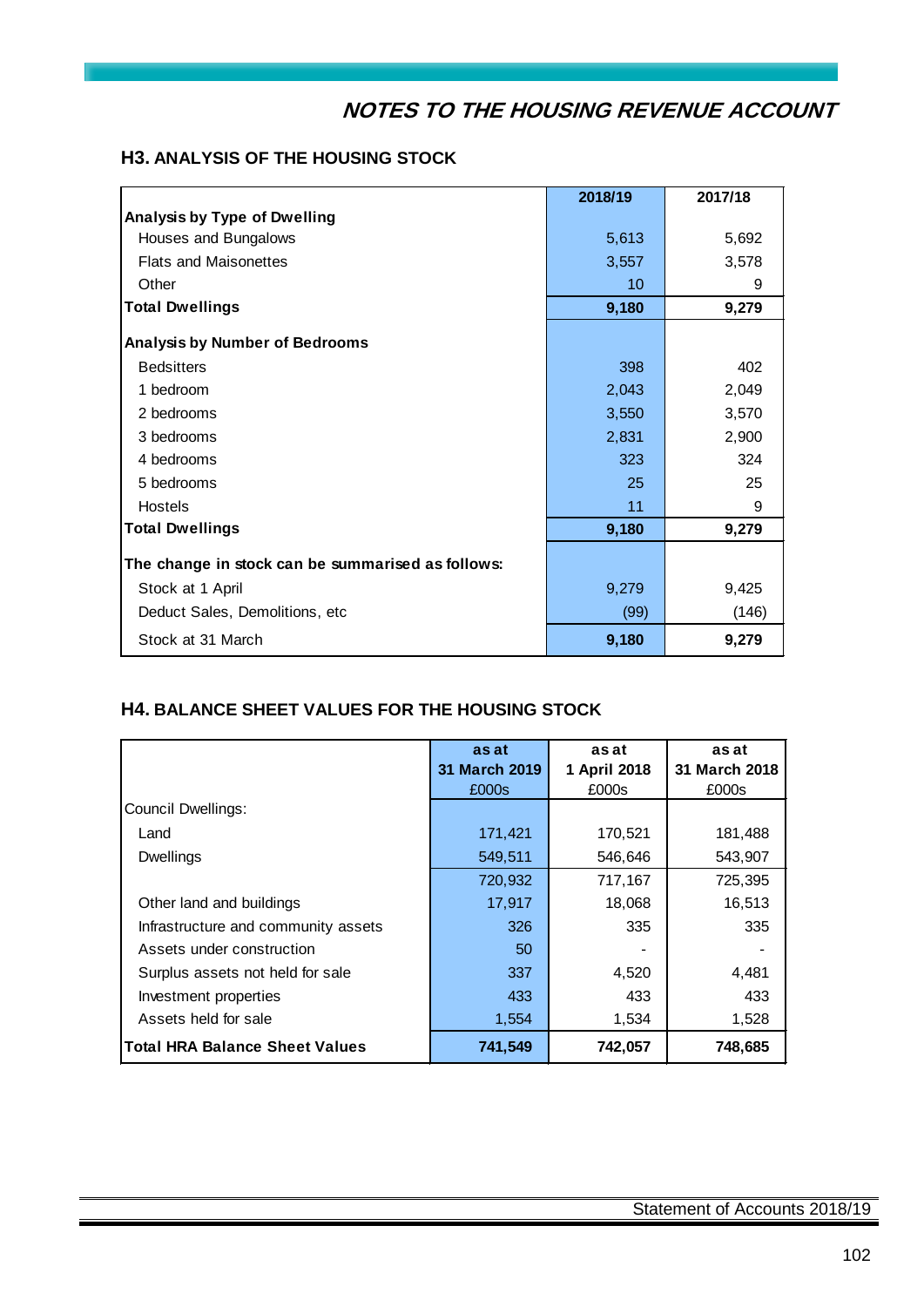## **H5. VACANT POSSESSION**

The vacant possession values of the Council's Housing stock as at 1 April 2018 amounted to £1,901,427,521. Of this figure £193,420 related to surplus stock and £673,100 for temporary accommodation both valued at Existing Use Value. The remaining sum of £1,900,561,001 is attributable to council dwellings, which is subject to a social housing factor of 38% (a reduction of 62%) giving a specific valuation of £722,213,180. The net valuation of housing stock is therefore £723,079,700.

|                                      | as at<br>1 April 2019<br>£000s | as at<br>1 April 2018<br>£000s |
|--------------------------------------|--------------------------------|--------------------------------|
| Vacant possession value of dwellings | 1,901,428                      | 1,870,795                      |

The vacant possession value and Balance Sheet value of dwellings within the HRA show the economic cost of providing council housing at less than market rents.

#### **H6. REVENUE EXPENDITURE FUNDED FROM CAPITAL UNDER STATUTE**

Some expenditure that is classed as revenue expenditure under CIPFA's capital accounting rules in line with International Financial Reporting Standards can actually be financed from capital resources under statute. For example Home Improvement Grants to individuals. In Harlow this includes the Disabled Facilities programme totalling £353,000 in 2018/19. This expenditure is included in the Council's capital programme summaries to show the use of capital resources but the spending and capital resources are reflected in the Council's revenue accounts.

#### **H7. IMPAIRMENT CHARGES**

| Impairment                | 2018/19 | 2017/18 |
|---------------------------|---------|---------|
|                           | £000s   | £000s   |
| <b>Dwellings</b>          | 20,091  | 25,074  |
| Other Property            | 161     | 413     |
| Total                     | 20,252  | 25,487  |
|                           |         |         |
| <b>Operational Assets</b> | 20,252  | 25,487  |
| <b>Total</b>              | 20,252  | 25,487  |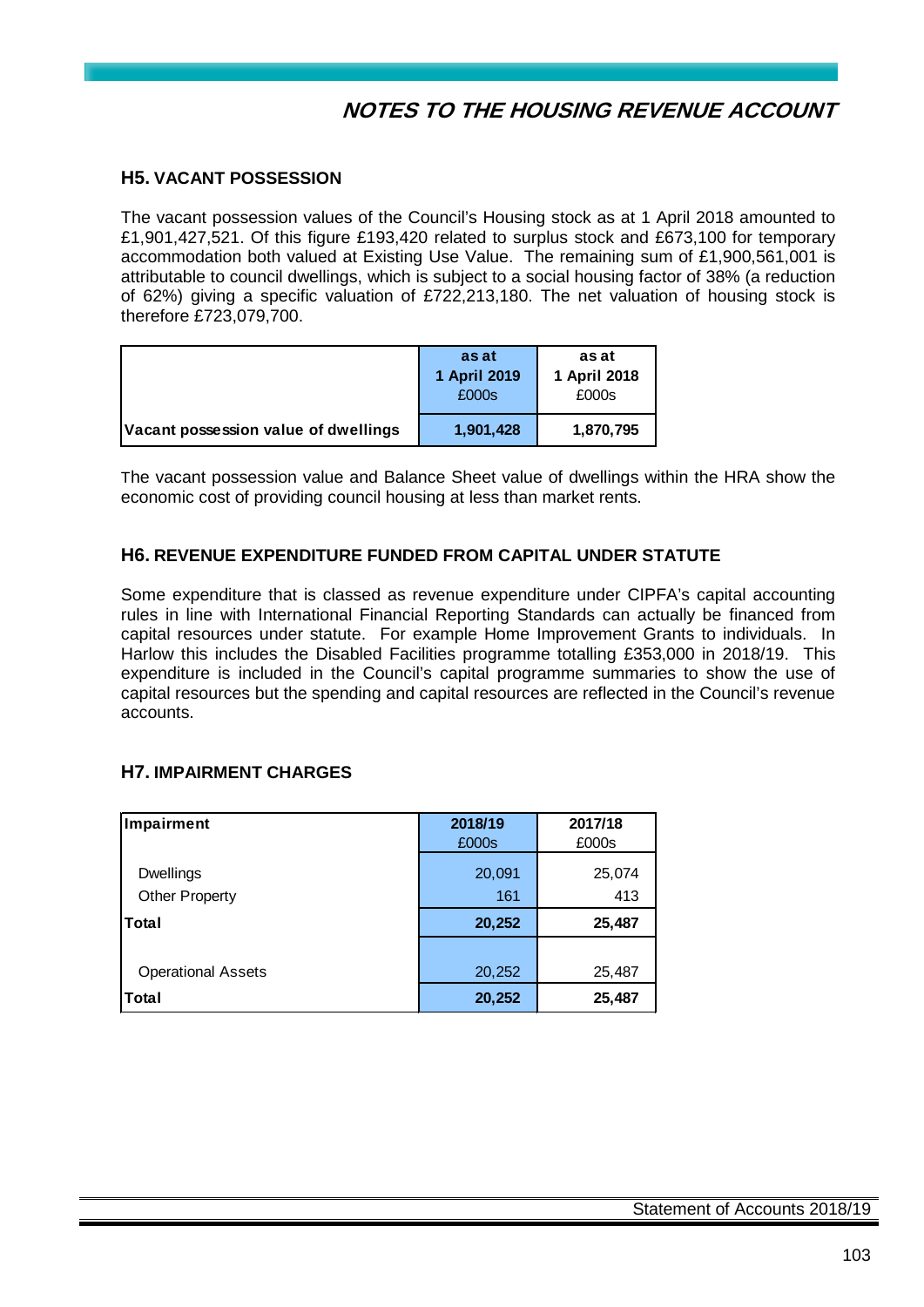# **H8. CAPITAL EXPENDITURE AND FINANCING**

|                                      | 2018/19 | 2017/18 |
|--------------------------------------|---------|---------|
|                                      | £000s   | £000s   |
| <b>HRA Capital Expenditure:</b>      |         |         |
| <b>Dwelling Stock</b>                | 16,899  | 13,147  |
| Non-Dwelling works                   | 85      | 162     |
| <b>Assets Under Construction</b>     | 50      |         |
| Investment in Information Technology | 171     | 37      |
|                                      | 17,205  | 13,346  |
| <b>Financed by</b>                   |         |         |
| <b>Grant Contributions</b>           | 131     | 42      |
| <b>Usable Capital Receipts</b>       | 2,762   |         |
| Revenue Contributions                | 3,950   | 1,503   |
| Major Repairs Reserve                | 10,362  | 11,801  |
|                                      | 17,205  | 13,346  |

# **H9. CAPITAL RECEIPTS**

|                                    | 2018/19 | 2017/18 |
|------------------------------------|---------|---------|
|                                    | £000s   | £000s   |
| Sale of Council Houses - Direct    | 5,439   | 7,424   |
| Other (including shared ownership) | 379     | 472     |
|                                    | 5,818   | 7,896   |

The number of sales of Council houses fell in 2018/19 with forty four tenants purchasing their properties under the Right to Buy Scheme. Under the Self Financing arrangements Councils retain a larger proportion of the capital receipt from each sale to compensate for the loss of rent from properties sold. In accordance with the Capital Receipts Pooling Regulations councils no longer pool receipts from the sale of other property or land so retain the full receipt.

# **H10. CHARGES FOR DEPRECIATION**

| <b>Depreciation</b>                 | 2018/19 | 2017/18 |
|-------------------------------------|---------|---------|
|                                     | £000s   | £000s   |
| <b>Council Dwellings</b>            | 10,123  | 11,530  |
| Other Land and Buildings            | 152     | 162     |
| Infrastructure and Community Assets | 9       | 9       |
| Surplus assets not held for sale    | 3       | 3       |
| Total                               | 10,286  | 11,704  |
|                                     |         |         |
| <b>Operational Assets</b>           | 10,123  | 11,530  |
| Non-Operational Assets              | 163     | 174     |
| <b>Total</b>                        | 10,286  | 11,704  |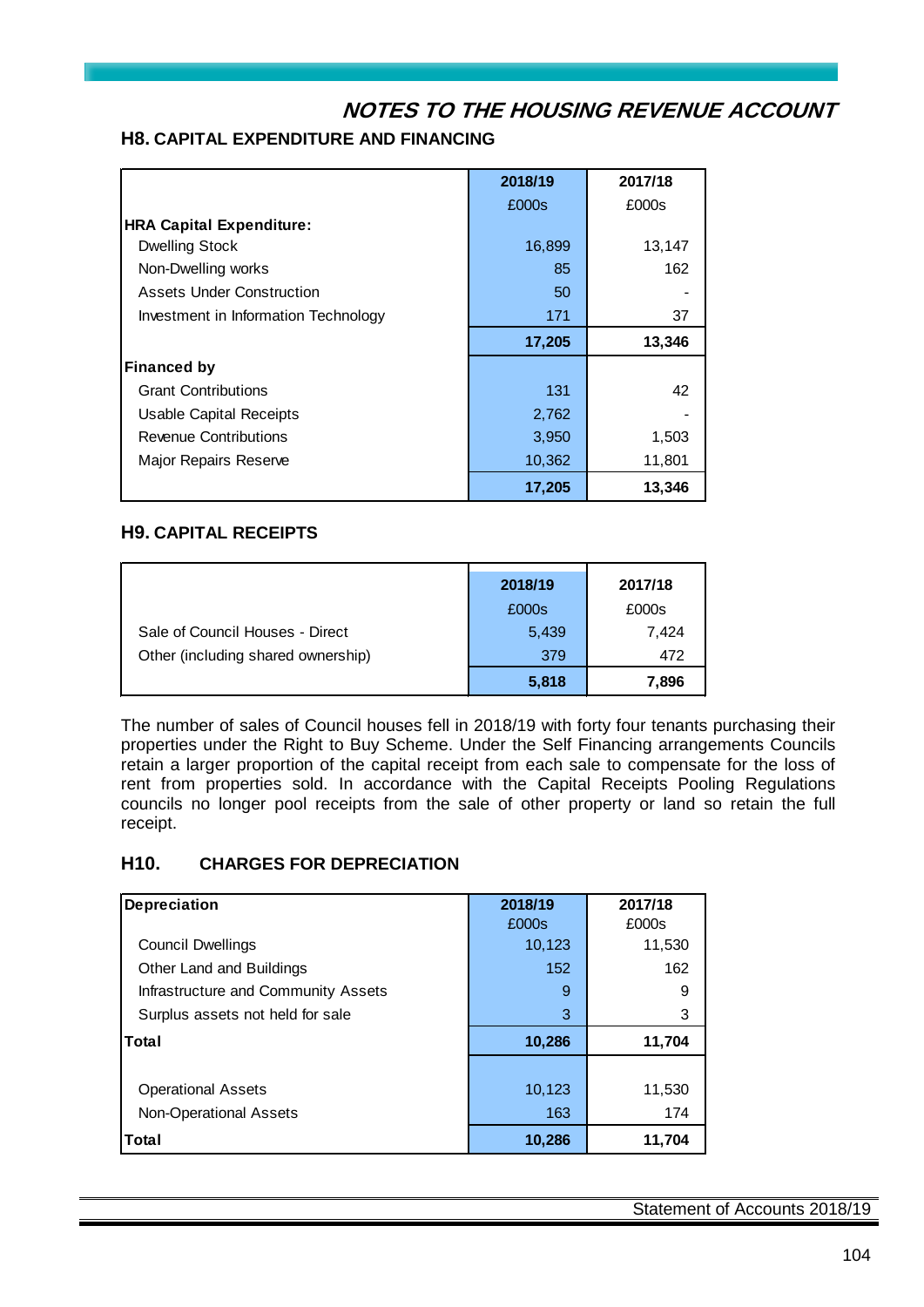# **H11. MOVEMENT ON THE MAJOR REPAIRS RESERVE**

| <b>Major Repairs Reserve</b>                         | 2018/19                  | 2017/18  |
|------------------------------------------------------|--------------------------|----------|
|                                                      | £000s                    | £000s    |
| <b>Balance as at 1 April</b>                         |                          |          |
| Transfers in - depreciation                          | 10,362                   | 11,801   |
| Transfers out to the HRA                             | $\overline{\phantom{a}}$ |          |
| Capital Spending on Housing Stock met by the Reserve | (10,362)                 | (11,801) |
| <b>Balance as at 31 March</b>                        |                          |          |

# **H12. HRA SHARE OF CONTRIBUTIONS TO/ FROM THE PENSIONS RESERVE**

With effect from 2017/18 the accounting statements, upon cessation of the organisation, include Kier Harlow pension figures. Also incorporated within the single entity accounts are the HTS (Property and Environment) Ltd IAS19 reported figures.

The actual payments for pensions made to the pension fund from the HRA of £415,000 (2017/18: £1,490,000) plus the continuing pension payments in relation to underfunding and early retirements awarded to HRA employees of £1,709,000 (2017/18: £1,758,000) are removed from the HRA and replaced by the current service cost applying the principles of IAS 19 making a total amount removed of £2,124,000 (2017/18: £3,248,000). The corresponding entry is to the Pensions Fund Reserve

The current service cost included in the HRA is the IAS 19 reported sum of £1,321,000 (2017/18: £14,521,000) which represents the pension costs of current staff.

# **H13. RENT ARREARS**

Outstanding rent arrears at 31 March 2019 total £3,265,000 plus £84,000 overpaid housing benefit (£3,151,000 and £95,000 at March 2018). An allowance for the impairment of debts has been made as at 31 March 2019 totalling £2,819,000 (£2,714,000 at March 2018).

The arrears exclude prepayments of £840,000 and may be analysed as follows:

| <b>Rent Arrears</b>      | 2019<br>£000s | As at 31 March   As at 31 March<br>2018<br>£000s |
|--------------------------|---------------|--------------------------------------------------|
| Due from Current Tenants | 1,366         | 1,331                                            |
| Due from Former Tenants  | 1,899         | 1,820                                            |
| Arrears (gross)          | 3,265         | 3,151                                            |
| Prepayments              | (840)         | (786)                                            |
| <b>Net Arrears</b>       | 2,425         | 2,365                                            |

These arrears include all charges due from tenants i.e. rent, rates, heating and other charges. The HRA has been setting aside funds to meet irrecoverable debts in respect of such arrears.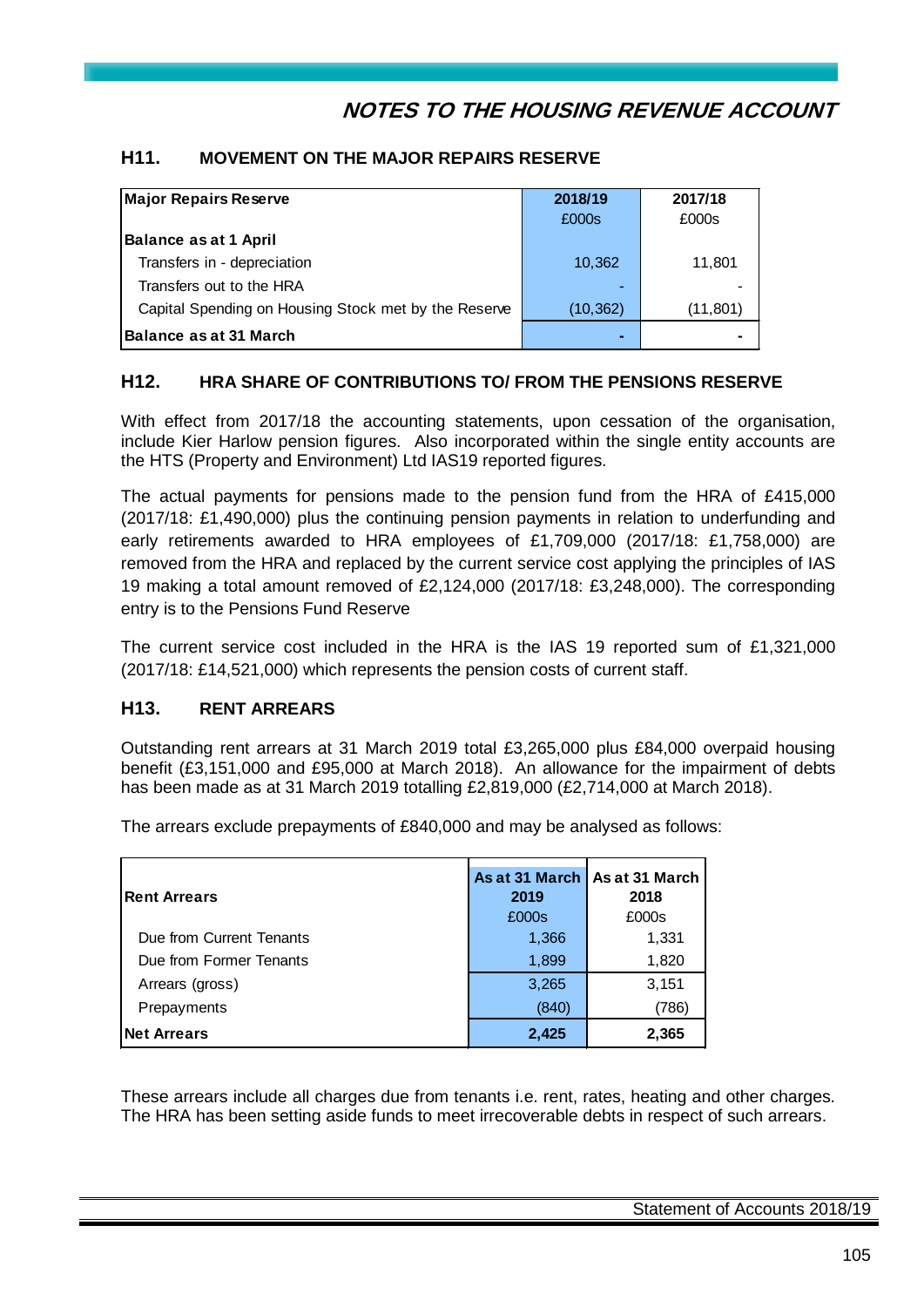# **COLLECTION FUND**

|                                                                    | 2018/19               |                    |                  |                  |  |
|--------------------------------------------------------------------|-----------------------|--------------------|------------------|------------------|--|
| <b>Collection Fund Statement</b>                                   | <b>Business</b>       | <b>Council Tax</b> | <b>TOTAL</b>     | <b>TOTAL</b>     |  |
|                                                                    | <b>Rates</b><br>£000s | £000s              | £000s            | £000s            |  |
| <b>Income</b>                                                      |                       |                    |                  |                  |  |
| Council Tax amount due                                             |                       | 46,789             | 46,789           | 44,372           |  |
| Business Rates amount due                                          | 47,029                |                    | 47,029           | 47,798           |  |
| Contribution to previous year's deficit                            |                       |                    |                  |                  |  |
| - Harlow District Council                                          |                       |                    |                  | 339              |  |
| - Ministry for Housing, Communities and Local                      |                       |                    |                  |                  |  |
| Government (MHCLG)                                                 |                       |                    |                  | 1,057            |  |
| Reduction in impairment allowance                                  | 304                   | 176                | 480              |                  |  |
| Reduction in provision for appeals                                 |                       |                    |                  | 248              |  |
| <b>Total Income</b>                                                | 47,333                | 46,965             | 94,298           | 93,814           |  |
| <b>Expenditure</b>                                                 |                       |                    |                  |                  |  |
| Distribution of previous year's surplus                            |                       |                    |                  |                  |  |
| - Harlow District Council                                          | 102                   | 685                | 787              |                  |  |
| - Essex County Council                                             | 23                    | 2,927              | 2,950            | 1,955            |  |
| - Essex Police Authority                                           |                       | 395                | 395              | 289              |  |
| - Essex Fire Authority                                             | $\overline{2}$        | 174                | 176              | 107              |  |
| - MHCLG⊡                                                           | 127                   |                    | 127              |                  |  |
|                                                                    | 254                   | 4,181              | 4,435            | 2,351            |  |
| Precepts, Demands and Shares                                       |                       |                    |                  |                  |  |
| - Harlow District Council<br>- Essex County Council                | 18,769<br>4,223       | 6,968<br>31,265    | 25,737<br>35,488 | 25,026<br>33,227 |  |
| - Essex Police Authority                                           |                       | 4,325              | 4,325            | 3,931            |  |
| - Essex Fire Authority                                             | 469                   | 1,801              | 2,270            | 2,183            |  |
| - MHCLG⊡                                                           | 23,461                |                    | 23,461           | 22,762           |  |
|                                                                    | 46,922                | 44,359             | 91,281           | 87,129           |  |
| <b>Disregarded Amounts</b>                                         |                       |                    |                  |                  |  |
| <b>Enterprise Zone</b>                                             | 875                   |                    | 875              | 1,773            |  |
| Charges to the Collection Fund<br>Increase in impairment allowance |                       |                    |                  | 1,096            |  |
| Increase in provision for appeals                                  | 144                   |                    | 144              |                  |  |
| Interest on refunds                                                | 34                    |                    | 34               |                  |  |
| Cost of Collection                                                 | 117                   |                    | 117              | 118              |  |
| Write offs                                                         | (1)                   |                    | (2)              |                  |  |
| Transitional protection payments                                   | 637<br>931            |                    | 637<br>931       | 1,202<br>2,416   |  |
|                                                                    |                       |                    |                  |                  |  |
| <b>Total Expenditure</b>                                           | 48,982                | 48,540             | 97,522           | 93,669           |  |
|                                                                    |                       |                    |                  |                  |  |
| (Surplus)/Deficit for year                                         | 1,649                 | 1,575              | 3,224            | (145)            |  |
| Balance brought forward (surplus)/deficit                          | 212                   | (3,883)            | (3,671)          | (3, 476)         |  |
| Balance carried forward 31 March 2019                              |                       |                    |                  |                  |  |
| (surplus)/ deficit                                                 | 1,861                 | (2, 308)           | (447)            | (3, 573)         |  |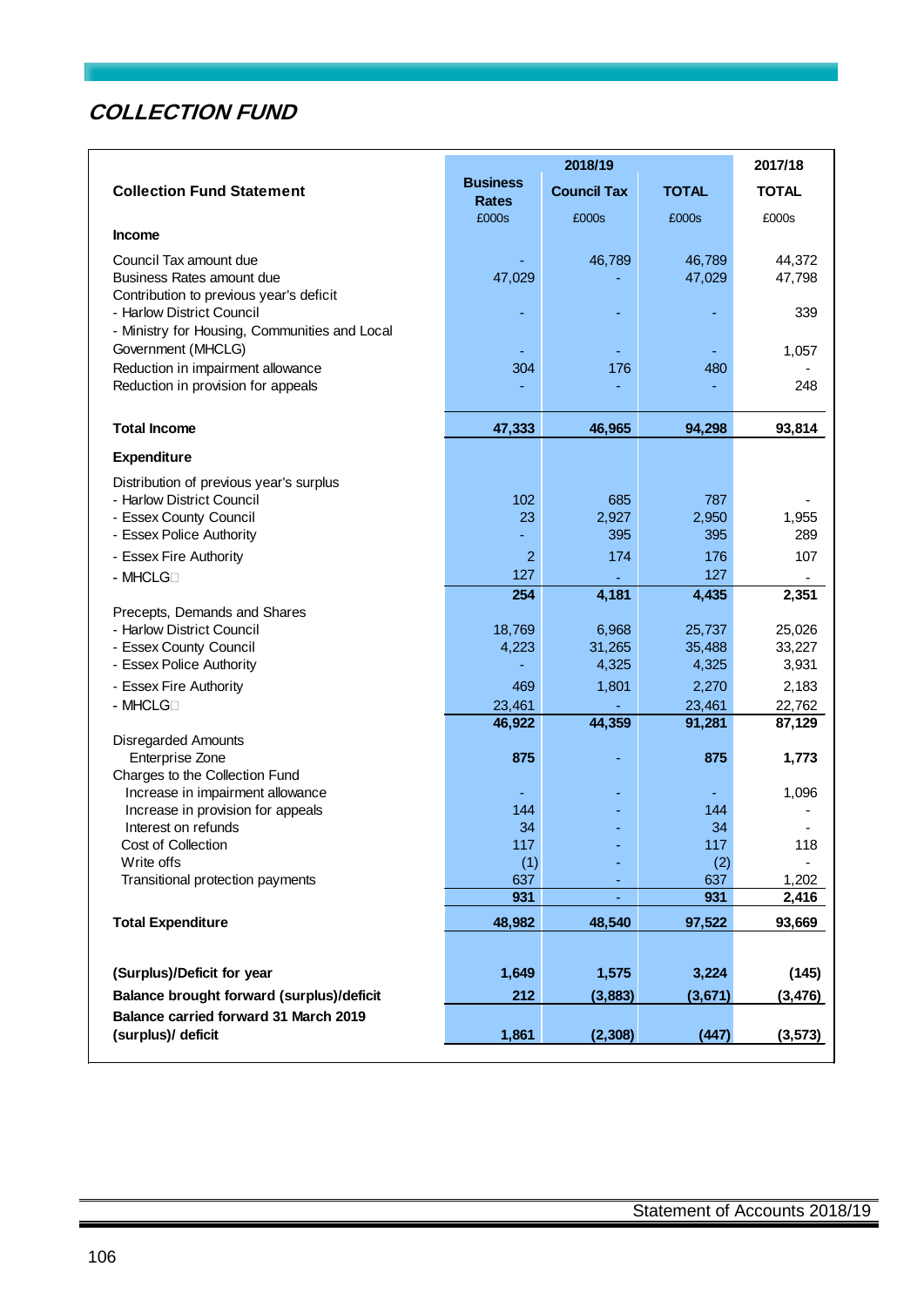# **COLLECTION FUND**

### **CF1. Business Rates**

National Non-Domestic Rates (also known as NNDR or Business Rates) are based on local rateable values provided by the Valuation Office Agency (VOA) multiplied by a uniform business rate (a "multiplier") set nationally by Central Government. The national multipliers for 2018/19 were 48.0p for qualifying small businesses and 49.3p for all other businesses (46.6p and 47.9p respectively in 2017/18).

The NNDR income due (after exemptions and reliefs) of £47.029 million for 2018/19 (£47.798 million for 2017/18) was based on an average rateable value for the Council's area of £110.372 million for the year (£109.830 million in 2017/18).

# **CF2. Council Tax**

Council Tax income derives from charges raised according to the value of residential properties (estimated as at 1 April 1991), which have been classified into eight valuation bands. Individual charges are calculated by estimating the amount of income required to be taken from the Collection Fund by Essex County Council, Essex Police and Crime Commissioner, Essex Fire Authority and the Council for the forthcoming year and dividing this by the Council Tax base. The Council Tax base, which was 25,590.01 for 2018/19 (25,032.14 for 2017/18), is the aggregate of an adjusted total number of properties in each valuation band (reduced by allowances for discounts and an estimated collection rate) converted by a proportion to the number of Band D equivalent chargeable dwellings.

|                                 | Number of<br>properties | <b>Total equivalent</b><br>dwellings after<br>discounts | <b>Proportion</b> | <b>Band D</b><br>equivalents |
|---------------------------------|-------------------------|---------------------------------------------------------|-------------------|------------------------------|
| <b>Valuation Band</b>           |                         |                                                         |                   |                              |
| A - Disabled                    | $\overline{2}$          | 0.18                                                    | 5/9               | 0.10                         |
| A                               | 2,523                   | 1,474.16                                                | 6/9               | 982.77                       |
| B                               | 7,830                   | 5,060.97                                                | 7/9               | 3,936.31                     |
| C                               | 18,637                  | 14,750.35                                               | 8/9               | 13,111.42                    |
| D                               | 4,252                   | 3,645.71                                                | 9/9               | 3,645.71                     |
| E                               | 2,345                   | 2,079.17                                                | 11/9              | 2,541.21                     |
| $\mathsf{F}$                    | 945                     | 859.87                                                  | 13/9              | 1,242.04                     |
| G                               | 411                     | 378.52                                                  | 15/9              | 630.87                       |
| H                               | 12                      | 10.91                                                   | 18/9              | 21.82                        |
|                                 | 36,957                  | 28,259.84                                               |                   | 26,112.25                    |
| Tax Base at 98% collection rate |                         |                                                         |                   | 25,590.01                    |

The Council Tax base was calculated as follows: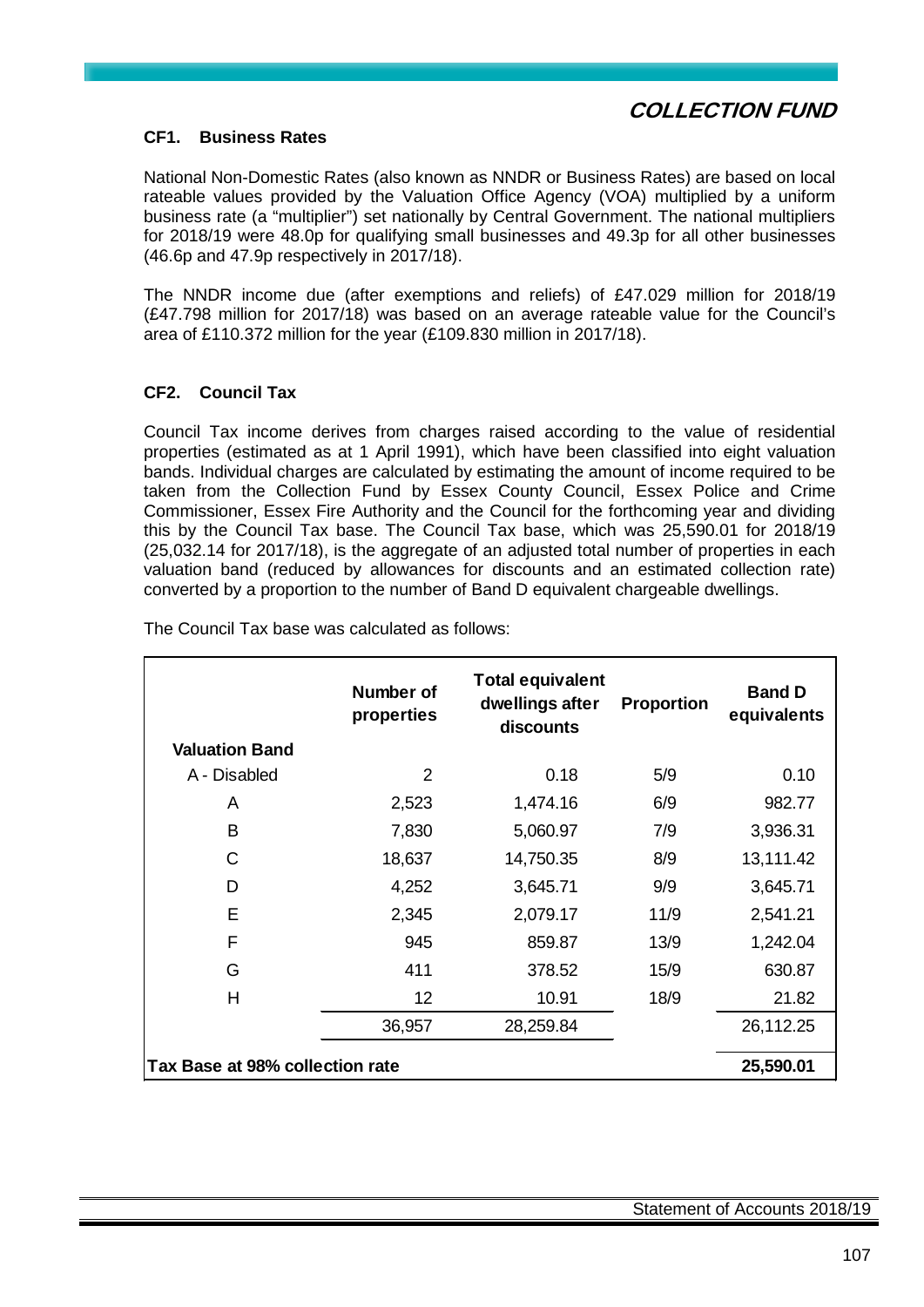# **COLLECTION FUND**

# **CF3.** DISTRIBUTION OF SURPLUS/DEFICIT

| <b>Distribution of Surplus/(Deficit)</b>                 | <b>Council Tax</b> |         | <b>Business Rates</b> |         |
|----------------------------------------------------------|--------------------|---------|-----------------------|---------|
|                                                          | 2018/19            | 2017/18 | 2018/19               | 2017/18 |
|                                                          | £000s              | £000s   | £000s                 | £000s   |
| <b>Harlow Council</b>                                    | (362)              | (638)   | 744                   | 85      |
| <b>Essex County Council</b>                              | (1,626)            | (2,717) | 167                   | 19      |
| <b>Essex Police and Crime Commissioner</b>               | (226)              | (366)   |                       |         |
| <b>Essex Fire Authority</b>                              | (94)               | (162)   | 19                    | 2       |
| Ministry of Housing, Communities and Local<br>Government |                    |         | 931                   | 106     |
|                                                          | (2,308)            | (3,883) | 1,861                 | 212     |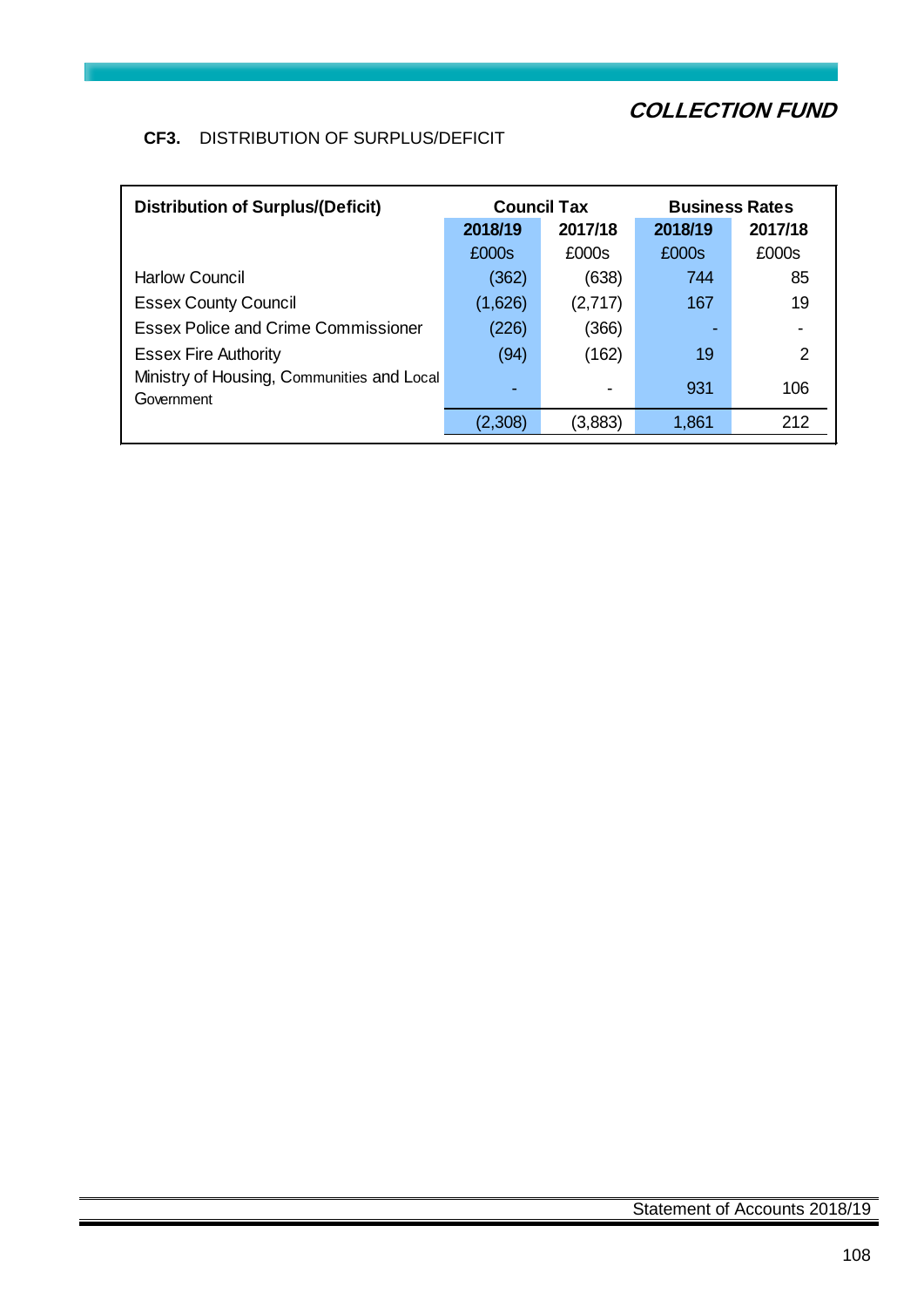#### **Group Accounts for the year ended 31 March 2019**

#### **Introduction**

In order to provide a full picture of the economic and financial activities of the Council and its exposure to risk, the accounting statements of material subsidiary companies are consolidated with those of the Council. The resulting Group Accounts are presented in addition to the Council's single entity accounts. They include the core accounting statements, similar in presentation and purpose to the Council's accounts, and any explanatory notes considered necessary to explain material movements from the single entity accounts. Where no notes are given, users of the accounts should refer to the notes in the single entity accounts.

Group accounts have been prepared in accordance with the Code of Practice on Local Authority Accounting, consolidating any material subsidiary, associate or joint venture entities over which the Council exercises control or influence.

Harlow Trading Services (Property & Environment) Ltd. ("HTS") began active trading on 1 February 2017; of which the Council owns 100% shares (cash consideration £1), and has been consolidated as a wholly owned subsidiary.

#### Accounting Policies

HTS has prepared 2018/19 accounts using accounting policies consistent with those applied by the Council. There is a minor adjustment for depreciation to align accounting policies. Both entities have a financial year end of 31 March.

As a subsidiary, the accounts of HTS have been consolidated with those of the Council on a line by line basis, and any balances and transactions between parties have been eliminated in full. HTS' expenditure and income, adjusted for transactions with the Council, is included on the relevant service lines in the Comprehensive Income and Expenditure Statement; and balance sheet values are similarly incorporated into the relevant heading of the Balance Sheet, removing balances owed between the two parties.

#### HTS Summary Single Entity Accounts

IFRS Standard 12 requires that summarised financial information for subsidiaries is provided with in the Council's accounts. The Summary Profit and Loss Account and Summary Balance Sheet is given below.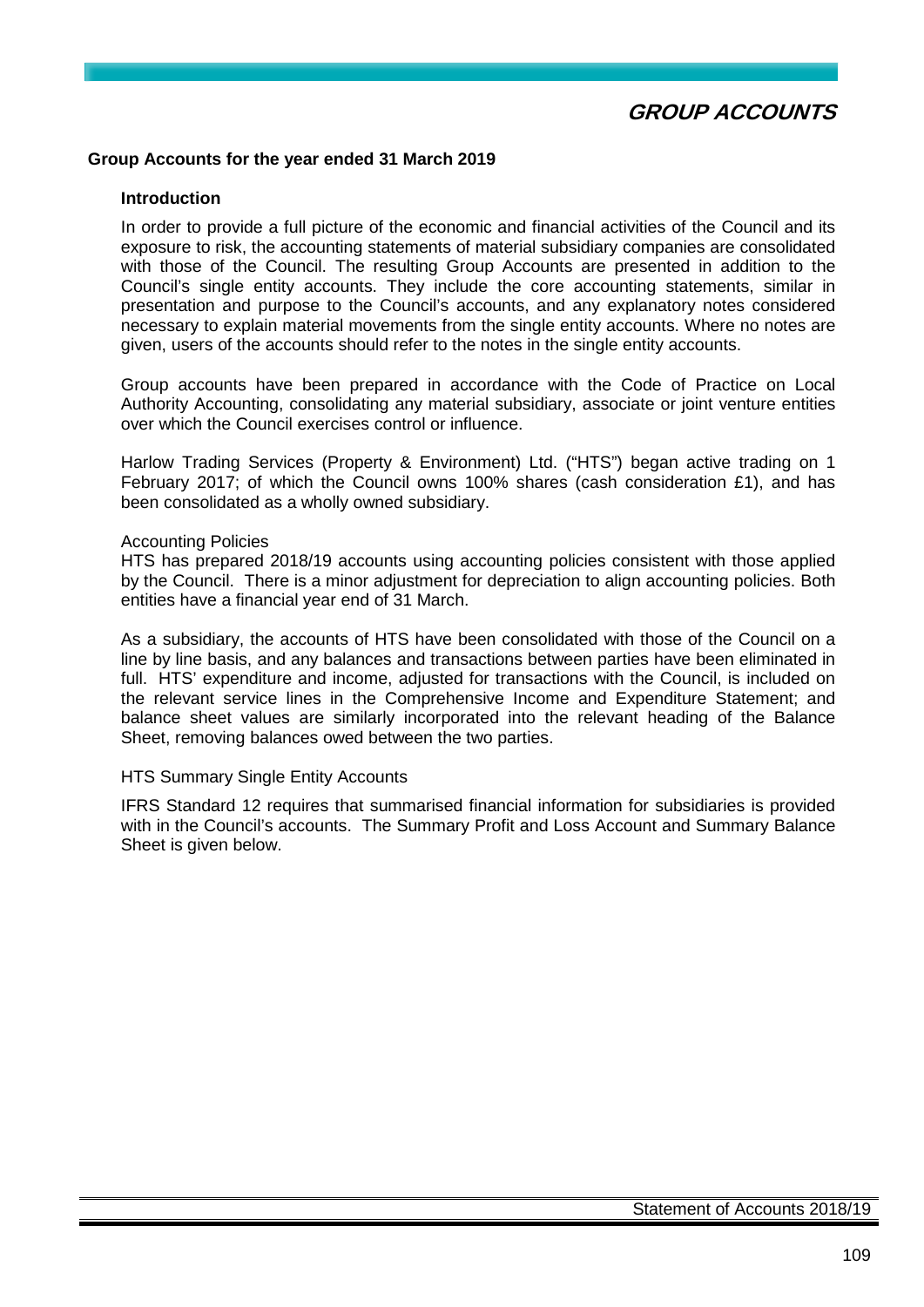| <b>HTS Profit and Loss Account</b>                               | 2018/19   | 2017/18  |
|------------------------------------------------------------------|-----------|----------|
|                                                                  | £000s     | £000s    |
| Turnover                                                         | 23,452    | 20,814   |
| <b>Cost of Sales</b>                                             | (10, 025) | (12,559) |
| <b>Gross Profit</b>                                              | 13,427    | 8,255    |
| <b>Administrative Expenses</b>                                   | (12, 912) | (7,882)  |
| <b>Operating Profit from continuing</b><br>operations before Tax | 515       | 373      |
| Tax on Profit on Ordinary Activities                             | (101)     |          |
| <b>Profit for the period</b>                                     | 413       | 302      |

| <b>HTS Balance Sheet</b>           | 2018/19 | 2017/18 |  |
|------------------------------------|---------|---------|--|
|                                    | £000s   | £000s   |  |
|                                    |         |         |  |
| Property, Plant & Equipment        | 893     | 1,012   |  |
| Intangible Assets                  | 269     | 359     |  |
| <b>Long-Term Assets</b>            | 1,162   | 1,371   |  |
| <b>Trade and Other Receivables</b> | 1,607   | 1,262   |  |
| Cash and Cash Equivalents          | 1,868   | 1,828   |  |
| <b>Current Assets</b>              | 3,475   | 3,090   |  |
| <b>Current Liabilities</b>         | (2,863) | (2,784) |  |
| <b>Long-Term Liabilities</b>       | (948)   | (1,265) |  |
| Net Assets attributable to members | 826     | 412     |  |
| Balance brought forward            | (412)   | (110)   |  |
| Profit for the period              | (413)   | (302)   |  |
| <b>Total Reserves</b>              | (825)   | (412)   |  |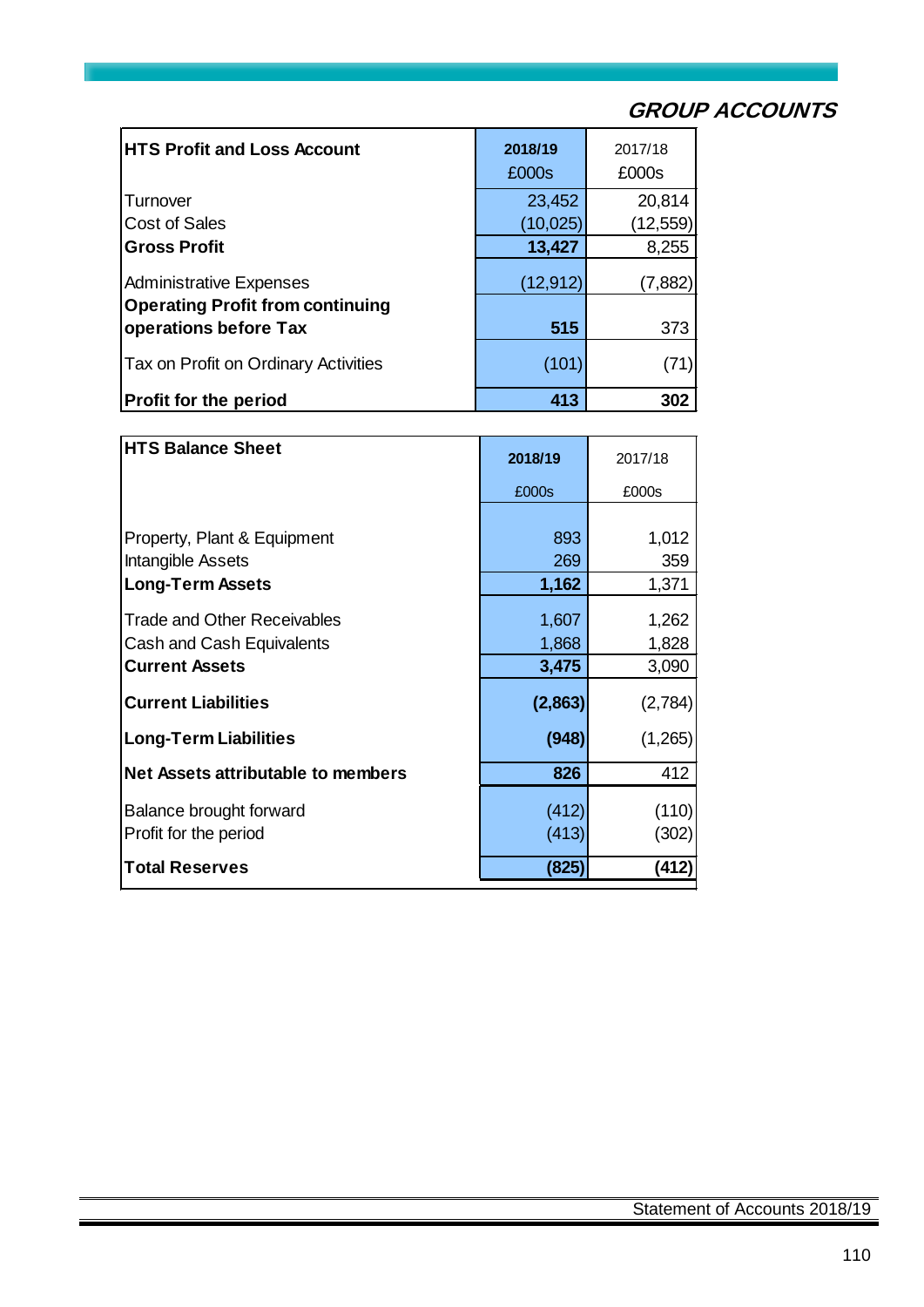#### Group Movement in Reserves Statement

This statement shows the movement in the year on the different reserves held by the Council and HTS, analysed into usable reserves (i.e. those that can be applied to fund expenditure or reduce local taxation) and other reserves. The surplus or deficit on the provision of services line shows the true economic cost of providing the Council's services, more details of which are shown in the Income and Expenditure Statement. These are different from the statutory amounts required to be charged to the General Fund Balance and the Housing Revenue Account for Council Tax setting and rent setting purposes. The net increase/ decrease before transfers to earmarked reserves line shows the statutory General Fund Balance and Housing Revenue Account Balance before any discretionary transfers to or from earmarked reserves undertaken by the Council.

|                                                        | <b>Harlow</b>   |           |                 |
|--------------------------------------------------------|-----------------|-----------|-----------------|
|                                                        | Council         | Group     | Group           |
| <b>Group Movement in Reserves Statement</b>            | <b>Reserves</b> | Movements | <b>Reserves</b> |
|                                                        | £000s           | £000s     | £000s           |
| Balance at 31 March 2017 carried forward               | 545,772         | 110       | 545,882         |
| Movement in reserves during 2017/18                    |                 |           |                 |
| Surplus / (Deficit) on the provision of services       | (36, 897)       | 302       | (36, 595)       |
| Other Comprehensive Income and Expenditure             | 87,974          |           | 87,974          |
| <b>Total Comprehensive Income and Expenditure</b>      | 51,077          | 302       | 51,379          |
| Adjustments between accounting basis & funding basis   |                 | 4         | 4               |
| under regulations                                      |                 |           |                 |
| Increase / (Decrease) in 2017/18                       | 51,077          | 306       | 51,383          |
| Balance at 31 March 2018 carried forward               | 596,849         | 416       | 597,265         |
| Movement in reserves during 2018/19                    |                 |           |                 |
| Surplus / (Deficit) on the provision of services       | (24, 225)       | 413       | (23, 812)       |
| Other Comprehensive Income and Expenditure             | 43,177          |           | 43,177          |
| <b>Total Comprehensive Income and Expenditure</b>      | 18,952          | 413       | 19,365          |
| Adjustments between accounting basis and funding basis |                 |           |                 |
| under regulations                                      |                 | 18        | 18              |
| Increase / (Decrease) in 2018/19                       | 18,952          | 432       | 19,384          |
| Balance at 31 March 2019 carried forward               | 615,801         | 848       | 616,649         |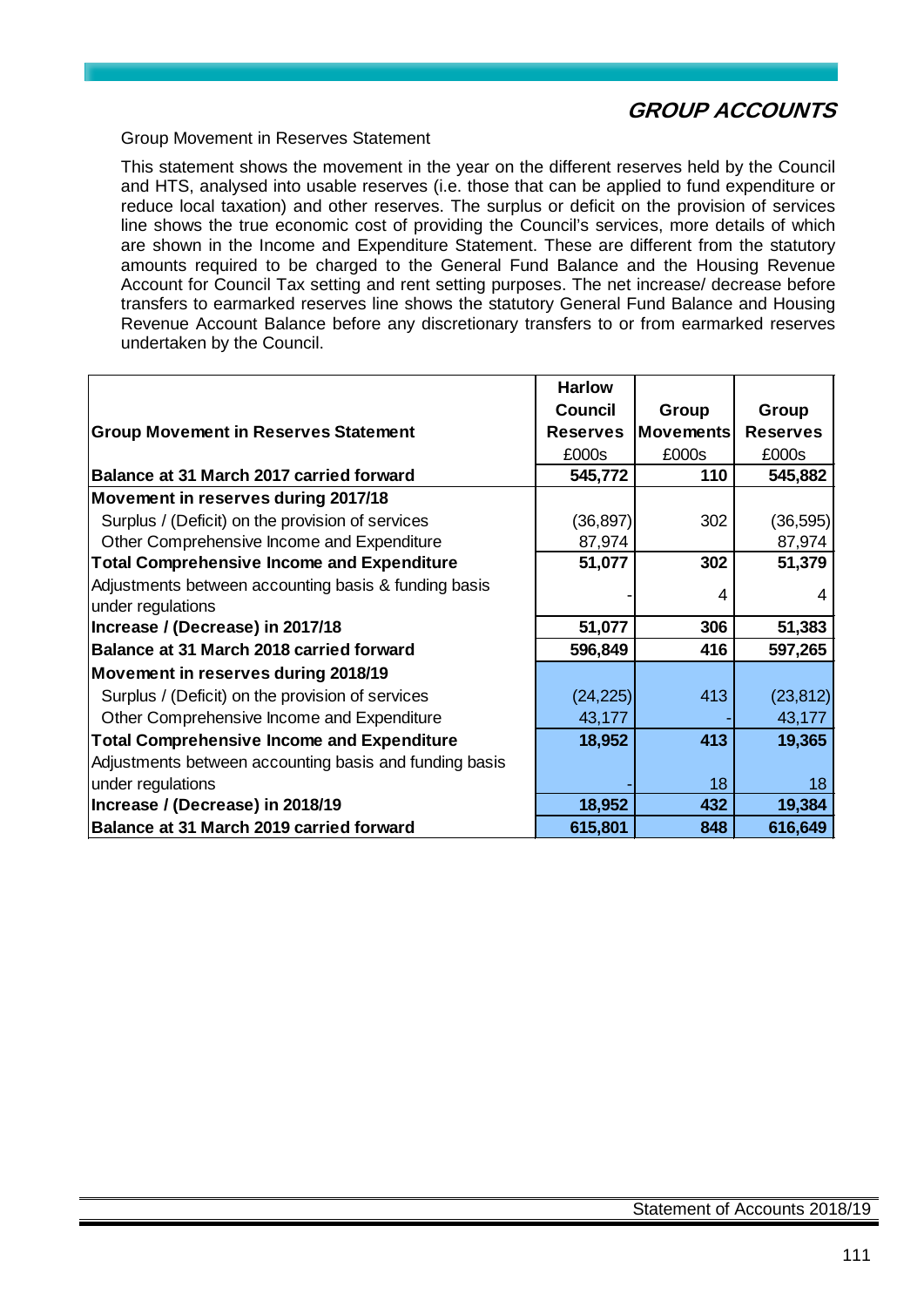#### Group Comprehensive Income and Expenditure Statement

This statement shows the accounting cost in the year of providing services in accordance with generally accepted accounting practices, rather than the amount to be funded from taxation. Councils raise taxation to cover expenditure in accordance with regulations; this may be different from the accounting cost. The taxation position is shown in the Movement in Reserves Statement.

| <b>Group Comprehensive Income</b>                                     |                |                 |                   |                   |
|-----------------------------------------------------------------------|----------------|-----------------|-------------------|-------------------|
| and Expenditure Statement                                             |                |                 |                   |                   |
| (CIES)                                                                | 2018/19        |                 | 2018/19           | 2017/18           |
|                                                                       | <b>Harlow</b>  |                 |                   |                   |
| <b>Net Expenditure</b>                                                | <b>Council</b> | <b>Movement</b> | <b>Group CIES</b> | <b>Group CIES</b> |
|                                                                       | £000s          | £000s           | £000s             | £000s             |
| <b>Managing Director &amp; Services</b>                               | 185            |                 | 185               | 240               |
| <b>Community Wellbeing</b>                                            | 5,781          | (6)             | 5,775             | 4,795             |
| Finance                                                               | 3,506          | 5               | 3,511             | 4,040             |
| Place                                                                 | 4,751          | (951)           | 3,800             | 2,805             |
| <b>Housing GF</b>                                                     | 1,465          |                 | 1,465             | 978               |
| Governance                                                            | 1,892          |                 | 1,892             | 1,620             |
| Housing HRA                                                           | 5,024          | (208)           | 4,816             | 11,466            |
| <b>Cost of Services</b>                                               | 22,604         | (1, 159)        | 21,445            | 25,944            |
|                                                                       |                |                 |                   |                   |
| <b>Other Operating Expenditure</b>                                    | 6,356          |                 | 6,356             | 15,058            |
| Financing and Investment Income                                       | 8,680          | 724             | 9,404             | 9,979             |
| and Expenditure                                                       |                |                 |                   |                   |
| <b>Taxation and Non-Specific Grant</b>                                | (13, 415)      |                 | (13, 415)         | (14, 394)         |
| <b>Income</b>                                                         |                |                 |                   |                   |
| (Surplus)/ Deficit on Provision of<br><b>Services</b>                 | 24,225         | (435)           | 23,790            | 36,587            |
| <b>Tax Expenses on Subsidiaries</b>                                   |                |                 |                   | 4                 |
|                                                                       | 24,225         | (435)           | 23,790            | 36,591            |
| (Surplus)/ Deficit on Revaluation of                                  |                |                 |                   |                   |
| Property, Plant and Equipment                                         | (26,980)       |                 | (26,980)          | (74, 412)         |
| Assets                                                                |                |                 |                   |                   |
| (Surplus)/ Deficit on Revaluation of                                  | (7)            |                 | (7)               | (77)              |
| <b>Available for Sale Financial Assets</b>                            |                |                 |                   |                   |
| Actuarial (Gains)/ Losses on<br><b>Pension Assets and Liabilities</b> | (16, 190)      |                 | (16, 190)         | (13, 485)         |
| <b>Other Comprehensive Income</b>                                     |                |                 |                   |                   |
| and Expenditure                                                       | (43, 177)      |                 | (43, 177)         | (87, 974)         |
| <b>Total Comprehensive Income</b><br>and Expenditure                  | (18, 952)      | (435)           | (19, 387)         | (51, 383)         |
|                                                                       |                |                 |                   |                   |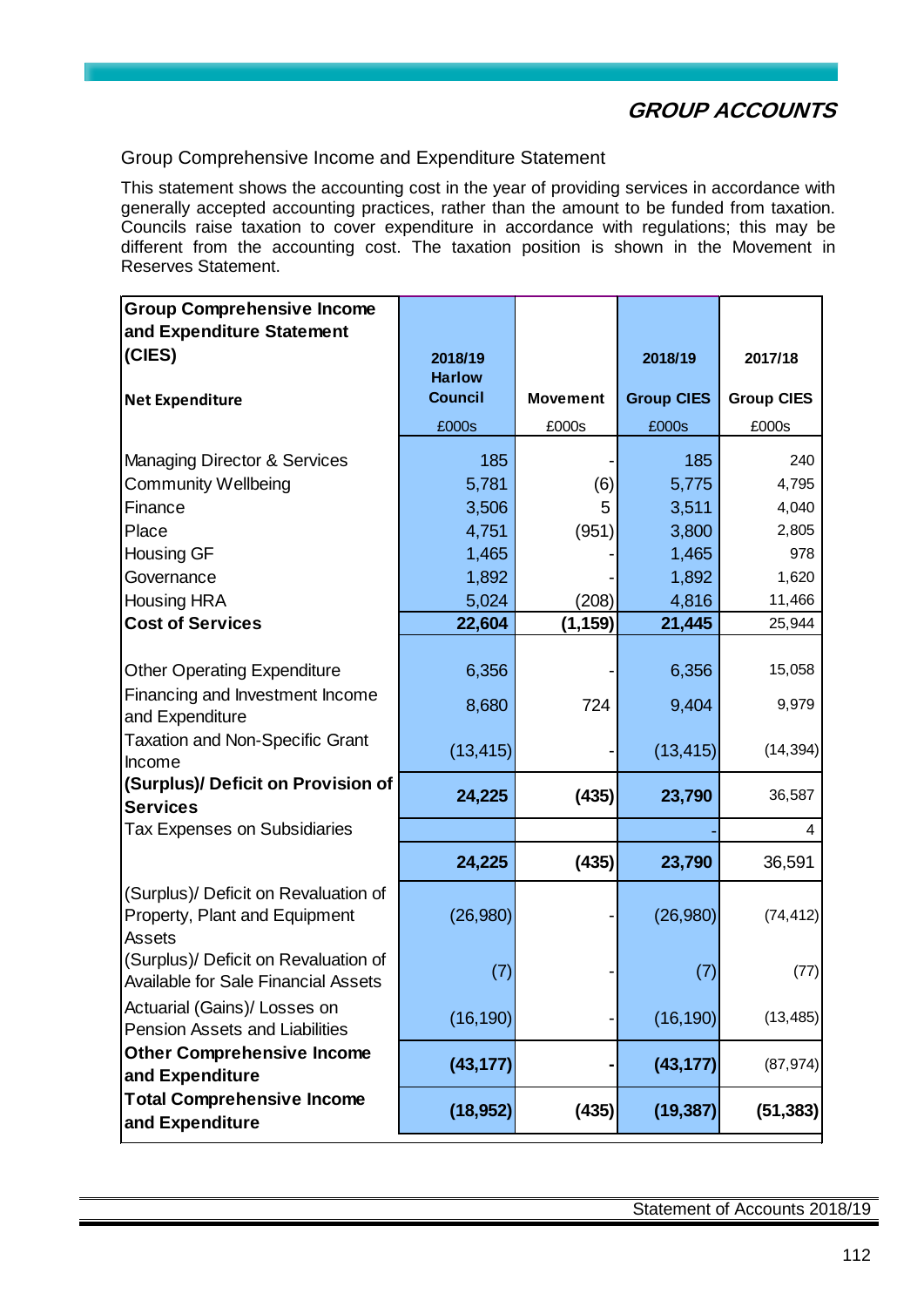#### Group Balance Sheet

The Balance Sheet shows the value as at the Balance Sheet date of the assets and liabilities recognised by the group. The net assets of the group (assets less liabilities) are matched by the reserves held by the group. Reserves are reported in two categories. The first category of reserves are usable reserves, i.e. those reserves that the group may use to provide services, subject to the need to maintain a prudent level of reserves and any statutory limitations on their use (for example the Capital Receipts Reserves that may only be used to fund capital or repay debt). The second category of reserves is those that the group is not able to use to provide services. This category of reserves includes reserves that hold unrealised gains and losses (for example the Revaluation Reserve), where amounts would only become available to provide services if the assets are sold: and reserves that hold timing differences shown in the Movement in Reserves Statement line 'Adjustments between accounting basis and funding basis under regulations'.

| <b>Group Balance Sheet</b>           | 2018/19               | 2018/19         | 2018/19      | 2017/18    |
|--------------------------------------|-----------------------|-----------------|--------------|------------|
|                                      | <b>Harlow Council</b> | <b>Movement</b> | <b>Group</b> | Group      |
|                                      | £000s                 | £000s           | £000s        | £000s      |
| Property, Plant & Equipment          | 871,066               | 915             | 871,981      | 860,149    |
| <b>Heritage Assets</b>               | 1,738                 |                 | 1,738        | 1,622      |
| <b>Investment Property</b>           | 1,916                 |                 | 1,916        | 1,906      |
| Intangible Assets                    | 623                   | 269             | 892          | 1,125      |
| Long-Term Investments                | 3,961                 | (702)           | 3,259        | 1,116      |
| Long-Term Debtors                    | 4,136                 |                 | 4,136        | 1,417      |
| <b>Long-Term Assets</b>              | 883,440               | 482             | 883,922      | 867,335    |
| <b>Short-Term Investments</b>        | 7,524                 |                 | 7,524        | 11,321     |
| <b>Assets Held for Sale</b>          | 1,554                 |                 | 1,554        | 1,528      |
| Inventories                          | 40                    | 42              | 82           | 66         |
| <b>Short-Term Debtors</b>            | 15,951                | 874             | 16,825       | 13,767     |
| Cash and Cash Equivalents            | 21,501                | 1,868           | 23,369       | 27,432     |
| <b>Current Assets</b>                | 46,570                | 2,784           | 49,354       | 54,114     |
| <b>Short-Term Borrowing</b>          | (81)                  |                 | (81)         | (81)       |
| <b>Short-Term Creditors</b>          | (23, 139)             | (2, 173)        | (25, 312)    | (18, 444)  |
| <b>Short-Term Provisions</b>         | (1, 133)              |                 | (1, 133)     | (1, 117)   |
| <b>Current Liabilities</b>           | (24, 353)             | (2, 173)        | (26, 526)    | (19, 642)  |
| Long-Term Creditors                  | (224)                 |                 | (224)        | (809)      |
| Long-Term Borrowing                  | (211, 837)            | (246)           | (212,083)    | (211, 933) |
| <b>Other Long-Term Liabilities</b>   | (77, 626)             |                 | (77, 626)    | (91, 696)  |
| Grants Receipts in Advance - Capital | (169)                 |                 | (169)        | (96)       |
| Long-Term Liabilities                | (289, 856)            | (246)           | (290, 102)   | (304, 534) |
| <b>Net Assets</b>                    | 615,801               | 848             | 616,649      | 597,273    |
|                                      |                       |                 |              |            |
| <b>Usable Reserves</b>               | (54, 174)             | (848)           | (55,022)     | (51,996)   |
| <b>Unusable Reserves</b>             | (561, 627)            |                 | (561, 627)   | (545, 277) |
| <b>Total Reserves</b>                | (615, 801)            | (848)           | (616, 649)   | (597, 273) |

Group Cash Flow Statement

Statement of Accounts 2018/19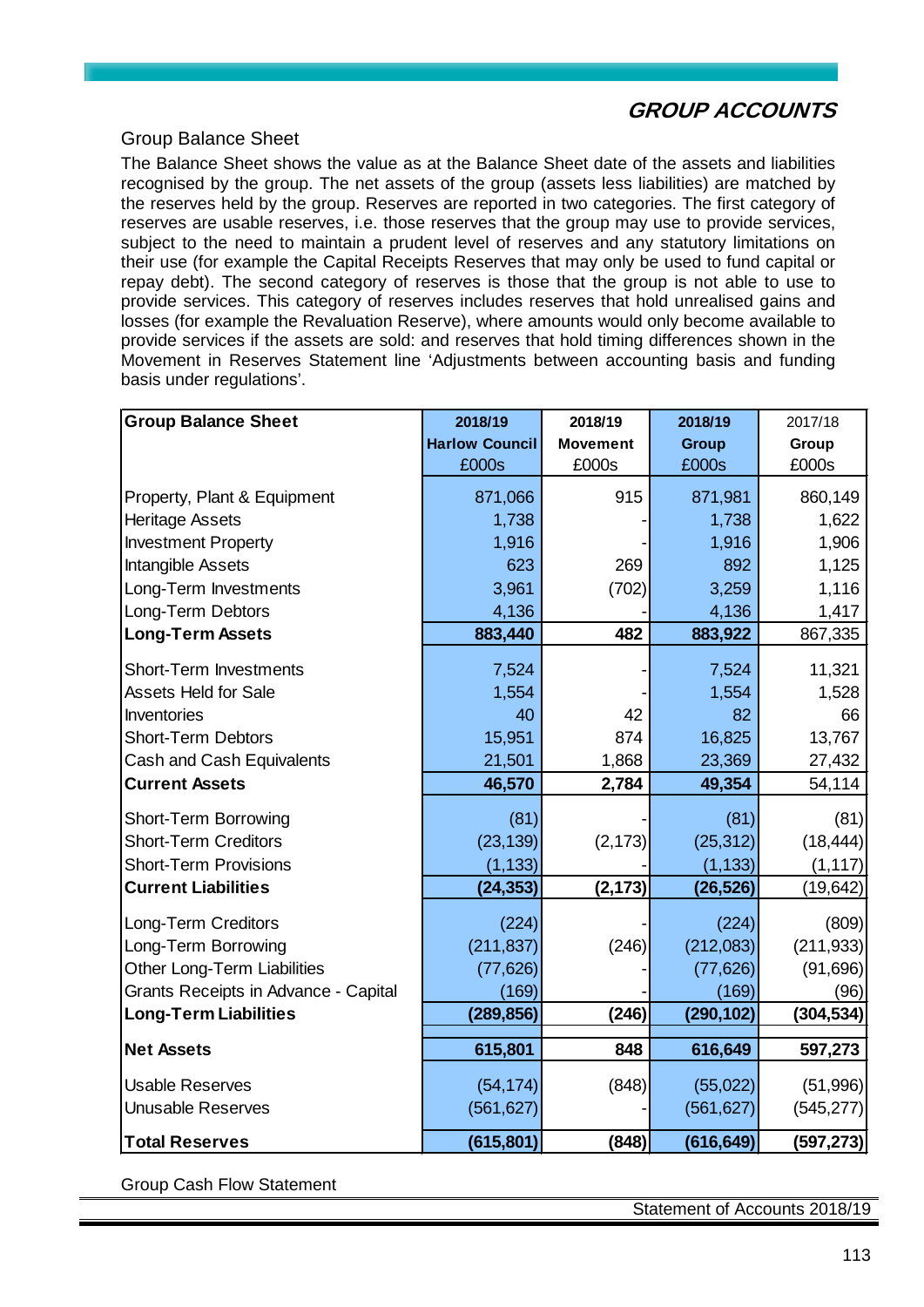The Cash Flow Statement shows the changes in cash and cash equivalents of the group during the reporting period. The statement shows how the group generates and uses cash and cash equivalents by classifying cash flows as operating, investing and financing activities. The amount of net cash flows arising from operating activities is a key indicator of the extent to which the operations of the group are funded by way of taxation and grant income or from the recipients of services provided by the group. Investing activities represent the extent to which cash outflows have been made for resources which are intended to contribute to the group's future service delivery. Cash flows arising from financing activities are useful in predicting claims on future cash flows by providers of capital (i.e. borrowing) to the group.

| <b>Group Cash Flow Statement</b>                                                                                                                  | 2018/19<br><b>Harlow</b><br><b>Council</b> | 2018/19<br><b>Movement</b> | 2018/19<br><b>Group</b> | 2017/18<br>Group |
|---------------------------------------------------------------------------------------------------------------------------------------------------|--------------------------------------------|----------------------------|-------------------------|------------------|
|                                                                                                                                                   | £000s                                      | £000s                      | £000s                   | £000s            |
| Net Surplus/(Deficit) on the Provision of Services                                                                                                | (24, 225)                                  | 435                        | (23, 790)               | (36,591)         |
| Adjustments to Net Surplus/(Deficit) on the Provision of<br>Services for Non-Cash Movements                                                       | 46,489                                     | (1,088)                    | 45,401                  | 60,341           |
| Adjustments for Items Included in the Net Surplus/(Deficit) on<br>the Provision of Services that are Investing and Financing<br><b>Activities</b> | (5,221)                                    |                            | (5,221)                 | (6, 577)         |
| <b>Net Cash Flows from Operating Activities</b>                                                                                                   | 17,043                                     | (653)                      | 16,390                  | 17,173           |
| <b>Investing Activities</b>                                                                                                                       | (19, 827)                                  | 691                        | (19, 136)               | (9,925)          |
| <b>Financing Activities</b>                                                                                                                       | (1, 318)                                   |                            | (1, 318)                | (1,268)          |
| Net (Increase)/Decrease in Cash and Cash Equivalents                                                                                              | (4, 102)                                   | 38                         | (4,064)                 | 5,980            |
| Cash and Cash Equivalents at the Beginning of the Reporting<br>Period                                                                             | 25,603                                     | 1,829                      | 27,432                  | 21,452           |
| Cash and Cash Equivalents at the End of the Reporting<br><b>Period</b>                                                                            | 21,501                                     | 1,867                      | 23,368                  | 27,432           |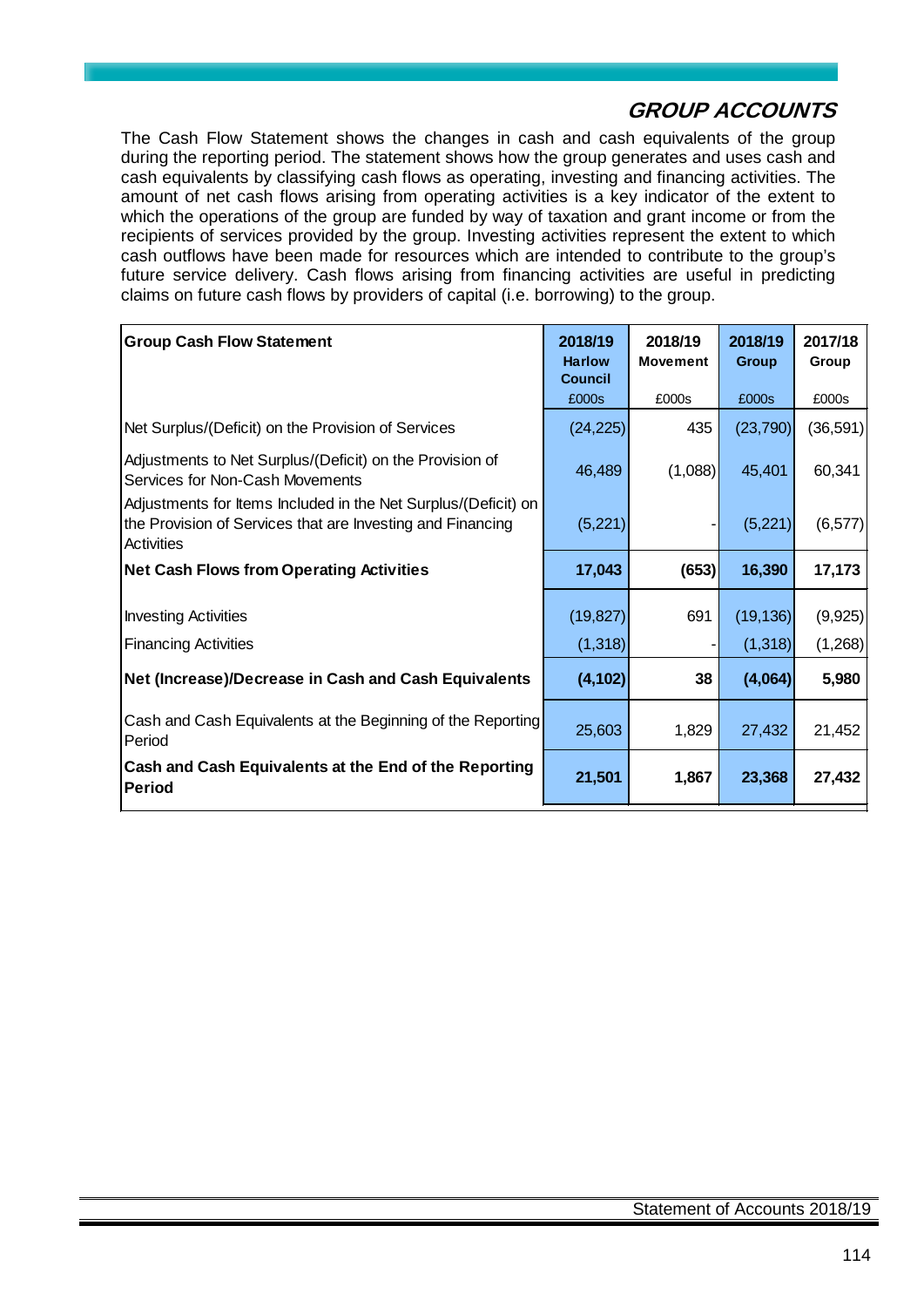### **GLOSSARY OF TERMS AND ABBREVIATIONS**

This glossary of terms and abbreviations is designed to aid interpretation of the Council's Statement of Accounts.

#### Accounting Period

A period of 12 months commencing on 1 April also referred to as "financial year of account" or "financial year". The end of the accounting period (31 March) is the Balance Sheet date.

#### Accruals

Amounts included in the accounts for income or expenditure relating to the financial year for which payment has not been received or made in the financial year. The Council accrues for both revenue and capital items.

#### Amortisation

The measure of the cost of economic benefits derived from intangible fixed assets that are consumed during the period, charged to the Income and Expenditure Account. It reduces the carrying value of these assets in the Balance Sheet and is similar to a depreciation charge.

#### Annual Governance Statement

A statutory document that explains the processes and procedures in place to enable the Council to carry out its functions effectively.

#### Assets Held for Sale

Assets are classified as held for sale if their carrying amount is going to be recovered principally through a sale transaction rather than through continued use. This excludes any assets that are going to be abandoned or scrapped at the end of their useful lives.

#### Balances (or Reserves)

Accumulated funds available to the Council. Some balances (reserves) may be earmarked for specific purposes for funding future defined initiatives or meeting identified risks or liabilities; and some that are technical only and may not be used to finance services.

#### Billing Authority

A local authority responsible for collecting Council Tax and Non-Domestic Rates.

#### Business Rates

Business Rates (sometimes referred to as Non-Domestic Rates or NDR) are charged on most nondomestic premises, including commercial properties such as shops, offices, pubs, warehouses and factories. The sums collected by the Council are distributed to Central Government (50%) and to local authorities for the area (Harlow Council 40%, Essex County Council 9% and Essex Fire Authority 1%).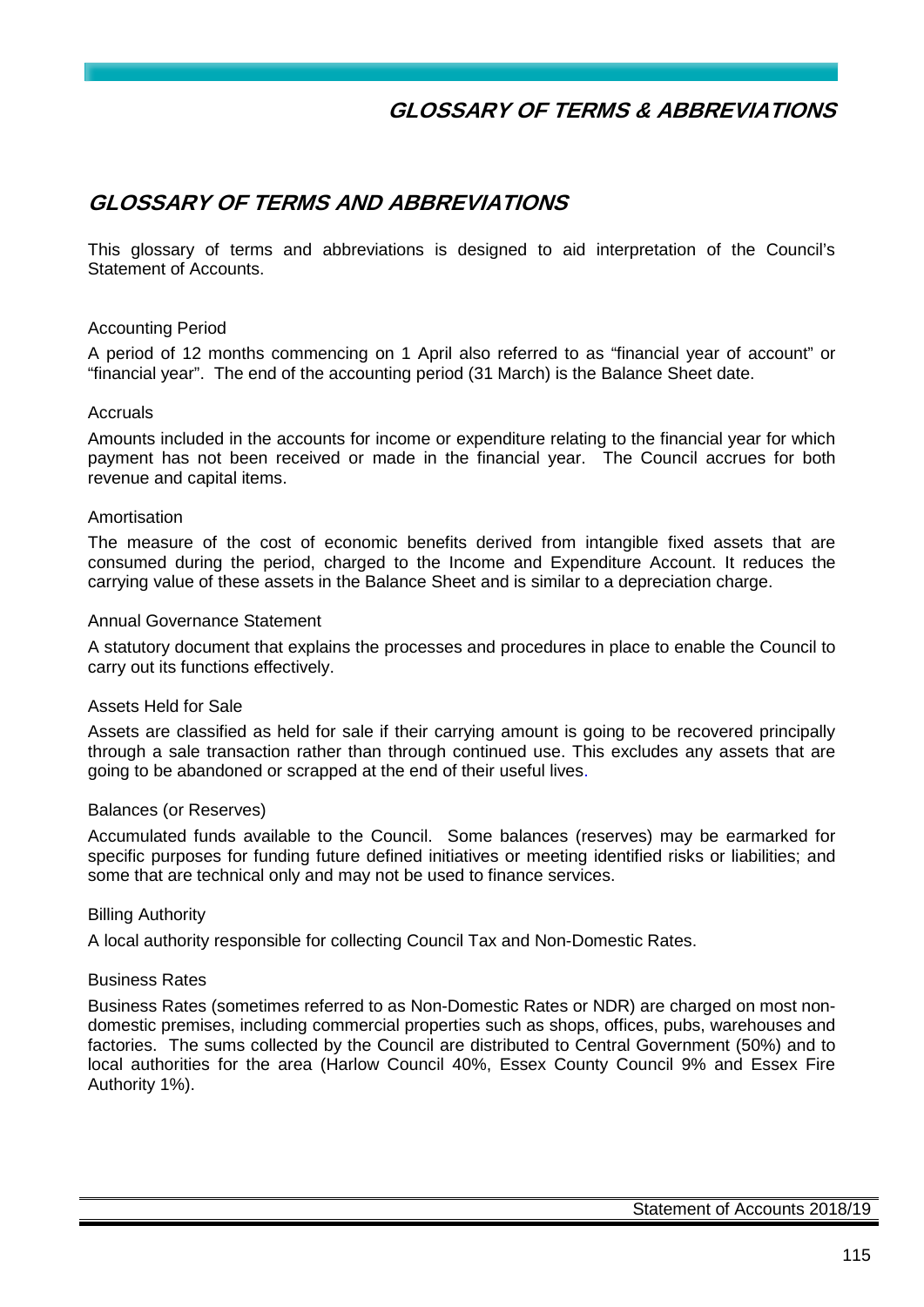#### Capital Expenditure

Spending which produces or enhances an asset such as land, buildings, roads, vehicles, plant and machinery, and intangible assets such as computer software. Any expenditure which does not fall within the definition must be charged to a revenue account.

#### Capital Adjustment Account

An account that reflects financing of capital from revenue and capital receipts together with the adjustment of the minimum revenue provision.

#### Capital Receipts

Proceeds from the sale of fixed assets such as land and buildings which can be used to repay any outstanding debt on fixed assets or to finance new capital expenditure, within rules set down by Government. Capital receipts cannot be used to finance revenue expenditure.

#### Carrying Amount

The value at which an asset is shown in the Balance Sheet after deducting any accumulated depreciation and impairment losses.

#### Chartered Institute of Public Finance and Accountancy (CIPFA)

The professional accountancy body concerned with local authorities and the public sector.

#### Code of Practice (The Code)

The Code of Practice on Local Authority Accounting in the United Kingdom (issued by CIPFA) defines proper accounting practices to be adopted for the Statement of Accounts to ensure they 'present fairly' the financial position of the Council. The Code incorporates guidance in line with IFRS, IPSAS and UK GAAP Accounting Standards and carries statutory status via the provision of the Local Government Act 2003.

#### Collection Fund

A statutory fund set up under the provisions of the Local Government Finance Act 1988. It includes the transactions of the charging authority in relation to Business Rates and Council Tax, and illustrates the way in which the fund balance is distributed to the Government, preceptors and the Council.

#### Collection Fund Adjustment Account

A reserve that reconciles differences between statutory requirements as a Billing Authority and proper accounting practice.

#### Community Assets

The class of Fixed Assets held in perpetuity that have no determinable useful life and may have restriction on their disposal.

#### Componentisation

Identifying parts of an asset which, by their nature, are required to be depreciated according to their individual economical lives. For example, components in a building might comprise land, building structure, major mechanical and electrical items.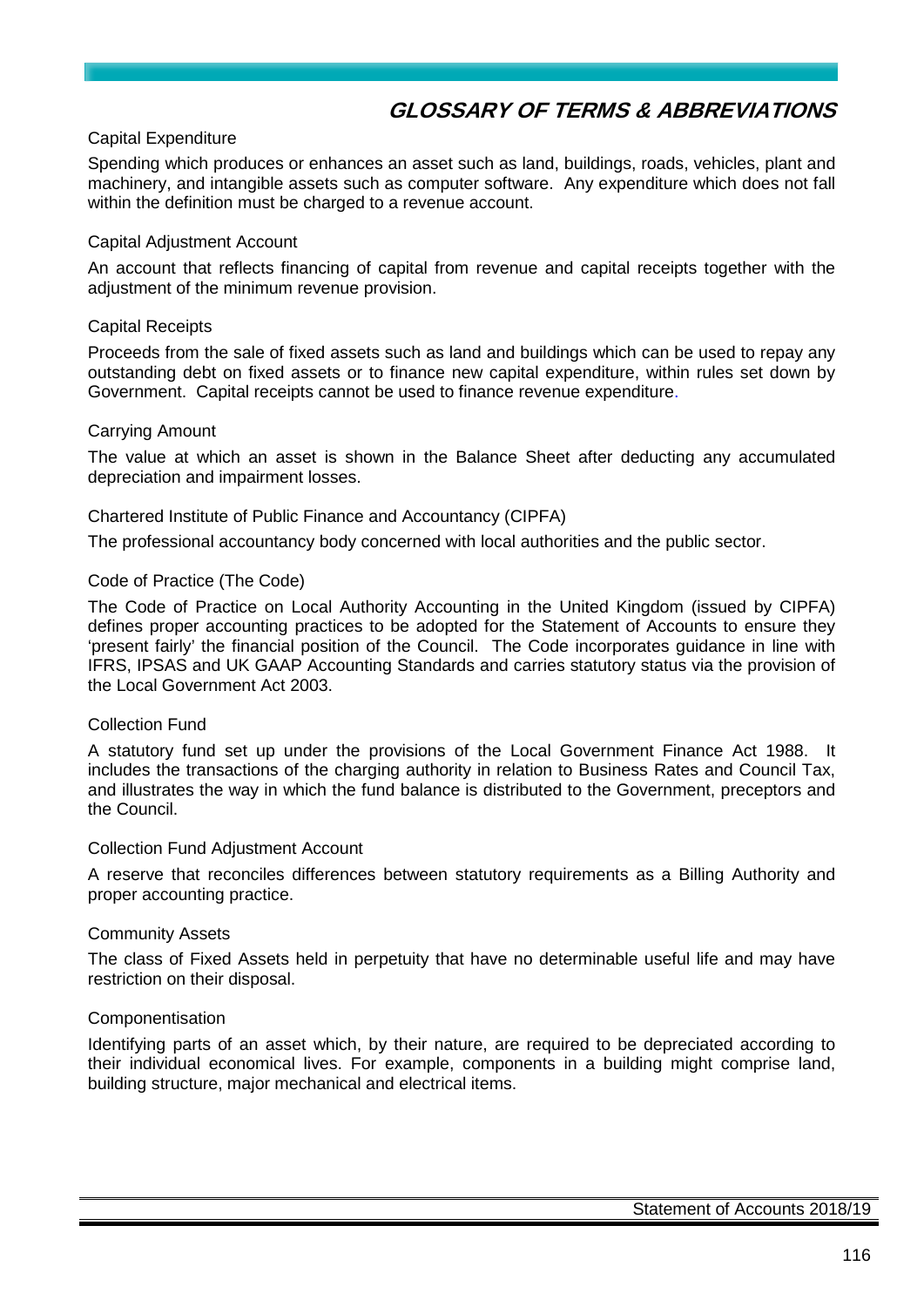#### Consumer Price Index (CPI)

A measure of inflation that examines changes in the weighted average of prices of a basket of consumer goods and services. Changes in CPI are used to assess price changes associated with the cost of living.

#### Contingent Assets/Liabilities

Potential gains and losses for which a future event will establish whether a liability or asset exists and for which it is inappropriate to set up a debtor or provision in the accounts.

#### Deferred Credits (Capital Receipts)

Arise when fixed assets are sold and the amounts owed by the purchasers are repaid over a number of years, e.g. mortgages. The balance is reduced by the amount repayable in any financial year.

#### **Depreciation**

A charge made to the accounts that represents a measure of the wearing out, consumption or other reduction in the useful life of a fixed asset.

#### DWP

The Department for Work and Pensions - Central Government department which administers the State Pension and a range of working age, disability and ill health benefits.

#### Earmarked Reserves

Funds set aside for a specific purpose, or a particular service, or type of expenditure.

#### Finance Lease

An arrangement whereby the lessee is treated as the owner of the leased asset, and is required to include such assets within fixed assets on the balance sheet.

#### Financial Instruments

Any contract that gives rise to a financial asset of one entity and a financial liability or equity instrument of another entity. Includes bank deposits, cash, investments, debtors (or receivables), long-term debtors, creditors, temporary loans and borrowings.

#### Fixed Assets - Tangible

Assets with a physical presence such as land and buildings and which yield benefits to the Council and the services it provides for a period of more than one year.

#### Fixed Assets – Intangible

Assets which are of benefit to the organisation but have no physical presence such as software licences.

#### General Fund

The primary account through which the Council's transactions pass relating to non-HRA activities. The balance at year-end is not earmarked for any specific purpose.

#### Harlow Trading Services (Property & Environment) Ltd (HTS)

A company set up by the Council and a wholly owned subsidiary of HTS Group Ltd. Provide housing repairs and maintenance, capital and planned works, facilities management, environmental and compliance services to the tenants, leaseholders and residents of Harlow.

Statement of Accounts 2018/19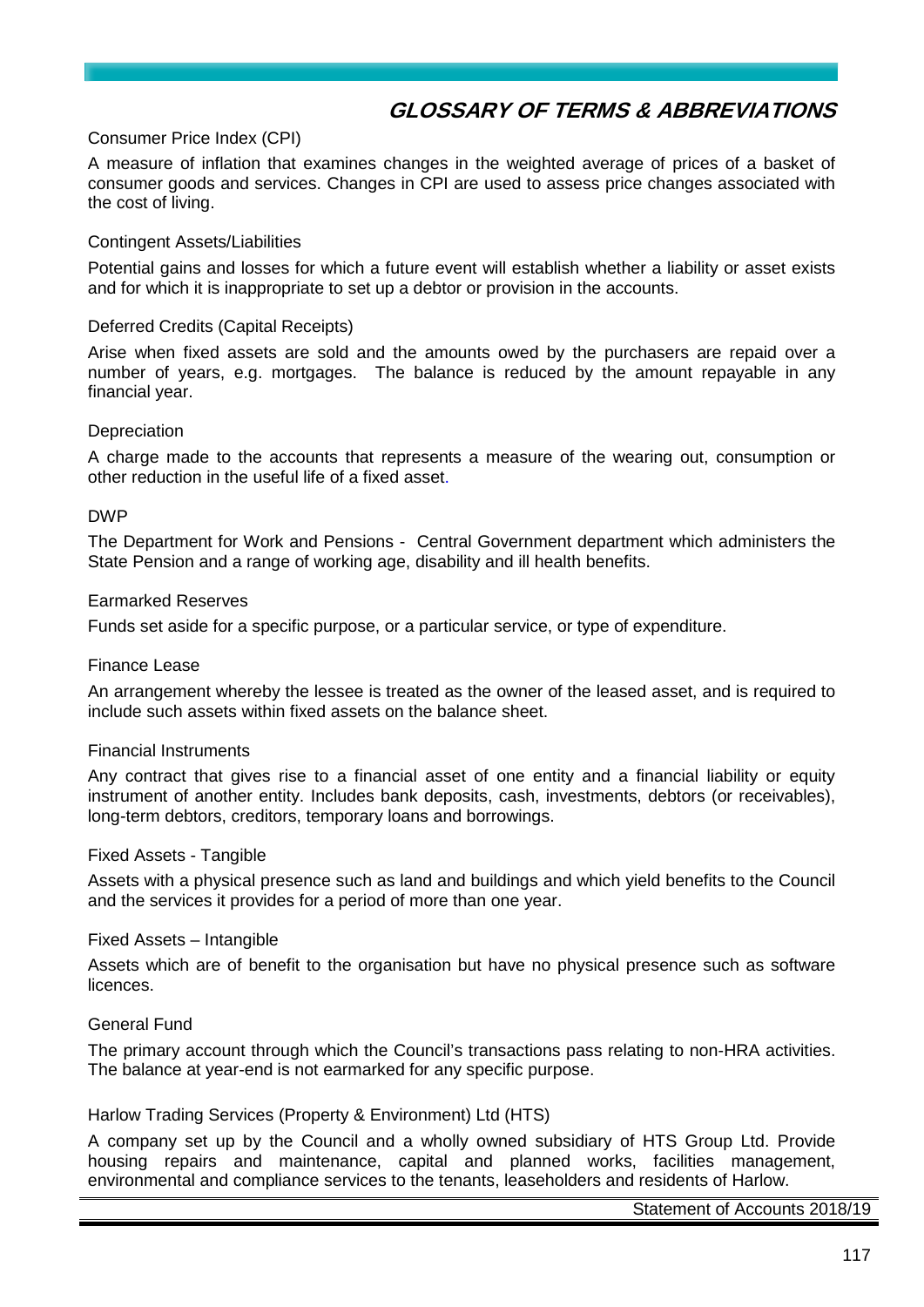#### Infrastructure Assets

Assets which have no tangible value such as highways and roads.

International Accounting Standard Board (IASB)

The accounting standards setting body.

International Financial Reporting Standard (IFRS)

Accounting standards which are recognised globally.

#### Impairment

An accounting adjustment made to the value of an asset when its carrying amount (the amount at which an asset is recognised in the Balance Sheet after deducting accumulated depreciation and impairment losses) exceeds its recoverable amount (the higher of assets fair value less cost of sale and its value in use).

#### Intangible Assets

Assets which are of benefit to the organisation but have no physical presence such as software licences.

#### International Public Sector Accounting Standards (IPSAS)

A set of accounting standards issued by the IPSAS Board for use by public sector entities around the world in the preparation of financial statements.

#### Investment Property

Land and buildings, or part of a building held solely to earn rentals or for capital appreciation or both, rather than for use in the production or supply of goods or services or for administrative purposes, or for sale in the ordinary course of operations.

#### Investments – Short-Term

Cash deposits for less than one year with approved institutions.

#### Loans and Receivables

Sums invested by the Council that are not quoted in an active market; and short-term trade debtors.

#### Long-Term Debtors

Debtors where the capital income is still to be received, for example, from the sale of an asset or the granting of a loan.

#### Medium Term Financial Strategy (MTFS)

The Council's strategic financial plan for a future five year period. It takes into account the anticipated cost of future service plans and matches this with the Council's financial resources and its forecast levels of grant and other income.

#### Minimum Revenue Provision (MRP)

A charge made to the General Fund or HRA revenue accounts representing the setting aside of prudential sums for the repayment of debt. When a Council has incurred borrowing, there is a statutory requirement to set a prudent level of MRP for the General Fund.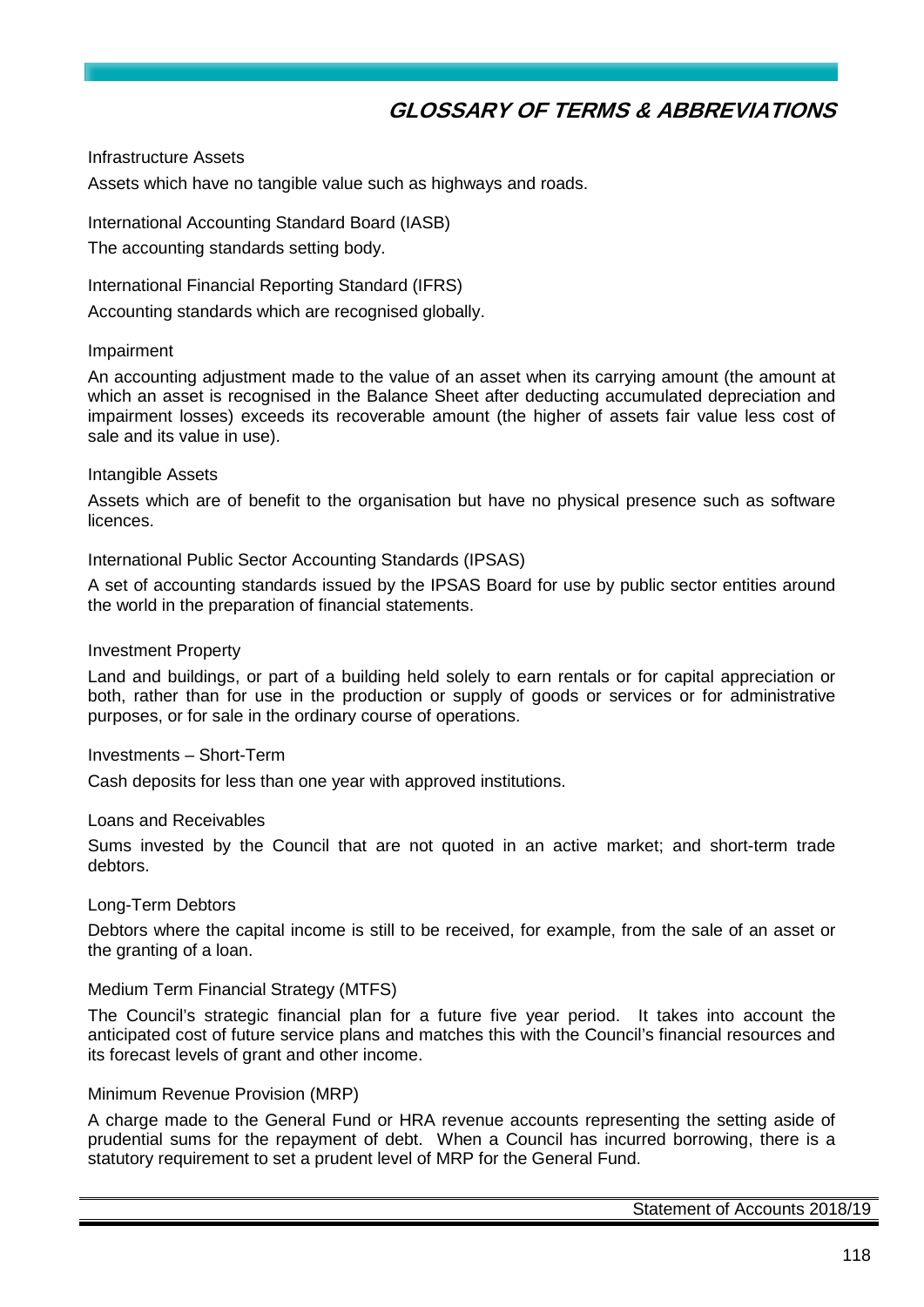#### MHCLG

The Ministry of Housing, Communities and Local Government - a Government department responsible for housing, planning, devolution and local government, as well as community issues.

#### Movement in Reserves Statement (MIRS)

A core financial statement which shows the movement in usable and unusable reserves (the Council's total reserve balances).

#### Net Realisable Value

The amount at which an asset could be sold after the deduction of any related selling costs.

#### Non-Current Assets

Capital assets which provide benefits to the Council for more than a year.

#### Non-operational Assets

Non-current assets held by an organisation but not directly occupied, used or consumed in the delivery of services. An example of a non-operational asset is an investment property or an asset being held pending its sale.

#### Operational Asset

Non-current assets held by the Council and used or consumed in the delivery of its services.

#### Operating Lease

An arrangement whereby the risks and rewards of ownership of the leased asset remain with the lessor.

#### Pension Fund

A pension scheme for employees, maintained by an administering authority, or a group of authorities, under statute primarily in order to make pension payments on retirement of scheme members. It is financed from contributions from both the employing authorities and the employees together with income from investments.

#### Perpetuity Reserves

Funds received from a range of sources over many years which have covenants concerning their use (contractually binding obligations, usually indefinite in nature), or have incorporated other contractual or ring-fencing obligations.

#### Pooling of Housing Capital Receipts

The requirement to pay to the Government a proportion of certain types of capital receipt, such as from the sale of council houses under the Right to Buy scheme.

#### Precept

An amount which an authority (e.g. a County Council) requires from a Billing Authority (e.g. District Councils) to meet its expenditure requirements. The Billing Authority collects these sums from its residents through the Council Tax.

#### Profit on the sale of Non-Current Assets

The difference between the book value of an asset sold and the sale proceeds.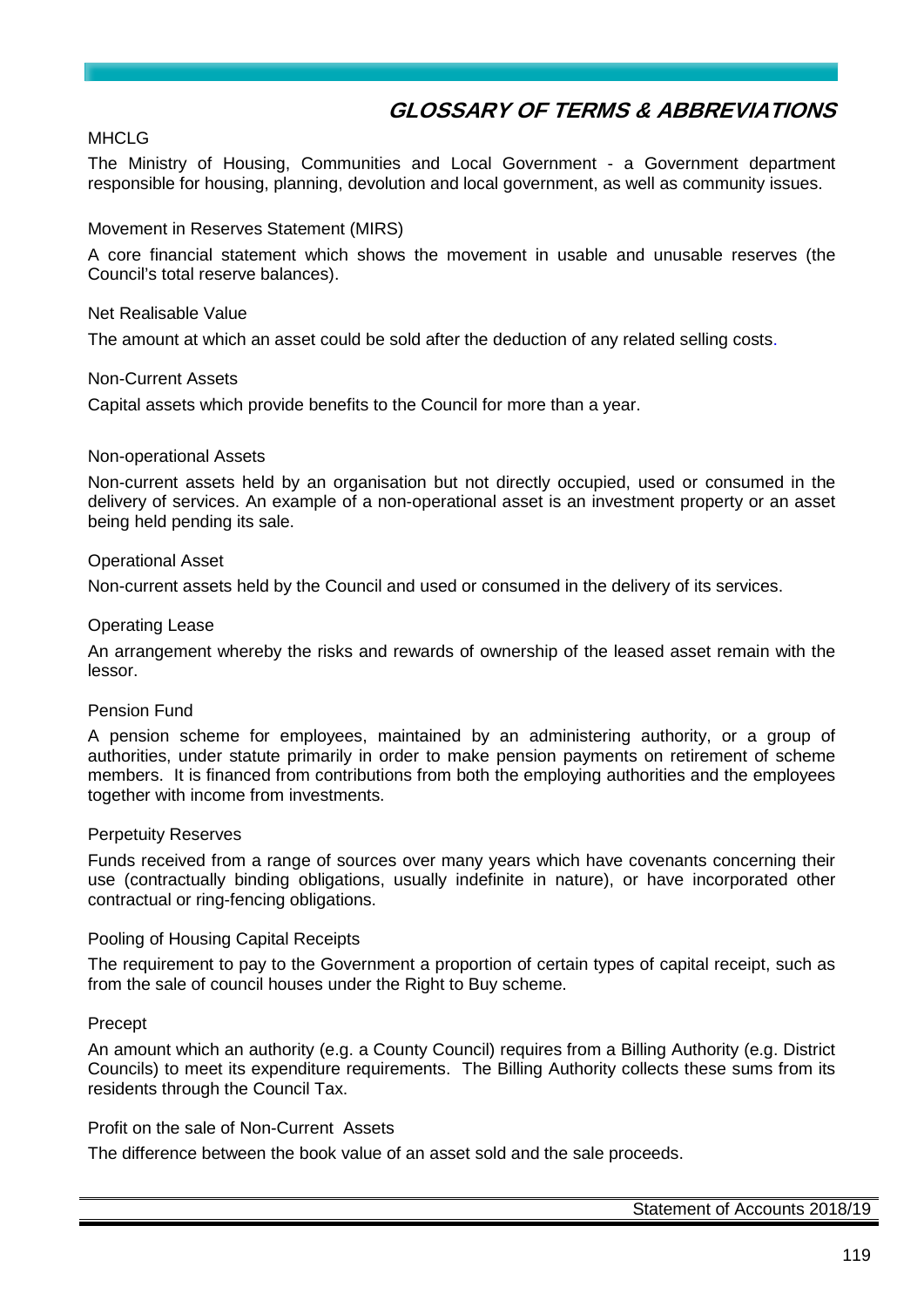#### **Provisions**

Sums set aside to meet future expenditure where a specific liability is known to exist but cannot be measured accurately.

#### Receivables

See "Loans and Receivables" above.

#### Reserves

Amounts set aside, each for a specific purpose in one year and carried forward to meet future obligations.

#### Retail Price Index (RPI)

Measure of inflation that examines changes in the weighted average of prices of a basket of consumer goods and services. RPI includes the cost of mortgage interest in its calculation which is excluded from CPI.

#### Revenue

Costs and income relating to the day-to-day running of services e.g. salaries and wages, supplies and services, transport and fees from service-related income.

#### Revenue Expenditure Funded from Capital under Statute

Capital expenditure which is allowable by statute to be funded from capital resources but which does not fall within the Code's definition of Non-current assets. Examples include grants and similar advances made to other parties to finance capital investment.

#### Revenue Support Grant

Government grant provided by the MHCLG based on the Government's assessment as to what should be spent on local services. The amount of grant is fixed at the beginning of each financial year.

#### Surplus Asset

A non-current asset not in use which does not meet the criteria of Assets Held and is held as Property, Plant and Equipment.

#### Tangible Assets

Property, plant and equipment which has long-term physical existence or is acquired for use in the operations of the organisation and is not specifically held for sale to customers. .

#### UK Generally Accepted Accounting Practice (GAAP) Accounting Standards

Accounting Standards and other guidance published by the UK's Financial Reporting Council (FRC).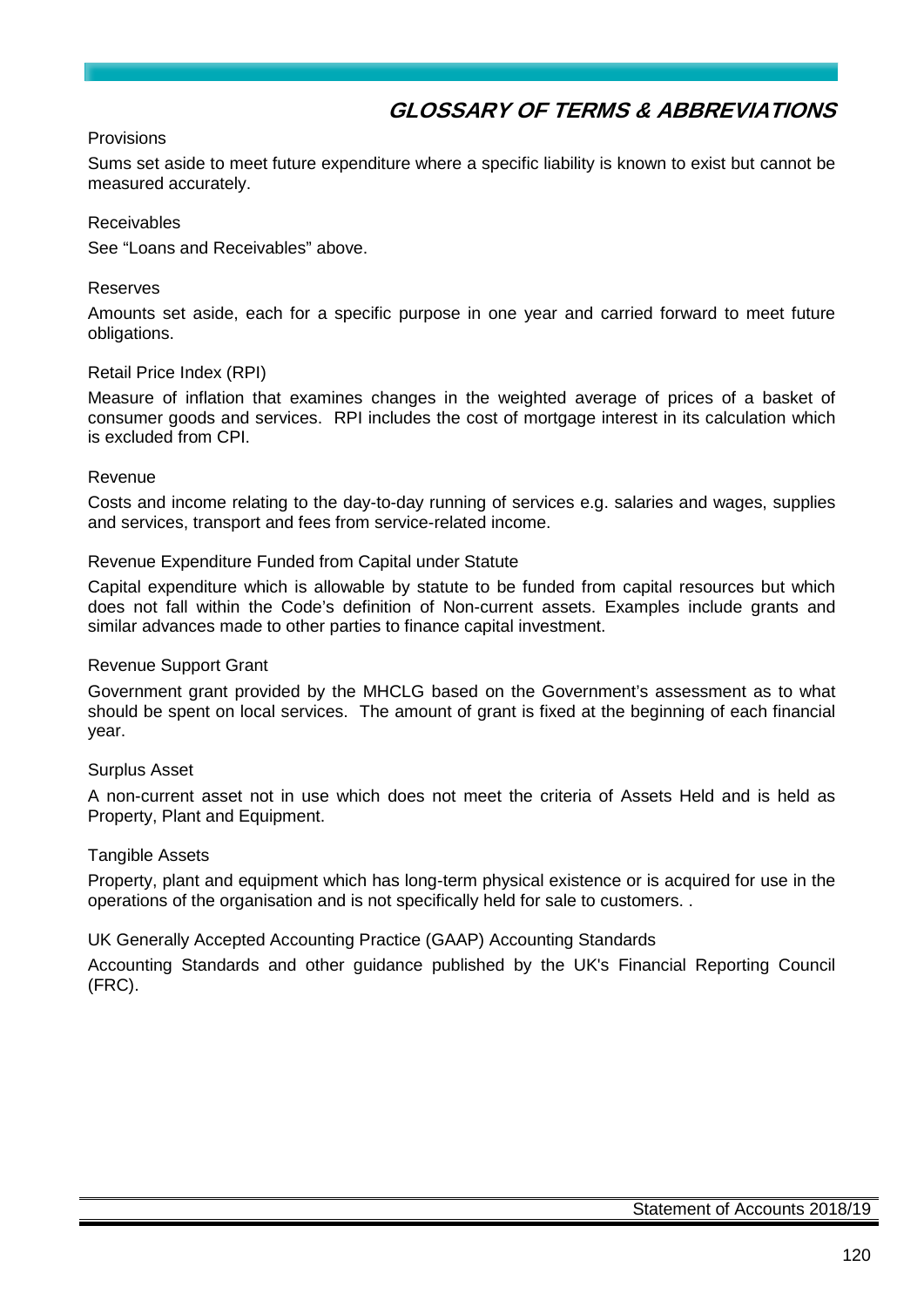# INDEPENDENT AUDITOR'S REPORT AND CERTIFICATE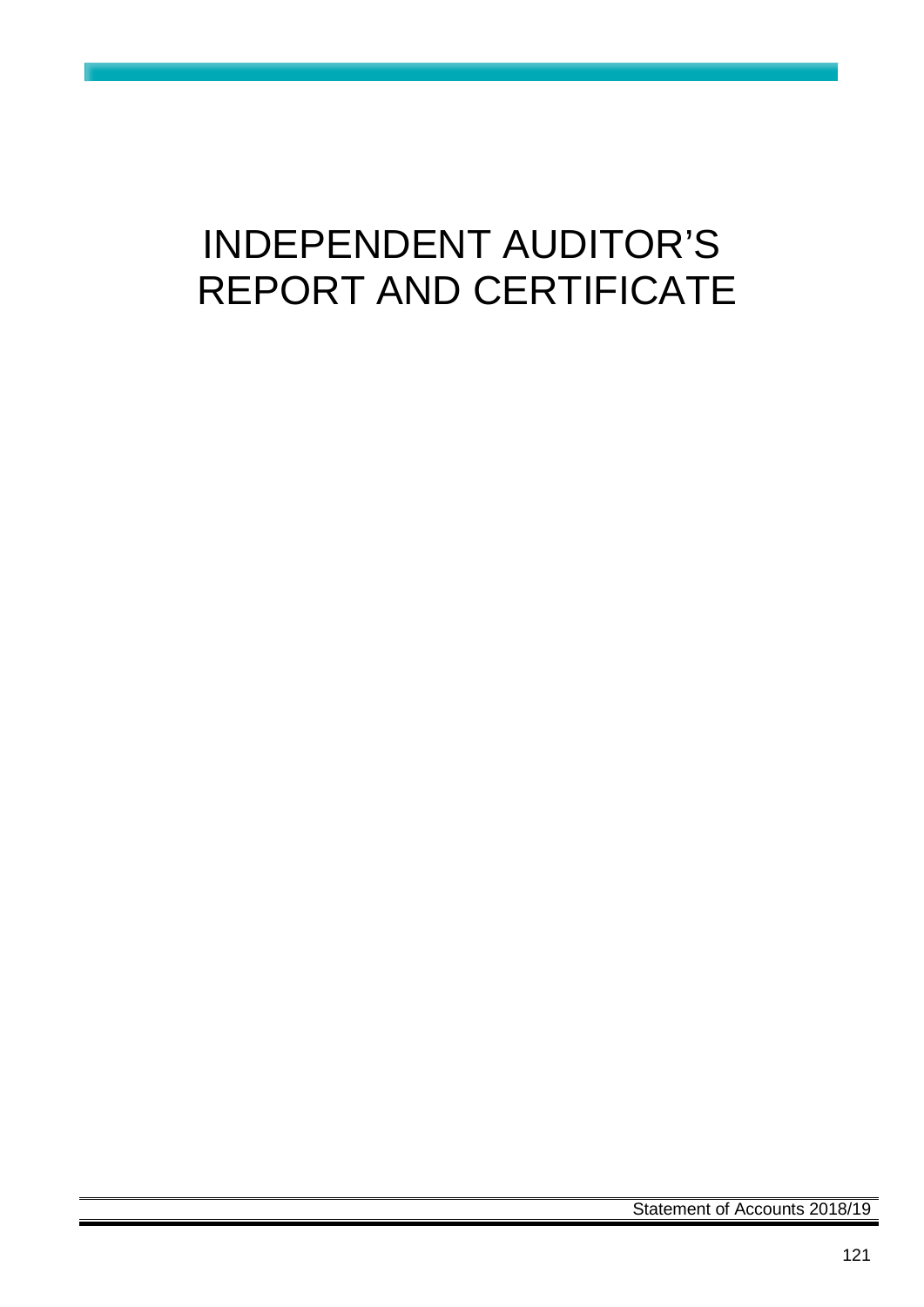## **INDEPENDENT AUDITOR'S REPORT & CERTIFICATE**

#### **INDEPENDENT AUDITOR'S REPORT TO THE MEMBERS OF HARLOW DISTRICT COUNCIL**

**Issued by the appointed auditor, BDO LLP, upon completion of the audit, due July 2019.**

Statement of Accounts 2018/19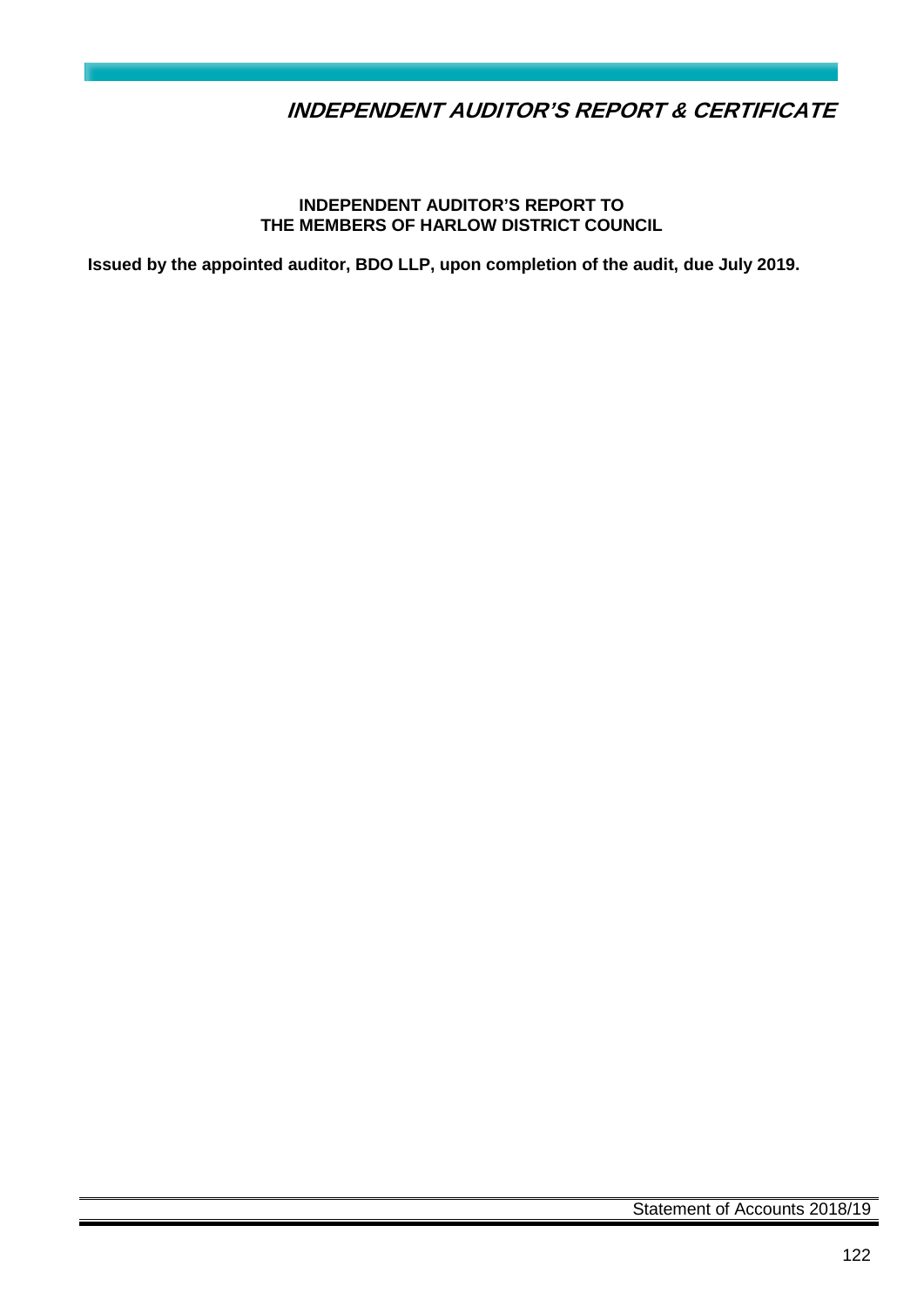# **SECTION C**

# ANNUAL GOVERNANCE STATEMENT

Statement of Accounts 2018/19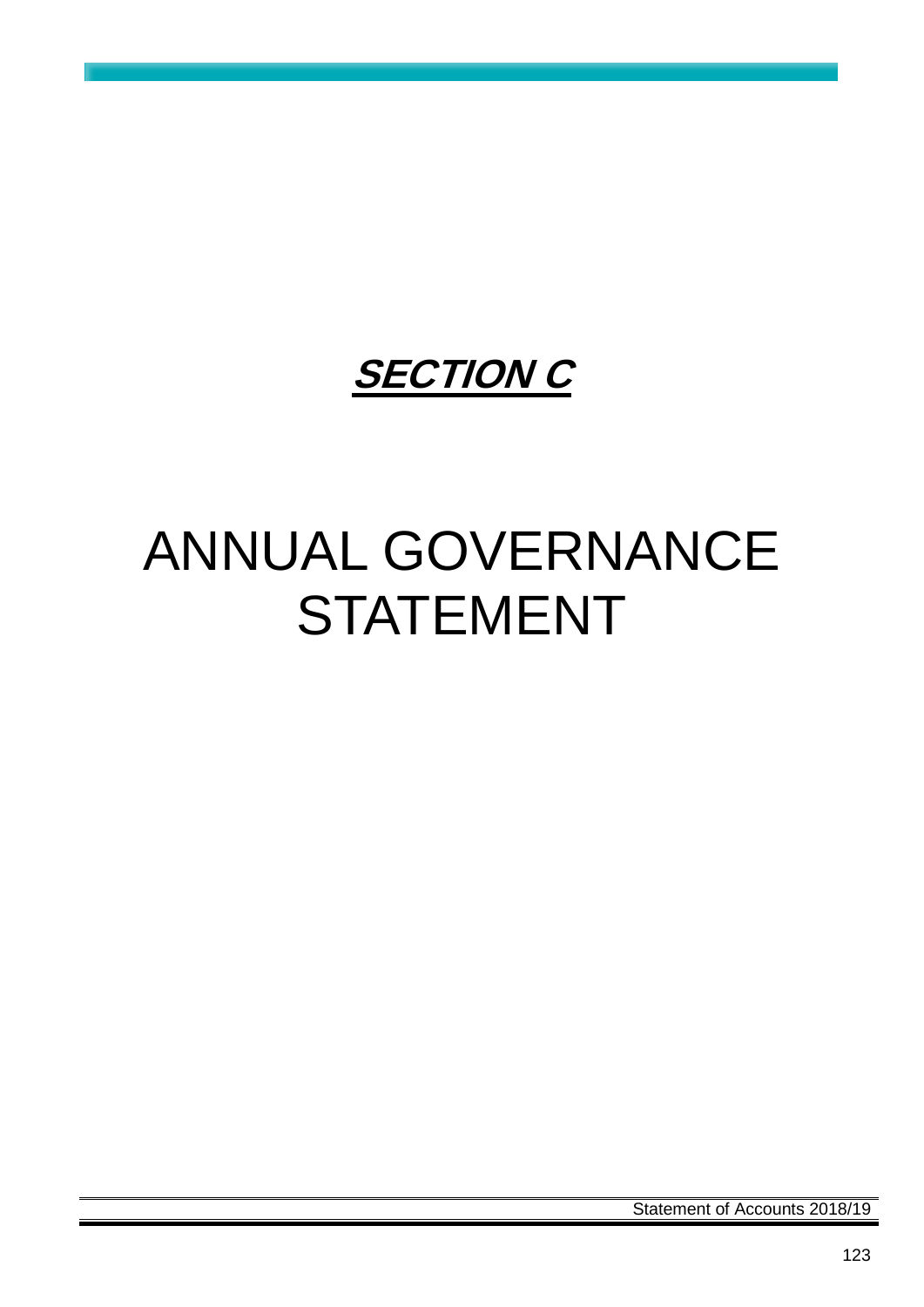## **Harlow Council - Annual Governance Statement 2018/19**

#### **1. Scope of responsibility**

- 1.1. Harlow Council is responsible for ensuring that its business is conducted in accordance with the law and proper standards, and that public money is safeguarded and properly accounted for, and used economically, efficiently and effectively. The Council also has a duty under the Local Government Act 1999 to make arrangements to secure continuous improvement in the way in which its functions are exercised, having regard to a combination of economy, efficiency and effectiveness.
- 1.2. In meeting this overall responsibility, the Council must put in place proper arrangements for the governance of its affairs, facilitating the effective exercise of its functions, including arrangements for the management of risk.
- 1.3. The Council has adopted a code of corporate governance (last reviewed November 2018) which is consistent with the principles of the CIPFA (Chartered Institute of Public Finance and Accounting)/SOLACE (Society of Local Authority Chief Executives) Framework *Delivering Good Governance in Local Government*.
- 1.4. This statement explains how the Council delivers good governance and reviews the effectiveness of these arrangements. It also meets the requirements of Regulation 6 of the Accounts and Audit Regulations 2015, in relation to the publication of an annual governance statement.

#### **2. The purpose of the Governance Framework**

- 2.1. The Governance Framework comprises the systems and processes, culture and values by which the Council is directed and controlled and its activities through which it accounts to, engages with and leads the community. It enables the Council to monitor the achievement of its strategic objectives and to consider whether those objectives have led to the delivery of appropriate, cost-effective services.
- 2.2. The system of internal control is a significant part of that framework and is designed to manage risk to a reasonable level. It cannot eliminate all risks of failure to achieve policies, aims and objectives, and can therefore only provide reasonable and not absolute assurance of effectiveness. The system of internal control is based on an ongoing process designed to identify and prioritise the risks to the achievement of the Council's policies, aims and objectives. The system is designed to evaluate the likelihood of those risks being realised and the impact should they be realised, and to manage them efficiently, effectively and economically.
- 2.3. The Council's financial management arrangements conform to the governance requirements of the CIPFA Statement on the Role of the Chief Financial Officer in Local Government (2016).
- 2.4. The Council's governance framework has been in place within the Council for the year ended 31 March 2019 and up to the date that the statement of accounts was approved.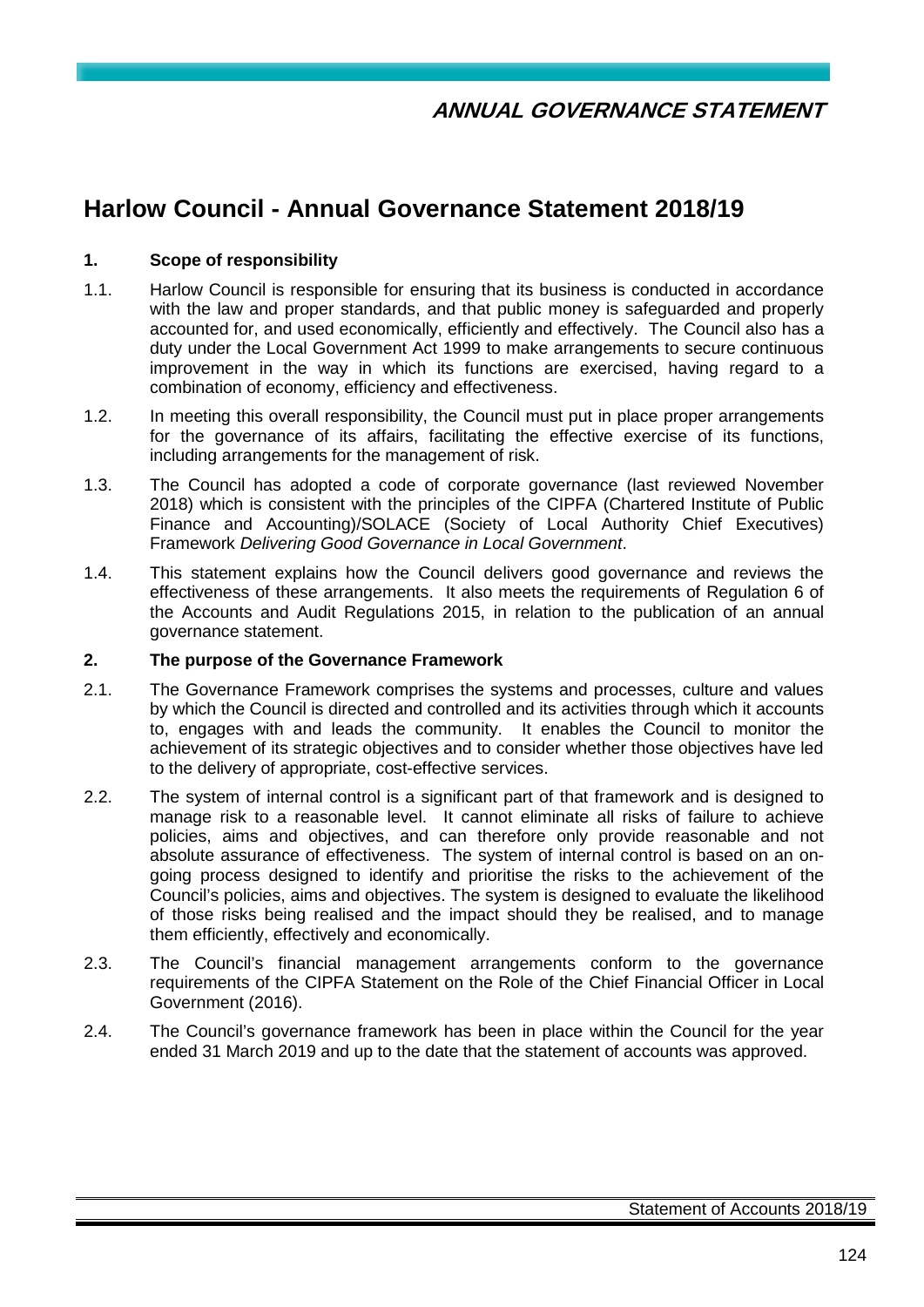#### **3. The Governance Framework**

- 3.1. The Council's Governance Framework has been set up over successive years and is reviewed annually to ensure its continuing effectiveness with regard to the seven CIPFA/SOLACE principles of delivering good governance as updated in 2016, which are:
	- Behaving with integrity, demonstrating strong commitment to ethical values, and respecting the rule of law.
	- Ensuring openness and comprehensive stakeholder engagement.
	- Defining outcomes in terms of sustainable economic, social and environmental benefits.
	- Determining the interventions necessary to optimise the achievement of the intended outcomes.
	- Developing the Council's capacity, including the capability of its leadership and the individuals within it.
	- Managing risks and performance through robust internal control and strong financial management.
	- Implementing good practices in transparency, reporting, and audit, to deliver effective accountability
- 3.2. A brief description of the key elements of Governance Framework in place at Harlow Council is included as Appendix 1. The annual review of the effectiveness of this framework is covered in the next section.

#### **4. Review of effectiveness**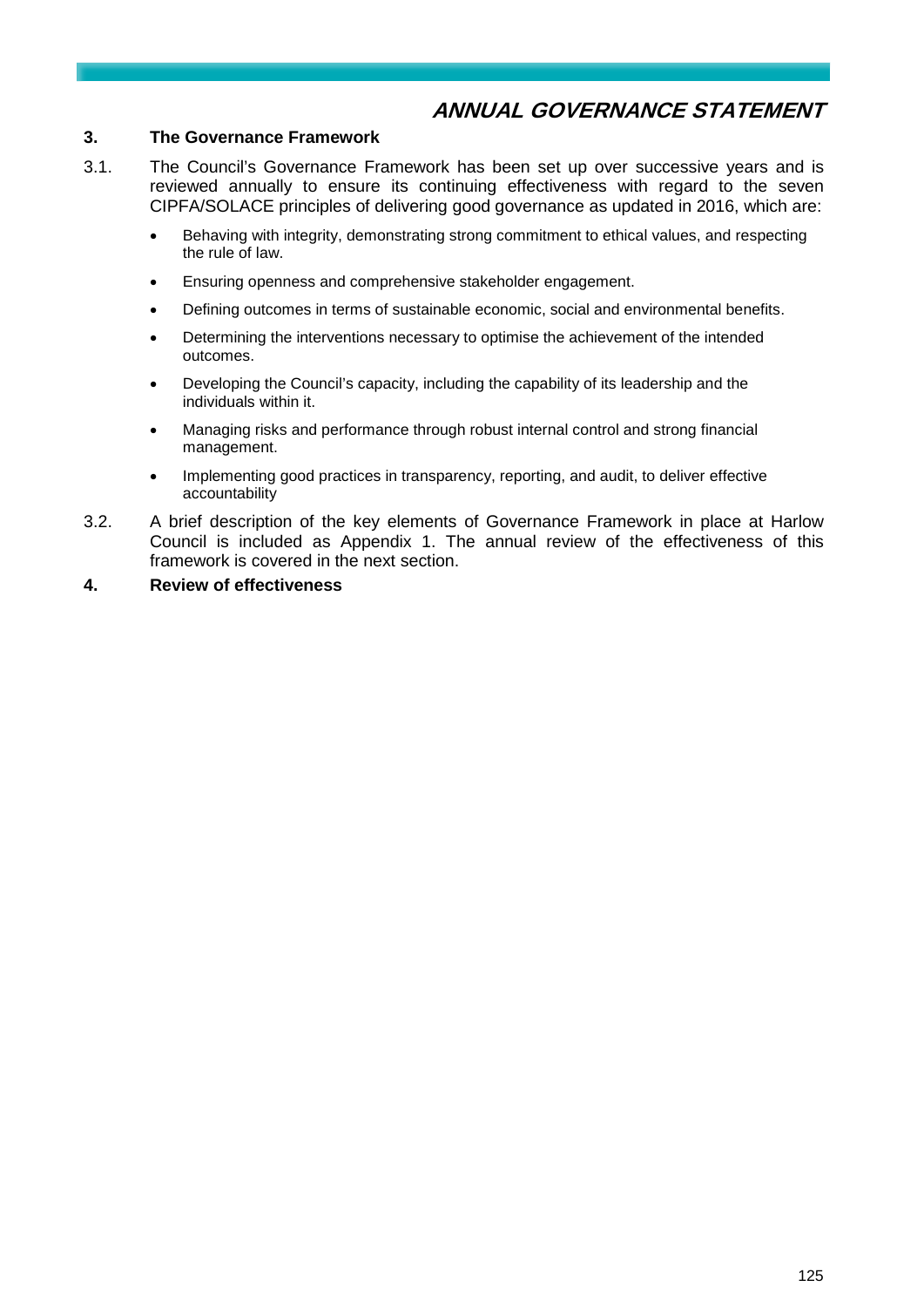- 4.1. The Council has responsibility for conducting, at least annually, a review of the effectiveness of its governance framework including the system of internal control. The review of effectiveness is informed by:
	- a) the work of the senior management team who have responsibility for the development and maintenance of the governance environment
	- b) the role of the Cabinet and committees, including the Audit and Standards Committee and the Shareholders Sub Committee for the Council's wholly owned subsidiary company Harlow Trading Services
	- c) the Internal Audit Manager's Annual Report
	- d) comments made by the external auditors
	- e) other review agencies and inspectorates
- 4.2. The review has been led by the Corporate Governance Group comprising the Head of Governance, the Section 151 Officer, a Policy and Performance representative, the Internal Audit Manager, the Insurance and Risk Manager, the Legal Services Manager and other officers when they have specific contributions to make. In carrying out the review, the Group has kept in mind the seven CIPFA/SOLACE principles of effective governance. The Group has considered the following evidence:
	- a) Service Assurance Statements each third tier manager, in conjunction with their Head of Service, has completed a self-assessment covering the effectiveness of governance arrangements in their area. The self-assessments, which have been reviewed by Internal Audit, have been used to identify areas for improvement both at a service level and, where more than one service has identified an area for improvement; corporate actions have been added to the improvement plan covered in the next section.
	- b) The Internal Audit Manager's annual opinion on the Council's control framework, delivered to the Audit and Standards Committee, as the body charged with governance.
	- c) Based upon the results of work undertaken during the year it is the Internal Audit Manager's overall opinion that the Council has an adequate and effective governance, risk management and control framework for 2018/19. Areas for improvement were identified in a number of reviews and action plans agreed. Where significant deficiencies in control processes have been identified by Internal Audit, the actions that the Council's management plan to take will, if implemented satisfactorily, resolve the deficiencies in the appropriate manner.
	- d) External audit reports issued during the 2018/19 year. Where these exist, we have also used reports from other agencies and inspectorates.
- 4.3. During the year the Corporate Governance Group has been responsible for monitoring and reviewing the corporate governance framework and for considering specific governance issues as they arise. The work of this group has strengthened many of the Council's governance processes and has addressed issues raised in the Annual Governance Statement. In particular, the group continues to ensure that there is better integration of the assurance framework and that the process for producing the Annual Governance Statement remains robust.
- 4.4. The Corporate Governance Group has undertaken an assessment of the arrangements for governance during 2018/19 and has concluded that arrangements are fit for purpose and working effectively. As a result of this assessment, a small number of governance issues have been identified and in order to further strengthen arrangements, an action plan to address these issues is set out below.
- **5. Overall opinion of Harlow's governance arrangements**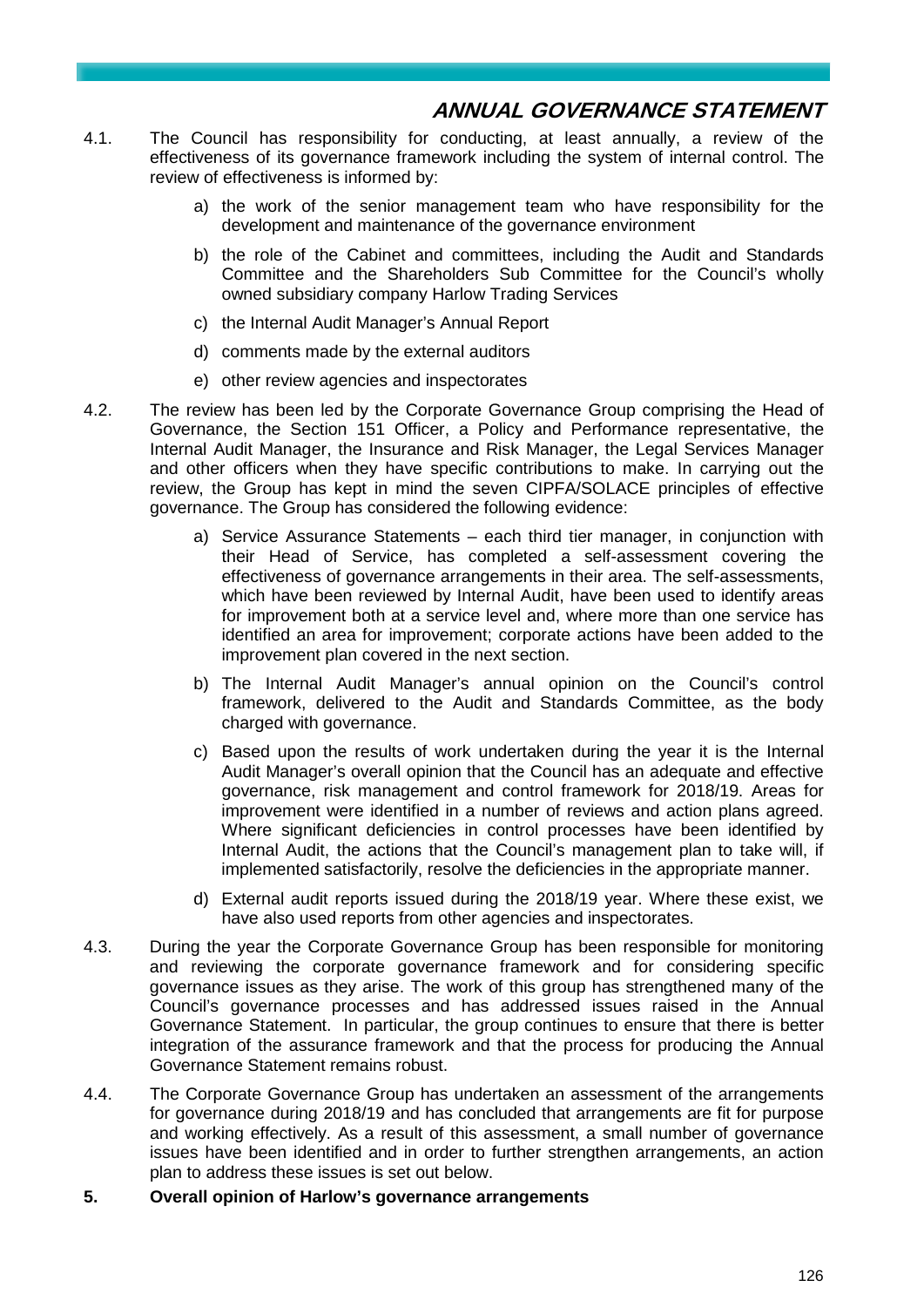5.1. This AGS demonstrates that the Council has sound governance arrangements in place which continue to work well in practice for the 2018/19 financial year. However, the Council is not complacent and areas for improvement or development are detailed below.

#### **6. Governance Issues Identified**

6.1. This final part of the Annual Governance Statement (AGS) outlines the actions taken, or proposed, to deal with significant governance issues identified. The Council's Corporate Governance Group, which monitors and reviews the corporate governance framework, has ensured that the issues raised in the previous AGS have been addressed as detailed in Table 1 below: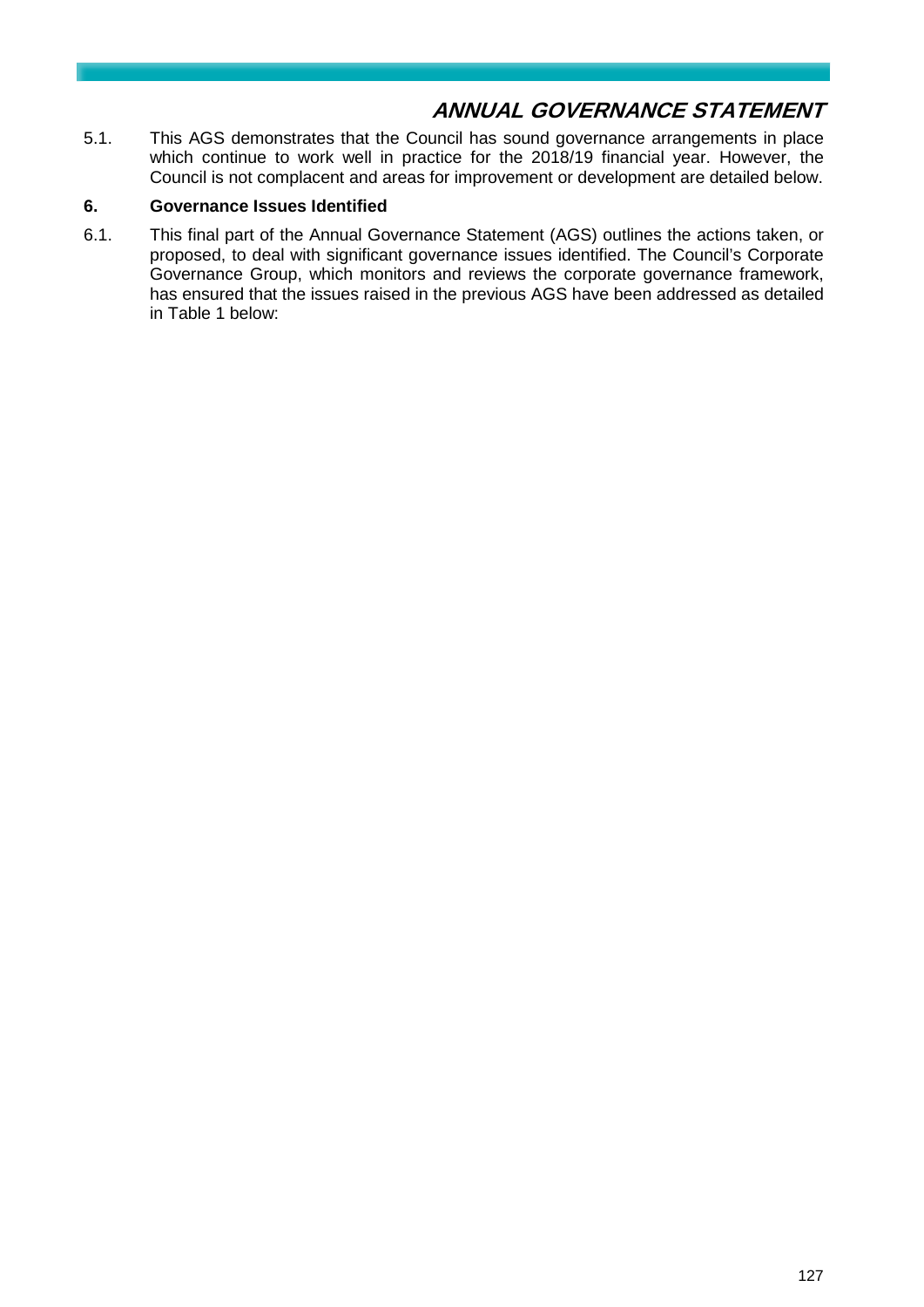| Table 1 – Progress on significant governance issues identified in the |  |
|-----------------------------------------------------------------------|--|
| 2017/18 AGS                                                           |  |

| Significant issue identified in 2017/18                 | Action taken in 2018/19 to address the                                                                                                                                                                                                                                                                                                      |
|---------------------------------------------------------|---------------------------------------------------------------------------------------------------------------------------------------------------------------------------------------------------------------------------------------------------------------------------------------------------------------------------------------------|
| <b>AGS</b>                                              | <b>issue</b>                                                                                                                                                                                                                                                                                                                                |
| 1. General Data Protection Regulations                  | The number of self-reported data breaches                                                                                                                                                                                                                                                                                                   |
| (GDPR): On 25 May 2018, the EU General                  | to the Information Commissioner's Office                                                                                                                                                                                                                                                                                                    |
| Data Protection Regulation came into force.             | during 2018/19 was low, being two. The                                                                                                                                                                                                                                                                                                      |
| It is important the Council not only maintains          | ICO took no further action as they placed                                                                                                                                                                                                                                                                                                   |
| compliance but ensures there is a                       | reliance on the action plan submitted with                                                                                                                                                                                                                                                                                                  |
| continuous process for improvement too.                 | each notification.                                                                                                                                                                                                                                                                                                                          |
|                                                         | GDPR across the Council is overseen by<br>the Officer Information Governance Group.<br>Membership includes the Council's Data<br>Protection Officer, who works in conjunction<br>with Internal Audit to ensure data protection<br>compliance.                                                                                               |
| Common theme from the Service Assurance Statements was: |                                                                                                                                                                                                                                                                                                                                             |
| 2. Business Continuity Plan (BCP)                       | Progress against this is being monitored by                                                                                                                                                                                                                                                                                                 |
| testing: Testing regimes to be introduced to            | the Corporate Governance Group.                                                                                                                                                                                                                                                                                                             |
| verify the effectiveness of business                    | The updated corporate business continuity                                                                                                                                                                                                                                                                                                   |
| continuity plans, provide training to                   | plan/emergency plan has been reviewed by                                                                                                                                                                                                                                                                                                    |
| participants on what to do in a real scenario           | Senior Management Board, who approved                                                                                                                                                                                                                                                                                                       |
| and identify areas where the plan needs to              | the need for a testing regime to be                                                                                                                                                                                                                                                                                                         |
| be strengthened.                                        | implemented.                                                                                                                                                                                                                                                                                                                                |
|                                                         | A desk top exercise took place during<br>2018/19 which included Heads of Service<br>and Third Tier Managers, with a more<br>extensive test planned when the Council's<br>telephony system has been upgraded. In<br>the meantime, IT disaster recovery<br>arrangements at Latton Bush have been<br>tested in conjunction with service users. |
|                                                         | <b>Critical Incident Training involving</b><br>Councillors, senior officers and key staff<br>took place on Monday 15th April 2019.                                                                                                                                                                                                          |

6.2. In preparing this statement and reviewing the effectiveness of the Council's governance arrangements, the following areas have been identified for improvement. These are set out in the table below, together with the steps to be taken to address them:

#### **Table Two: Areas for improvement or monitoring during 2019/20**

| Key improvement/review area                                                                                                                                                         | Action to be taken in 2019/20                                                                                                                                                                                                                                                   |
|-------------------------------------------------------------------------------------------------------------------------------------------------------------------------------------|---------------------------------------------------------------------------------------------------------------------------------------------------------------------------------------------------------------------------------------------------------------------------------|
| 1. Harlow Trading Services (HTS) Group:<br>With the expansion of the HTS Group, and<br>the potential for further entities, governance<br>arrangements need to be kept under review. | Review the robustness of governance<br>arrangements, including the role of the<br>Shareholders Sub Committee to ensure it is<br>adequately carrying out the shareholder<br>functions on behalf of the Council and to<br>avoid both officer and member conflict of<br>interests. |
| 2. Brexit: If there is a 'no deal' Brexit then<br>this may impair the Council's strategic aims<br>and objectives.                                                                   | implications are being regularly<br>The .<br>monitored by SMB. The Council liaises<br>with the Local Resilience Forum Lead and<br>with the East of England LGA on Brexit<br>related operational issues and community<br>impact. In turn both these organisations                |